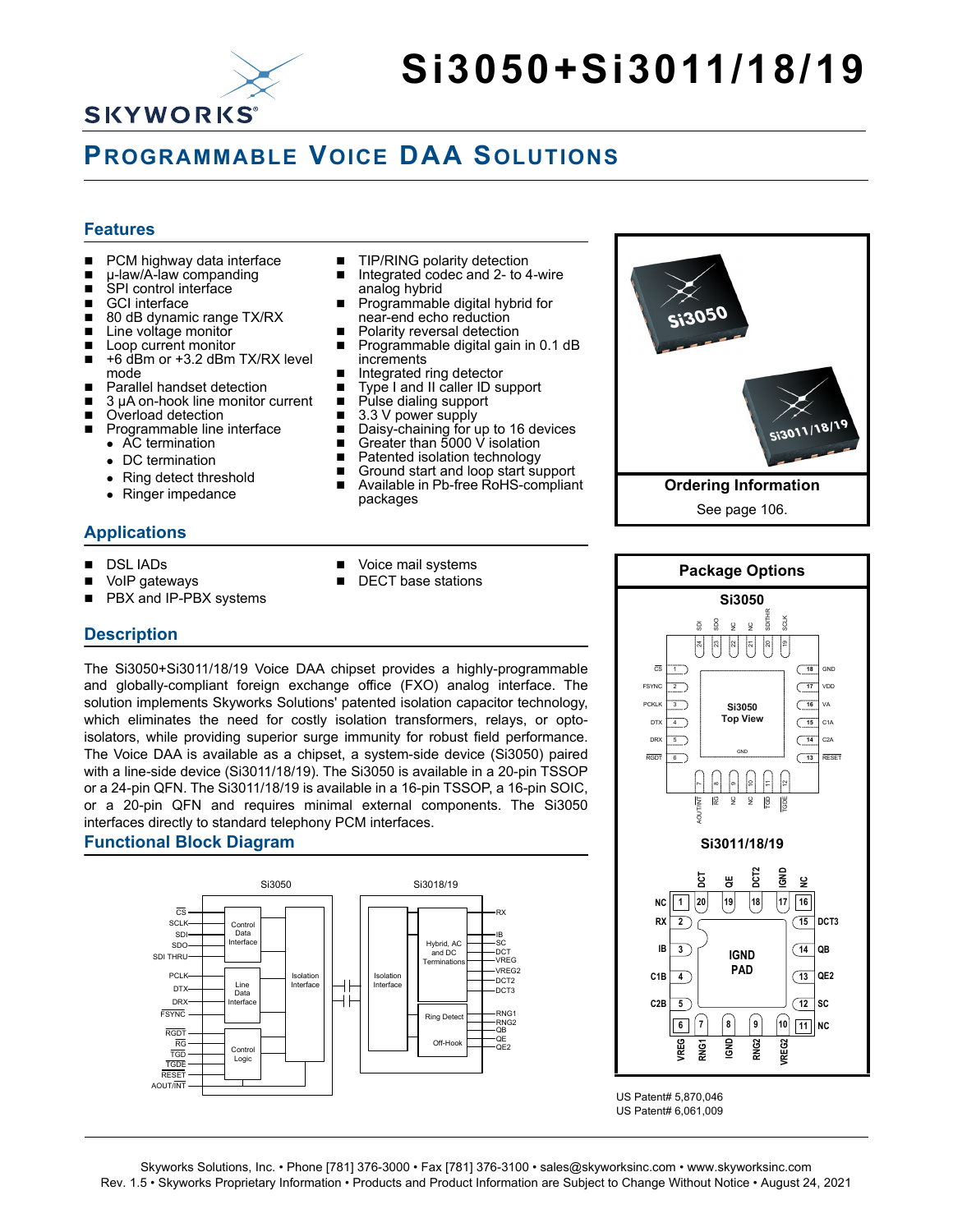2 Skyworks Solutions, Inc. • Phone [781] 376-3000 • Fax [781] 376-3100 • sales@skyworksinc.com • www.skyworksinc.com Rev. 1.5 • Skyworks Proprietary Information • Products and Product Information are Subject to Change Without Notice • August 24, 2021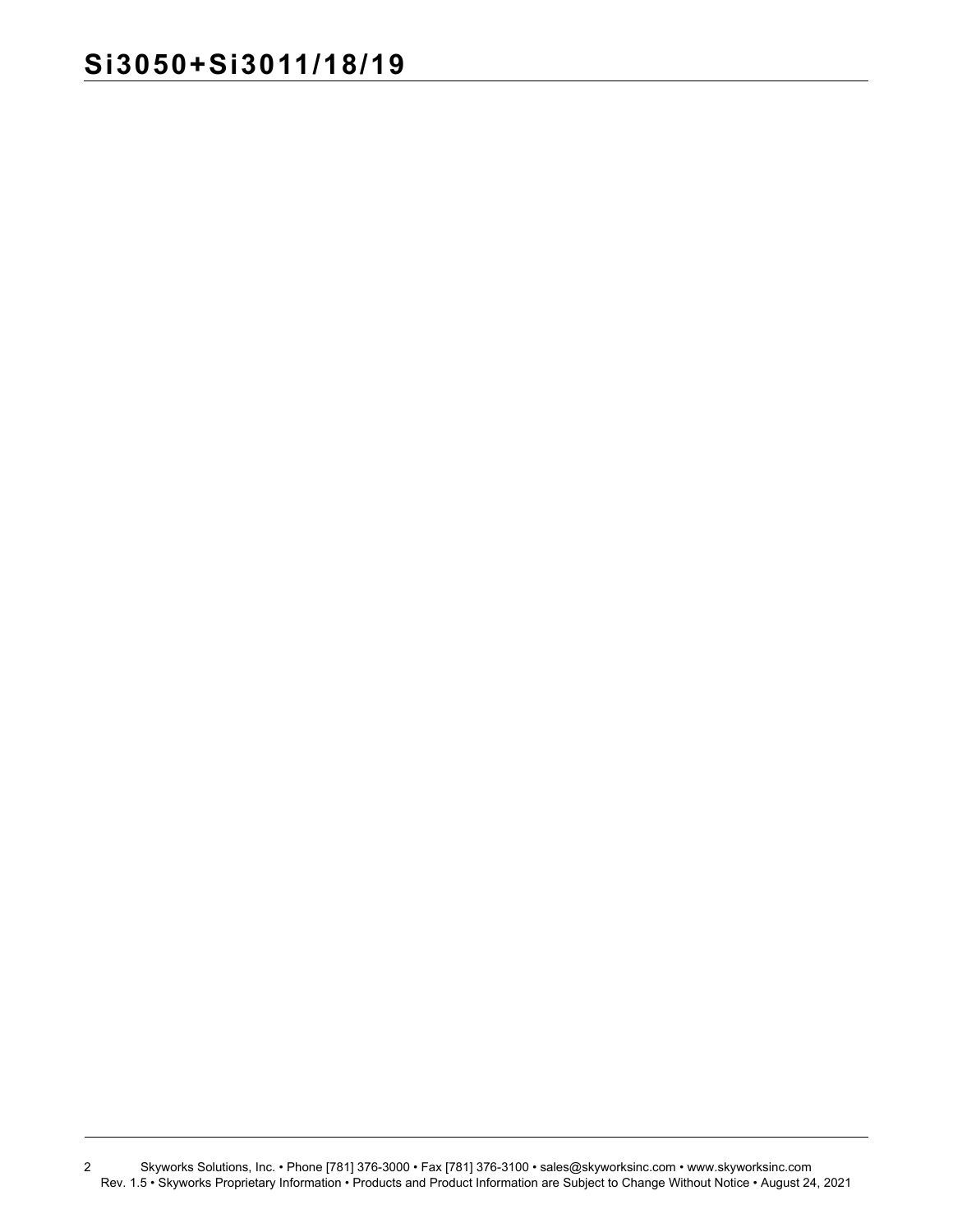### **TABLE OF CONTENTS**

### **Section Page**

| 5.31. Communication Interface Mode Selection (and all all all all all all all 39 |  |
|----------------------------------------------------------------------------------|--|
|                                                                                  |  |
|                                                                                  |  |
| 5.34. 16 kHz Sampling Operation in PCM Mode 44                                   |  |
|                                                                                  |  |
|                                                                                  |  |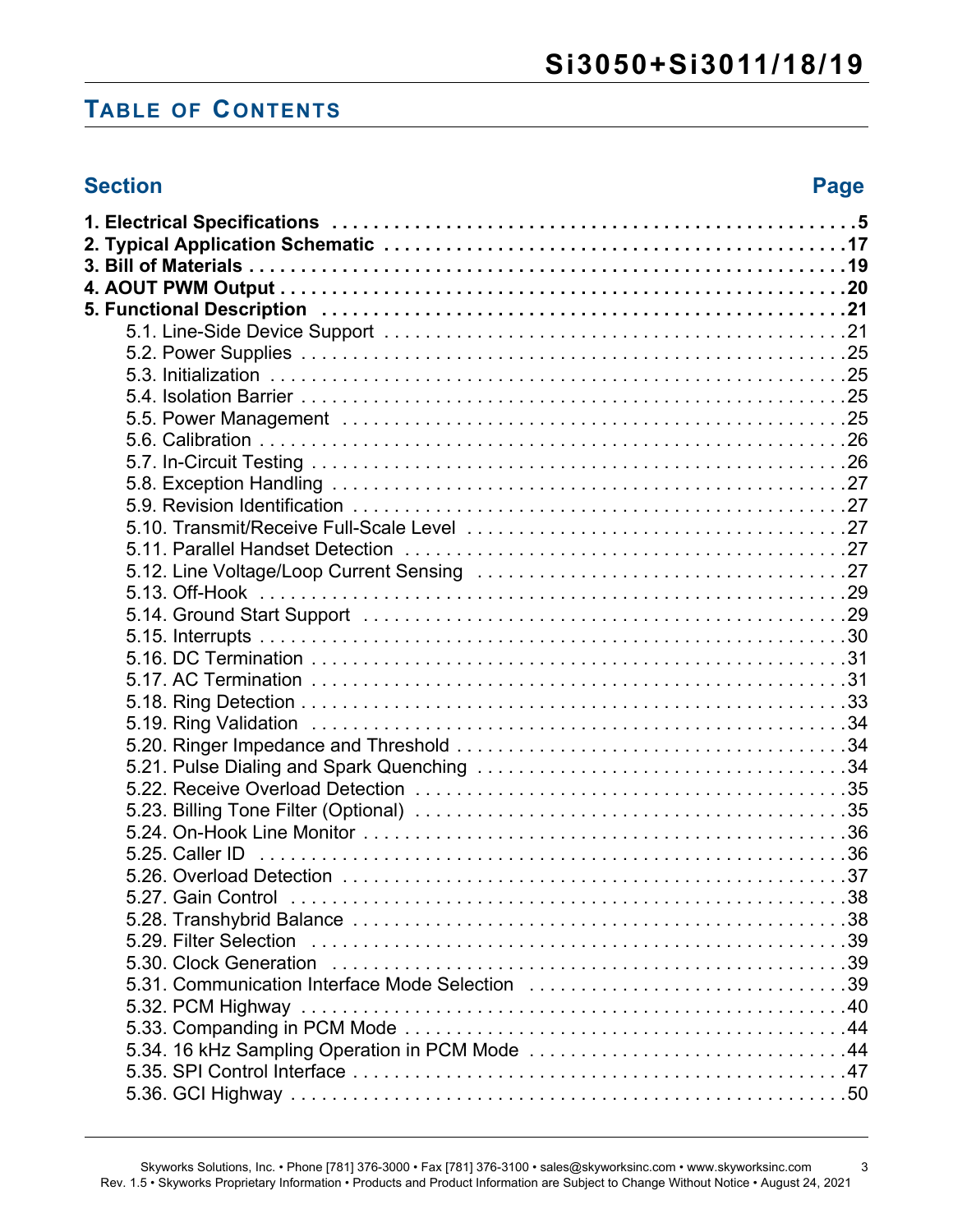| 14.1. PCB Land Pattern: Si3011/18/19 TSSOP 120 |  |
|------------------------------------------------|--|
|                                                |  |
|                                                |  |
|                                                |  |
|                                                |  |
|                                                |  |
|                                                |  |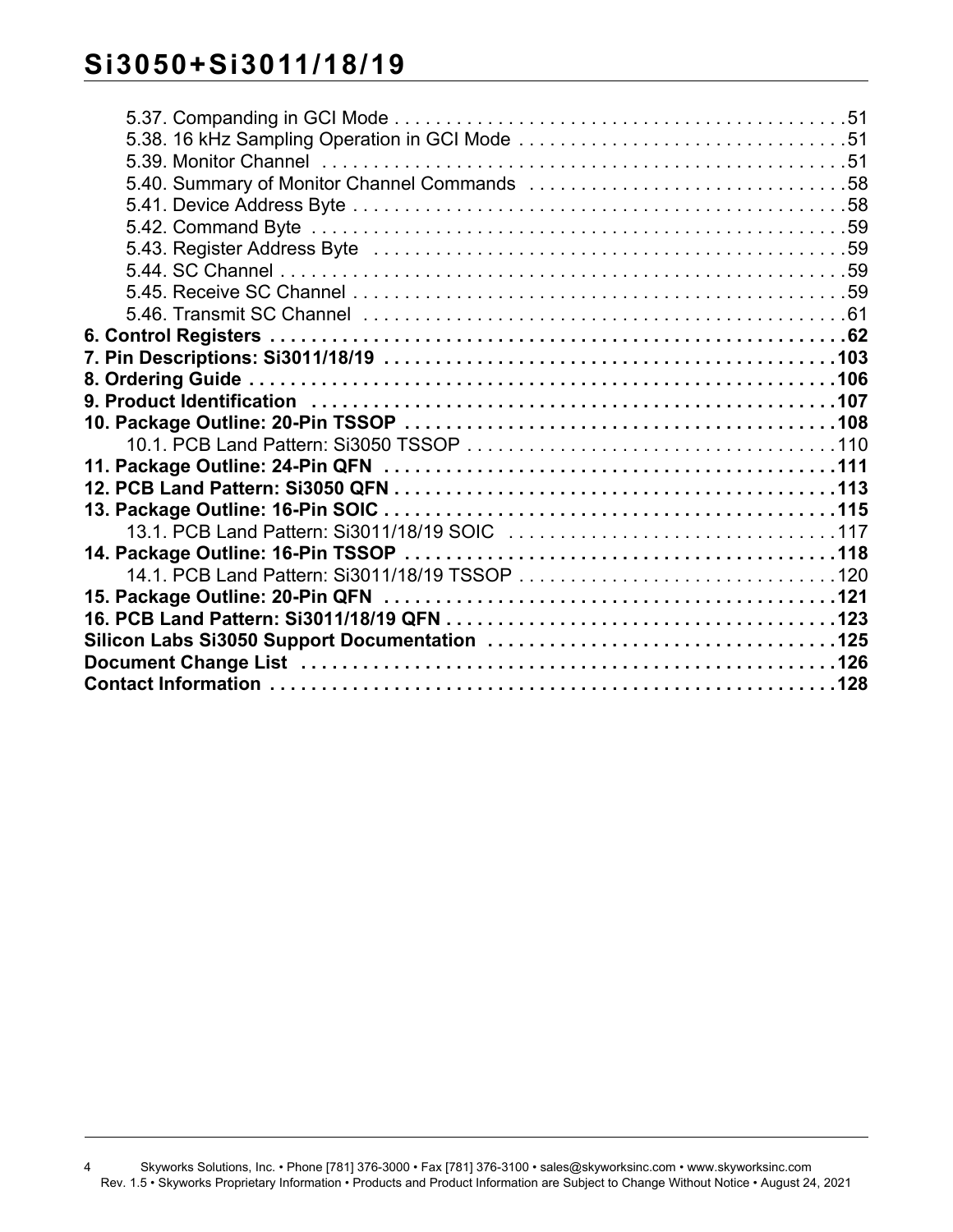### <span id="page-4-0"></span>**1. Electrical Specifications**

#### **Table 1. Recommended Operating Conditions and Thermal Information**

| <b>Parameter</b> <sup>1</sup>                  | Symbol         | <b>Test Condition</b> | Min <sup>2</sup> | Typ | Max <sup>2</sup> | <b>Unit</b>   |
|------------------------------------------------|----------------|-----------------------|------------------|-----|------------------|---------------|
| <b>Ambient Temperature</b>                     |                | F-Grade               | 0                | 25  | 70               |               |
|                                                | T <sub>A</sub> | G-Grade               | $-40$            | 25  | 85               | $^{\circ}C$   |
| Si3050 Supply Voltage, Digital                 | $V_D$          |                       | 3.0              | 3.3 | 3.6              | V             |
| Thermal Resistance (Si3011/18/19) <sup>3</sup> | $\theta$ JA    | SOIC-16               |                  | 77  |                  |               |
|                                                |                | TSSOP-16              |                  | 89  |                  | $\degree$ C/W |
|                                                |                | QFN-20                |                  | 120 |                  |               |
| Thermal Resistance (Si3050) <sup>3</sup>       | $\theta$ JA    | TSSOP-20              |                  | 84  |                  |               |
|                                                |                | QFN-24                |                  | 67  |                  | $\degree$ C/W |

#### <span id="page-4-1"></span>**Notes:**

**1.** The Si3050 specifications are guaranteed when the typical application circuit (including component tolerance) and any Si3050 and any Si3011/18/19 are used. See ["2. Typical Application Schematic" on page 17](#page-16-0) for the typical application circuit.

<span id="page-4-2"></span>**2.** All minimum and maximum specifications are guaranteed and apply across the recommended operating conditions. Typical values apply at nominal supply voltages and an operating temperature of 25 °C unless otherwise stated.

**3.** Operation above 125 °C junction temperature may degrade device reliability.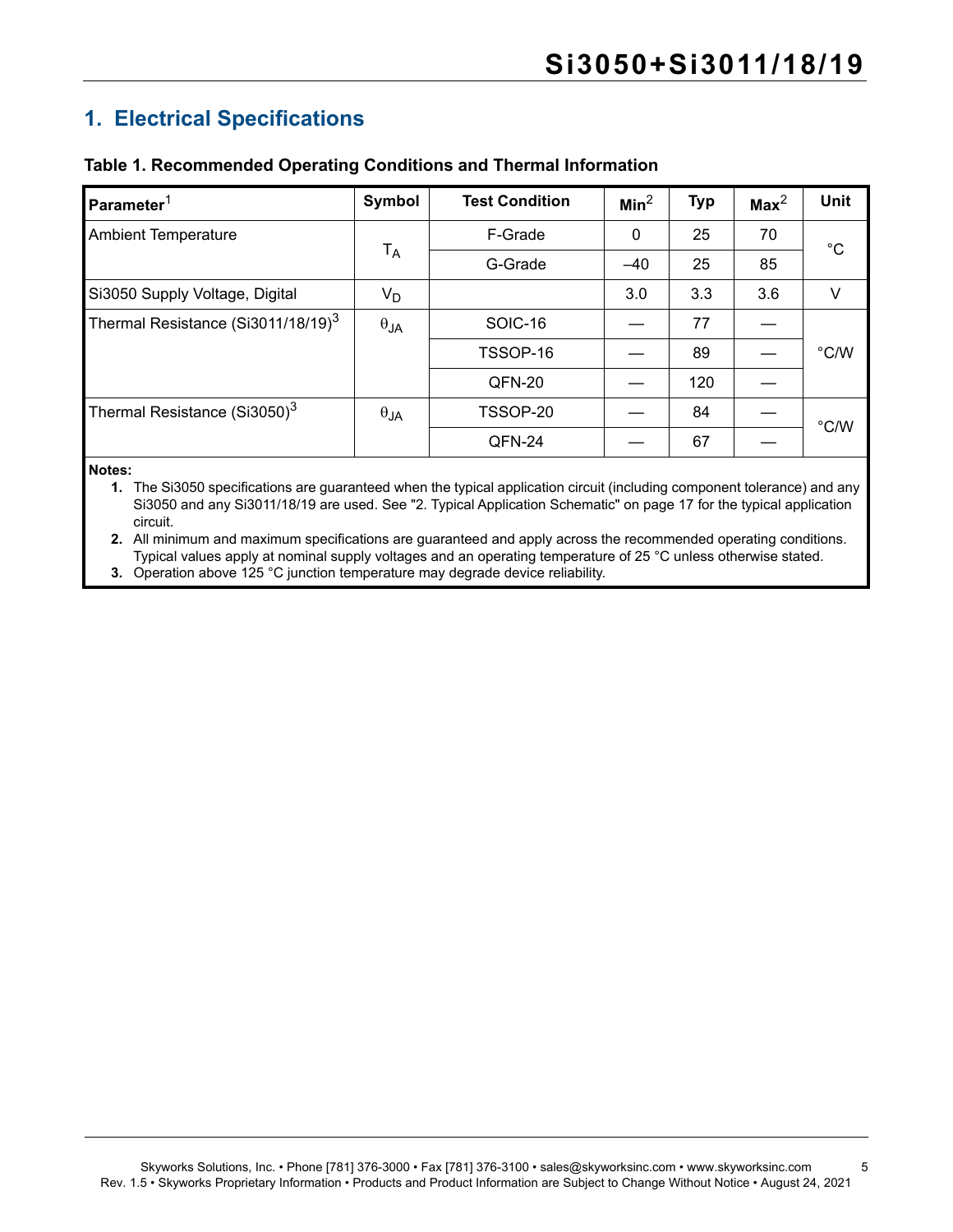#### **Table 2. Loop Characteristics**

( $V_D$  = 3.0 to 3.6 V, T<sub>A</sub> = 0 to 70 °C, see [Figure 1 on page 6\)](#page-5-0)

| <b>Parameter</b>                 | Symbol          | <b>Test Condition</b>                                                                                                   | Min   | <b>Typ</b>               | <b>Max</b> | <b>Unit</b>      |
|----------------------------------|-----------------|-------------------------------------------------------------------------------------------------------------------------|-------|--------------------------|------------|------------------|
| <b>DC Termination Voltage</b>    | V <sub>TR</sub> | $I_1 = 20$ mA, ILIM = 0<br>$DCV = 00$ , MINI = 11, DCR = 0                                                              |       |                          | 6.0        | V                |
| <b>DC Termination Voltage</b>    | V <sub>TR</sub> | $I_1 = 120$ mA, ILIM = 0<br>$DCV = 00$ , MINI = 11, DCR = 0                                                             | 9     |                          |            | $\vee$           |
| <b>DC Termination Voltage</b>    | V <sub>TR</sub> | $I_1 = 20$ mA, ILIM = 0<br>$DCV = 11$ , MINI = 00, DCR = 0                                                              |       |                          | 7.5        | $\vee$           |
| <b>DC Termination Voltage</b>    | V <sub>TR</sub> | $I_1 = 120$ mA, ILIM = 0<br>$DCV = 11$ , MINI = 00, DCR = 0                                                             | 9     |                          |            | V                |
| DC Termination Voltage           | V <sub>TR</sub> | $I_1 = 20$ mA, ILIM = 1<br>$DCV = 11$ , MINI = 00, DCR = 0                                                              |       |                          | 7.5        | $\vee$           |
| <b>DC Termination Voltage</b>    | V <sub>TR</sub> | $I_1 = 60$ mA, ILIM = 1<br>$DCV = 11$ , MINI = 00, DCR = 0                                                              | 40    |                          |            | $\vee$           |
| <b>DC Termination Voltage</b>    | V <sub>TR</sub> | $I_1 = 50$ mA, ILIM = 1<br>$DCV = 11$ , MINI = 00, DCR = 0                                                              |       |                          | 40         | $\vee$           |
| On-Hook Leakage Current          | $I_{LK}$        | $V_{TR} = -48 V$                                                                                                        |       |                          | 5          | μA               |
| <b>Operating Loop Current</b>    | $I_{LP}$        | $MINI = 00$ , $ILIM = 0$                                                                                                | 10    |                          | 120        | mA               |
| <b>Operating Loop Current</b>    | $I_{LP}$        | $MINI = 00$ , $ILIM = 1$                                                                                                | 10    | $\overline{\phantom{0}}$ | 60         | mA               |
| DC Ring Current                  |                 | dc current flowing through ring<br>detection circuitry                                                                  | —     | 1.5                      | 3          | μA               |
| Ring Detect Voltage <sup>®</sup> | $V_{RD}$        | $RT2 = 0$ , $RT = 0$                                                                                                    | 13.5  | 15                       | 16.5       | $V_{\text{rms}}$ |
| Ring Detect Voltage <sup>®</sup> | $V_{RD}$        | $RT2 = 0, RT = 1$                                                                                                       | 19.35 | 21.5                     | 23.65      | $V_{rms}$        |
| Ring Detect Voltage <sup>®</sup> | V <sub>RD</sub> | $RT2 = 1, RT = 1$                                                                                                       | 40.5  | 45                       | 49.5       | $V_{rms}$        |
| <b>Ring Frequency</b>            | $F_R$           |                                                                                                                         | 13    |                          | 68         | Hz               |
| <b>Ringer Equivalence Number</b> | <b>REN</b>      |                                                                                                                         |       |                          | 0.2        |                  |
| above the maximum.               |                 | *Note: The ring signal is guaranteed to not be detected below the minimum. The ring signal is guaranteed to be detected |       |                          |            |                  |



<span id="page-5-0"></span>**Figure 1. Test Circuit for Loop Characteristics**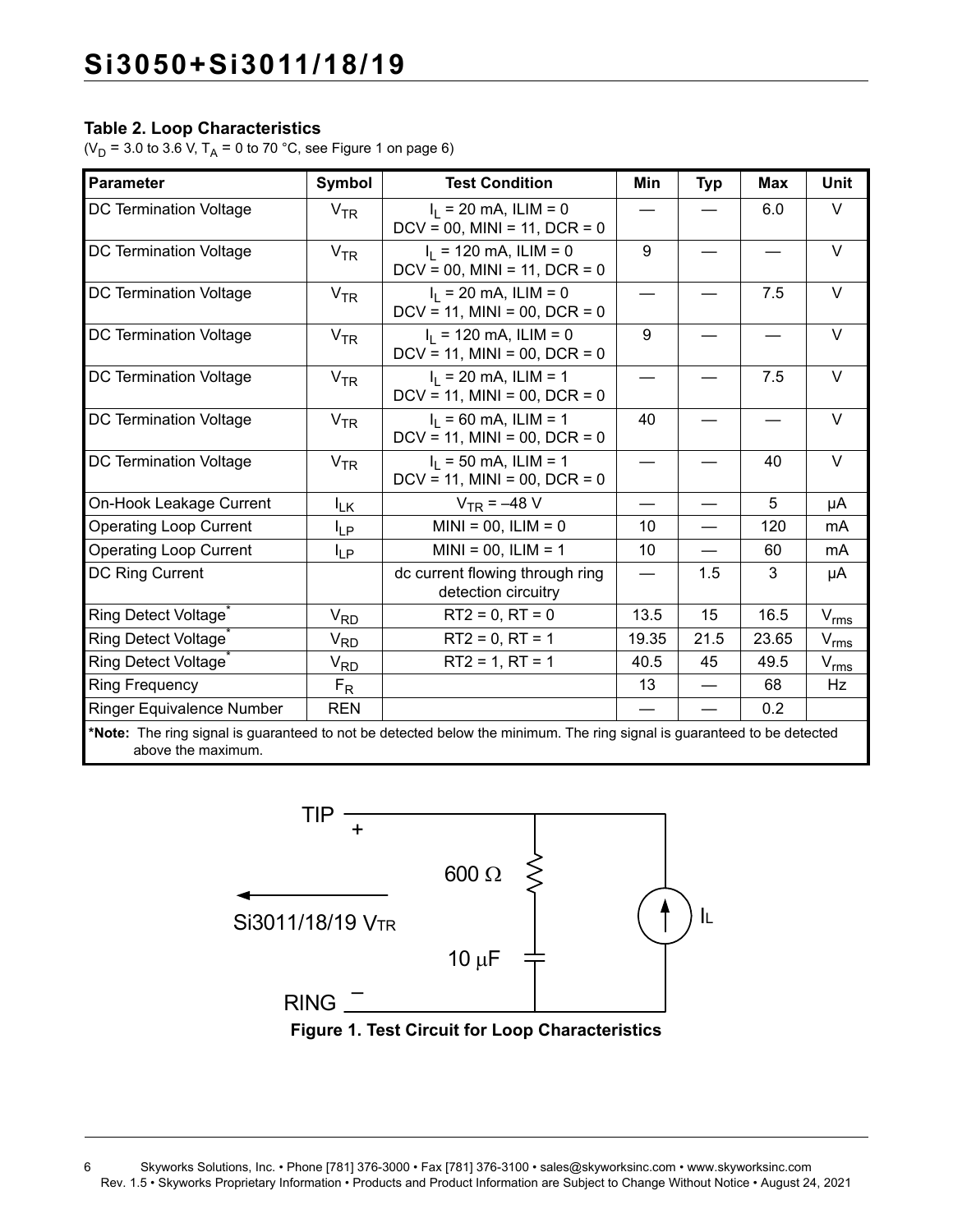#### Table 3. DC Characteristics,  $V_D = 3.0$  to 3.6 V

( $V_D$  = 3.0 to 3.6 V, T<sub>A</sub> = 0 to 70 °C)

| Parameter                                       | Symbol          | <b>Test Condition</b> | Min   | <b>Typ</b> | <b>Max</b> | <b>Unit</b> |
|-------------------------------------------------|-----------------|-----------------------|-------|------------|------------|-------------|
| High Level Input Voltage <sup>1</sup>           | V <sub>IH</sub> |                       | 2.0   |            |            | V           |
| Low Level Input Voltage <sup>1</sup>            | $V_{IL}$        |                       |       |            | 0.8        | V           |
| <b>High Level Output Voltage</b>                | $V_{OH}$        | $I_{\Omega} = -2$ mA  | 2.4   |            |            | V           |
| Low Level Output Voltage                        | $V_{OL}$        | $I_{\Omega}$ = 2 mA   |       |            | 0.35       | V           |
| <b>AOUT High Level Voltage</b>                  | $V_{AH}$        | $I_{\Omega}$ = 10 mA  | 2.4   |            |            | V           |
| <b>AOUT Low Level Voltage</b>                   | $V_{AL}$        | $I_{\Omega}$ = 10 mA  |       |            | 0.35       | V           |
| Input Leakage Current                           | IL.             |                       | $-10$ |            | 10         | μA          |
| Power Supply Current, Digital <sup>2</sup>      | $I_{\text{D}}$  | $V_D$ pin             |       | 8.5        | 10         | mA          |
| Total Supply Current, Sleep Mode <sup>2</sup>   | I <sub>D</sub>  | $PDN = 1, PDL = 0$    |       | 5.0        | 6.0        | mA          |
| Total Supply Current, Deep Sleep <sup>2,3</sup> | l <sub>D</sub>  | $PDN = 1$ , $PDL = 1$ |       | 1.3        | 1.5        | mA          |

**Notes:**

**1.** V<sub>IH</sub>/V<sub>IL</sub> do not apply to C1A/C2A.

**2.** All inputs at 0.4 or V<sub>D</sub> – 0.4 (CMOS levels). All inputs are held static except clock and all outputs unloaded (Static  $I_{\text{OUT}} = 0 \text{ mA}$ ).

**3.** RGDT is not functional in this state.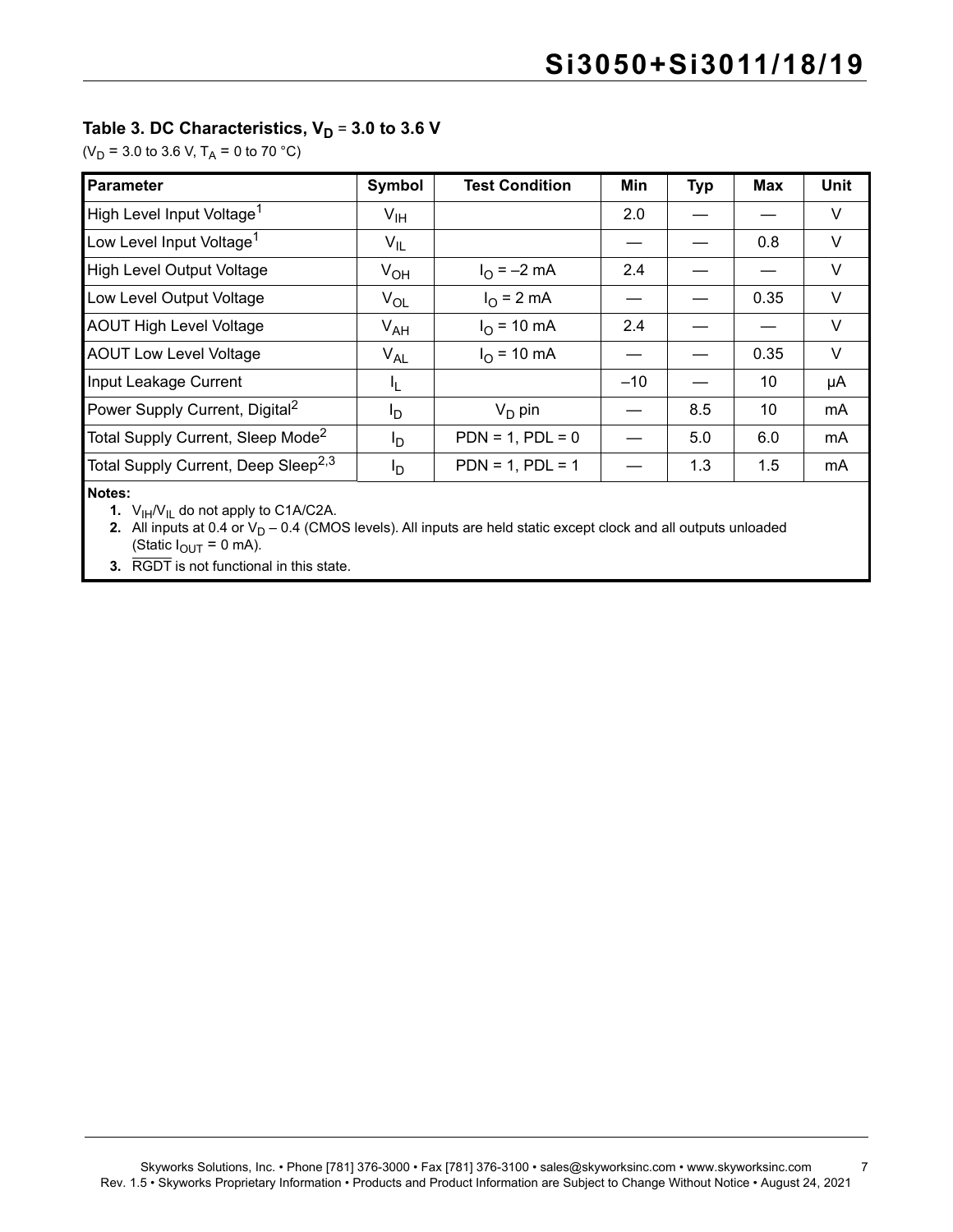#### **Table 4. AC Characteristics**

( $V_D$  = 3.0 to 3.6 V, T<sub>A</sub> = 0 to 70 °C, Fs = 8000 Hz, see ["2. Typical Application Schematic" on page 17](#page-16-0))

| <b>Parameter</b>                                              | Symbol      | <b>Test Condition</b>                                       | Min | <b>Typ</b>               | <b>Max</b>               | <b>Unit</b>             |
|---------------------------------------------------------------|-------------|-------------------------------------------------------------|-----|--------------------------|--------------------------|-------------------------|
| Sample Rate                                                   | Fs          |                                                             | 8   |                          | 16                       | kHz                     |
| <b>PCLK Input Frequency</b>                                   | <b>PCLK</b> |                                                             | 256 | $\overline{\phantom{0}}$ | 8192                     | kHz                     |
| Receive Frequency Response                                    |             | Low $-3$ dBFS Corner, FILT = 0                              |     | 5                        |                          | Hz                      |
| Receive Frequency Response                                    |             | Low $-3$ dBFS Corner, FILT = 1                              |     | 200                      |                          | <b>Hz</b>               |
| Transmit Full-Scale Level <sup>1</sup>                        | $V_{FS}$    | $FULL = 0 (0 dBm)$                                          |     | 1.1                      | $\hspace{0.05cm}$        | <b>V<sub>PEAK</sub></b> |
|                                                               |             | FULL = 1 $(+3.2$ dBm) <sup>2</sup>                          |     | 1.58                     | $\overline{\phantom{0}}$ | <b>V<sub>PEAK</sub></b> |
|                                                               |             | FULL2 = 1 $(+6.0$ dBm) <sup>2</sup>                         |     | 2.16                     | $\qquad \qquad$          | <b>V<sub>PEAK</sub></b> |
| Receive Full-Scale Level <sup>1,3</sup>                       | $V_{FS}$    | $FULL = 0 (0 dBm)$                                          |     | 1.1                      | $\overline{\phantom{0}}$ | <b>V<sub>PEAK</sub></b> |
|                                                               |             | FULL = 1 $(+3.2$ dBm) <sup>2</sup>                          |     | 1.58                     | $\overline{\phantom{0}}$ | V <sub>PEAK</sub>       |
|                                                               |             | FULL2 = 1 $(+6.0$ dBm) <sup>2</sup>                         |     | 2.16                     | $\qquad \qquad$          | <b>V<sub>PEAK</sub></b> |
| Dynamic Range <sup>4,5,6</sup>                                | <b>DR</b>   | $ILIM = 0$ , DCV = 11, MINI=00<br>$DCR = 0, I_1 = 100 mA$   |     | 80                       |                          | dB                      |
| Dynamic Range <sup>4,5,6</sup>                                | <b>DR</b>   | $ILIM = 0$ , DCV = 00, MINI=11<br>$DCR = 0, I_1 = 20 mA$    |     | 80                       |                          | dB                      |
| Dynamic Range <sup>4,5,6</sup>                                | <b>DR</b>   | $ILIM = 1$ , DCV = 11, MINI=00<br>$DCR = 0$ , $I_1 = 50$ mA |     | 80                       |                          | dB                      |
| Transmit Total Harmonic Distor-<br>tion $6,7$                 | <b>THD</b>  | $ILIM = 0$ , DCV = 11, MINI=00<br>$DCR = 0, I1 = 100 mA$    |     | $-72$                    |                          | dB                      |
| <b>Transmit Total Harmonic Distor-</b><br>$\text{tion}^{6,7}$ | <b>THD</b>  | $ILIM = 0$ , DCV = 00, MINI=11<br>$DCR = 0, I_1 = 20 mA$    |     | $-78$                    |                          | dB                      |
| Receive Total Harmonic Distor-<br>tion $6,7$                  | <b>THD</b>  | $ILIM = 0$ , DCV = 00, MINI=11<br>$DCR = 0, I_1 = 20 mA$    |     | $-78$                    |                          | dB                      |
| Receive Total Harmonic Distor-<br>$\text{tion}^{6,7}$         | <b>THD</b>  | $ILIM = 1,DCV = 11, MINI = 00$<br>$DCR = 0$ , $I_1 = 50$ mA |     | $-78$                    |                          | dB                      |

#### **Notes:**

**1.** Measured at TIP and RING with 600 Ω termination at 1 kHz, as shown in [Figure 1 on page 6.](#page-5-0)

**2.** With FULL = 1, the transmit and receive full-scale level of +3.2 dBm can be achieved with a 600  $\Omega$  ac termination. While the transmit and receive level in dBm varies with reference impedance, the DAA will transmit and receive 1 dBV into all reference impedances. With FULL2 = 1, the transmit and receive full-scale level of +6.0 dBm can be achieved with a 600  $\Omega$  termination. In this mode, the DAA will transmit and receive +1.5 dBV into all reference impedances.

**3.** Receive full-scale level produces –0.9 dBFS at DTX.

**4.** DR = 20 x log (RMS V<sub>FS</sub>/RMS Vin) + 20 x log (RMS V<sub>in</sub>/RMS noise). The RMS noise measurement excludes harmonics. Here,  $V_{FS}$  is the 0 dBm full-scale level per Note 1 above.

**5.** Measurement is 300 to 3400 Hz. Applies to both transmit and receive paths.

**6.** Vin = 1 kHz, –3 dBFS.

**7.** THD = 20 x log (RMS distortion/RMS signal).

**8.**  $DR<sub>CD</sub> = 20$  x log (RMS V<sub>CID</sub>/RMS V<sub>IN</sub>) + 20 x log (RMS V<sub>IN</sub>/RMS noise). V<sub>CID</sub> is the 1.5 V full-scale level with the enhanced caller ID circuit. With the typical CID circuit, the  $V_{\text{CID}}$  full-scale level is 6 V peak, and the DR<sub>CID</sub> decreases to 50 dB.

**9.** Refer to Tables [10–](#page-13-0)[11](#page-13-1) for relative gain accuracy characteristics (passband ripple).

**10.** Analog hybrid only. Z<sub>ACIM</sub> controlled by ACIM in Register 30.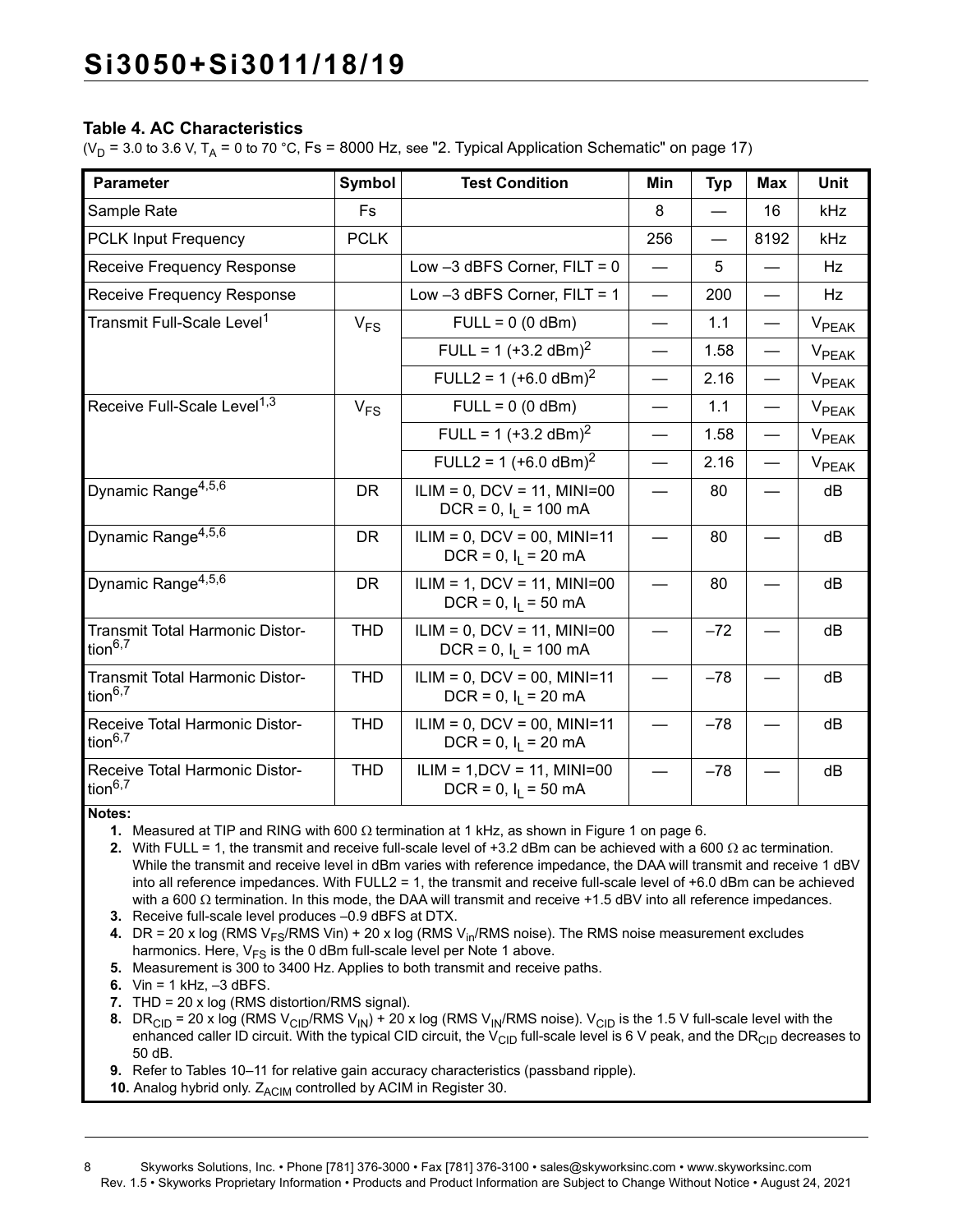#### **Table 4. AC Characteristics (Continued)**

( $V_D$  = 3.0 to 3.6 V, T<sub>A</sub> = 0 to 70 °C, Fs = 8000 Hz, see "2. Typical Application Schematic" on page 17)

| <b>Parameter</b>                            | <b>Symbol</b>                | <b>Test Condition</b>                                 | Min    | <b>Typ</b> | <b>Max</b> | <b>Unit</b> |
|---------------------------------------------|------------------------------|-------------------------------------------------------|--------|------------|------------|-------------|
| Dynamic Range (Caller ID mode) <sup>8</sup> | $\mathsf{DR}_{\mathsf{CID}}$ | $VIN = 1$ kHz, $-13$ dBFS                             |        | 62         |            | dB          |
| Caller ID Full-Scale Level <sup>8</sup>     | $V_{\text{CID}}$             |                                                       |        | 1.5        |            | $V_{PEAK}$  |
| Gain Accuracy <sup>6,9</sup>                |                              | 2-W to DTX.<br>TXG2, RXG2, TXG3,<br>and $RXG3 = 0000$ | $-0.5$ | $\Omega$   | 0.5        | dB          |
| Transhybrid Balance <sup>10</sup>           |                              | 300-3.4 kHz, $Z_{ACIM} = Z_{LINE}$                    | 20     |            |            | dB          |
| Transhybrid Balance <sup>10</sup>           |                              | 1 kHz, $Z_{ACIM} = Z_{LINE}$                          |        | 30         |            | dB          |
| <b>Two-Wire Return Loss</b>                 |                              | 300-3.4 kHz, all ac<br>terminations                   | 25     |            |            | dB          |
| <b>Two-Wire Return Loss</b>                 |                              | 1 kHz, all ac terminations                            |        | 32         |            | dB          |

#### **Notes:**

- **1.** Measured at TIP and RING with 600  $\Omega$  termination at 1 kHz, as shown in Figure 1 on page 6.
- **2.** With FULL = 1, the transmit and receive full-scale level of +3.2 dBm can be achieved with a 600  $\Omega$  ac termination. While the transmit and receive level in dBm varies with reference impedance, the DAA will transmit and receive 1 dBV into all reference impedances. With FULL2 = 1, the transmit and receive full-scale level of +6.0 dBm can be achieved with a 600  $\Omega$  termination. In this mode, the DAA will transmit and receive +1.5 dBV into all reference impedances.
- **3.** Receive full-scale level produces –0.9 dBFS at DTX.
- **4.** DR = 20 x log (RMS V<sub>FS</sub>/RMS Vin) + 20 x log (RMS V<sub>in</sub>/RMS noise). The RMS noise measurement excludes harmonics. Here,  $V_{FS}$  is the 0 dBm full-scale level per Note 1 above.
- **5.** Measurement is 300 to 3400 Hz. Applies to both transmit and receive paths.
- **6.** Vin = 1 kHz, –3 dBFS.
- **7.** THD = 20 x log (RMS distortion/RMS signal).
- **8.**  $DR<sub>CID</sub> = 20$  x log (RMS V<sub>CID</sub>/RMS V<sub>IN</sub>) + 20 x log (RMS V<sub>IN</sub>/RMS noise). V<sub>CID</sub> is the 1.5 V full-scale level with the enhanced caller ID circuit. With the typical CID circuit, the  $V_{\text{CID}}$  full-scale level is 6 V peak, and the DR<sub>CID</sub> decreases to 50 dB.
- **9.** Refer to Tables 10–11 for relative gain accuracy characteristics (passband ripple).
- **10.** Analog hybrid only. Z<sub>ACIM</sub> controlled by ACIM in Register 30.

#### **Table 5. Absolute Maximum Ratings**

| l Parameter                                | Symbol           | Value                   | Unit |
|--------------------------------------------|------------------|-------------------------|------|
| DC Supply Voltage                          | V <sub>D</sub>   | $-0.5$ to 3.6           |      |
| Input Current, Si3050 Digital Input Pins   | 'IN              | ±10                     | mA   |
| Digital Input Voltage                      | V <sub>IND</sub> | $-0.3$ to $(V_D + 0.3)$ |      |
| <b>Ambient Operating Temperature Range</b> | l A              | $-40$ to 100            | °C   |
| Storage Temperature Range                  | <sup>I</sup> STG | $-65$ to 150            | °C   |

**Note:** Permanent device damage can occur if the above Absolute Maximum Ratings are exceeded. Functional operation should be restricted to the conditions as specified in the operational sections of this data sheet. Exposure to absolute maximum rating conditions for extended periods might affect device reliability.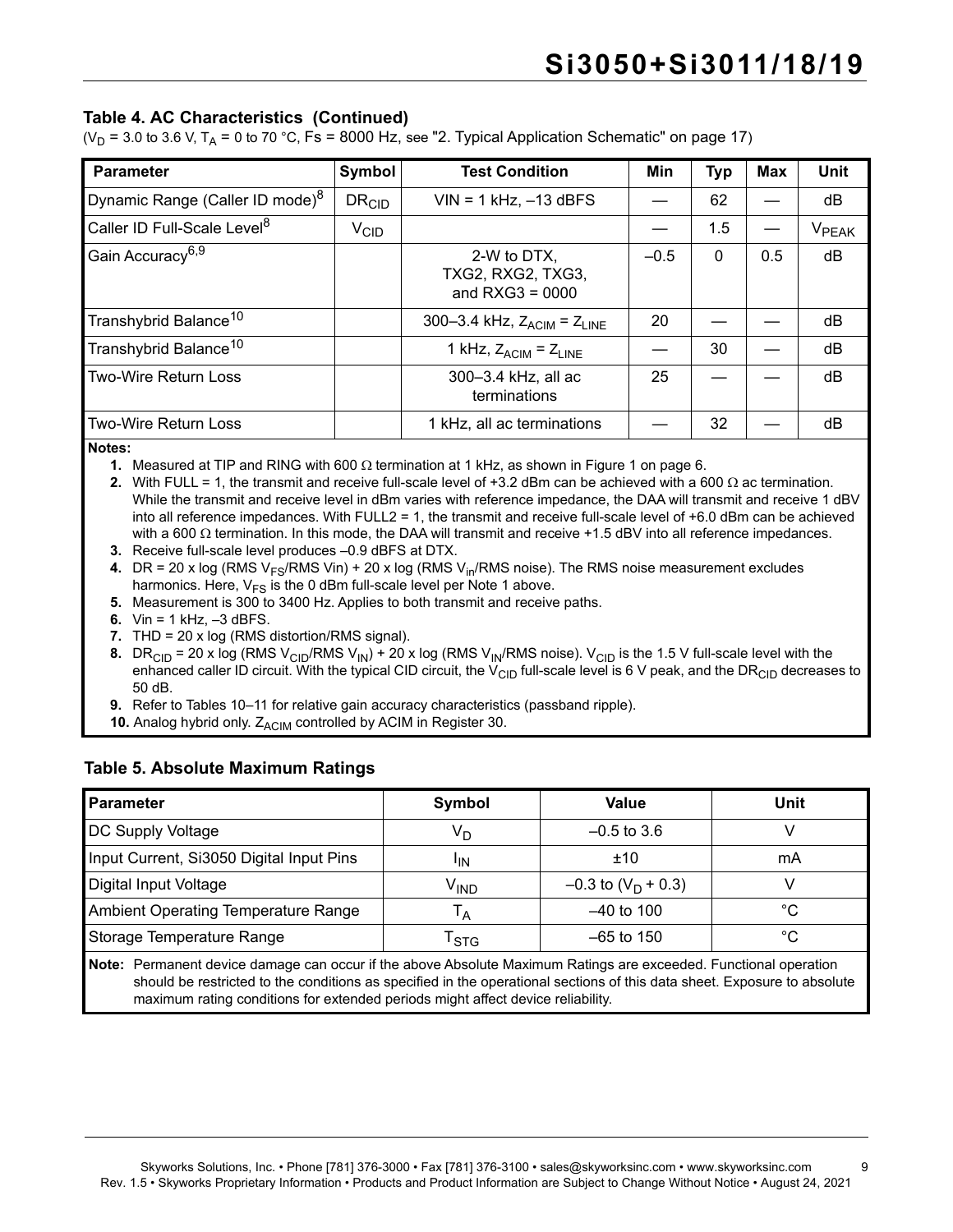#### **Table 6. Switching Characteristics—General Inputs**

( $V_D$  = 3.0 to 3.6 V, T<sub>A</sub> = 0 to 70 °C, C<sub>L</sub> = 20 pF)

| Parameter <sup>1</sup>           | Symbol                       | Min     | <b>Typ</b> | <b>Max</b> | <b>Unit</b> |
|----------------------------------|------------------------------|---------|------------|------------|-------------|
| Cycle Time, PCLK                 | $t_{p}$                      | 0.12207 |            | 3.90625    | μS          |
| <b>PCLK Duty Cycle</b>           | t <sub>dty</sub>             | 40      | 50         | 60         | $\%$        |
| <b>PCLK Jitter Tolerance</b>     | t <sub>jitter</sub>          |         |            | 2          | ns          |
| <b>Rise Time, PCLK</b>           | t,                           |         |            | 25         | ns          |
| Fall Time, PCLK                  | tŧ                           |         |            | 25         | ns          |
| PCLK Before RESET ↑ <sup>2</sup> | $t_{mr}$                     | 10      |            |            | cycles      |
| RESET Pulse Width <sup>3</sup>   | $\mathfrak{t}_{\mathsf{rl}}$ | 250     |            |            | ns          |
| CS, SCLK Before RESET1           | t <sub>mxr</sub>             | 20      |            |            | ns          |
| Rise Time, Reset                 |                              |         |            | 25         | ns          |

#### **Notes:**

**1.** All timing (except Rise and Fall time) is referenced to the 50% level of the waveform. Input test levels are

 $V_{\text{IH}} = V_{\text{D}} - 0.4$  V,  $V_{\text{IL}} = 0.4$  V. Rise and Fall times are referenced to the 20% and 80% levels of the waveform.

**2.** FSYNC/PCLK relationship must be fixed after RESET1.

**3.** The minimum RESET pulse width is the greater of 250 ns or 10 PCLK cycle times.



**Figure 2. General Inputs Timing Diagram**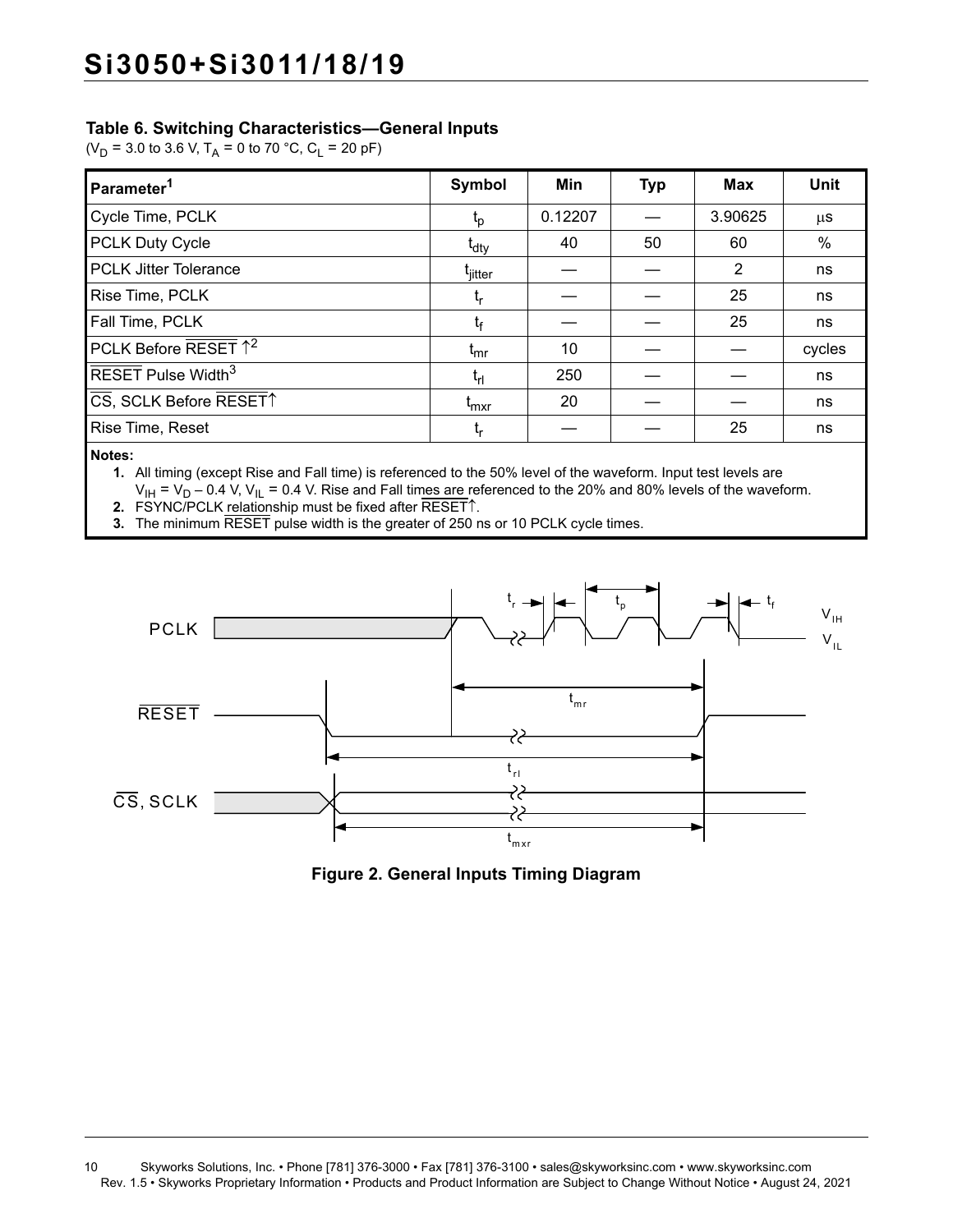#### **Table 7. Switching Characteristics—Serial Peripheral Interface**

(V<sub>IO</sub> = 3.0 to 3.6 V, T<sub>A</sub> = 0 to 70 °C, C<sub>L</sub> = 20 pF)

| Parameter*                                                                                                                                                                                                                                                             | Symbol           | Test<br><b>Conditions</b> | Min   | <b>Typ</b> | Max | Unit |
|------------------------------------------------------------------------------------------------------------------------------------------------------------------------------------------------------------------------------------------------------------------------|------------------|---------------------------|-------|------------|-----|------|
| Cycle Time SCLK                                                                                                                                                                                                                                                        | $t_c$            |                           | 61.03 |            |     | ns   |
| Rise Time, SCLK                                                                                                                                                                                                                                                        | t,               |                           |       |            | 25  | ns   |
| Fall Time, SCLK                                                                                                                                                                                                                                                        | $t_{\rm f}$      |                           |       |            | 25  | ns   |
| Delay Time, SCLK Fall to SDO Active                                                                                                                                                                                                                                    | $t_{d1}$         |                           |       |            | 20  | ns   |
| Delay Time, SCLK Fall to SDO<br>Transition                                                                                                                                                                                                                             | $t_{d2}$         |                           |       |            | 20  | ns   |
| Delay Time, CS Rise to SDO Tri-state                                                                                                                                                                                                                                   | $t_{d3}$         |                           |       |            | 20  | ns   |
| Setup Time, CS to SCLK Fall                                                                                                                                                                                                                                            | t <sub>su1</sub> |                           | 25    |            |     | ns   |
| Hold Time, SCLK to CS Rise                                                                                                                                                                                                                                             | $t_{h1}$         |                           | 20    |            |     | ns   |
| Setup Time, SDI to SCLK Rise                                                                                                                                                                                                                                           | t <sub>su2</sub> |                           | 25    |            |     | ns   |
| Hold Time, SCLK Rise to SDI Transition                                                                                                                                                                                                                                 | $t_{h2}$         |                           | 20    |            |     | ns   |
| Delay time between chip selects                                                                                                                                                                                                                                        | $t_{\rm cs}$     |                           | 220   |            |     | ns   |
| Propagation Delay, SDI to SDITHRU                                                                                                                                                                                                                                      |                  |                           |       | 6          |     | ns   |
| *Note: All timing (except Rise and Fall time) is referenced to the 50% level of the waveform. Input test levels are<br>$V_{\text{H}}$ = V <sub>D</sub> – 0.4 V, V <sub>II</sub> = 0.4 V. Rise and Fall times are referenced to the 20% and 80% levels of the waveform. |                  |                           |       |            |     |      |



**Figure 3. SPI Timing Diagram**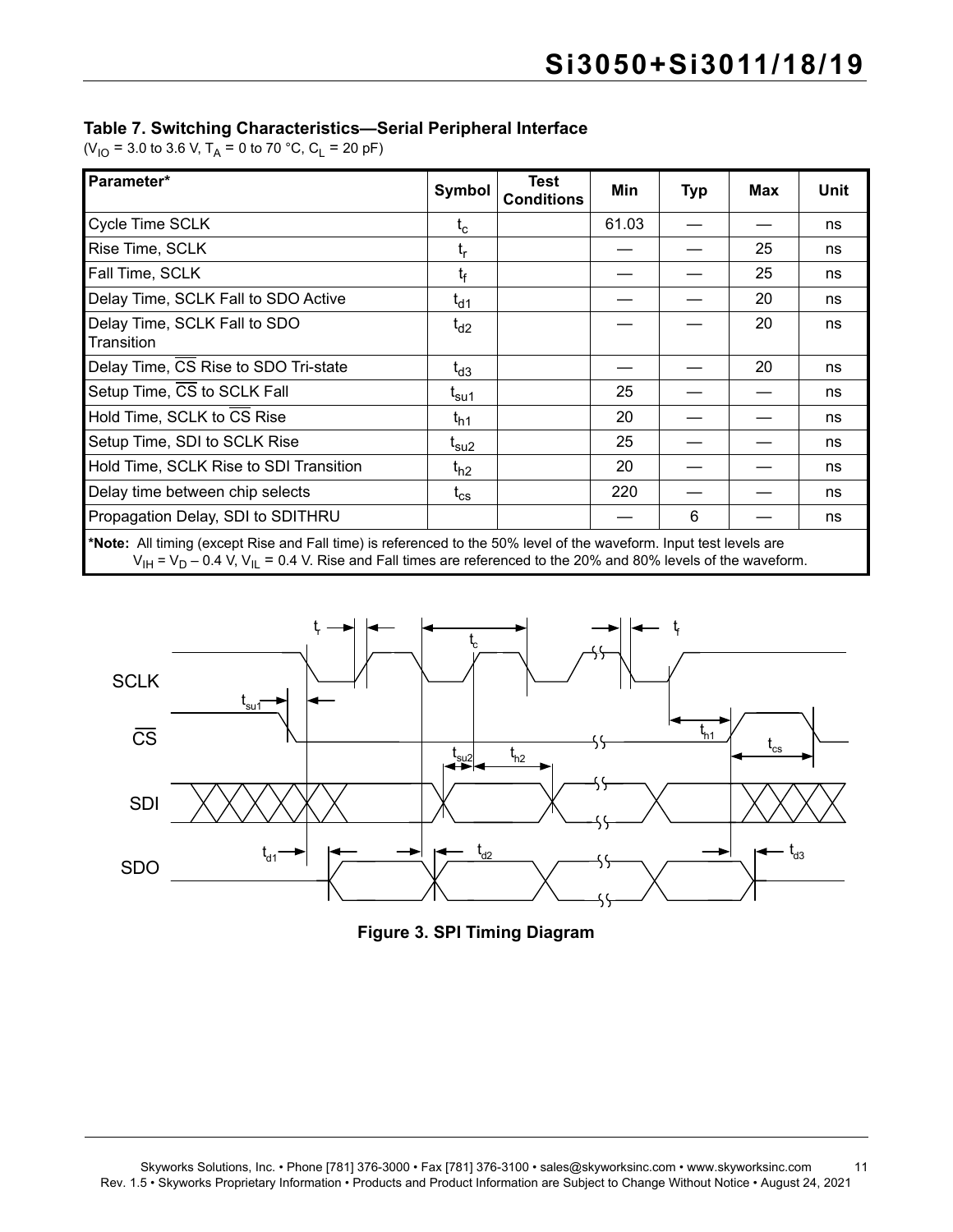#### **Table 8. Switching Characteristics—PCM Highway Serial Interface**

( $V_D$  = 3.0 to 3.6 V, T<sub>A</sub> = 0 to 70 °C, C<sub>L</sub> = 20 pF)

| Parameter <sup>1</sup>                              | Symbol              | <b>Test</b><br><b>Conditions</b> | Min | <b>Typ</b> | <b>Max</b>     | <b>Units</b>  |
|-----------------------------------------------------|---------------------|----------------------------------|-----|------------|----------------|---------------|
| Cycle Time PCLK                                     | $t_{p}$             |                                  | 122 |            | 3906           | ns            |
| Valid PCLK Inputs                                   |                     |                                  |     | 256        |                | kHz           |
|                                                     |                     |                                  |     | 512        |                | kHz           |
|                                                     |                     |                                  |     | 768        |                | kHz           |
|                                                     |                     |                                  |     | 1.024      |                | <b>MHz</b>    |
|                                                     |                     |                                  |     | 1.536      |                | <b>MHz</b>    |
|                                                     |                     |                                  |     | 2.048      |                | <b>MHz</b>    |
|                                                     |                     |                                  |     | 4.096      |                | <b>MHz</b>    |
|                                                     |                     |                                  |     | 8.192      |                | <b>MHz</b>    |
| FSYNC Period <sup>2</sup>                           | $t_{fp}$            |                                  |     | 125        |                | μs            |
| PCLK Duty Cycle                                     | $t_{\text{dty}}$    |                                  | 40  | 50         | 60             | $\frac{0}{0}$ |
| <b>PCLK Jitter-Tolerance</b>                        | t <sub>jitter</sub> |                                  |     |            | $\overline{2}$ | ns            |
| <b>FSYNC Jitter Tolerance</b>                       | t <sub>jitter</sub> |                                  |     |            | ±120           | ns            |
| Rise Time, PCLK                                     | $t_{r}$             |                                  |     |            | 25             | ns            |
| Fall Time, PCLK                                     | $t_{f}$             |                                  |     |            | 25             | ns            |
| Delay Time, PCLK Rise to DTX Active                 | $t_{d1}$            |                                  |     |            | 20             | ns            |
| Delay Time, PCLK Rise to DTX Transition             | $t_{d2}$            |                                  |     |            | 20             | ns            |
| Delay Time, PCLK Rise to DTX Tri-State <sup>3</sup> | $t_{d3}$            |                                  |     |            | 20             | ns            |
| Setup Time, FSYNC Rise to PCLK Fall                 | $t_{\rm su1}$       |                                  | 25  |            |                | ns            |
| Hold Time, PCLK Fall to FSYNC Fall                  | $t_{h1}$            |                                  | 20  |            |                | ns            |
| Setup Time, DRX Transition to PCLK Fall             | $t_{\sf su2}$       |                                  | 25  |            |                | ns            |
| Hold Time, PCLK Falling to DRX Transition           | $t_{h2}$            |                                  | 20  |            |                | ns            |

**Notes:**

**1.** All timing is referenced to the 50% level of the waveform. Input test levels are V<sub>IH</sub> = V<sub>O</sub> – 0.4 V, V<sub>IL</sub> = 0.4 V, rise and fall times are referenced to the 20% and 80% levels of the waveform.

**2.** FSYNC must be 8 kHz under all operating conditions.

**3.** Specification applies to PCLK fall to DTX tri-state when that mode is selected.



**Figure 4. PCM Highway Interface Timing Diagram (RXS = TXS = 1)**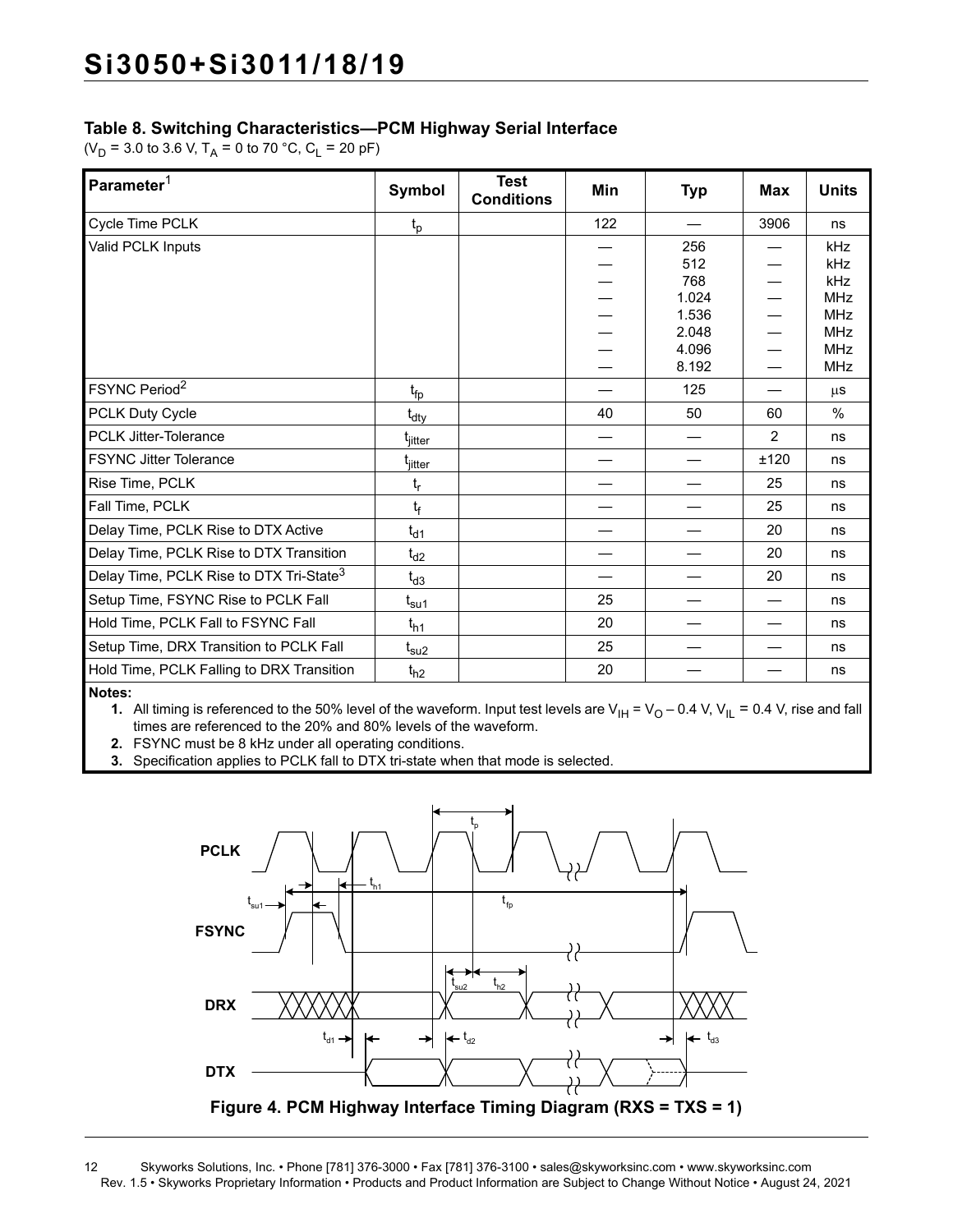#### **Table 9. Switching Characteristics—GCI Highway Serial Interface**

( $V_D$  = 3.0 to 3.6 V, T<sub>A</sub> = 0 to 70 °C, C<sub>L</sub> = 20 pF)

| Parameter <sup>1</sup>                              | Symbol              | <b>Test</b><br><b>Conditions</b> | Min | <b>Typ</b>     | <b>Max</b>     | <b>Units</b>             |
|-----------------------------------------------------|---------------------|----------------------------------|-----|----------------|----------------|--------------------------|
| Cycle Time PCLK (Single Clocking Mode)              | $t_{p}$             |                                  |     | 488            |                | ns                       |
| Cycle Time PCLK (Double Clocking Mode)              | $t_{p}$             |                                  |     | 244            |                | ns                       |
| Valid PCLK Inputs                                   |                     |                                  |     | 2.048<br>4.096 |                | <b>MHz</b><br><b>MHz</b> |
| FSYNC Period <sup>2</sup>                           | $t_{\sf fp}$        |                                  |     | 125            |                | μs                       |
| <b>PCLK Duty Cycle</b>                              | t <sub>dty</sub>    |                                  | 40  | 50             | 60             | $\%$                     |
| <b>PCLK Jitter Tolerance</b>                        | t <sub>iitter</sub> |                                  |     |                | $\overline{2}$ | ns                       |
| <b>FSYNC Jitter Tolerance</b>                       | t <sub>iitter</sub> |                                  |     |                | ±120           | ns                       |
| Rise Time, PCLK                                     | $t_{r}$             |                                  |     |                | 25             | ns                       |
| Fall Time, PCLK                                     | $t_{\rm f}$         |                                  |     |                | 25             | ns                       |
| Delay Time, PCLK Rise to DTX Active                 | $t_{d1}$            |                                  |     |                | 20             | ns                       |
| Delay Time, PCLK Rise to DTX Transition             | $t_{d2}$            |                                  |     |                | 20             | ns                       |
| Delay Time, PCLK Rise to DTX Tri-State <sup>3</sup> | $t_{d3}$            |                                  |     |                | 20             | ns                       |
| Setup Time, FSYNC Rise to PCLK Fall                 | $t_{\rm su1}$       |                                  | 25  |                |                | ns                       |
| Hold Time, PCLK Fall to FSYNC Fall                  | $t_{h1}$            |                                  | 20  |                |                | ns                       |
| Setup Time, DRX Transition to PCLK Fall             | $t_{\sf su2}$       |                                  | 25  |                |                | ns                       |
| Hold Time, PCLK Falling to DRX Transition           | $t_{h2}$            |                                  | 20  |                |                | ns                       |

**Notes:**

**1.** All timing is referenced to the 50% level of the waveform. Input test levels are V<sub>IH</sub> = V<sub>O</sub> – 0.4 V, V<sub>IL</sub> = 0.4 V, rise and fall times are referenced to the 20% and 80% levels of the waveform.

**2.** FSYNC must be 8 kHz under all operating conditions.

**3.** Specification applies to PCLK fall to DTX tri-state when that mode is selected.



Skyworks Solutions, Inc. • Phone [781] 376-3000 • Fax [781] 376-3100 • sales@skyworksinc.com • www.skyworksinc.com 13 Rev. 1.5 • Skyworks Proprietary Information • Products and Product Information are Subject to Change Without Notice • August 24, 2021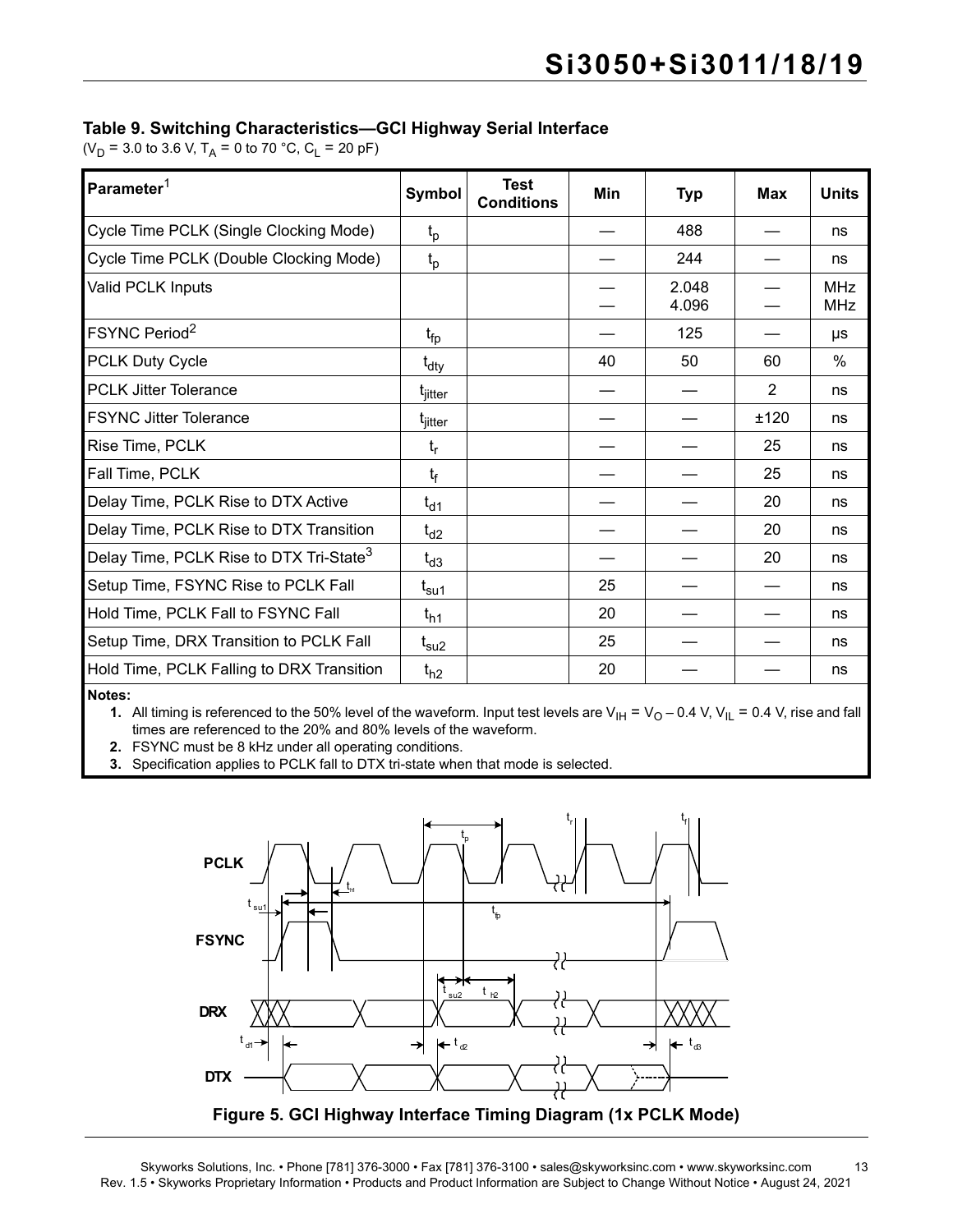

**Figure 6. GCI Highway Interface Timing Diagram (2x PCLK Mode)**

#### <span id="page-13-0"></span>**Table 10. Digital FIR Filter Characteristics—Transmit and Receive**

( $V_D$  = 3.0 to 3.6 V, Sample Rate = 8 kHz,  $T_A$  = 0 to 70 °C)

| Parameter                                                                                       | Symbol                 | Min      | <b>Typ</b> | <b>Max</b> | Unit       |
|-------------------------------------------------------------------------------------------------|------------------------|----------|------------|------------|------------|
| Passband (0.1 dB)                                                                               | $F_{(0.1 \text{ dB})}$ | $\Omega$ |            | 3.3        | kHz        |
| Passband (3 dB)                                                                                 | $F_{(3 dB)}$           | $\Omega$ |            | 3.6        | <b>kHz</b> |
| Passband Ripple Peak-to-Peak                                                                    |                        | $-0.1$   |            | 0.1        | dB         |
| Stopband                                                                                        |                        |          | 4.4        |            | <b>kHz</b> |
| <b>Stopband Attenuation</b>                                                                     |                        | $-74$    |            |            | dB         |
| <b>Group Delay</b>                                                                              | <sup>L</sup> gd        |          | 12/Fs      |            | S          |
| Note: Typical FIR filter characteristics for Fs = 8000 Hz are shown in Figures 7, 8, 9, and 10. |                        |          |            |            |            |

#### <span id="page-13-1"></span>**Table 11. Digital IIR Filter Characteristics—Transmit and Receive**

( $V_D$  = 3.0 to 3.6 V, Sample Rate = 8 kHz,  $T_A$  = 0 to 70 °C)

| Parameter                                                                                                                                                        | Symbol          | Min    | <b>Typ</b> | Max | Unit |
|------------------------------------------------------------------------------------------------------------------------------------------------------------------|-----------------|--------|------------|-----|------|
| Passband (3 dB)                                                                                                                                                  | $F_{(3 dB)}$    | 0      |            | 3.6 | kHz  |
| Passband Ripple Peak-to-Peak                                                                                                                                     |                 | $-0.2$ |            | 0.2 | dB   |
| Stopband                                                                                                                                                         |                 |        | 4.4        |     | kHz  |
| <b>Stopband Attenuation</b>                                                                                                                                      |                 | $-40$  |            |     | dB   |
| <b>Group Delay</b>                                                                                                                                               | <sup>L</sup> ad |        | $1.6$ /Fs  |     | s    |
| Note: Typical IIR filter characteristics for Fs = 8000 Hz are shown in Figures 11, 12, 13, and 14. Figures 15 and 16 show<br>group delay versus input frequency. |                 |        |            |     |      |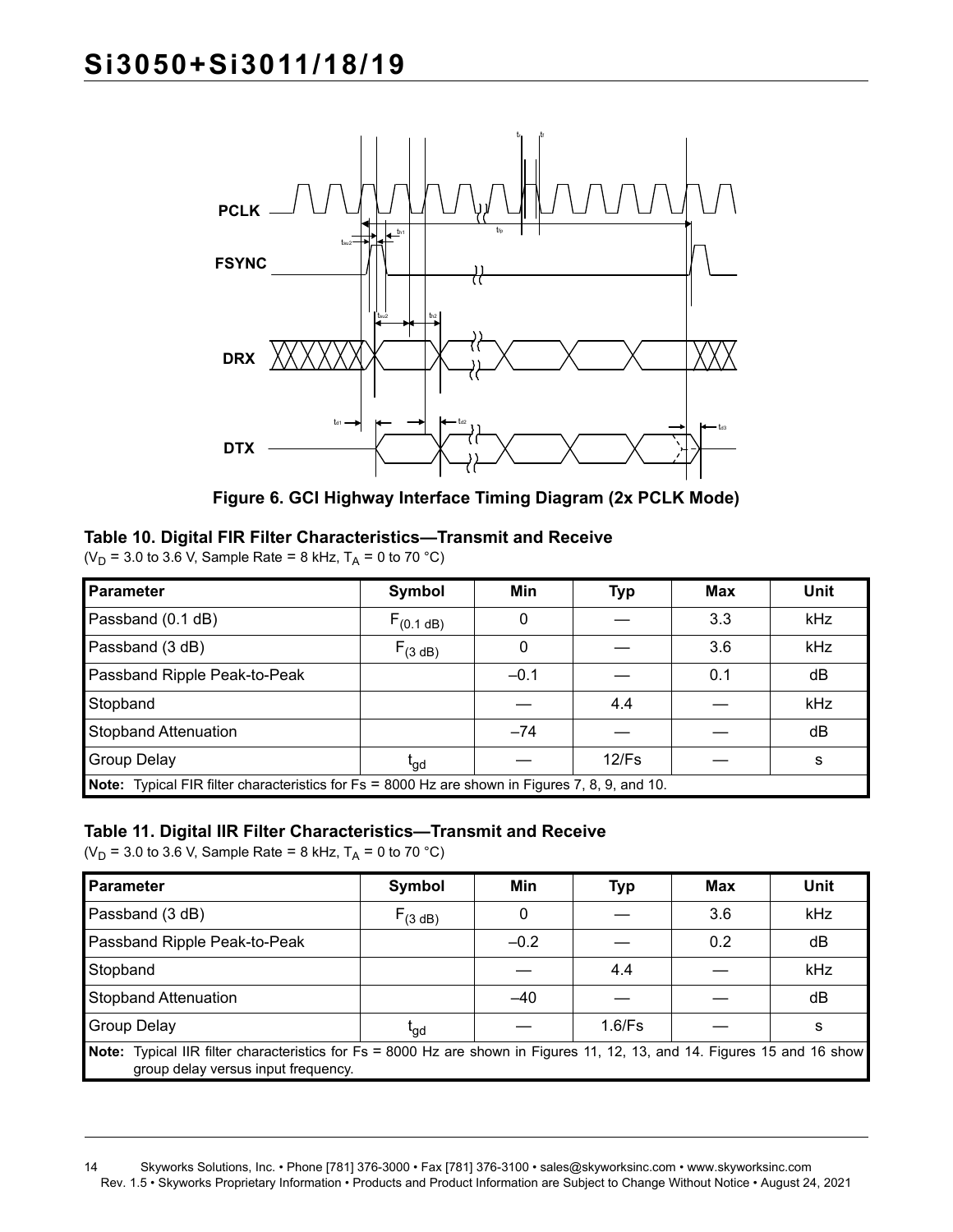

**Figure 10. FIR Transmit Filter Passband Ripple**

For Figures 7–10, all filter plots apply to a sample rate of  $Fs = 8 kHz.$ 

For Figures 11–14, all filter plots apply to a sample rate of  $Fs = 8 kHz.$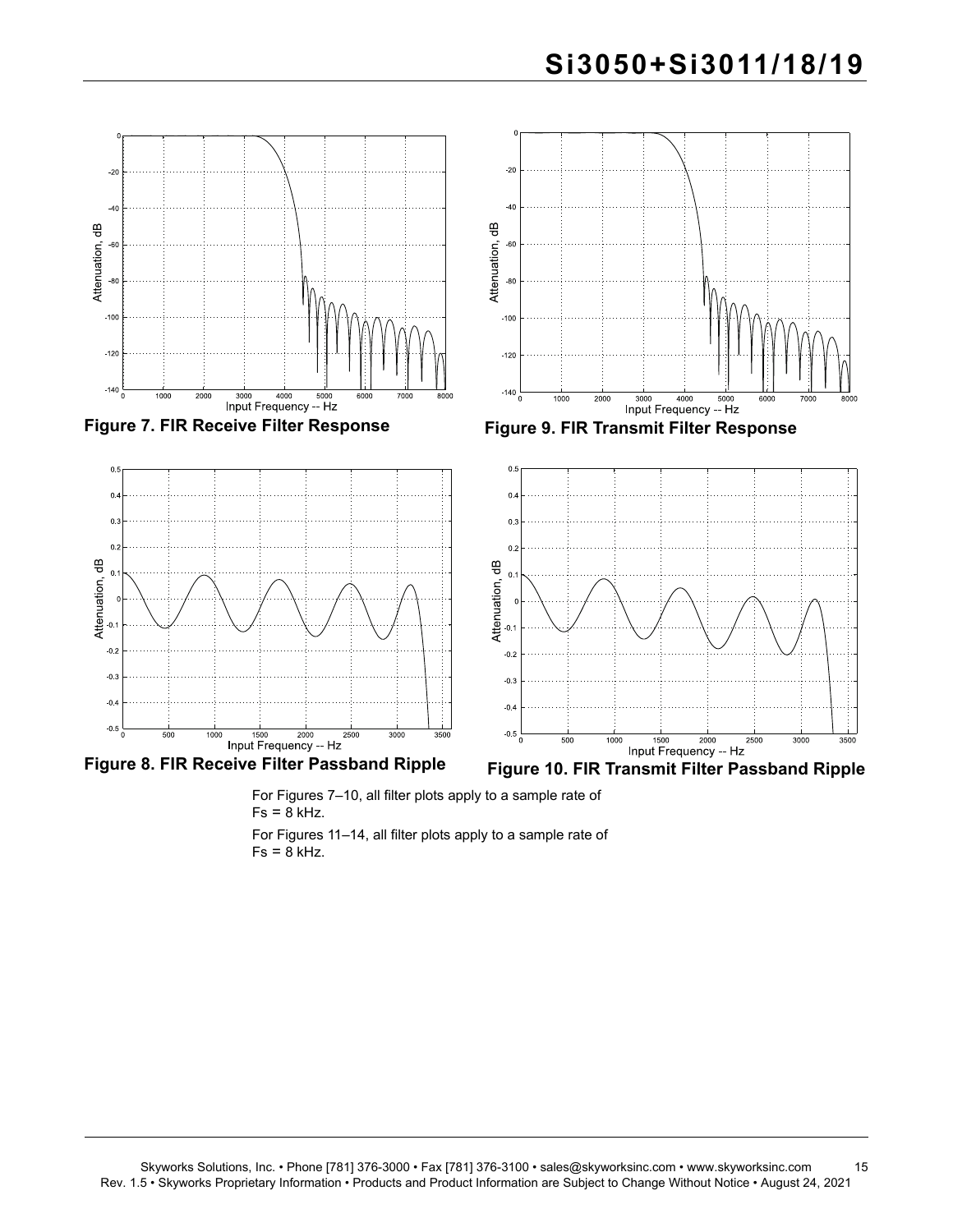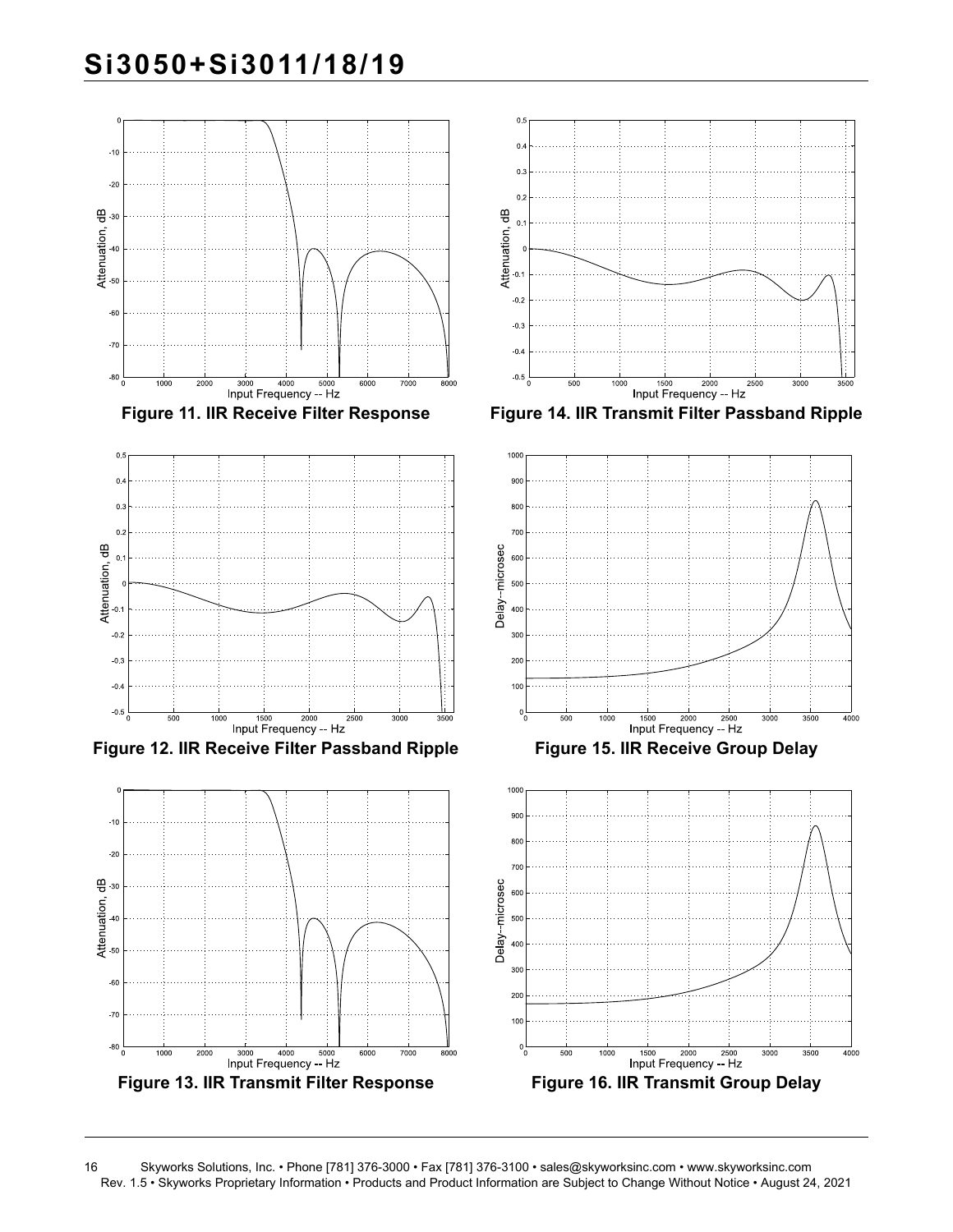

### <span id="page-16-0"></span>**2. Typical Application Schematic**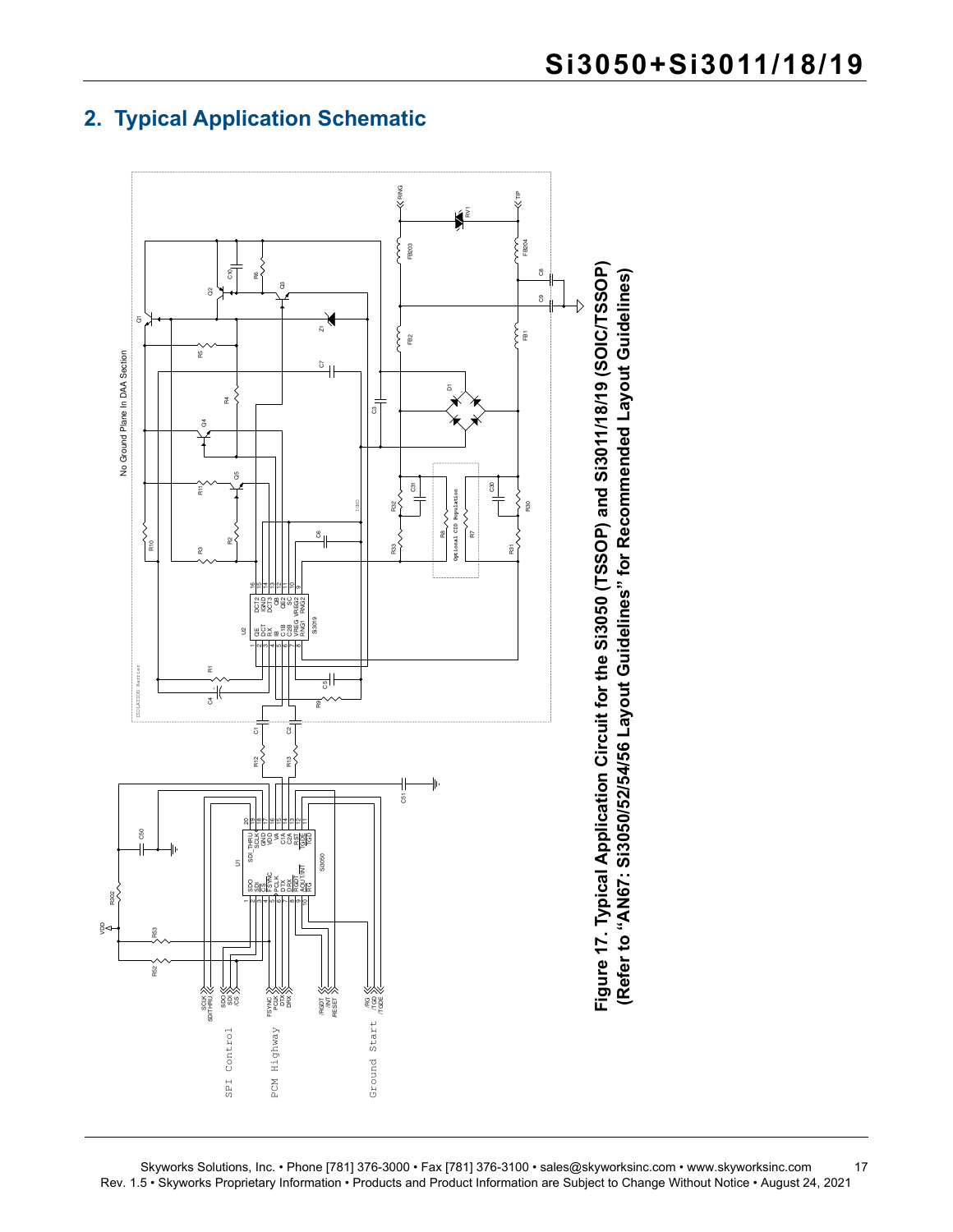

18 Skyworks Solutions, Inc. • Phone [781] 376-3000 • Fax [781] 376-3100 • sales@skyworksinc.com • www.skyworksinc.com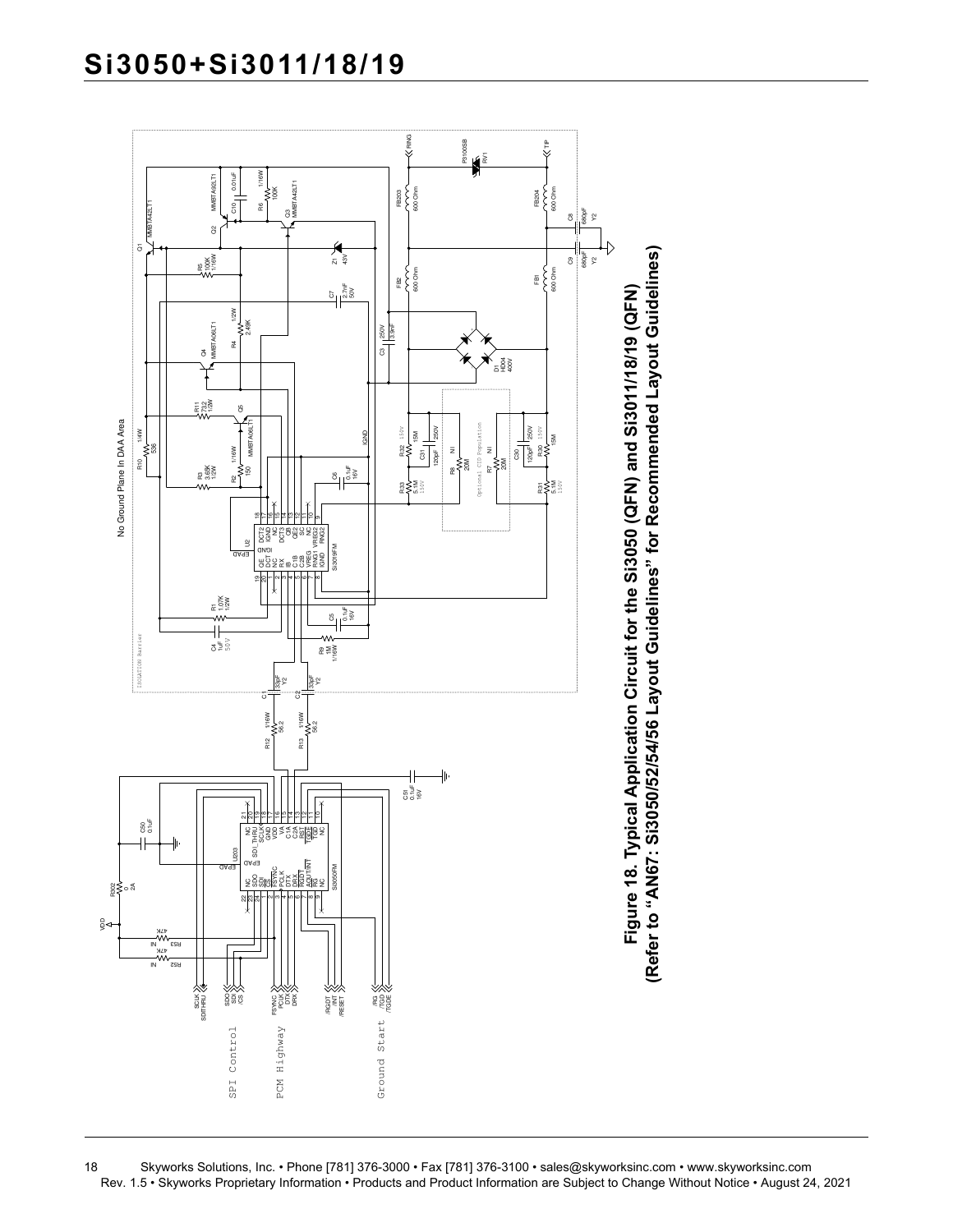### <span id="page-18-0"></span>**3. Bill of Materials**

| Component                                    | <b>Value</b><br>Supplier(s)                  |                                    |  |  |
|----------------------------------------------|----------------------------------------------|------------------------------------|--|--|
| C1, C2                                       | 33 pF, Y2, X7R, ±20%                         | Panasonic, Murata, Vishay          |  |  |
| C3 <sup>1</sup>                              | 3.9 nF, 250 V, X7R, ±20%                     | Venkel, SMEC                       |  |  |
| C <sub>4</sub>                               | 1.0 µF, 50 V, Elec/Tant, ±20%                | Panasonic                          |  |  |
| C5, C6, C50, C51                             | 0.1 µF, 16 V, X7R, ±20%                      | Venkel, SMEC                       |  |  |
| C7                                           | 2.7 nF, 50 V, X7R, ±20%                      | Venkel, SMEC                       |  |  |
| C8, C9                                       | 680 pF, Y2, X7R, ±10%                        | Panasonic, Murata, Vishay          |  |  |
| C10                                          | 0.01 µF, 16 V, X7R, ±20%                     | Venkel, SMEC                       |  |  |
| C30, C31 <sup>1</sup>                        | 120 pF, 250 V, X7R, ±10%                     | Venkel, SMEC                       |  |  |
| D <sub>1</sub> , D <sub>2</sub> <sup>2</sup> | Dual Diode, 225 mA, 300 V, (MMBD3004S)       | Diodes Inc.                        |  |  |
| FB1, FB2, FB203, FB204                       | Ferrite Bead, BLM18AG601SN1                  | Murata                             |  |  |
| Q1, Q3                                       | NPN, 300 V, MMBTA42                          | OnSemi, Fairchild, Diodes Inc.     |  |  |
| Q2                                           | PNP, 300 V, MMBTA92                          | OnSemi, Fairchild, Diodes Inc.     |  |  |
| Q4, Q5                                       | NPN, 80 V, 330 mW, MMBTA06                   | Central OnSemi, Fairchild          |  |  |
| RV <sub>1</sub>                              | Sidactor, 275 V, 100 A                       | Teccor, Diodes Inc., Shindengen    |  |  |
| R <sub>1</sub>                               | 1.07 kΩ, 1/2 W, 1%                           | Venkel, SMEC, Panasonic            |  |  |
| R2                                           | 150 Ω, 1/16 W, 5%                            | Venkel, SMEC, Panasonic            |  |  |
| R <sub>3</sub>                               | 3.65 kΩ, 1/2 W, 1%                           | Venkel, SMEC, Panasonic            |  |  |
| R <sub>4</sub>                               | 2.49 kΩ, 1/2 W, 1%                           | Venkel, SMEC, Panasonic            |  |  |
| R <sub>5</sub> , R <sub>6</sub>              | 100 kΩ, 1/16 W, 5%                           | Venkel, SMEC, Panasonic            |  |  |
| R7, R8 <sup>1</sup>                          | Not Installed, 20 M $\Omega$ , 1/8 W, 5%     | Venkel, SMEC, Panasonic            |  |  |
| R <sub>9</sub>                               | 1 ΜΩ, 1/16 W, 1%                             | Venkel, SMEC, Panasonic            |  |  |
| R <sub>10</sub>                              | 536 $\Omega$ , 1/4 W, 1%                     | Venkel, SMEC, Panasonic            |  |  |
| R <sub>11</sub>                              | 73.2 Ω, 1/2 W, 1%                            | Venkel, SMEC, Panasonic            |  |  |
| R <sub>12</sub> , R <sub>13</sub>            | $56.2 \Omega$ , 1/16 W, 1%                   | Venkel, SMEC, Panasonic            |  |  |
| R30, R32 <sup>1</sup>                        | 15 MΩ, 1/8 W, 5%                             | Venkel, SMEC, Panasonic            |  |  |
| R31, R33 <sup>1</sup>                        | 5.1 MQ, 1/8 W, 5%<br>Venkel, SMEC, Panasonic |                                    |  |  |
| R52, R53                                     | 4.7 kΩ, 1/16 W, 5%                           | Venkel, SMEC, Panasonic            |  |  |
| U1                                           | Si3050                                       | <b>Skyworks Solutions</b>          |  |  |
| U <sub>2</sub>                               | Si3011/8/19                                  | <b>Skyworks Solutions</b>          |  |  |
| Z1                                           | Zener Diode, 43 V, 1/2 W                     | General Semi, On Semi, Diodes Inc. |  |  |

<span id="page-18-1"></span>**Notes:**

**1.** R7–R8 may be substituted for R30–R33 and C30–C31 for lower cost, but reduced CID performance.

**2.** Several diode bridge configurations are acceptable. Parts, such as a single HD04, a DF-04S, or four 1N4004 diodes, may be used (suppliers include General Semiconductor, Diodes Inc., etc.).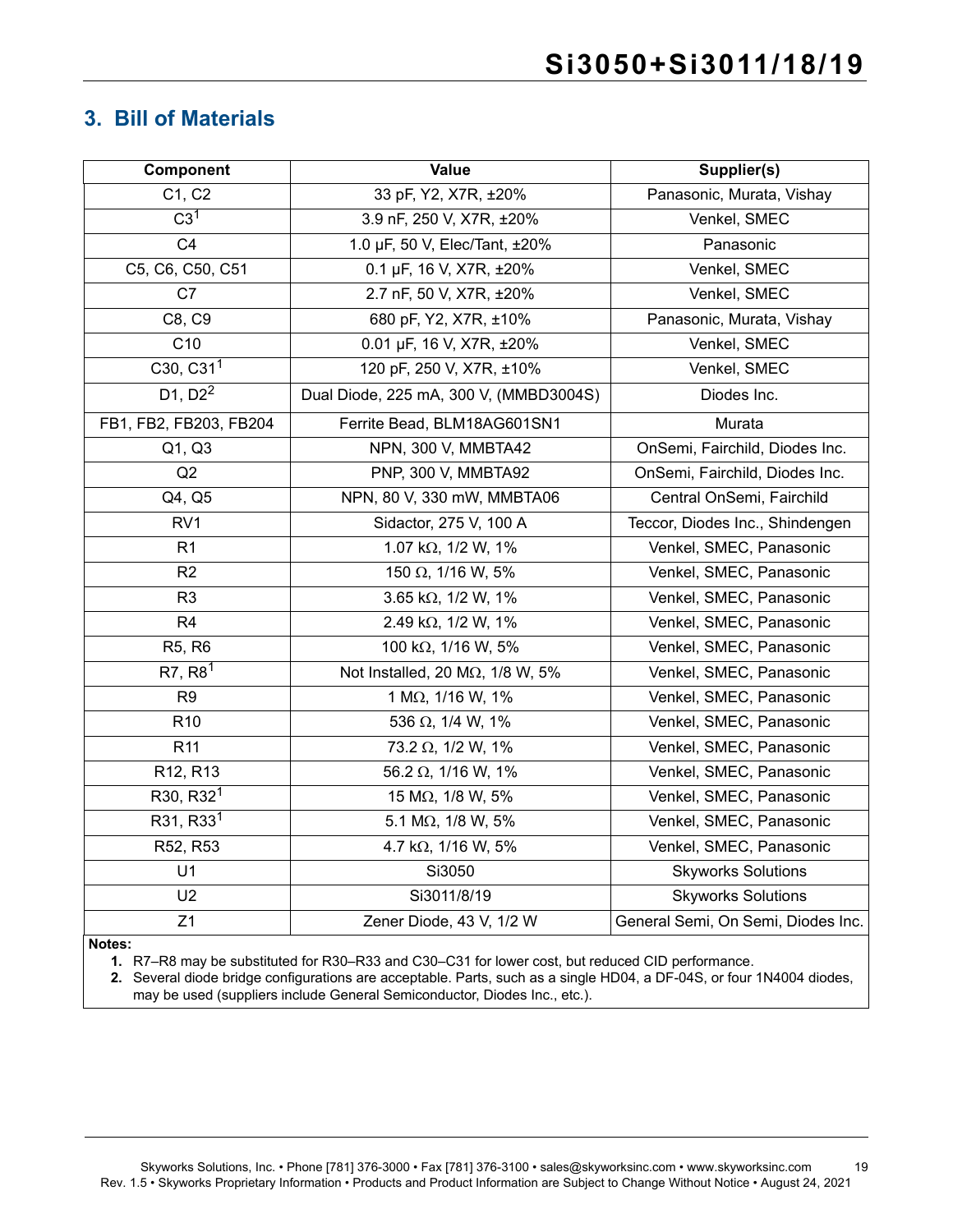### <span id="page-19-0"></span>**4. AOUT PWM Output**

[Figure 19](#page-19-1) illustrates an optional circuit to support the pulse width modulation (PWM) output capability of the Si3050 for call progress monitoring purposes. To enable this mode, the INTE bit (Register 2) should be set to 0, the PWME bit (Register 1) set to 1, and the PWMM bits (Register 2) set to 00.



<span id="page-19-1"></span>**Figure 19. AOUT PWM Circuit for Call Progress**

**Table 12. Component Values—AOUT PWM**

| Component | Value                      | <b>Supplier</b>            |
|-----------|----------------------------|----------------------------|
| LS1       | Speaker BRT1209PF-06       | Intervox                   |
| Q6        | <b>NPN KSP13</b>           | Fairchild                  |
| C41       | 0.1 µF, 16 V, X7R, ±20%    | Venkel, SMEC               |
| R41       | 150 $\Omega$ , 1/10 W, ±5% | Venkel, SMEC,<br>Panasonic |

Registers 20 and 21 allow the receive and transmit paths to be attenuated linearly. When these registers are set to all 0s, the transmit and receive paths are muted. These registers affect the call progress output only and do not affect transmit and receive operations on the telephone line.

The PWMM[1:0] bits (Register 1, bits 5:4) select one of three different PWM output modes for the AOUT signal, including a delta-sigma data stream, a 32 kHz return to 0 PWM output, and a balanced 32 kHz PWM output.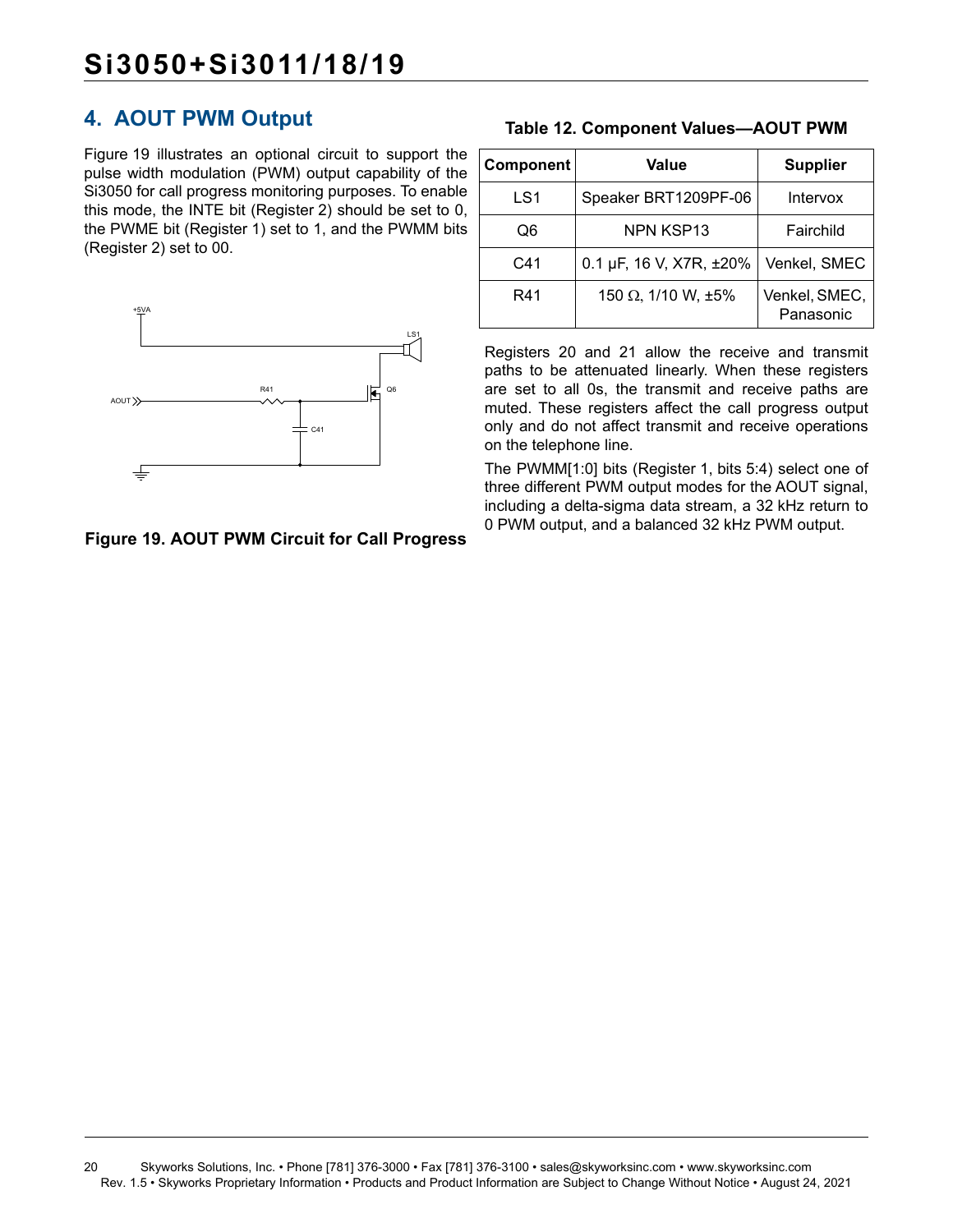### <span id="page-20-0"></span>**5. Functional Description**



#### **Figure 20. Si3050 + Si3011/18/19 Functional Block Diagram**

The Si3050 is an integrated direct access arrangement (DAA) providing a programmable line interface that meets global telephone line requirements. The Si3050 implements Skyworks Solutions' patented isolation capacitor technology, which offers the highest level of integration by replacing an analog front end (AFE), an isolation transformer, relays, opto-isolators, and a 2- to 4-wire hybrid with two highly-integrated ICs.

The Si3050 DAA is fully software programmable to meet global requirements and is compliant with FCC, TBR21, JATE, and other country-specific PTT specifications as shown in [Table 13.](#page-21-0) In addition, the Si3050 meets the most stringent global requirements for out-of-band energy, emissions, immunity, high-voltage surges, and safety, including FCC Parts 15 and 68, EN55022, EN55024, and many other standards.

#### <span id="page-20-1"></span>**5.1. Line-Side Device Support**

Three different line-side devices are available for use with the Si3050 system-side device. The Si3011 lineside device only supports DC terminations compliant with TBR21 and FCC-compliant countries.

The Si3018 and Si3019 line-side devices are globally compliant, have a selectable 5 Hz or 200 Hz RX highpass filter pole, and offer a –16.5 to 13.5 dB digital gain/attenuation adjustment in 0.1dB increments for the transmit and receive paths.

#### **5.1.1. Si3011**

- TBR-21 and FCC-compliant line-side device.
	- Selectable dc terminations.
	- Two selectable ac terminations to increase return loss and trans-hybrid loss performance.
	- $\bullet$  +6 dBm TX/RX level mode (600  $\Omega$ )

#### **5.1.2. Si3018**

- Globally-compliant line-side device—targets global DAA requirements for voice applications. This lineside device supports both FCC-compliant countries and non-FCC-compliant countries.
	- Selectable dc terminations.
	- Four selectable ac terminations to increase return loss and trans-hybrid loss performance.
	- $\bullet$  +6 dBm TX/RX level mode (600  $\Omega$ )

#### **5.1.3. Si3019**

- Globally-compliant, enhanced features line-side device—targets global DAA requirements for voice applications.
	- Selectable dc terminations
	- Sixteen selectable ac terminations to further increase return loss and trans-hybrid loss performance.
	- Line voltage monitoring in on- and off-hook modes to enable line in-use/parallel handset detection.
	- Programmable line current / voltage threshold interrupt.
	- Polarity reversal interrupt.
	- $\bullet$  +3.2 dBm TX/RX level mode (600  $\Omega$ )
	- $\bullet$  +6 dBm TX/RX level mode (600  $\Omega$ )
	- Higher resolution (1.1 mA/bit) loop current measurement.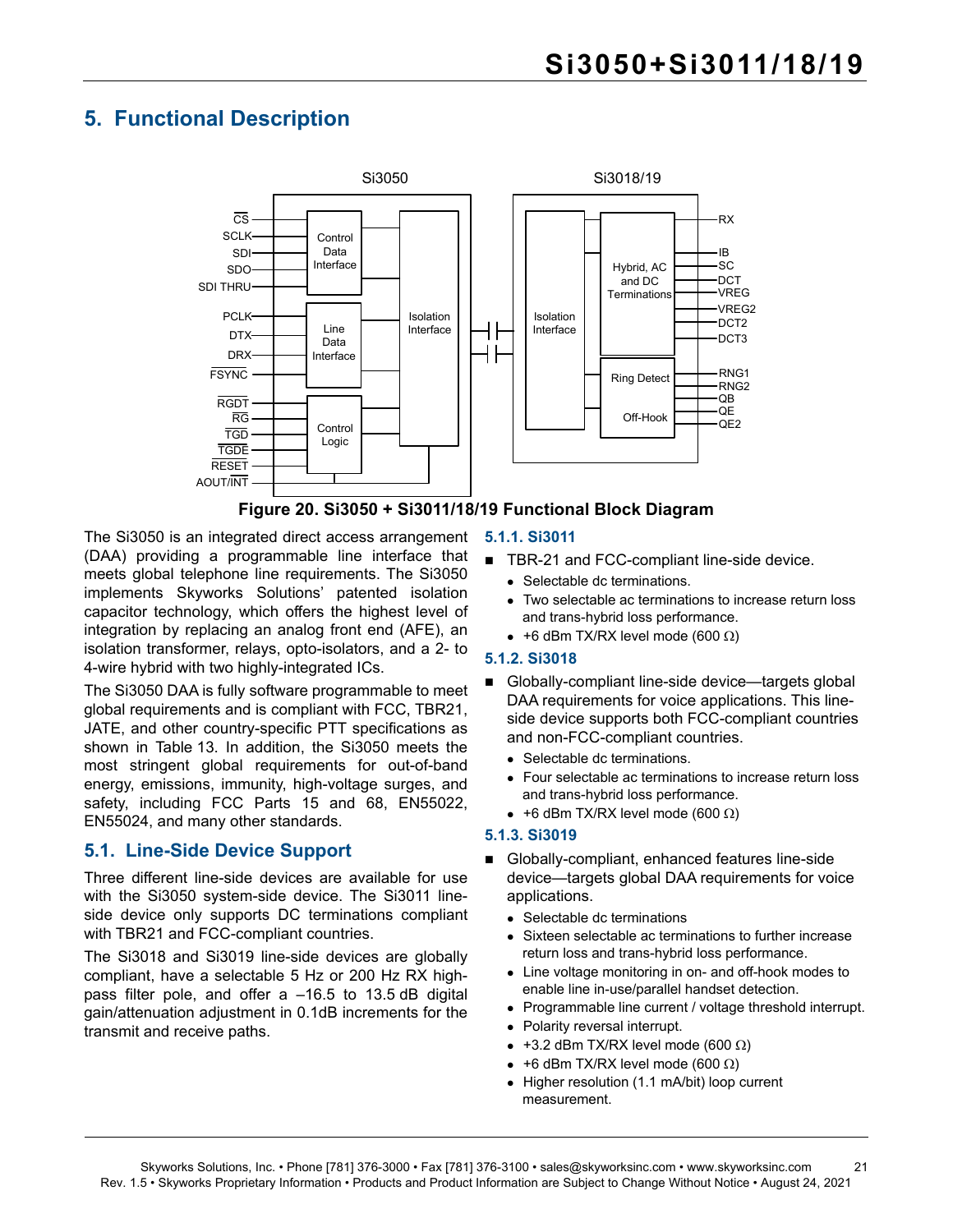<span id="page-21-0"></span>

| <b>Register</b>        | 16           | 31               | 16          | 16          | 26          | 26              | 26               | 30               |
|------------------------|--------------|------------------|-------------|-------------|-------------|-----------------|------------------|------------------|
| Country                | <b>OHS</b>   | OHS <sub>2</sub> | <b>RZ</b>   | <b>RT</b>   | <b>ILIM</b> | <b>DCV[1:0]</b> | <b>MINI[1:0]</b> | <b>ACIM[3:0]</b> |
| Argentina              | $\mathbf 0$  | $\mathbf 0$      | $\mathbf 0$ | $\mathbf 0$ | $\mathbf 0$ | 11              | 00               | 0000             |
| Australia <sup>1</sup> | $\mathbf{1}$ | $\mathbf 0$      | $\mathbf 0$ | $\mathbf 0$ | $\mathbf 0$ | 01              | 01               | 0011             |
| Austria                | $\mathbf 0$  | 1                | $\mathbf 0$ | $\mathbf 0$ | $\mathbf 1$ | 11              | 00               | 0010             |
| <b>Bahrain</b>         | $\mathbf 0$  | 1                | $\mathbf 0$ | $\mathbf 0$ | $\mathbf 1$ | 11              | 00               | 0010             |
| Belgium                | $\mathbf 0$  | 1                | $\mathbf 0$ | $\mathbf 0$ | $\mathbf 1$ | 11              | $00\,$           | 0010             |
| <b>Brazil</b>          | $\mathbf 0$  | $\mathbf 0$      | $\mathbf 0$ | $\mathbf 0$ | $\mathsf 0$ | 11              | 00               | 0001             |
| <b>Bulgaria</b>        | $\mathbf 0$  | 1                | $\mathbf 0$ | $\mathbf 0$ | 1           | 11              | $00\,$           | 0011             |
| Canada                 | $\mathbf 0$  | $\mathbf 0$      | $\mathbf 0$ | $\mathbf 0$ | $\mathbf 0$ | 11              | 00               | 0000             |
| Chile                  | $\mathbf 0$  | $\mathbf 0$      | $\mathbf 0$ | $\mathbf 0$ | $\mathbf 0$ | 11              | $00\,$           | 0000             |
| China                  | $\mathbf 0$  | $\mathbf 0$      | $\mathbf 0$ | $\mathbf 0$ | $\mathbf 0$ | 11              | 00               | 1010             |
| Colombia               | $\mathbf 0$  | $\mathbf 0$      | $\mathbf 0$ | $\mathbf 0$ | $\mathbf 0$ | 11              | $00\,$           | 0000             |
| Croatia                | $\mathbf 0$  | 1                | $\mathbf 0$ | $\mathbf 0$ | 1           | 11              | 00               | 0010             |
| Cyprus                 | $\mathbf 0$  | 1                | $\mathbf 0$ | $\mathbf 0$ | 1           | 11              | $00\,$           | 0010             |
| <b>Czech Republic</b>  | $\mathbf 0$  | 1                | $\mathbf 0$ | $\mathbf 0$ | 1           | 11              | 00               | 0010             |
| Denmark                | $\mathbf 0$  | 1                | $\mathbf 0$ | $\mathbf 0$ | $\mathbf 1$ | 11              | $00\,$           | 0010             |
| Ecuador                | $\mathbf 0$  | $\mathbf 0$      | $\mathbf 0$ | $\mathbf 0$ | $\mathbf 0$ | 11              | 00               | 0000             |
| Egypt                  | $\mathbf 0$  | 1                | $\mathbf 0$ | $\mathbf 0$ | 1           | 11              | $00\,$           | 0010             |
| El Salvador            | $\mathbf 0$  | $\mathbf 0$      | $\mathbf 0$ | $\mathbf 0$ | $\mathsf 0$ | 11              | 00               | 0000             |
| Finland                | $\mathbf 0$  | 1                | $\mathbf 0$ | $\mathbf 0$ | 1           | 11              | $00\,$           | 0010             |
| France                 | $\mathbf 0$  | 1                | $\mathbf 0$ | $\mathbf 0$ | 1           | 11              | 00               | 0010             |
| Germany                | $\mathbf 0$  | 1                | $\mathbf 0$ | $\mathbf 0$ | 1           | 11              | 00               | 0010             |
| Greece                 | $\mathbf 0$  | 1                | $\pmb{0}$   | $\pmb{0}$   | $\mathbf 1$ | 11              | 00               | 0010             |
| Guam                   | $\pmb{0}$    | $\mathbf 0$      | $\mathbf 0$ | $\mathbf 0$ | 0           | 11              | 00               | 0000             |
| Hong Kong              | $\mathbf 0$  | $\pmb{0}$        | $\pmb{0}$   | $\pmb{0}$   | $\pmb{0}$   | 11              | $00\,$           | 0000             |
| Hungary                | $\pmb{0}$    | $\mathbf{1}$     | $\pmb{0}$   | $\pmb{0}$   | $\mathbf 1$ | 11              | $00\,$           | 0010             |
| Iceland                | $\pmb{0}$    | $\mathbf{1}$     | $\pmb{0}$   | $\pmb{0}$   | $\mathbf 1$ | 11              | $00\,$           | 0010             |
| India                  | $\pmb{0}$    | $\pmb{0}$        | $\pmb{0}$   | $\pmb{0}$   | $\pmb{0}$   | 11              | $00\,$           | 0000             |
| Indonesia              | $\pmb{0}$    | $\pmb{0}$        | $\pmb{0}$   | $\pmb{0}$   | $\pmb{0}$   | 11              | $00\,$           | 0000             |

**Table 13. Country-specific Register Settings**

<span id="page-21-1"></span>**Note:**

**1.** See ["5.16. DC Termination" on page 31](#page-30-0) for DCV and MINI settings.

<span id="page-21-2"></span>**2.** Supported for loop current  $\geq 20$  mA.

<span id="page-21-3"></span>**3.** TBR21 includes the following countries: Austria, Belgium, Denmark, Finland, France, Germany, Greece, Iceland, Ireland, Italy, Luxembourg, Netherlands, Norway, Portugal, Spain, Sweden, Switzerland, and the United Kingdom.

22 Skyworks Solutions, Inc. • Phone [781] 376-3000 • Fax [781] 376-3100 • sales@skyworksinc.com • www.skyworksinc.com Rev. 1.5 • Skyworks Proprietary Information • Products and Product Information are Subject to Change Without Notice • August 24, 2021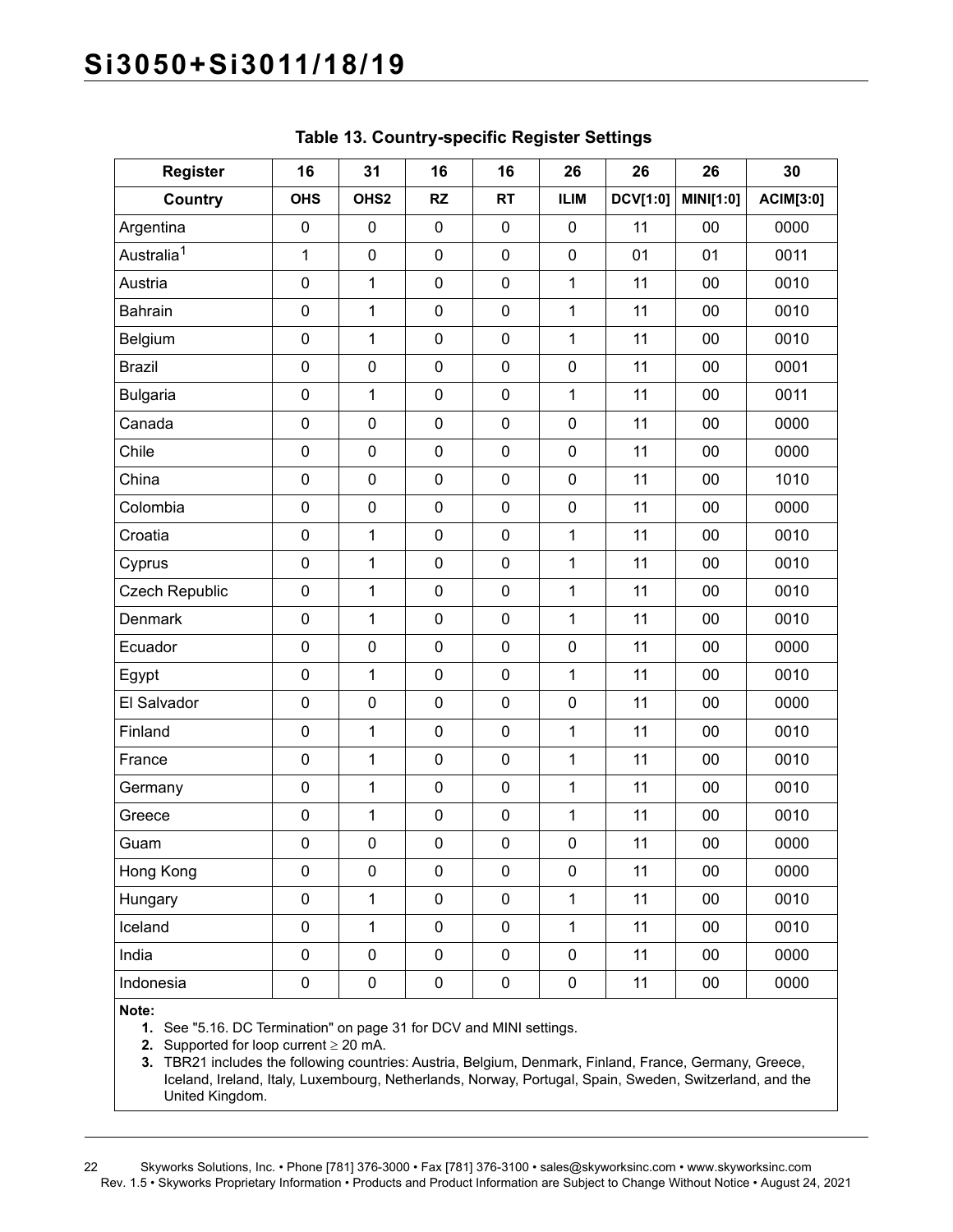| Register              | 16          | 31               | 16          | 16          | 26             | 26       | 26        | 30               |
|-----------------------|-------------|------------------|-------------|-------------|----------------|----------|-----------|------------------|
| Country               | <b>OHS</b>  | OHS <sub>2</sub> | <b>RZ</b>   | <b>RT</b>   | <b>ILIM</b>    | DCV[1:0] | MINI[1:0] | <b>ACIM[3:0]</b> |
| Ireland               | $\mathbf 0$ | $\mathbf{1}$     | $\mathbf 0$ | $\mathbf 0$ | $\overline{1}$ | 11       | 00        | 0010             |
| Israel                | $\mathbf 0$ | $\overline{1}$   | $\mathbf 0$ | $\pmb{0}$   | $\overline{1}$ | 11       | 00        | 0010             |
| Italy                 | $\mathbf 0$ | $\overline{1}$   | $\mathbf 0$ | $\pmb{0}$   | $\overline{1}$ | 11       | 00        | 0010             |
| Japan                 | $\mathbf 0$ | $\pmb{0}$        | $\mathbf 0$ | $\pmb{0}$   | 0              | 10       | 01        | 0000             |
| Jordan                | $\mathbf 0$ | $\pmb{0}$        | $\mathbf 0$ | $\pmb{0}$   | $\mathbf 0$    | 01       | 01        | 0000             |
| Kazakhstan            | $\mathbf 0$ | $\pmb{0}$        | $\mathbf 0$ | $\pmb{0}$   | 0              | 11       | 00        | 0000             |
| Kuwait                | $\mathbf 0$ | $\pmb{0}$        | $\mathbf 0$ | $\pmb{0}$   | $\mathbf 0$    | 11       | 00        | 0000             |
| Latvia                | $\mathbf 0$ | $\mathbf{1}$     | $\mathbf 0$ | $\pmb{0}$   | $\mathbf 1$    | 11       | 00        | 0010             |
| Lebanon               | $\mathbf 0$ | $\mathbf{1}$     | $\pmb{0}$   | $\pmb{0}$   | $\mathbf{1}$   | 11       | 00        | 0010             |
| Luxembourg            | $\mathbf 0$ | $\mathbf{1}$     | $\mathbf 0$ | $\mathbf 0$ | $\mathbf 1$    | 11       | 00        | 0010             |
| Macao                 | $\mathbf 0$ | $\pmb{0}$        | $\pmb{0}$   | $\pmb{0}$   | $\mathbf 0$    | 11       | 00        | 0000             |
| Malaysia <sup>2</sup> | $\mathbf 0$ | $\pmb{0}$        | $\mathbf 0$ | $\pmb{0}$   | 0              | 01       | 01        | 0000             |
| Malta                 | $\mathbf 0$ | $\mathbf 1$      | $\pmb{0}$   | $\pmb{0}$   | $\mathbf 1$    | 11       | 00        | 0010             |
| Mexico                | $\mathbf 0$ | $\pmb{0}$        | $\pmb{0}$   | $\pmb{0}$   | 0              | 11       | 00        | 0000             |
| Morocco               | $\mathbf 0$ | $\mathbf 1$      | $\pmb{0}$   | $\pmb{0}$   | $\mathbf 1$    | 11       | 00        | 0010             |
| Netherlands           | $\mathbf 0$ | $\mathbf 1$      | $\pmb{0}$   | $\pmb{0}$   | $\mathbf 1$    | 11       | 00        | 0010             |
| New Zealand           | $\mathbf 0$ | $\pmb{0}$        | $\pmb{0}$   | $\pmb{0}$   | $\mathbf 0$    | 11       | 00        | 0100             |
| Nigeria               | $\mathbf 0$ | $\mathbf 1$      | $\pmb{0}$   | $\pmb{0}$   | $\mathbf 1$    | 11       | 00        | 0010             |
| Norway                | $\mathbf 0$ | $\mathbf{1}$     | $\pmb{0}$   | $\pmb{0}$   | $\mathbf 1$    | 11       | 00        | 0010             |
| Oman                  | $\mathbf 0$ | $\pmb{0}$        | $\pmb{0}$   | $\pmb{0}$   | 0              | 01       | 01        | 0000             |
| Pakistan              | $\mathbf 0$ | $\pmb{0}$        | $\pmb{0}$   | $\pmb{0}$   | $\mathbf 0$    | 01       | 01        | 0000             |
| Peru                  | $\pmb{0}$   | $\pmb{0}$        | $\pmb{0}$   | $\pmb{0}$   | $\mathbf 0$    | 11       | 00        | 0000             |
| Philippines           | $\mathbf 0$ | $\mathsf 0$      | $\mathbf 0$ | $\mathbf 0$ | 0              | 01       | 01        | 0000             |
| Poland                | 0           | 1                | 0           | $\mathbf 0$ | $\mathbf{1}$   | 11       | $00\,$    | 0010             |
| Portugal              | $\mathbf 0$ | $\mathbf{1}$     | $\pmb{0}$   | $\pmb{0}$   | $\overline{1}$ | 11       | $00\,$    | 0010             |
| Romania               | $\mathbf 0$ | $\mathbf{1}$     | $\pmb{0}$   | $\pmb{0}$   | $\overline{1}$ | 11       | $00\,$    | 0010             |
| Russia                | $\mathbf 0$ | $\pmb{0}$        | $\pmb{0}$   | $\pmb{0}$   | $\pmb{0}$      | 11       | $00\,$    | 0000             |
| Saudi Arabia          | $\mathbf 0$ | $\pmb{0}$        | $\pmb{0}$   | $\pmb{0}$   | $\mathbf 0$    | 11       | $00\,$    | 0000             |
| Singapore             | $\pmb{0}$   | $\pmb{0}$        | $\pmb{0}$   | $\pmb{0}$   | $\mathbf 0$    | 11       | $00\,$    | 0000             |

**Table 13. Country-specific Register Settings (Continued)**

**Note:**

**1.** See "5.16. DC Termination" on page 31 for DCV and MINI settings.

**2.** Supported for loop current  $\geq 20$  mA.

**3.** TBR21 includes the following countries: Austria, Belgium, Denmark, Finland, France, Germany, Greece, Iceland, Ireland, Italy, Luxembourg, Netherlands, Norway, Portugal, Spain, Sweden, Switzerland, and the United Kingdom.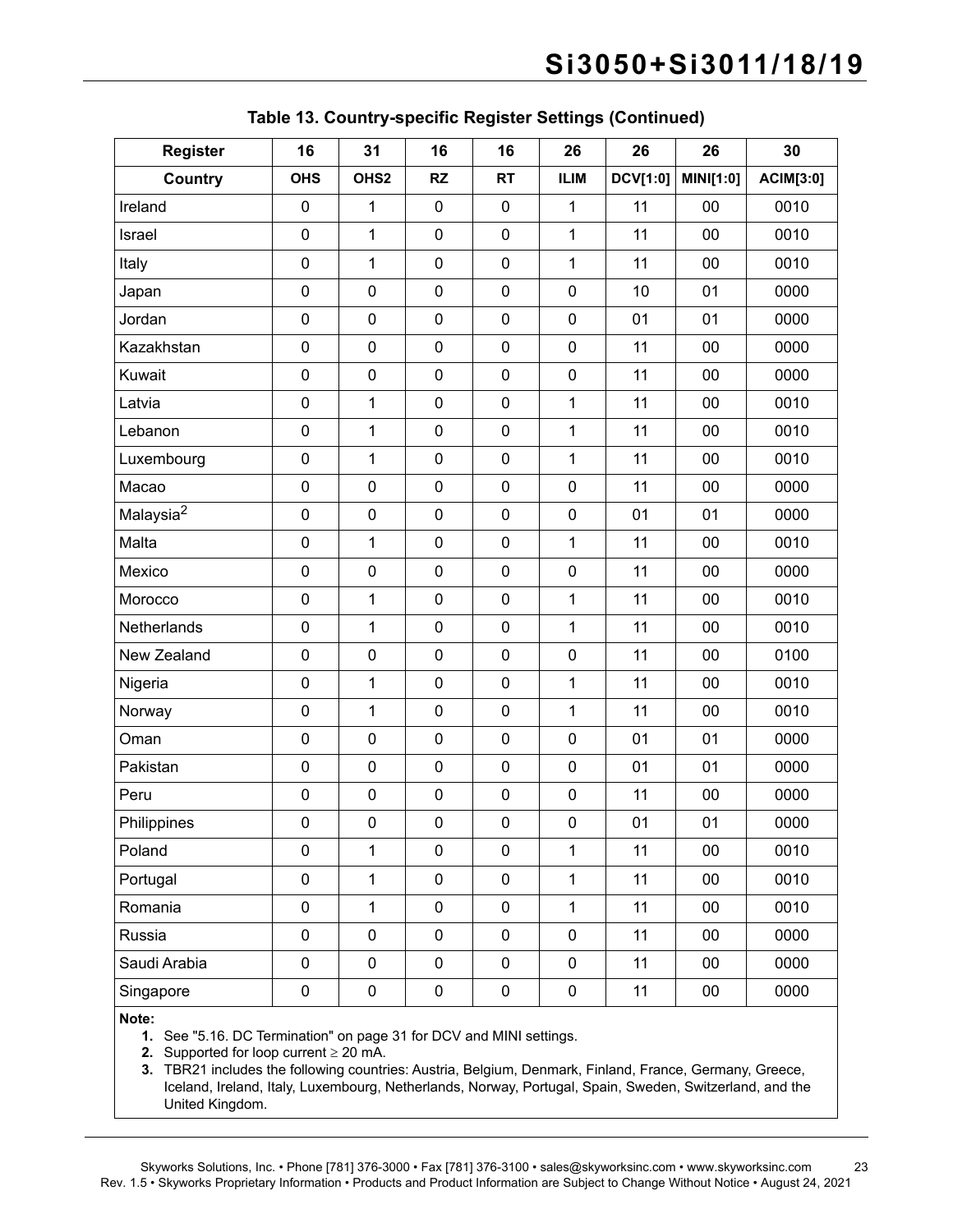| <b>Register</b>    | 16           | 31               | 16          | 16           | 26             | 26              | 26        | 30               |
|--------------------|--------------|------------------|-------------|--------------|----------------|-----------------|-----------|------------------|
| Country            | <b>OHS</b>   | OHS <sub>2</sub> | <b>RZ</b>   | <b>RT</b>    | <b>ILIM</b>    | <b>DCV[1:0]</b> | MINI[1:0] | <b>ACIM[3:0]</b> |
| Slovakia           | $\mathbf 0$  | 1                | $\mathbf 0$ | $\mathbf 0$  | 1              | 11              | 00        | 0010             |
| Slovenia           | $\mathbf 0$  | 1                | $\mathbf 0$ | $\mathbf 0$  | 1              | 11              | 00        | 0010             |
| South Africa       | $\mathbf 0$  | $\mathbf 0$      | 1           | $\mathbf 0$  | $\overline{0}$ | 11              | 00        | 0011             |
| South Korea        | $\mathbf 0$  | $\mathbf 0$      | 1           | $\mathbf 0$  | $\mathbf 0$    | 11              | 00        | 0000             |
| Spain              | $\mathbf 0$  | 1                | $\mathbf 0$ | $\mathbf 0$  | 1              | 11              | 00        | 0010             |
| Sweden             | $\mathbf 0$  | 1                | $\mathbf 0$ | $\mathbf 0$  | 1              | 11              | 00        | 0010             |
| Switzerland        | $\mathbf 0$  | 1                | $\mathbf 0$ | 0            | $\mathbf{1}$   | 11              | 00        | 0010             |
| Taiwan             | $\mathbf 0$  | $\mathbf 0$      | $\mathbf 0$ | $\mathbf 0$  | $\overline{0}$ | 11              | 00        | 0000             |
| TBR21 <sup>3</sup> | $\mathbf{0}$ | $\mathbf{0}$     | $\mathbf 0$ | $\mathbf{0}$ | 1              | 11              | 00        | 0010             |
| Thailand           | $\mathbf 0$  | $\mathbf 0$      | $\mathbf 0$ | $\mathbf 0$  | $\overline{0}$ | 01              | 01        | 0000             |
| <b>UAE</b>         | $\mathbf 0$  | $\mathbf 0$      | $\mathbf 0$ | $\mathbf 0$  | $\mathbf 0$    | 11              | 00        | 0000             |
| United Kingdom     | $\Omega$     | 1                | $\Omega$    | $\mathbf 0$  | 1              | 11              | 00        | 0101             |
| <b>USA</b>         | $\Omega$     | $\mathbf 0$      | $\mathbf 0$ | $\mathbf 0$  | $\mathbf 0$    | 11              | 00        | 0000             |
| Yemen              | 0            | $\mathbf 0$      | 0           | $\mathbf 0$  | $\mathbf 0$    | 11              | 00        | 0000             |

#### **Table 13. Country-specific Register Settings (Continued)**

**Note:**

**1.** See "5.16. DC Termination" on page 31 for DCV and MINI settings.

**2.** Supported for loop current  $\geq 20$  mA.

**3.** TBR21 includes the following countries: Austria, Belgium, Denmark, Finland, France, Germany, Greece, Iceland, Ireland, Italy, Luxembourg, Netherlands, Norway, Portugal, Spain, Sweden, Switzerland, and the United Kingdom.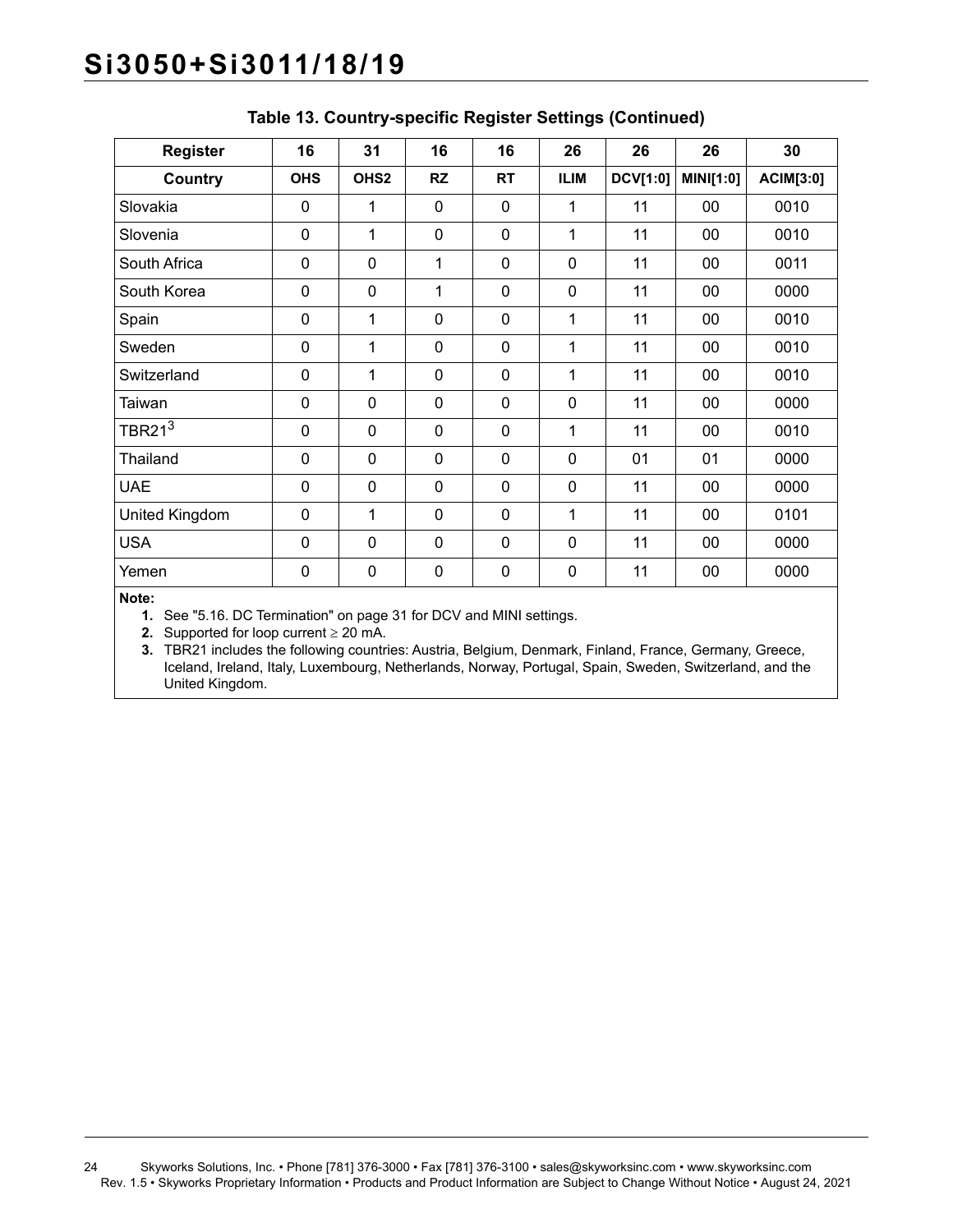#### <span id="page-24-0"></span>**5.2. Power Supplies**

The Si3050 operates from a 3.3 V power supply. The Si3050 input pins require 3.3 V CMOS signal levels. If support of 5 V signal levels is necessary, a level shifter is required. The Si3011/18/19 derives its power from two sources: the Si3050 and the telephone line. The Si3050 supplies power over the patented isolation capacitor link between the two devices, allowing the line-side device to communicate with the Si3050 while on-hook, and perform other on-hook functions such as line voltage monitoring. When off-hook, the line-side device also derives power from the line current supplied from the telephone line. This feature is exclusive to DAAs from Skyworks Solutions and allows the most cost-effective implementation for a DAA while still maintaining robust performance over all line conditions.

#### <span id="page-24-1"></span>**5.3. Initialization**

Each time the Si3050 is powered up, assert the RESET pin. When the RESET pin is deasserted, the registers have default values to guarantee the line-side device (Si3011/18/19) is powered down without the possibility of loading the line (i.e., off-hook). An example initialization procedure follows:

- 1. Power up and de-assert RESET.
- 2. Wait until the PLL is locked. This time is less than 1 ms from the application of PCLK.
- 3. Enable PCM (Register 33) or GCI (Register 42) mode.
- 4. Set the desired line interface parameters (i.e., DCV[1:0], MINI[1:0], ILIM, DCR, ACIM[3:0], OHS, RT, RZ, TGA2, and TXG2[3:0]) shown in [Table 13 on](#page-21-0)  [page 22.](#page-21-0)
- 5. Set the FULL (or FULL2) + IIRE bits as required.
- 6. Write a 0x00 into Register 6 to power up the lineside device (Si3011/18/19).

When this procedure is complete, the Si3011/18/19 is ready for ring detection and off-hook operation.

#### <span id="page-24-2"></span>**5.4. Isolation Barrier**

The Si3050 achieves an isolation barrier through lowcost, high-voltage capacitors in conjunction with Skyworks Solutions' patented signal processing techniques. Differential capacitive communication eliminates signal degradation from capacitor mismatches, common mode interference, or noise coupling. As shown in the ["2. Typical Application](#page-16-0) [Schematic" on page 17,](#page-16-0) the C1, C2, C8, and C9 capacitors isolate the Si3050 (system-side) from the Si3011/18/19 (line-side). Transmit, receive, control, ring detect, and caller ID data are passed across this barrier.

The communications link is disabled by default. To enable it, the PDL bit (Register 6, bit 4) must be cleared. No communication between the Si3050 and Si3018/19 can occur until this bit is cleared. Allow the PLL to lock to the PCLK and FSYNC input signals before clearing the PDL bit.

#### <span id="page-24-3"></span>**5.5. Power Management**

The Si3050 supports four basic power management operation modes. The modes are normal operation, reset operation, sleep mode, and full powerdown mode. The power management modes are controlled by the PDN and PDL bits (Register 6).

On powerup, or following a reset, the Si3050 is in reset operation. The PDL bit is set, and the PDN bit is cleared. The Si3050 is operational, except for the communications link. No communication between the Si3050 and line-side device (Si3011/18/19) can occur during reset operation. Bits associated with the line-side device are invalid in this mode.

In typical applications, the DAA will predominantly be operated in normal mode. In normal mode, the PDL and PDN bits are cleared. The DAA is operational and the communications link passes information between the Si3050 and the Si3011/18/19.

The Si3050 supports a low-power sleep mode that supports ring validation and wake-up-on-ring features. To enable the sleep mode, the PDN bit must be set. When the Si3050 is in sleep mode, the PCLK signal must remain active. In low-power sleep mode, the Si3050 is non-functional except for the communications link and the RGDT signal. To take the Si3050 out of sleep mode, pulse the reset pin (RESET) low.

In summary, the powerdown/up sequence for sleep mode is as follows:

- 1. Ensure the PDL bit (Register 6, bit 4) is cleared.
- 2. Set the PDN bit (Register 6, bit 3).
- 3. The device is now in sleep mode. PCLK must remain active.
- 4. To exit sleep mode, reset the Si3050 by pulsing the RESET pin.
- 5. Program registers to desired settings.

The Si3050 also supports an additional Powerdown mode. When both the PDN (Register 6, bit 3) and PDL (Register 6, bit 4) bits are set, the chipset enters a complete powerdown mode and draws negligible current (deep sleep mode). In this mode, the Si3050 is non-functional. The RGDT pin does not function and the Si3050 will not detect a ring. Normal operation can be restored using the same process for taking the Si3050 out of sleep mode.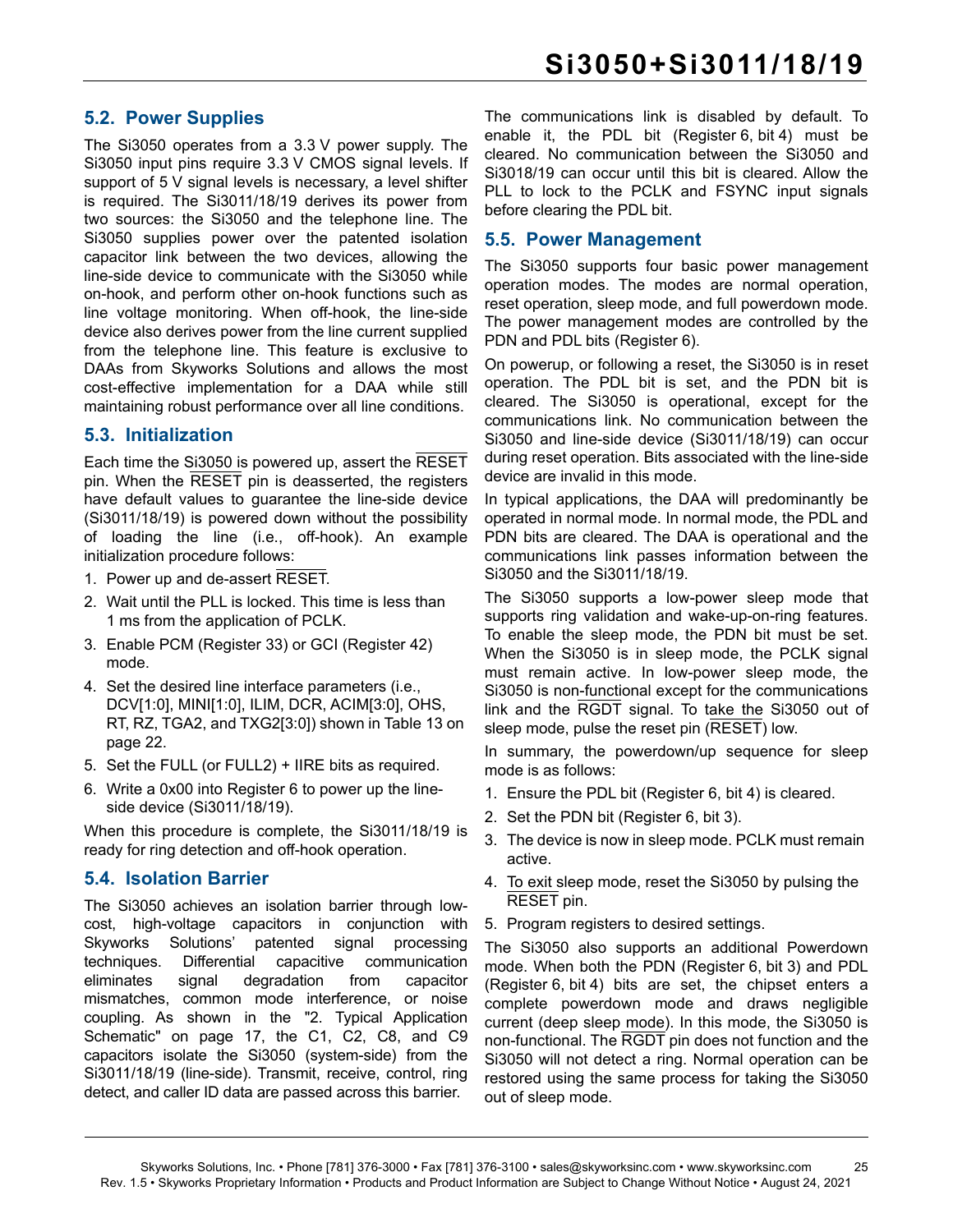#### <span id="page-25-0"></span>**5.6. Calibration**

The Si3050 initiates two auto-calibrations by default when the device goes off-hook or experiences a loss of line power. A 17 ms resistor calibration is performed to allow circuitry internal to the DAA to adjust to the exact line conditions present at the time of going off-hook. This resistor calibration can be disabled by setting the RCALD bit (Register 25, bit 5). A 256 ms ADC calibration is also performed to remove offsets that might be present in the on-chip A/D converter, which could affect the A/D dynamic range. The ADC autocalibration is initiated after the DAA dc termination stabilizes and the resistor calibration completes. Due to the large variation in line conditions and line card behavior presented to the DAA, it might be beneficial to use manual ADC calibration instead of auto-calibration.

Manual ADC calibration should be executed as close as possible to 256 ms before valid transmit/receive data is expected.

The following steps should be taken to implement manual ADC calibration:

- 1. The CALD bit (auto-calibration disable—Register 17) must be set to 1.
- 2. The MCAL bit (manual calibration) must be toggled to one and then 0 to begin and complete the calibration.
- 3. The calibration is completed in 256 ms.

#### <span id="page-25-1"></span>**5.7. In-Circuit Testing**

The Si3050's advanced design provides the designer with an increased ability to determine system functionality during production line tests and support for end-user diagnostics. Six loopback modes allow increased coverage of system components. For four of the test modes, a line-side power source is needed. While a standard phone line can be used, the test circuit in [Figure 1 on page 6](#page-5-0) is adequate. In addition, an offhook sequence must be performed to connect the power source to the line-side device.

For the start-up loopback test mode, no line-side power is necessary, and no off-hook sequence is required. The start-up test mode is enabled by default. When the PDL bit (Register 6, bit 4) is set (the default case), the line side is in a powerdown mode, and the system-side is in a digital loopback mode. In this mode, data received on DRX passes through the internal filters and is transmitted on DTX. This path introduces approximately 0.9 dB of attenuation on the DRX signal received. The group delay of both transmit and receive filters exists between DRX and DTX. Clearing the PDL bit disables this mode, and the DTX data switches to the receive data from the line side. When the PDL bit is cleared, the

FDT bit (Register 12, bit 6) becomes active to indicate that successful communication between the line side and system side is established. This provides verification that the communications link is operational.

The digital data loop-back mode offers a way to input data on the DRX pin and have the identical data output on the DTX pin through bypassing the transmit and receive filters. Setting the DDL bit (Register 10, bit 0) enables this mode, which provides an easy way to verify communication between the host processor/DSP and the DAA. No line-side power or off-hook sequence is required for this mode.

The remaining test modes require an off-hook sequence to operate. The following sequence lists the off-hook requirements:

- 1. Powerup or reset.
- 2. Allow the internal PLL to lock on PCLK and FSYNC.
- 3. Enable line-side by clearing PDL bit.
- 4. Issue an off-hook command.
- 5. Delay 402.75 ms for calibration to occur.
- 6. Set desired test mode.

The communications link digital loopback mode allows the host processor to provide a digital input test pattern on DRX and receive that digital test pattern back on DTX. To enable this mode, set the IDL bit (Register 1, bit 1). The communications link is tested in this mode. The digital stream is delivered across the isolation capacitors, C1 and C2, of the ["2. Typical Application](#page-16-0) [Schematic" on page 17,](#page-16-0) to the line-side device and returned across the same path. In this digital loopback mode, the 0.9 dB attenuation and filter group delays also exist.

The PCM analog loopback mode extends the signal path of the analog loopback mode. In this mode, an analog signal is driven from the line into the line-side device. This analog signal is converted to digital data and then passed across the communications link to the system-side device. The data passes through the receive filter, through the transmit filter, and is then passed across the communications link and sent back out onto the line as an analog signal. Set the PCML bit (Register 33, bit 7) to enable this mode.

With the final testing mode, internal analog loopback, the system can test the operation of the transmit and receive paths on the line-side device and the external components in the ["2. Typical Application Schematic"](#page-16-0) [on page 17.](#page-16-0) The host provides a digital test waveform on DRX. Data passes across the isolation barrier, is transmitted to and received from the line, passes back across the isolation barrier, and is presented to the host on DTX. Clear the HBE bit (Register 2, bit 1) to enable this mode.

<sup>26</sup> Skyworks Solutions, Inc. • Phone [781] 376-3000 • Fax [781] 376-3100 • sales@skyworksinc.com • www.skyworksinc.com Rev. 1.5 • Skyworks Proprietary Information • Products and Product Information are Subject to Change Without Notice • August 24, 2021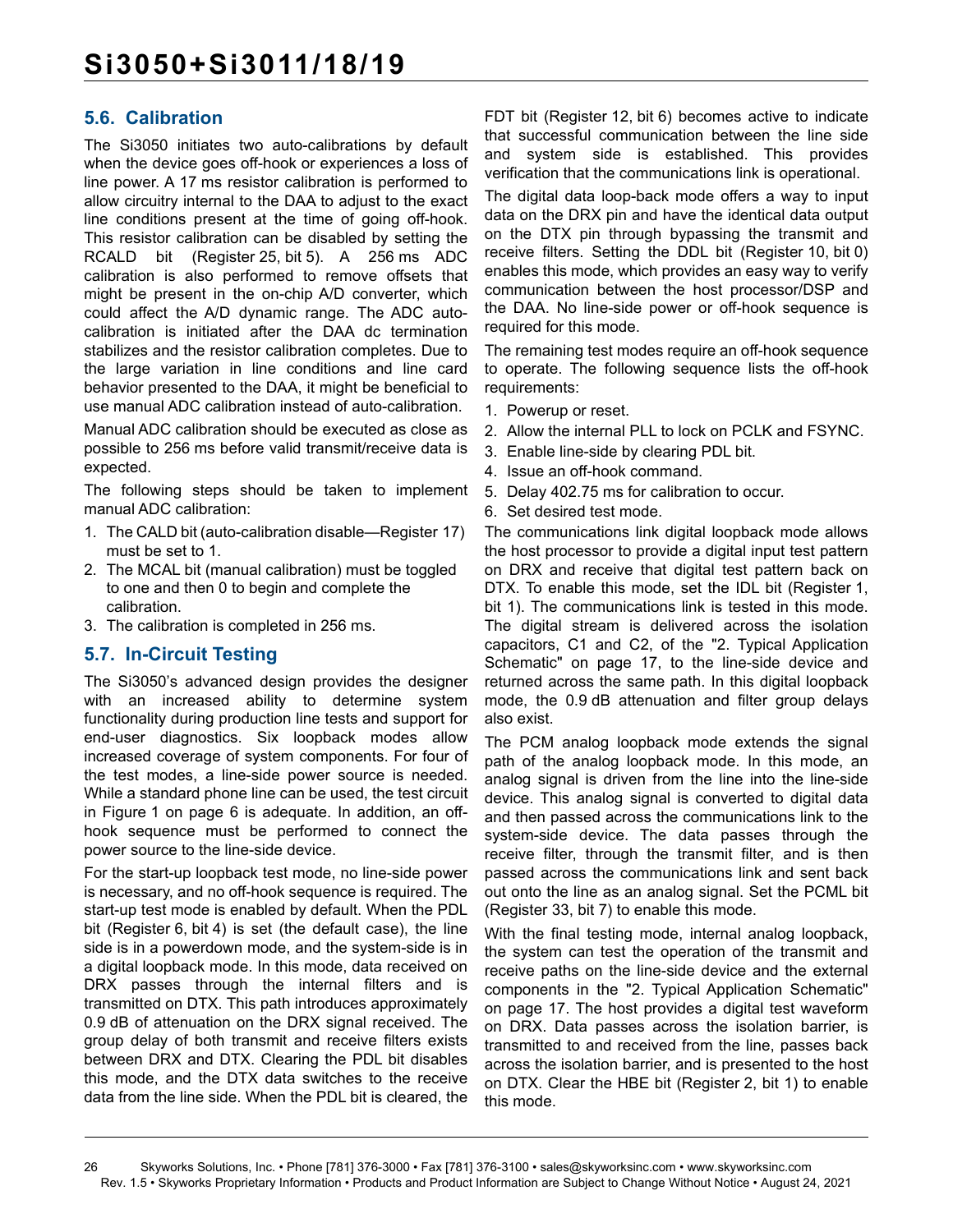When the HBE bit is cleared, it produces a dc offset that affects the signal swing of the transmit signal. Skyworks Solutions recommends that the transmit signal be 12 dB lower than normal transmit levels. A lower level eliminates clipping from the dc offset that results from disabling the hybrid. It is assumed in this test that the line ac impedance is nominally 600  $\Omega$ .

**Note:** All test modes are mutually exclusive. If more than one test mode is enabled concurrently, the results are unpredictable.

#### <span id="page-26-0"></span>**5.8. Exception Handling**

The Si3050 can determine if an error occurs during operation. Through the secondary frames of the serial link, the controlling DSP can read several status bits. The bit of highest importance is the frame detect bit (FDT, Register 12, bit 6) which indicates that the system-side (Si3050) and line-side (Si3011, 3018 or Si3019) devices are communicating. During normal operation, the FDT bit can be checked before reading the bits that indicate information about the line side. If FDT is not set, the following bits related to the line side are invalid—RDT, RDTN, RDTP, LCS[4:0], LSID[1:0], REVB[3:0], LVS[7:0], LCS2[7:0], ROV, BTD, DOD, and OVL; the RGDT operation is also non-functional.

Following powerup and reset, the FDT bit is not set because the PDL bit (Register 6 bit 4) defaults to 1. In this state, the ISOcap is not operating and no information about the line side can be determined. The user must provide a valid PCLK and FSYNC to the system and clear the PDL bit to activate the ISOcap link. Communication with the line-side device takes less than 10 ms to establish.

#### <span id="page-26-1"></span>**5.9. Revision Identification**

The Si3050 provides information to determine the revision of the Si3050 and/or the Si3011/18/19. The REVA[3:0] bits (Register 11) identify the revision of the Si3050, where 0101b denotes revision E. The REVB[3:0] bits (Register 13) identify the revision of the line-side device, where 0110b denotes revision F.

#### <span id="page-26-2"></span>**5.10. Transmit/Receive Full-Scale Level**

The Si3050 supports programmable maximum transmit and receive levels. The default signal level supported by the Si3050 is 0 dBm into a 600  $\Omega$  load. Two additional modes of operation offer increased transmit and receive level capability to enable use of the DAA in applications that require higher signal levels. The full-scale mode is enabled by setting the FULL bit in Register 31. With FULL = 1  $(Si3019 \text{ only})$ , the full-scale signal level increases to +3.2 dBm into a 600  $\Omega$  load or 1 dBV into all reference impedances. The enhanced full-scale

mode (or 2x full scale) is enabled by setting the FULL2 bit in Register 30. With FULL2 = 1, the full-scale signal level increases to +6.0 dBm into a 600  $\Omega$  load or 1.5 dBV into all reference impedances. The full-scale and enhanced full-scale modes provide the ability to trade off TX power and TX distortion for a peak signal. By using the programmable digital gain registers in conjunction with the enhanced full-scale signal level mode, a specific power level (+3.2 dBm for example) can be achieved across all ACT settings.

#### <span id="page-26-3"></span>**5.11. Parallel Handset Detection**

The Si3050 can detect a parallel handset going offhook. When the Si3050 is off-hook, the loop current can be monitored with the LCS or LCS2 bits. A significant drop in loop current signals a parallel handset going offhook. If a parallel handset going off-hook causes the loop current to drop to 0, the LCS and LCS2 bits will read all 0s. Additionally, the Drop-Out Detect (DOD) bit will fire (and generate an interrupt if the DODM bit is set) indicating that the line-derived power supply has collapsed.

With the Si3019 line side, the LVS bits also can be read when on- or off-hook to determine the line voltage. Significant drops in line voltage can signal a parallel handset. For the Si3050 to operate in parallel with another handset, the parallel handset must have a sufficiently high dc termination to support two off-hook DAAs on the same line. Improved parallel handset operation can be achieved by changing the dc impedance from 50  $\Omega$  to 800  $\Omega$  and reducing the DCT pin voltage with the DCV[1:0] bits.

### <span id="page-26-4"></span>**5.12. Line Voltage/Loop Current Sensing**

The Si3050 can measure loop current with either the Si3011, Si3018 or the Si3019 line-side device. The 5-bit LCS[4:0] register reports loop current measurements when off-hook. The Si3011 and Si3019 offer an additional register to report loop current to a finer resolution (LCS2[7:0]). The Si3050 can only measure line voltage when used with the Si3011 and Si3019 lineside devices. The LVS[7:0] register is available with the Si3011 or Si3019, and monitors voltage both on and offhook. These registers can be used to help determine the following line conditions:

- When on-hook, detect if a line is connected.
- When on-hook, detect if a parallel phone is off-hook.
- When off-hook, detect if a parallel phone goes on or off-hook.
- Detect if enough loop current is available to operate.
- When used in conjunction with the OPD bit, detect if an overload condition exists. (See ["5.26. Overload](#page-36-0)  [Detection" on page 37](#page-36-0).)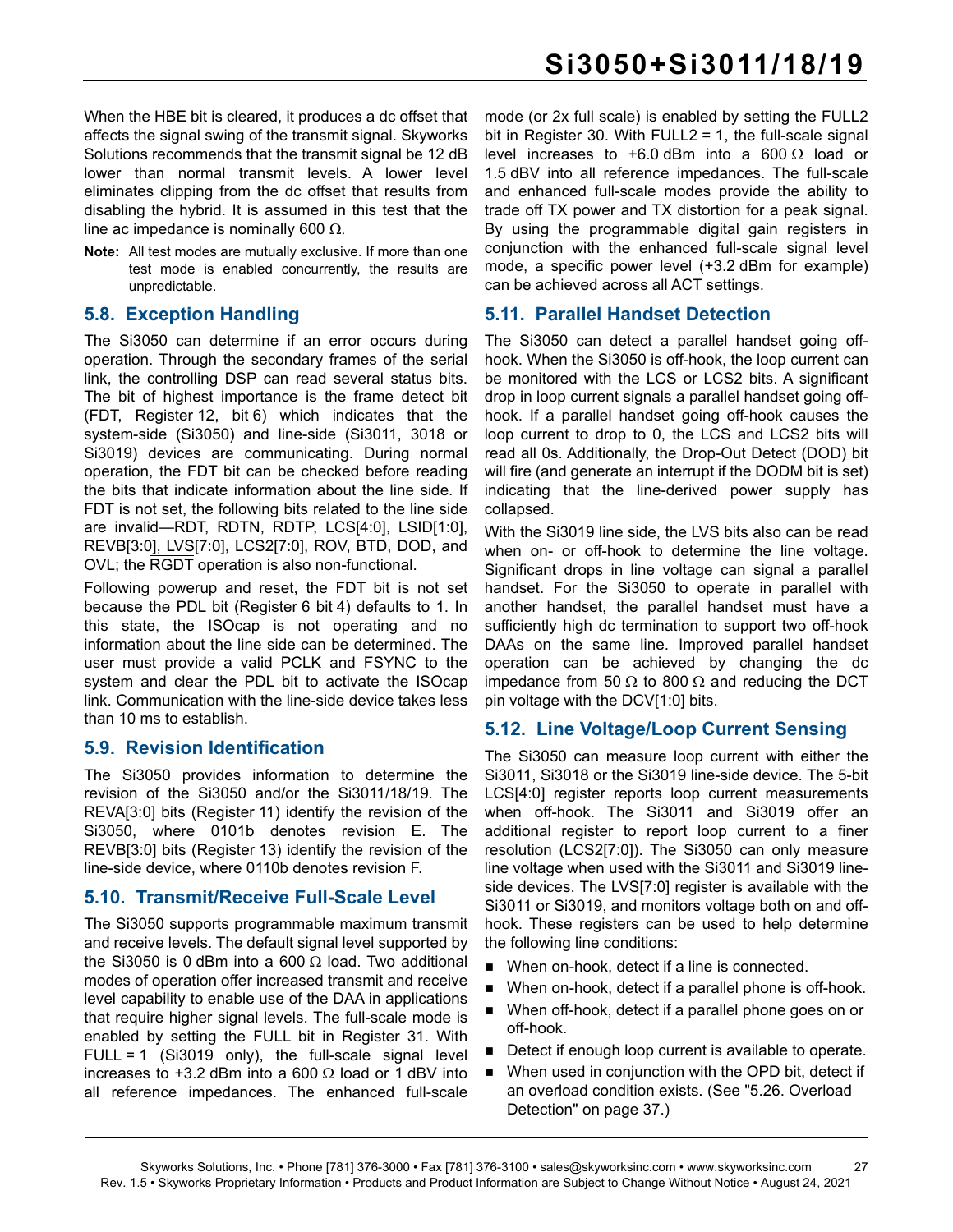#### **5.12.1. Line Voltage Measurement (Si3011 and Si3019 Line Side Devices Only)**

The Si3050 reports line voltage with the LVS[7:0] bits (Register 29) in both on- and off-hook states with a resolution of 1 V per bit. The accuracy of these bits is approximately ±10%. Bits 0 through 7 of this 8-bit signed number indicate the value of the line voltage in 2s complement format. Bit 7 indicates the polarity of the TIP/RING voltage.

If the INTE bit (Register 2, bit 7) and the POLM bit (Register 3, bit 0) are set, a hardware interrupt is generated on the AOUT/INT pin when Bit 7 of the LVS

register changes state. The edge-triggered interrupt is cleared by writing 0 to the POLI bit (Register 4, bit 0). The POLI bit is set each time bit 7 of the LVS register changes state, and must be written to 0 to clear it. The default state of the LVS register forces the LVS[7:0] bits to 0 when the line voltage is 3 V or less. The LVFD bit (Register 31, bit 0) disables this force-to-zero function and allows the LVS register to display non-zero values of 3 V and below. This register may display unpredictable values at line voltages between 0 to 2 V. At 0 V, the LVS register displays all 0s.



<span id="page-27-0"></span>**Figure 21. Typical Loop Current LCS Transfer Function (ILIM = 0)**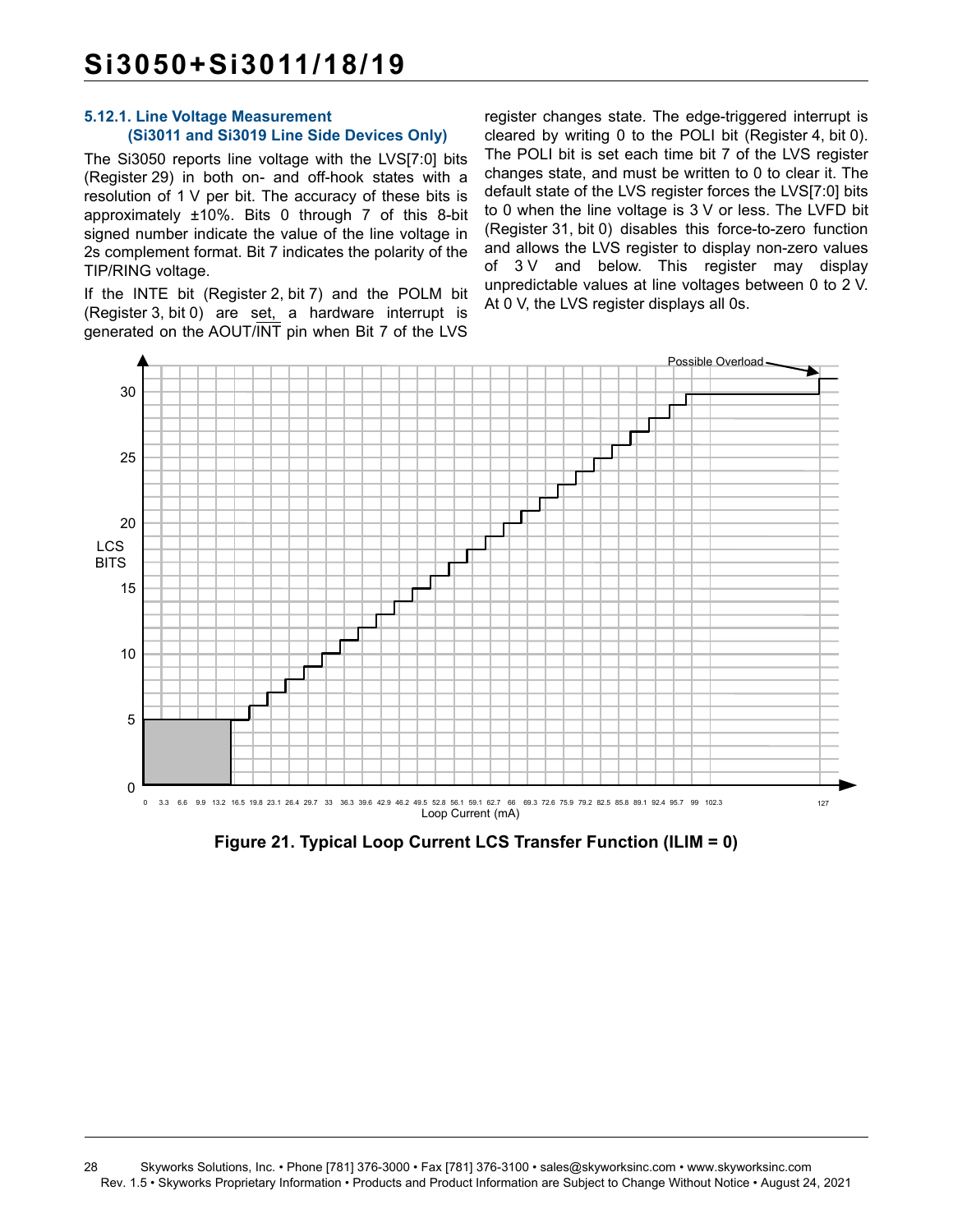#### **5.12.2. Loop Current Measurement**

When the Si3050 is off-hook, the LCS[4:0] bits measure loop current in 3.3 mA/bit resolution. With the LCS[4:0] bits, a user can detect another phone going off-hook by monitoring the dc loop current. The line current sense transfer function is shown in [Figure 21](#page-27-0) and is detailed in [Table 14.](#page-28-2) The LCS and LCS2 bits report loop current down to the minimum operating loop current for the DAA. Below this threshold, the reported value of loop current is unpredictable. The minimum operating loop current of the DAA is set by the MINI[1:0] bits in Register 26.

When the LCS bits reach max value, the Loop Current Sense Overload Interrupt bit (Register 4) fires. LCSOI firing however, does not necessarily imply that an overcurrent situation has occurred. An overcurrent situation in the DAA is determined by the status of the OPD bit (Register 19). After the LCSOI interrupt fires, the OPD bit should be checked to determine if an overcurrent situation exists. The OPD bit indicates an overcurrent situation when loop current exceeds either 160 mA (ILIM = 0) or 60 mA (ILIM = 1), depending on the setting of the ILIM bit (Register 26).

#### **Table 14. Loop Current Transfer Function**

<span id="page-28-2"></span>

| <b>LCS[4:0]</b> | <b>Condition</b>                                                                                                                      |
|-----------------|---------------------------------------------------------------------------------------------------------------------------------------|
| 00000           | Insufficient line current for normal operation.<br>Use the DOD bit (Register 19, bit 1) to<br>determine if a line is still connected. |
| 00100           | Minimum line current for normal operation.<br>$(MINI[1:0] = 01)$                                                                      |
| 11111           | Loop current may be excessive. Use the<br>OPD bit to determine if an overload condi-<br>tion exists.                                  |

The LCS2 register also reports loop current in the offhook state. This register has a resolution of 1.1 mA per bit.

#### <span id="page-28-0"></span>**5.13. Off-Hook**

The communication system generates an off-hook command by setting the OH bit (Register 5, bit 0). This off-hook state seizes the line for incoming/outgoing calls. It also can be used for pulse dialing.

With the OH bit at logic 0, negligible dc current flows through the hookswitch. When a logic 1 is written to the OH bit, the hookswitch transistor pair, Q1 and Q2, turn on. A termination impedance across TIP and RING is applied and causes dc loop current to flow. The termination impedance has both an ac and a dc component.

Several events occur in the DAA when the OH bit is set. There is a 250 µs latency for the off-hook command to be communicated to the line-side device. When the lineside device goes off-hook, an off-hook counter forces a delay to allow line transients to settle before transmission or reception can occur. The off-hook counter time is controlled by the FOH[1:0] bits (Register 31, bits 6:5). The default setting for the offhook counter time is 128 ms, but can be adjusted up to 512 ms or down to 64 or 8 ms.

After the off-hook counter expires, a resistor calibration is performed for 17 ms to allow the DAA internal circuitry to adjust to the exact conditions present at the time of going off-hook. This resistor calibration can be disabled by setting the RCALD bit (Register 25, bit 5).

After the resistor calibration is performed, an ADC calibration is performed for 256 ms. This calibration helps to remove offset in the A/D sampling the telephone line. ADC calibration can be disabled by setting the CALD bit (Register 17, bit 5). See ["5.6.](#page-25-0) [Calibration" on page 26](#page-25-0) for more information on automatic and manual calibration.

Skyworks Solutions recommends that the resistor and the ADC calibrations not be disabled except when a fast response is needed after going off-hook, such as when responding to a Type II Caller-ID signal. See ["5.25.](#page-35-1) [Caller ID" on page 36](#page-35-1) for detailed information.

To calculate the total time required to go off-hook and start transmission or reception, include the digital filter delay (typically 1.5 ms with the FIR filter) in the calculation.

#### <span id="page-28-1"></span>**5.14. Ground Start Support**

The Si3050 DAA supports loop-start applications by default. It can also support ground-start applications with the RG, TGD, and TGDE pins and the schematic shown in [Figure 22](#page-29-1). The component values are listed in [Table 15](#page-29-2).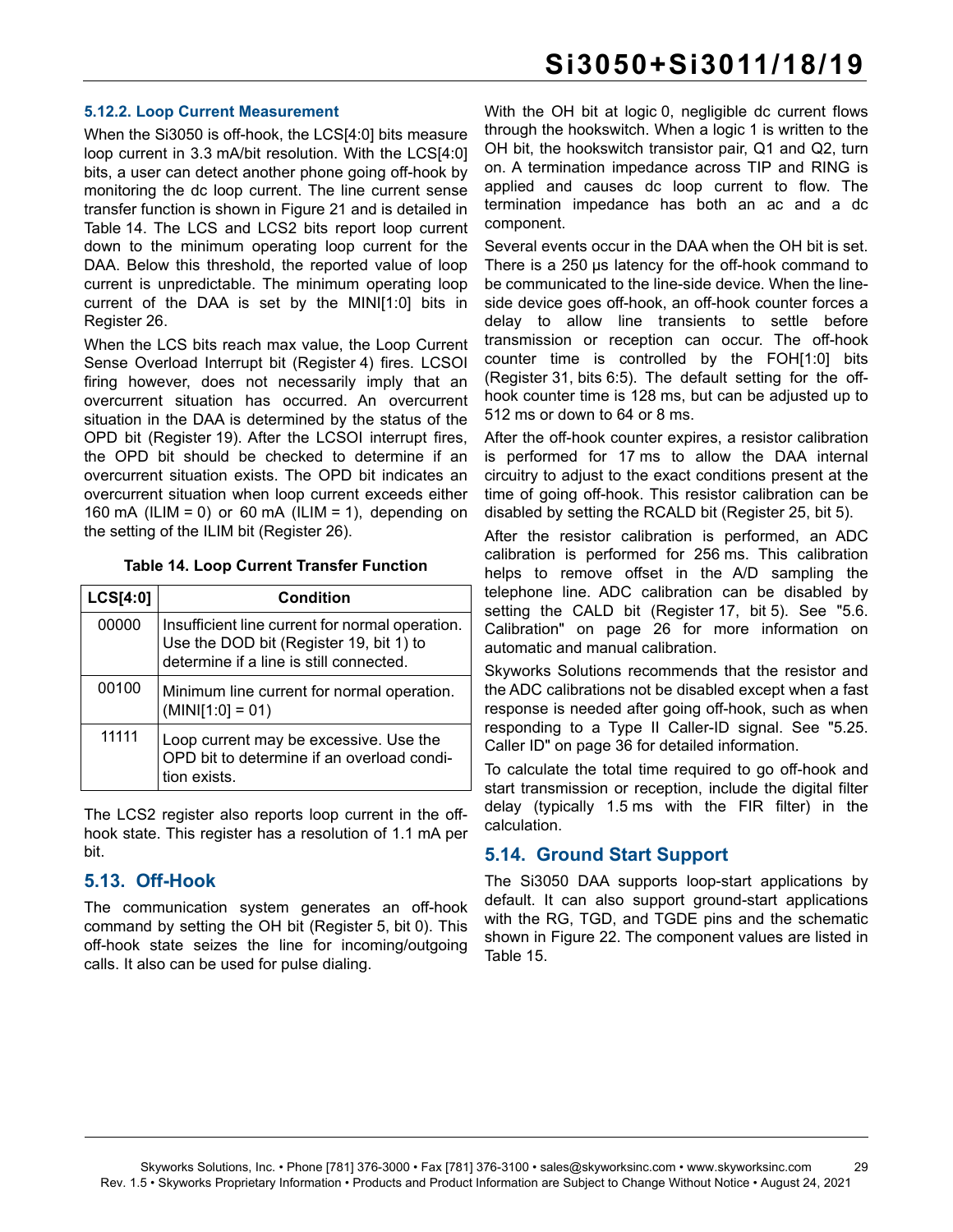

<span id="page-29-1"></span>**Figure 22. Typical Application Circuit for Ground Start Support on the SI3050**

#### <span id="page-29-2"></span>**Table 15. Component Values for the Ground Start Support Schematic**

| Symbol                          | Value                             | Supplier(s)                |
|---------------------------------|-----------------------------------|----------------------------|
| R <sub>101</sub>                | 200 $\Omega$ , 2 W, $\pm 5\%$     | Venkel, SMEC,<br>Panasonic |
| R102, R103,<br>R <sub>106</sub> | 1 k $\Omega$ , 1/10 W, ±5%        | Venkel, SMEC,<br>Panasonic |
| R <sub>104</sub>                | 1.5 k $\Omega$ , 1/10 W, $\pm$ 5% | Venkel, SMEC,<br>Panasonic |
| R <sub>105</sub>                | 10 k $\Omega$ , 1/2 W, ±5%        | Venkel, SMEC,<br>Panasonic |
| RL <sub>1</sub>                 | <b>AQW210S</b>                    | Aromat, NEC                |
| UЗ                              | PS2501L-1                         | NEC, Fairchild             |

#### **5.14.1. Ground Start Idle**

Ensure the relay in series with TIP is closed by clearing the TGOE bit (Register 32, bit 1). This enables the DAA to sense if the CO grounds TIP. Set RG to 1 (Register 32, bit 0) so that no current flows through the relay connecting RING to ground.

#### **5.14.2. DAA Requests Line Seizure**

With TGOE set to zero, seize the line by closing the relay in series with RING (clear the RG bit, Register 32, bit 0). The CO detects this current flowing

on RING and grounds TIP. This sets the TGD bit (Register 32, bit 2). The DAA may then be taken offhook and the relay in series with RING opened (clear the RG bit). The call continues as in loop-start mode.

#### **5.14.3. CO Requests Line Seizure**

In a normal on-hook state, the relay in series with TIP should be closed, connecting the –24 V isolated supply. The CO grounds TIP to request line seizure, causing current to flow. The opto-isolator U3 (see [Figure 22 on](#page-29-1) [page 30](#page-29-1)) detects this current and sets the TGD bit (Register 32, bit 2). This bit remains high as long as current is detected. The TGDI bit (Register 4, bit 1) is a sticky bit, and remains high until cleared. A hardware interrupt on the AOUT/INT can be made to occur when TIP current begins to flow by enabling the TGDM bit (Register 3, bit 1). Clear the interrupt by writing 0 to the TGDI bit (Register 4 bit 1). The DAA may then be taken off-hook and the call continued as in loop-start mode.

#### <span id="page-29-0"></span>**5.15. Interrupts**

The AOUT/INT pin can be used as a hardware interrupt pin by setting the INTE bit (Register 2, bit 7). When this bit is set, the analog output used for call progress monitoring is not available. The default state of this interrupt output pin is active low, but active high operation can be enabled by setting the INTP bit (Register 2, bit 6). This pin is an open-drain output when the INTE bit is set and requires a 4.7 k $\Omega$  pullup or pulldown for correct operation. If multiple INT pins are connected to a single input, the combined pullup or pulldown resistance should equal 4.7 k $\Omega$ . Bits 7–0 in Register 3 and bit 1 in Register 44 can be set to enable hardware interrupt sources (bit 0 is available with the Si3011 and Si3019 line-side devices only). When one or more of these bits is set, the AOUT/INT pin goes into an active state and stays active until the interrupts are serviced. If more than one hardware interrupt is enabled in Register 3, use software polling to determine the cause of the interrupts. Register 4 and bit 3 of Register 44 contain sticky interrupt flag bits. Clear these bits after servicing the interrupt.

Registers 43 and 44 contain the line current/voltage threshold interrupt. These line current/voltage registers and interrupt are only available with the Si3011 and Si3019 line-side devices. This interrupt is triggered when the measured line voltage or current in the LVS or LCS2 registers, as selected by the CVS bit (Register 44, bit 2), crosses the threshold programmed into the CVT[7:0] bits. With the CVP bit, the interrupt can be programmed to occur when the measured value rises above or falls below the threshold. Only the magnitude of the measured value is used for comparison to the threshold programmed into the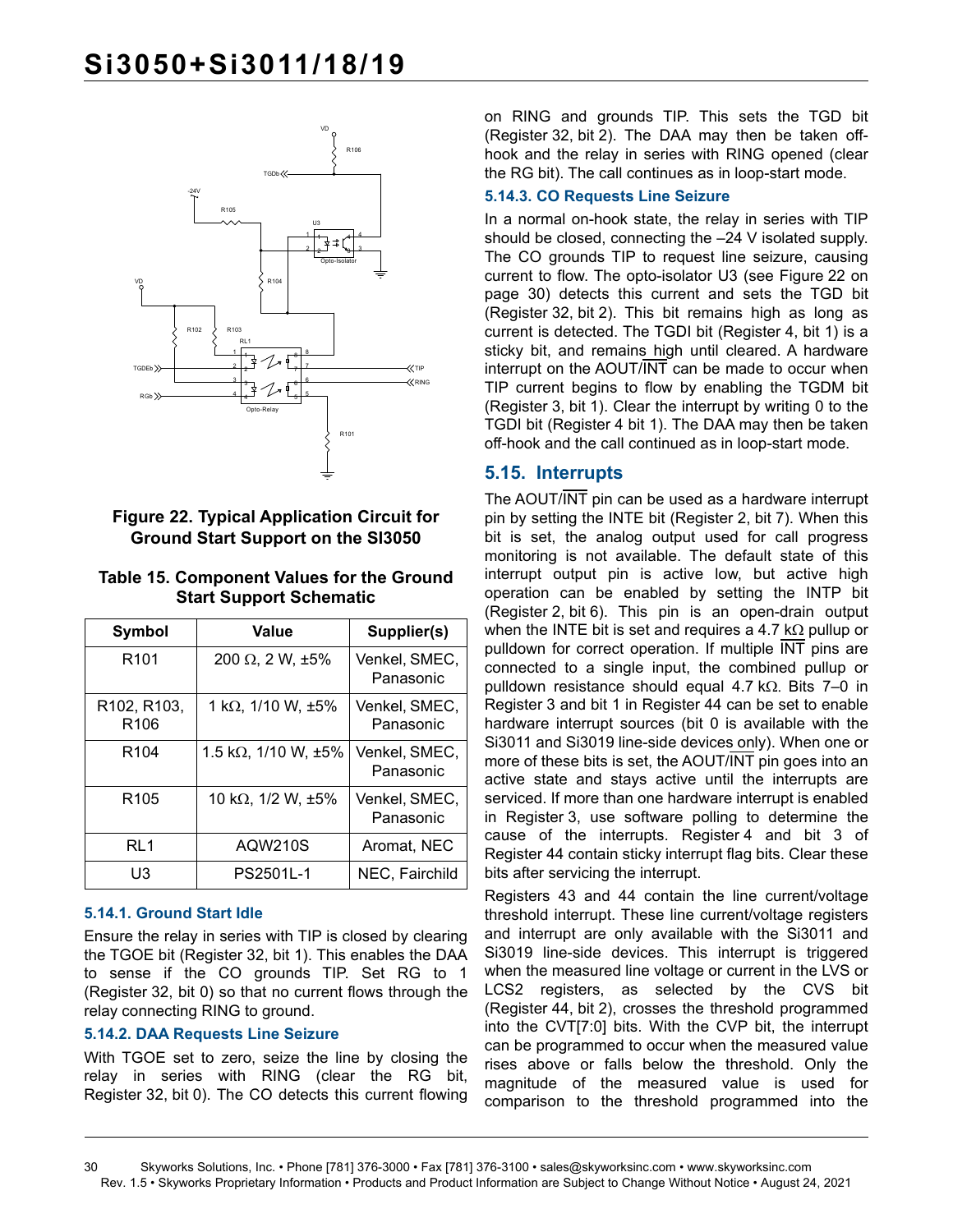CVT[7:0] bits. Therefore, only positive numbers should be used as a threshold.

#### <span id="page-30-0"></span>**5.16. DC Termination**

The DAA has programmable settings for the dc impedance, current limiting, minimum operational loop current and TIP/RING voltage. The dc impedance of the DAA is normally represented with a 50  $\Omega$  slope as shown in [Figure 23,](#page-30-2) but can be changed to an 800  $\Omega$ slope by setting the DCR bit. This higher dc termination presents a higher resistance to the line as loop current increases.



<span id="page-30-2"></span>For applications requiring current limiting per the TBR21 standard, the ILIM bit may be set to select this mode. In this mode, the dc I/V curve is changed to a 2000  $\Omega$ slope above 40 mA, as shown in [Figure 24](#page-30-3). This allows the DAA to operate with a 50 V, 230  $\Omega$  feed, which is the maximum linefeed specified in the TBR21 standard.

<span id="page-30-3"></span>

The MINI[1:0] bits select the minimum operational loop current for the DAA, and the DCV[1:0] bits adjust the DCT pin voltage, which affects the TIP/RING voltage of the DAA. These bits allow important trade-offs to be made between signal headroom and minimum operational loop current. Increasing TIP/RING voltage increases signal headroom, whereas decreasing the TIP/RING voltage allows compliance to PTT standards in low-voltage countries, such as Japan. Increasing the minimum operational loop current above 10 mA also increases signal headroom and prevents degradation of the signal level in low-voltage countries.

Finally, Australia has separate dc termination requirements for line seizure versus line hold. Japan mode (only available with the Si3018 or Si3019) may be used to satisfy both requirements. However, if a higher transmit level for modem operation is desired, switch to FCC mode 500 ms after the initial off-hook. This satisfies the Australian dc termination requirements.

#### <span id="page-30-1"></span>**5.17. AC Termination**

The Si3050 + Si3011 chipset provides two ac termination impedances. The Si3050 + Si3018 chipset provides four ac termination impedances. The ACIM[3:0] bits in Register 30 are used to select the ac impedance setting. The two available settings for the Si3050 + Si3011 chipset are listed in [Table 16.](#page-30-4) The four available settings for the Si3018 are listed in [Table 17.](#page-31-0) If an ACIM[3:0] setting other than the four listed in [Table 16](#page-30-4) or [Table 17](#page-31-0) is selected, the ac termination is forced to 600  $\Omega$  (ACIM[3:0] = 0000). The programmable digital hybrid can be used to further reduce near-end echo for each of the four listed ac termination settings. See ["5.28. Transhybrid Balance" on page 38](#page-37-1) for details.

<span id="page-30-4"></span>

| Table 16. AC Termination Settings for the |
|-------------------------------------------|
| <b>Si3011 Line-Side Device</b>            |

| <b>ACIM[3:0]</b> | <b>AC Termination</b>                                                                        |
|------------------|----------------------------------------------------------------------------------------------|
| 0000             | $600 \Omega$                                                                                 |
| 0001             | $ 210 \Omega + (750 \Omega)   150 \text{ nF}$ and 275 $\Omega$ +<br>$(780 \Omega    150 nF)$ |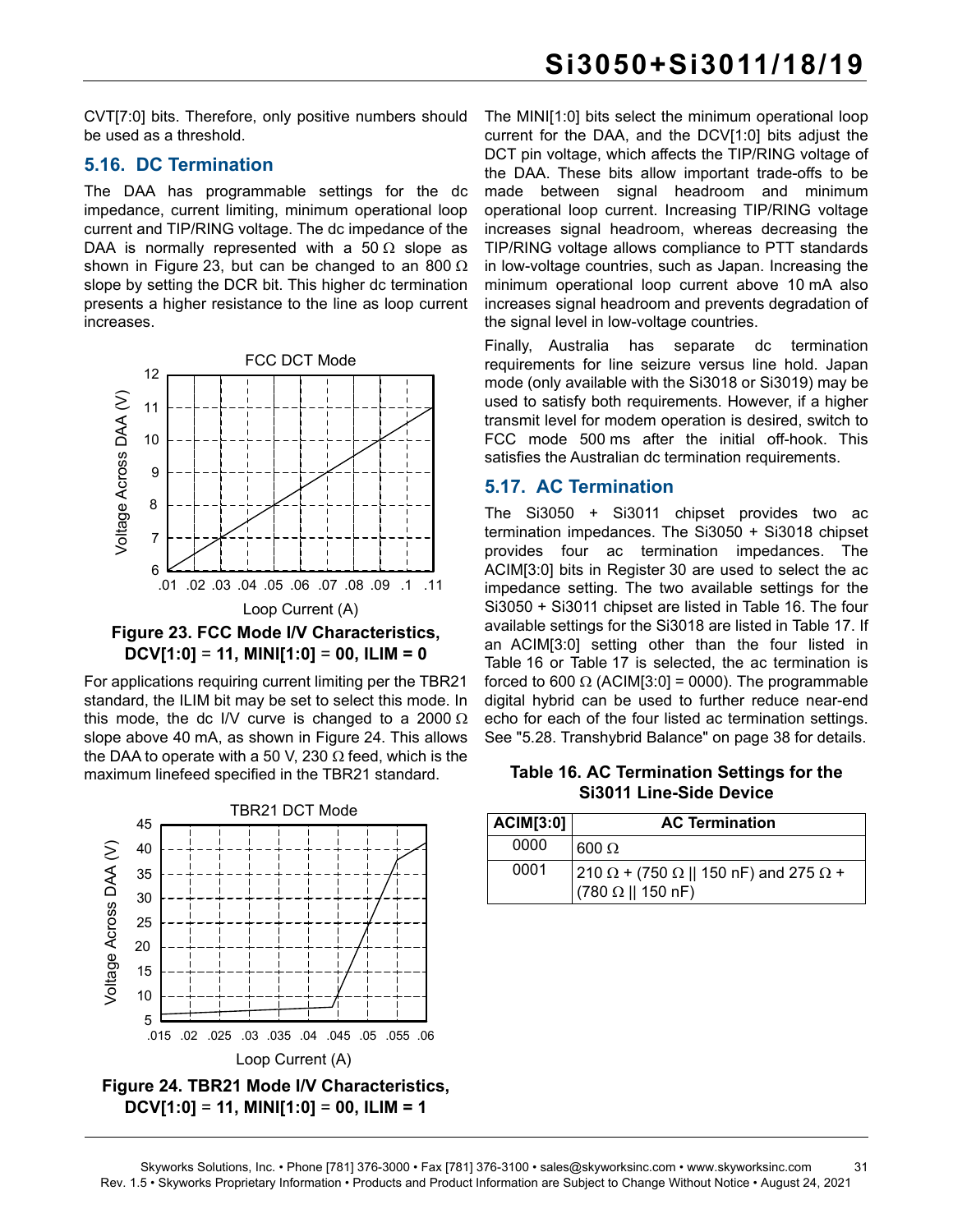#### <span id="page-31-0"></span>**Table 17. AC Termination Settings for the Si3018 Line-Side Device**

| <b>ACIM[3:0]</b> | <b>AC Termination</b>                                                                  |
|------------------|----------------------------------------------------------------------------------------|
| 0000             | $600 \Omega$                                                                           |
| 0011             | 220 $\Omega$ + (820 $\Omega$    120 nF) and 220 $\Omega$ +<br>$(820 \Omega    115 nF)$ |
| 0100             | $370 \Omega + (620 \Omega    310 \text{ nF})$                                          |
| 1111             | Global complex impedance                                                               |

The Si3019 provides sixteen ac termination impedances when used with the Si3050. The ACIM[3:0] bits in Register 30 are used to select the ac impedance setting on the Si3019. The sixteen available settings for the Si3019 are listed in [Table 18](#page-31-1).

The most widely used ac terminations are available as register options to satisfy various global PTT requirements. The real 600  $\Omega$  impedance satisfies the requirements of FCC Part 68, JATE, and other country requirements. The 270  $\Omega$  + (750  $\Omega$  || 150 nF) satisfies the requirements of TBR21.

There are two selections useful for satisfying nonstandard ac termination requirements. The  $350 \Omega + (1000 \Omega || 210 nF)$  impedance selection in Register 30 is the ANSI/EIA/TIA 464 compromise impedance network for trunks. The last ac termination selection,  $ACIM[3:0] = 1111$ , is designed to satisfy minimum return loss requirements for every country that requires a complex termination. By selecting this setting, the system is ensured to meet minimum PTT requirements.

For each of the sixteen ac termination settings, the programmable digital hybrid can be used to further reduce near-end echo. See ["5.28. Transhybrid Balance"](#page-37-1) [on page 38](#page-37-1) for details.

#### <span id="page-31-1"></span>**Table 18. AC Termination Settings for the Si3019 Line-Side Device**

| <b>ACIM[3:0]</b> | <b>AC Termination</b>                                                                        |
|------------------|----------------------------------------------------------------------------------------------|
| 0000             | $600 \Omega$                                                                                 |
| 0001             | 900 $\Omega$                                                                                 |
| 0010             | 270 $\Omega$ + (750 $\Omega$    150 nF) and<br>$275 \Omega + (780 \Omega    150 \text{ nF})$ |
| 0011             | 220 $\Omega$ + (820 $\Omega$    120 nF) and 220 $\Omega$<br>+ (820 Ω    115 nF)              |
| 0100             | $370 \Omega + (620 \Omega    310 \text{ nF})$                                                |
| 0101             | $320 \Omega + (1050 \Omega    230 \text{ nF})$                                               |
| 0110             | $370 \Omega + (820 \Omega    110 \text{ nF})$                                                |
| 0111             | $275 \Omega + (780 \Omega    115 \text{ nF})$                                                |
| 1000             | $120 \Omega + (820 \Omega    110 \text{ nF})$                                                |
| 1001             | $350 \Omega + (1000 \Omega    210 \text{ nF})$                                               |
| 1010             | $200 \Omega + (680 \Omega    100 \text{ nF})$                                                |
| 1011             | $600 \Omega + 2.16 \mu F$                                                                    |
| 1100             | $900 \Omega + 1 \mu F$                                                                       |
| 1101             | $900 \Omega + 2.16 \mu F$                                                                    |
| 1110             | $600 \Omega + 1 \mu F$                                                                       |
| 1111             | Global complex impedance                                                                     |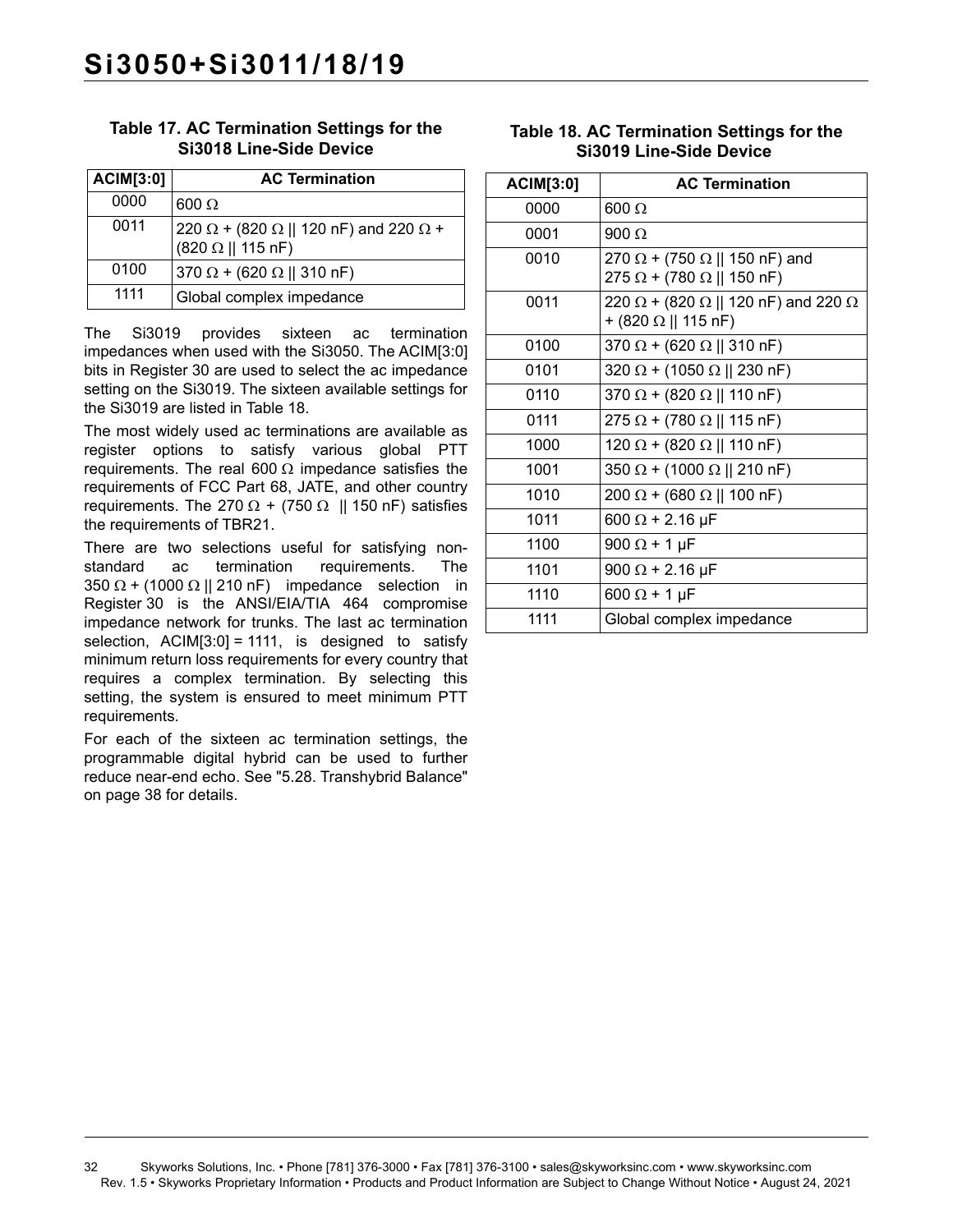#### <span id="page-32-0"></span>**5.18. Ring Detection**

The ring signal is resistively coupled from TIP and RING to the RNG1 and RNG2 pins. The Si3050 supports either full- or half-wave ring detection. With full-wave ring detection, the designer can detect a polarity reversal of the ring signal. [See "5.25.Caller ID" on](#page-35-1) [page 36.](#page-35-1) The ring detection threshold is programmable with the RT bit (Register 16, bit 0) and RT2 bit (Register 17, bit 4). The ring detector output can be monitored in three ways. The first method uses the RGDT pin. The second method uses the register bits, RDTP, RDTN, and RDT (Register 5). The final method uses the DTX output.

The ring detector mode is controlled by the RFWE bit (Register 18, bit 1). When the RFWE bit is 0 (default mode), the ring detector operates in half-wave rectifier mode. In this mode, only positive ring signals are detected. A positive ring signal is defined as a voltage greater than the ring threshold across RNG1-RNG2. Conversely, a negative ring signal is defined as a voltage less than the negative ring threshold across RNG1-RNG2. When the RFWE bit is 1, the ring detector operates in full-wave rectifier mode. In this mode, both positive and negative ring signals are detected.

The first method to monitor ring detection output uses the RGDT pin. When the RGDT pin is used, it defaults to active low, but can be changed to active high by setting the RPOL bit (Register 14, bit 1). This pin is an open-drain output, and requires a 4.7 k $\Omega$  pullup or pulldown for correct operation. If multiple RGDT pins are connected to a single input, the combined pullup or pulldown resistance should equal 4.7 k $\Omega$ .

When the RFWE bit is 0, the RGDT pin is asserted when the ring signal is positive, which results in an output signal frequency equal to the actual ring frequency. When the RFWE bit is 1, the RGDT pin is asserted when the ring signal is positive or negative. The output then appears to be twice the frequency of the ring waveform.

The second method to monitor ring detection uses the ring detect bits (RDTP, RDTN, and RDT). The RDTP and RDTN behavior is based on the RNG1-RNG2 voltage. When the signal on RNG1-RNG2 is above the positive ring threshold, the RDTP bit is set. When the signal on RNG1-RNG2 is below the negative ring threshold, the RDTN bit is set. When the signal on RNG1-RNG2 is between these thresholds, neither bit is set.

The RDT behavior is also based on the RNG1-RNG2 voltage. When the RFWE bit is 0, a positive ring signal sets the RDT bit for a period of time. When the RFWE bit is 1, a positive or negative ring signal sets the RDT bit.

The RDT bit acts like a one shot. When a new ring signal is detected, the one shot is reset. If no new ring signals are detected prior to the one shot counter reaching 0, then the RDT bit clears. The length of this count is approximately 5 seconds. The RDT bit is reset to 0 by an off-hook event. If the RDTM bit (Register 3, bit 7) is set, a hardware interrupt occurs on the AOUT/INT pin when RDT is triggered. This interrupt can be cleared by writing to the RDTI bit (Register 4, bit 7). When the RDI bit (Register 2, bit 2) is set, an interrupt occurs on both the beginning and end of the ring pulse as defined by the RTO bits (Register 23, bits 6:3). Ring validation may be enabled when using the RDI bit.

The third method to monitor detection uses the DTX data samples to transmit ring data. If the ISOcap is active (PDL=0) and the device is not off-hook or in onhook line monitor mode, the ring data is presented on DTX. The waveform on DTX depends on the state of the RFWE bit.

When RFWE is 0, DTX is –32768 (0x8000) while the RNG1-RNG2 voltage is between the thresholds. When a ring is detected, DTX transitions to +32767 when the ring signal is positive, then goes back to –32768 when the ring is near 0 and negative. Thus a near square wave is presented on DTX that swings from –32768 to +32767 in cadence with the ring signal.

When RFWE is 1, DTX sits at approximately +1228 while the RNG1-RNG2 voltage is between the thresholds. When the ring becomes positive, DTX transitions to +32767. When the ring signal goes near 0, DTX remains near 1228. As the ring becomes negative, the DTX transitions to –32768. This repeats in cadence with the ring signal.

To observe the ring signal on DTX, watch the MSB of the data. The MSB toggles at the same frequency as the ring signal independent of the ring detector mode. This method is adequate for determining the ring frequency.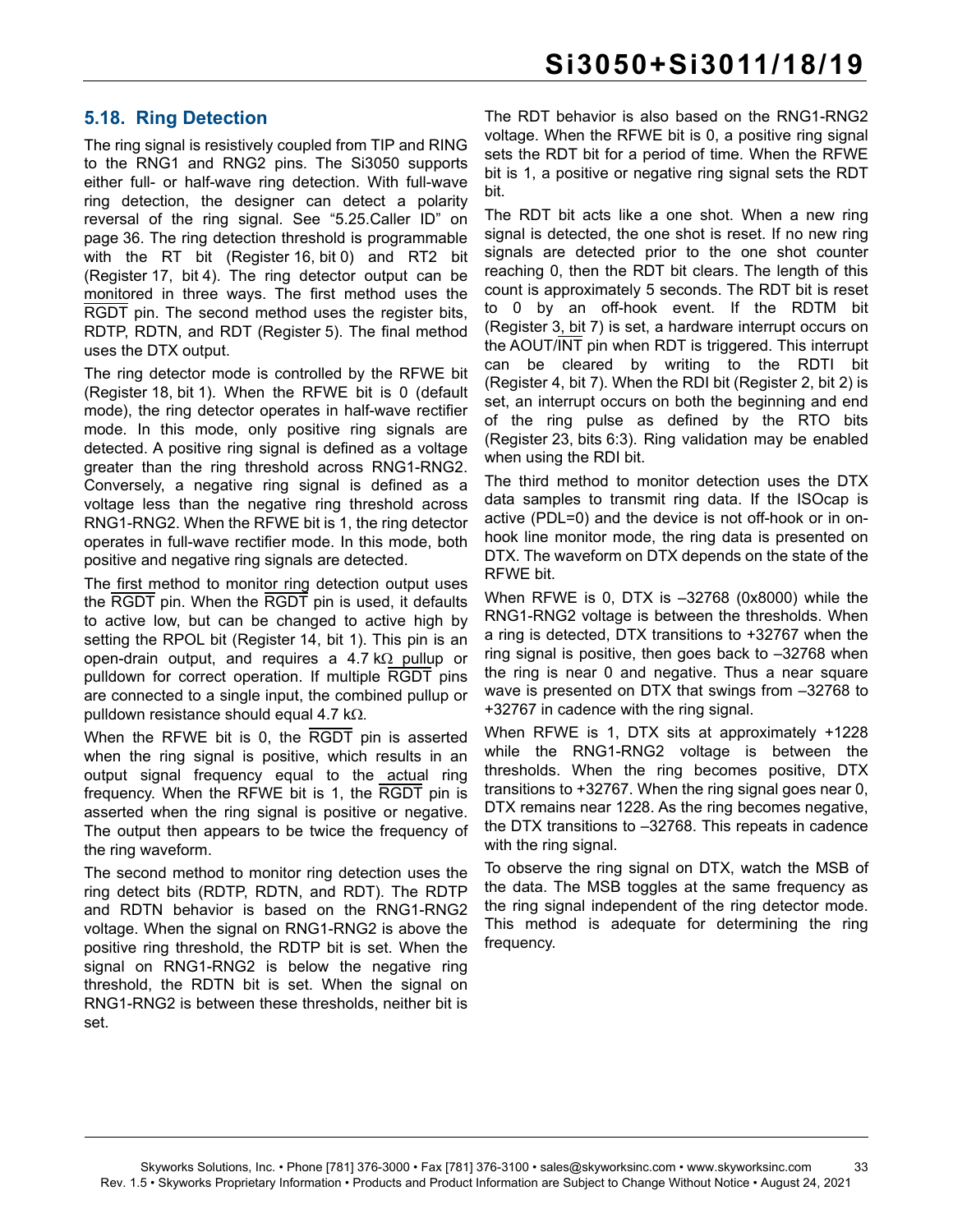#### <span id="page-33-0"></span>**5.19. Ring Validation**

Ring validation prevents false triggering of a ring detection by validating the ring parameters. Invalid signals, such as a line-voltage change when a parallel handset goes off-hook, pulse dialing, or a high-voltage line test are ignored. Ring validation can be enabled during normal operation and in low-power sleep mode when a valid external PCLK signal is supplied.

The ring validation circuit operates by calculating the time between alternating crossings of positive and negative ring thresholds to validate that the ring frequency is within tolerance. High and low frequency tolerances are programmable in the RAS[5:0] and RMX[5:0] fields. The RCC[2:0] bits define how long the ring signal must be within tolerance.

Once the duration of the ring frequency is validated by the RCC bits, the circuitry stops checking for frequency tolerance and begins checking for the end of the ring signal, which is defined by a lack of additional threshold crossings for a period of time configured by the RTO[3:0] bits. When the ring frequency is first validated, a timer defined by the RDLY[2:0] bits is started. If the RDLY[2:0] timer expires before the ring timeout, then the ring is validated and a valid ring is indicated. If the ring timeout expires before the RDLY[2:0] timer, a valid ring is not indicated.

Ring validation requires the following five parameters:

- Timeout parameter to place a lower limit on the frequency of the ring signal (the RAS[5:0] bits in Register 24). The frequency is measured by calculating the time between crossings of positive and negative ring thresholds.
- $\blacksquare$  Minimum count to place an upper limit on the frequency (the RMX[5:0] bits in Register 22).
- Time interval over which the ring signal must be the correct frequency (the RCC[2:0] bits in Register 23).
- Timeout period that defines when the ring pulse has ended based on the most recent ring threshold crossing.
- Delay period between when the ring signal is validated and when a valid ring signal is indicated to accommodate distinctive ringing.

The RNGV bit (Register 24, bit 7) enables or disables the ring validation feature in both normal operating mode and low-power sleep mode.

Ring validation affects the behavior of the RDT status bit, the RDTI interrupt, the INT pin, and the RGDT pin.

1. When ring validation is enabled, the status bit seen in the RDT read-only bit (r5.2), represents the detected envelope of the ring. The ring validation parameters are configurable so that this envelope

may remain high throughout a distinctive-ring sequence.

- 2. The RDTI interrupt fires when a validated ring occurs. If RDI is zero (default), the interrupt occurs on the rising edge of RDT. If RDI is set, the interrupt occurs on both rising and falling edges of RDT.
- 3. The INT pin follows the RDTI bit with configurable polarity.
- 4. The RGDT pin can be configured to follow the ringing signal envelope detected by the ring validation circuit by setting RFWE to 0. If RFWE is set to 1, the RGDT pin follows an unqualified ring detect one-shot signal initiated by a ring-threshold crossing and terminated by a fixed counter timeout of approximately 5 seconds. (This information is shown in [Register 18](#page-75-0)).

#### <span id="page-33-1"></span>**5.20. Ringer Impedance and Threshold**

The ring detector in a typical DAA is ac coupled to the line with a large 1  $\mu$ F, 250 V decoupling capacitor. The ring detector on the Si3011/18/19 is resistively coupled to the line. This coupling produces a high ringer impedance to the line of approximately 20  $\text{M}\Omega$  to meet the majority of country PTT specifications including FCC and TBR21.

Several countries including Poland, South Africa, and Slovenia require a maximum ringer impedance that can be met with an internally-synthesized impedance by setting the RZ bit (Register 16). Certain countries also specify ringer thresholds differently. The RT and RT2 bits (Register 16 and Register 17, respectively) select between three different ringer thresholds:  $15 \text{ V } \pm 10\%$ , 21 V ±10%, and 45 V ±10%. These three settings enable satisfaction of global ringer threshold requirements. Thresholds are set so that a ring signal is guaranteed to not be detected below the minimum, and a ring signal is guaranteed to be detected above the maximum.

#### <span id="page-33-2"></span>**5.21. Pulse Dialing and Spark Quenching**

Pulse dialing is accomplished by going off- and on-hook to generate make and break pulses. The nominal rate is 10 pulses per second. Some countries have strict specifications for pulse fidelity including make and break times, make resistance, and rise and fall times. In a traditional, solid-state dc holding circuit, there are a number of issues in meeting these requirements.

The Si3050 dc holding circuit has active control of the on- and off-hook transients to maintain pulse dialing fidelity.

Spark quenching requirements in countries, such as Italy, the Netherlands, South Africa, and Australia, deal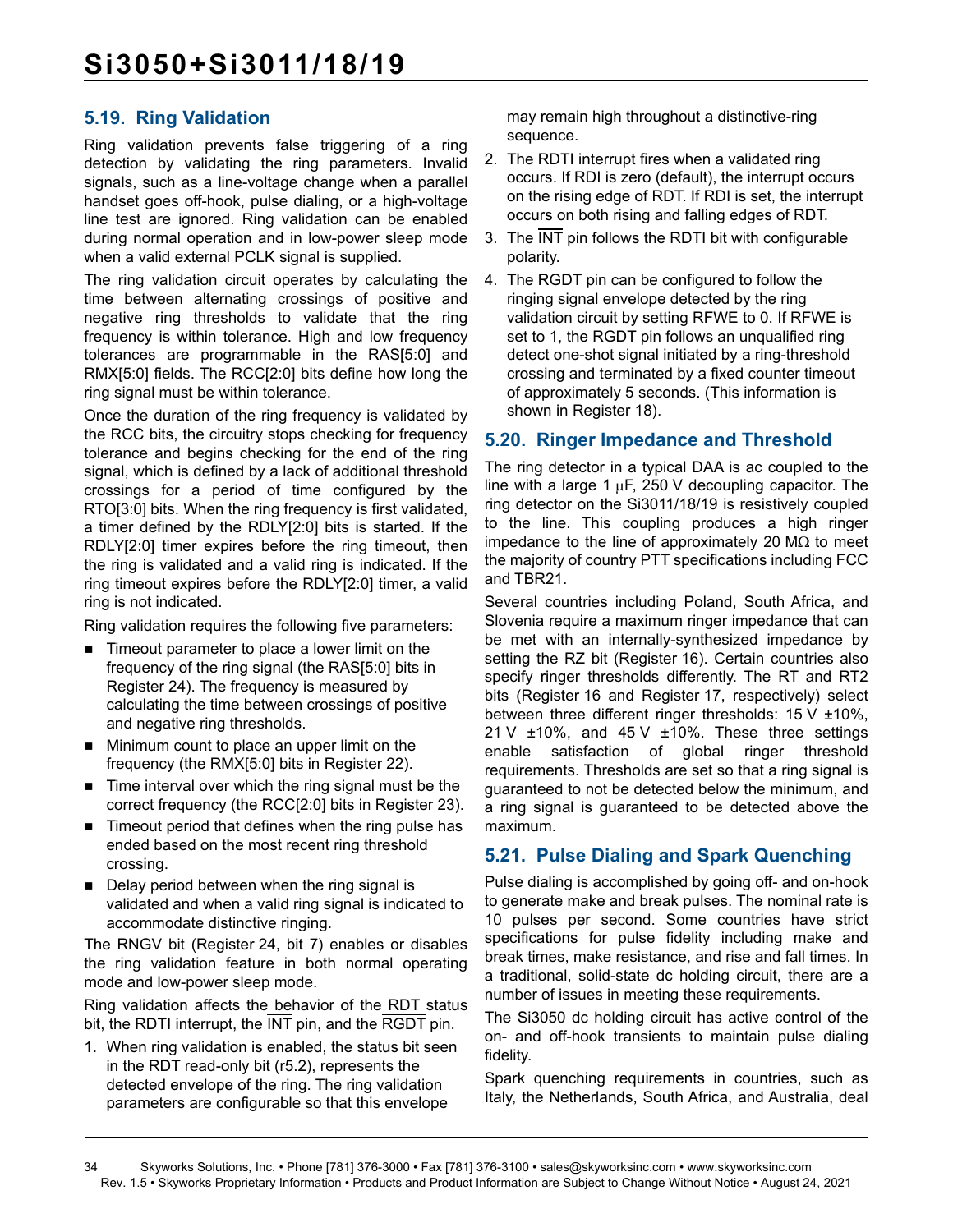with the on-hook transition during pulse dialing. These tests provide an inductive dc feed resulting in a large voltage spike. This spike is caused by the line inductance and the sudden decrease in current through the loop when going on-hook. The traditional way of dealing with this problem is to put a parallel RC shunt across the hookswitch relay. The capacitor is large (~1 µF, 250 V) and relatively expensive. In the Si3050, loop current can be controlled to achieve three distinct on-hook speeds to pass spark quenching tests without additional BOM components. Through the settings of four bits in three registers, OHS (Register 16), OHS2 (Register 31), SQ0, and SQ1 (Register 59), a slow ramp down of loop current can be achieved which induces a delay between the time the OH bit is cleared and the time the DAA actually goes on-hook.

To ensure proper operation of the DAA during pulse dialing, disable the automatic resistor calibration that is performed each time the DAA enters the off-hook state by setting the RCALD bit (Register 25, bit 5).

#### <span id="page-34-0"></span>**5.22. Receive Overload Detection**

The Voice DAA chipset is capable of monitoring and reporting receive overload conditions on the line. Billing tones, parallel phone off-hook events, polarity reversals and other disturbances on the line may trigger multiple levels of overload detection as described below.

Transient events less than 1.1  $V_{PK}$  on the line are filtered out by the low-pass digital filter on the Si3050 + Si3011 and Si3050+Si3019. The ROV and ROVI bits are set when the received signal is greater than 1.1  $V_{PK}$ . Both bits will continue to indicate an overload condition until a zero is written to clear. The OVL mirrors the function of the ROV and ROVI bits but it automatically clears after the overload condition has been removed. When the OVL bit returns to 0, the DAA initiates an auto-calibration sequence that must complete before data can be transmitted. An external interrupt can optionally be triggered by the ROVI bit by setting the ROVM and INTE bits.

Certain events such as billing tones can be sufficiently large to disrupt the line-derived power supply of the Voice DAA line side device (Si3011, Si3018 or Si3019.) To ensure that the device maintains the off-hook line state during these events, the BTE bit should be set. If such an event occurs while the BTE bit is set, the BTD and BTDI bits will be asserted. A zero must be written to the BTE bit to clear the BTD and BTDI bits. An external interrupt can optionally be triggered by the BTDI bit by setting the BTDM and INTE bits.

In the event that a line disturbance causes the loop current to collapse below the minimum required operating current of the Voice DAA, the DOD and DODI

bits will be set. An external interrupt can optionally be triggered by the DODI bit by setting the DODM and INTE bits.

#### <span id="page-34-1"></span>**5.23. Billing Tone Filter (Optional)**

Optionally, a billing tone filter may be inserted between the line and the voice DAA to minimize disruptions caused by large billing tones. The notch filter design requires two notches, one at 12 kHz and one at 16 kHz. Because these components are expensive and few countries utilize billing tones, this filter is typically placed in an external dongle or added as a population option. [Figure 25](#page-34-2) shows a billing tone filter example. [Table 19](#page-34-3) gives the component values.

L1 must carry the entire loop current. The series resistance of the inductors is important to achieve a narrow and deep notch. This design has more than 25 dB of attenuation at both 12 kHz and 16 kHz.



**Figure 25. Billing Tone Filter**

<span id="page-34-3"></span><span id="page-34-2"></span>**Table 19. Component Values—Optional Billing Tone Filters**

| Component        | Value                                |
|------------------|--------------------------------------|
| C1, C2           | $0.027 \mu F$ , 50 V, ±10%           |
| C3               | 0.01 µF, 250 V, $\pm 10\%$           |
| $\overline{1}$ 1 | 3.3 mH, >120 mA, <10 $\Omega$ , ±10% |
| $\overline{2}$   | 10 mH, >40 mA, <10 $\Omega$ , ±10%   |

The billing tone filter affects the DAA's ac termination and return loss. The global compromise complex ac termination as selected by ACIM[3:0] = 1111 passes global return loss specifications with and without the billing tone filter by at least 3 dB. This ac termination is optimized for frequency response and hybrid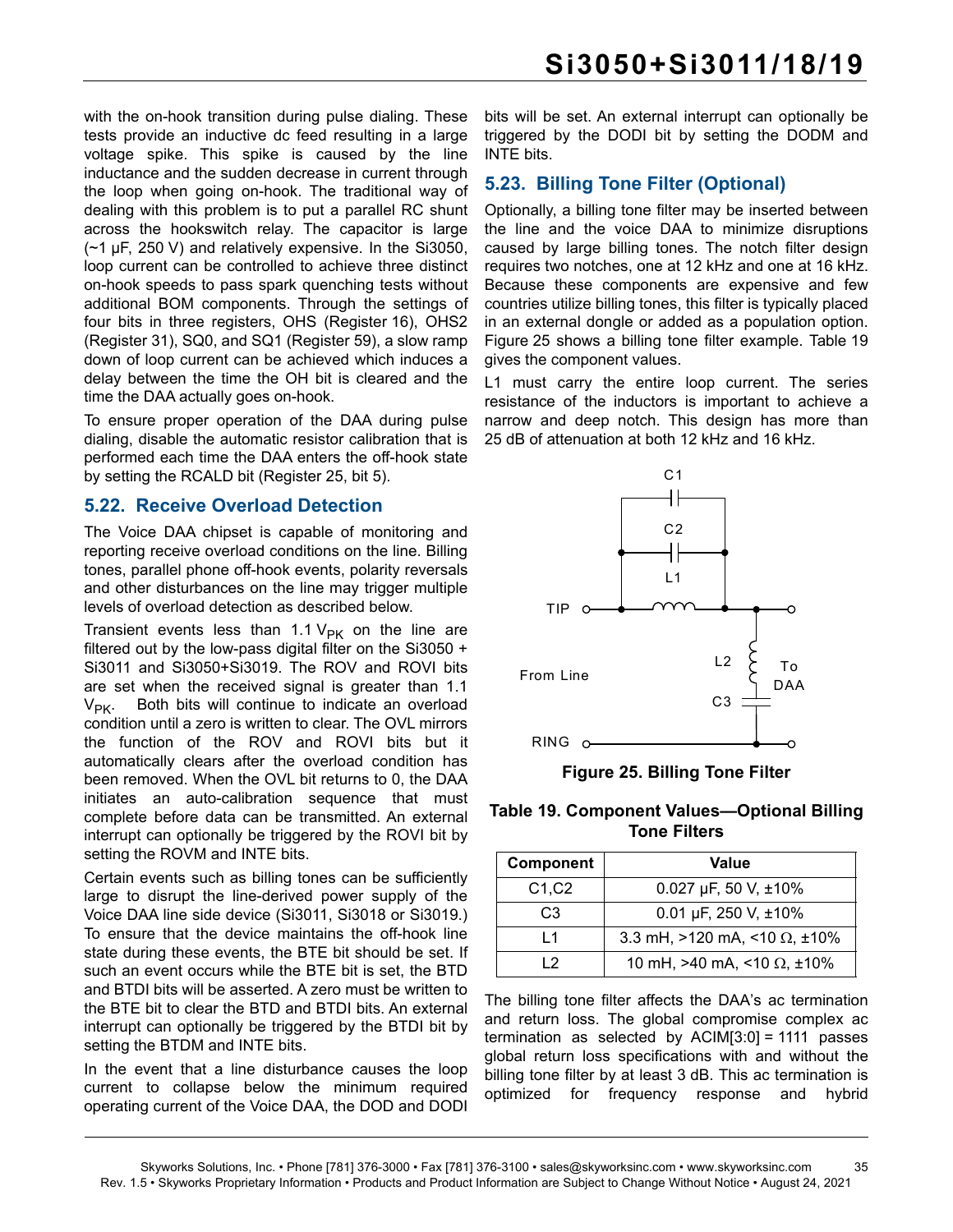cancellation and has greater than 4 dB of margin with or without the dongle for South Africa, Australia, TBR21, Germany, and Switzerland country-specific specifications.

#### <span id="page-35-0"></span>**5.24. On-Hook Line Monitor**

The on-hook line monitor mode allows the Si3050 to receive line activity when in an on-hook state. This mode is typically used to detect caller ID data (see ["5.25.Caller ID"\)](#page-35-1) and is enabled by setting the ONHM bit (Register 5, bit 3). Caller ID data can be gained up or attenuated using the receive gain control bits in Registers 39 and 41.

#### <span id="page-35-1"></span>**5.25. Caller ID**

The Si3050 can pass caller ID data from the phone line to a caller ID decoder connected to the DAA.

#### **5.25.1. Type I Caller ID**

Type I Caller ID sends the CID data when the phone is on-hook.

In systems where the caller ID data is passed on the phone line between the first and second rings, utilize the following method to capture the caller ID data:

- 1. After identifying a ring signal using one of the methods described in ["5.18. Ring Detection" on](#page-32-0)  [page 33,](#page-32-0) determine when the first ring is complete.
- 2. Assert the ONHM bit (Register 5, bit 3) to enable caller ID data detection. The caller ID data is passed across the RNG 1/2 pins and presented to the host via the DTX pin.
- 3. Clear the ONHM bit after the caller ID data is received.

In systems where the caller ID data is preceded by a line polarity (battery) reversal, use the following method to capture the caller ID data:

- 1. Enable full wave rectified ring detection (RFWE, Register 18, bit 1).
- 2. Monitor the RDTP and RDTN register bits (or the POLI bit with the Si3011 or Si3019 line-side) to identify if a polarity reversal or a ring signal has occurred. A polarity reversal trips either the RDTP or RDTN ring detection bits, therefore the full-wave ring detector must be used to distinguish a polarity reversal from a ring. The lowest specified ring frequency is 15 Hz; so, if a battery reversal occurs, the DSP should wait a minimum of 40 ms to verify that the event is a battery reversal and not a ring signal. This time is greater than half the period of the longest ring signal. If another edge is detected during this 40 ms pause, this event is characterized as a ring signal and not a battery reversal.
- 3. Assert the ONHM bit (Register 5, bit 3) to enable caller ID data detection. The caller ID data is passed across the RNG 1/2 pins and presented to the host via the DTX pin.
- 4. Clear the ONHM bit after the caller ID data is received.

#### **5.25.2. Type II Caller ID (Si3011 and Si3019 Line-Side Device Only)**

Type II Caller ID sends the CID data while the phone is off-hook. This mode is often referred to as caller ID/call waiting (CID/CW). To receive the CID data when off-hook, use the following procedure (also see [Figure 26\)](#page-36-1):

- 1. The Caller Alert Signal (CAS) tone is sent from the central office (CO) and is digitized along with the line data. The host processor detects the presence of this tone.
- 2. The DAA must check if there is another parallel device on the same line, which is accomplished by briefly going on-hook, measuring the line voltage, and returning to an off-hook state.
	- a. Set the CALD bit (Register 17, bit 5) to disable the calibration that automatically occurs when going off-hook.
	- b. Set the RCALD bit (Register 25, bit 5) to disable the resistor calibration that automatically occurs when going off-hook
	- c. Set the FOH[1:0] bits (Register 31 bits 6:5) to 11 to reduce the time period for the off-hook counter to 8 ms allowing compliance to the Type II CID timing requirements.
	- d. Clear the OH bit (Register 5, bit 0). This puts the DAA into an on-hook state. The RXM bit (Register 15, bit 3) also can be set to mute the receive path.
	- e. Read the LVS bits to determine the state of the line. If the LVS bits read the typical on-hook line voltage, then there are no parallel devices active on the line, and CID data reception can be continued. If the LVS bits read well below the typical on-hook line voltage, then there are one or more devices present and active on the same line that are not compliant with Type II CID. Do not continue CID data reception.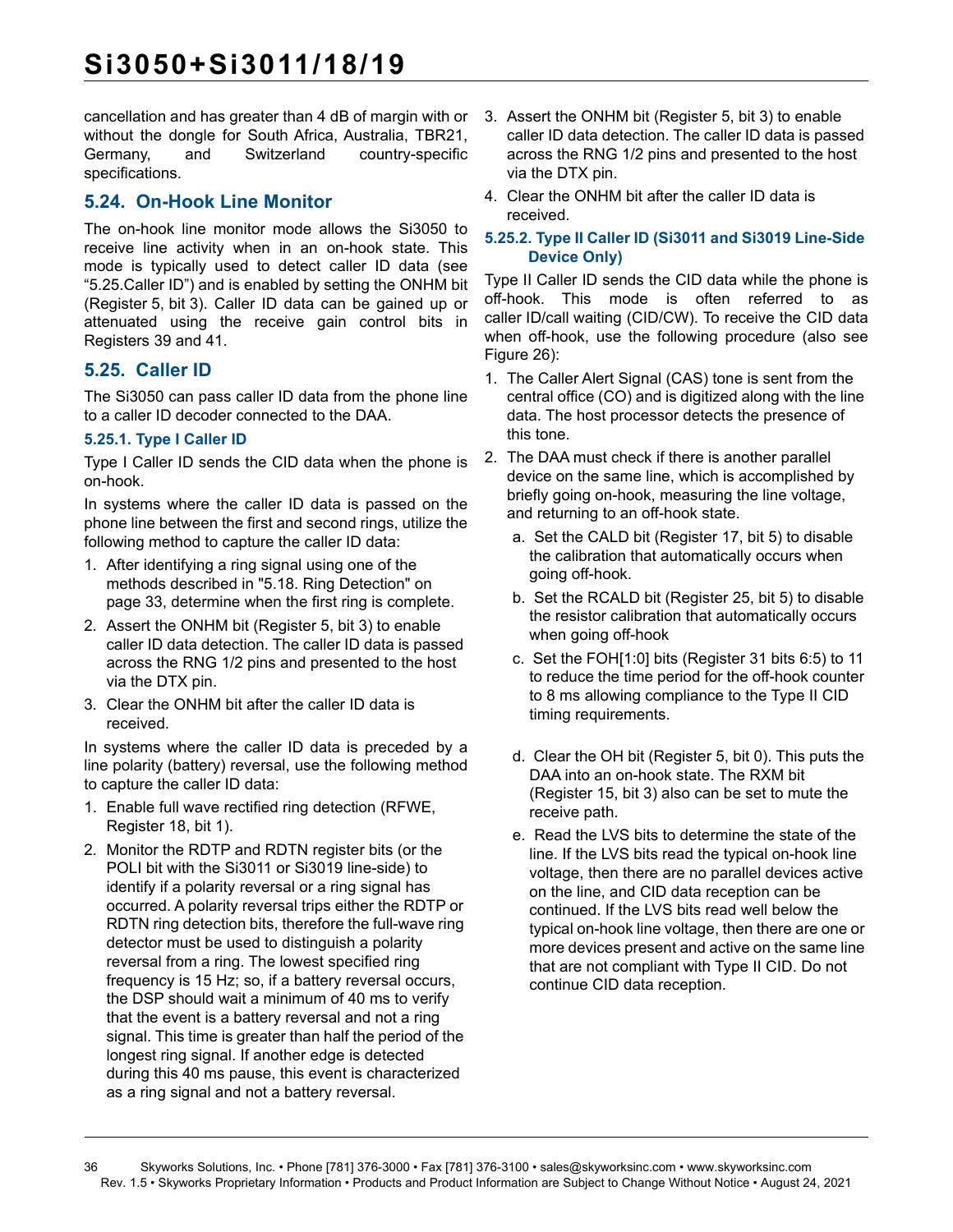- f. Set the OH bit to return to an off-hook state. Immediately after returning to an off-hook state, the off-hook counter must be allowed to expire. This allows the line voltage to settle before transmitting or receiving data. After 8 ms normal data transmission and reception can begin. If a non-compliant parallel device is present, then a reply tone is not sent by the host tone generator and the CO does not send the CID data. If all devices on the line are Type II CID compliant, then the host must mute its upstream data output to avoid the propagation of its reply tone and the subsequent CID data. When muting its upstream data output, the host processor should return an acknowledgement (ACK) tone to the CO requesting transmission of CID data.
- 3. The CO then responds with CID data after receiving the CID data, the host processor unmutes the upstream data output and continues with normal operation.
- 4. The muting of the upstream data path by the host processor mutes the handset in a telephone application so the user cannot hear the acknowledgement tone and CID data being sent.
- 5. The CALD and the RCALD bits can be cleared to reenable the automatic calibrations when going offhook. The FOH[1:0] bits also can be programmed to 01 to restore the default off-hook counter time.

Because of the nature of the low-power ADC, the data presented on DTX can have up to a 10% dc offset. The caller ID decoder must either use a high-pass or a bandpass filter to accurately retrieve the caller ID data.



**Notes:**

- **1.** The off-hook counter and calibrations prevent transmission or reception of data for 402.75 ms (default) for the line voltage to settle.
- **2.** The caller alert signal (CAS) tone transmits from the CO to signal an incoming call.
- **3.** The device is taken on-hook to read the line voltage in the LVS bits to detect parallel handsets. In this mode, no data is transmitted on the DTX pin.
- **4.** When the device returns off-hook, the normal off-hook counter is reduced to 8 ms. If the CALD and RCALD bits are set, then the automatic calibrations are not performed.
- **5.** After allowing the off-hook counter to expire (8 ms), normal transmission and reception can continue. If CID data reception is required, send the appropriate signal to the CO at this time.

## **Figure 26. Implementing Type II Caller ID on the Si3050+Si3011/19**

## **5.26. Overload Detection**

The Si3050 can be programmed to detect an overload condition that exceeds the normal operating power range of the DAA circuit. To use the overload detection feature, the following steps should be followed:

- 1. Set the OH bit (Register 5, bit 0) to go off-hook, and wait 25 ms to allow line transients to settle.
- 2. Enable overload detection by then setting the OPE bit (Register 17, bit 3).

If the DAA senses an overload situation it automatically

presents an 800  $\Omega$  impedance to the line to reduce the hookswitch current. At this time, the DAA also sets the OPD bit (Register 19, bit 0) to indicate that an overload condition exists. The line current detector within the DAA has a threshold that is dependent on the ILIM bit (Register 26). When  $ILIM = 0$ , the overload detection threshold equals 160 mA. When  $ILIM = 1$ , the overload detection threshold equals 60 mA. The OPE bit should always be cleared before going off-hook.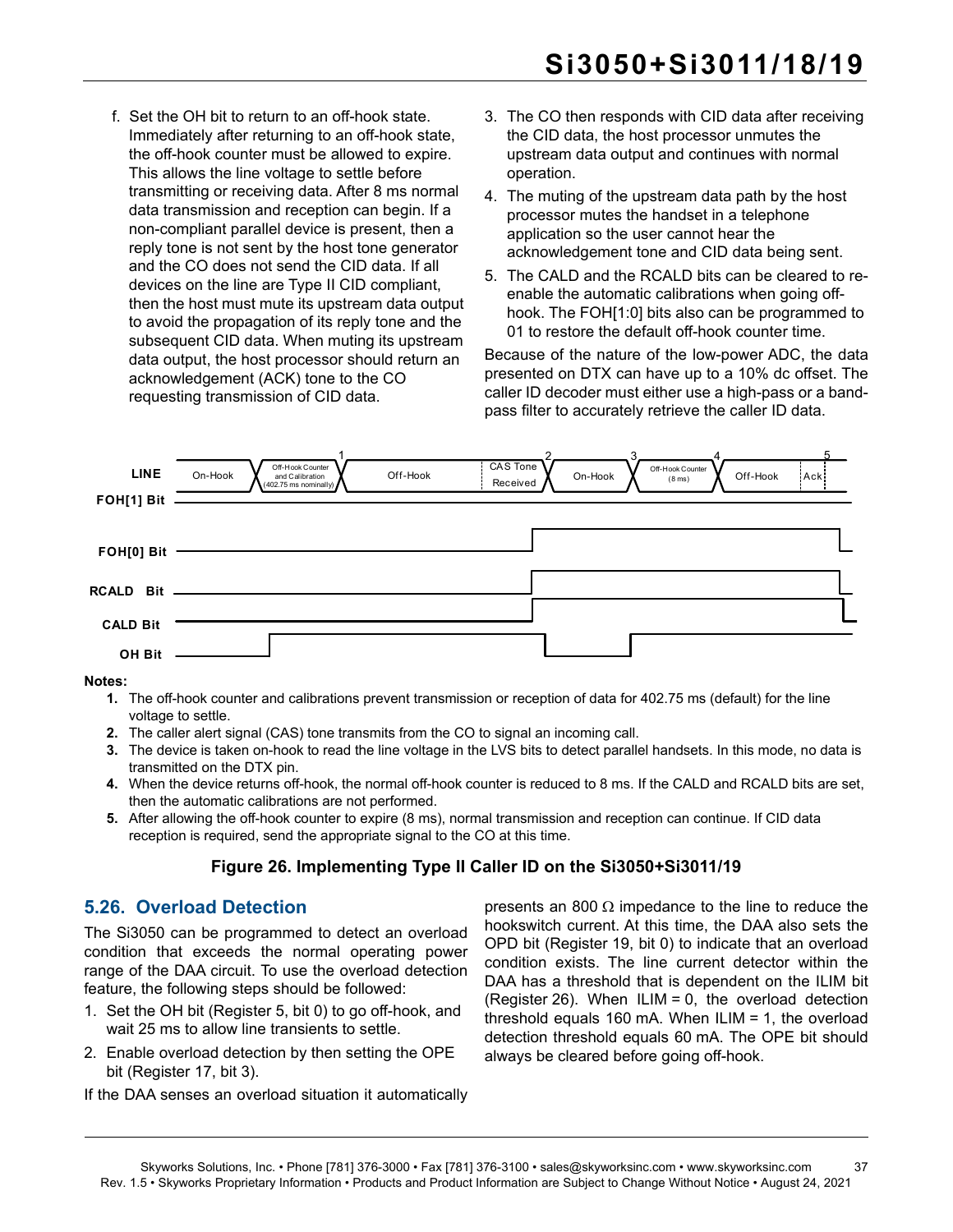## **5.27. Gain Control**

The Si3050 supports multiple levels of gain and attenuation for the transmit and receive paths.

The TXG2 and RXG2 bits (Registers 38–39) enable gain or attenuation in 1 dB increments for the transmit and receive paths (up to 12 dB gain and 15 dB attenuation). The TGA2 and RGA2 bits select either gain or attenuation. The TXG3 and RXG3 bits

(Registers 40–41) enable gain or attenuation in 0.1 dB increments up to 1.5 dB for the transmit and receive paths. The TGA3 and RGA3 bits select either gain or attenuation. The transmit and receive paths can be individually muted with the TXM and RXM bits (Register 15). The signal flow through the Si3050 and the Si3011/18/19 is shown in Figures [27](#page-37-0)–[28](#page-37-1).



<span id="page-37-0"></span>

#### <span id="page-37-1"></span>**5.28. Transhybrid Balance**

The Si3050 contains an on-chip analog hybrid that performs the 2- to 4-wire conversion and near-end echo cancellation. This hybrid circuit is adjusted for each ac termination setting selected to achieve a minimum transhybrid balance of 20 dB when the line impedance matches the impedance set by ACIM.

The Si3050 also offers a digital hybrid stage for additional near-end echo cancellation. For each ac termination setting, the eight programmable hybrid registers (Registers 45–52) can be programmed with coefficients to increase cancellation of real-world line impedances. This digital filter can produce 10 dB or greater of near-end echo cancellation in addition to the trans-hybrid loss from the analog hybrid circuitry.

Coefficients are 2s complement, where unity is represented as binary 0100 0000b, the maximum value as binary 0111 1111b, and the minimum value as binary 1000 000b. See AN84 for a more detailed description of the digital hybrid and how to use it.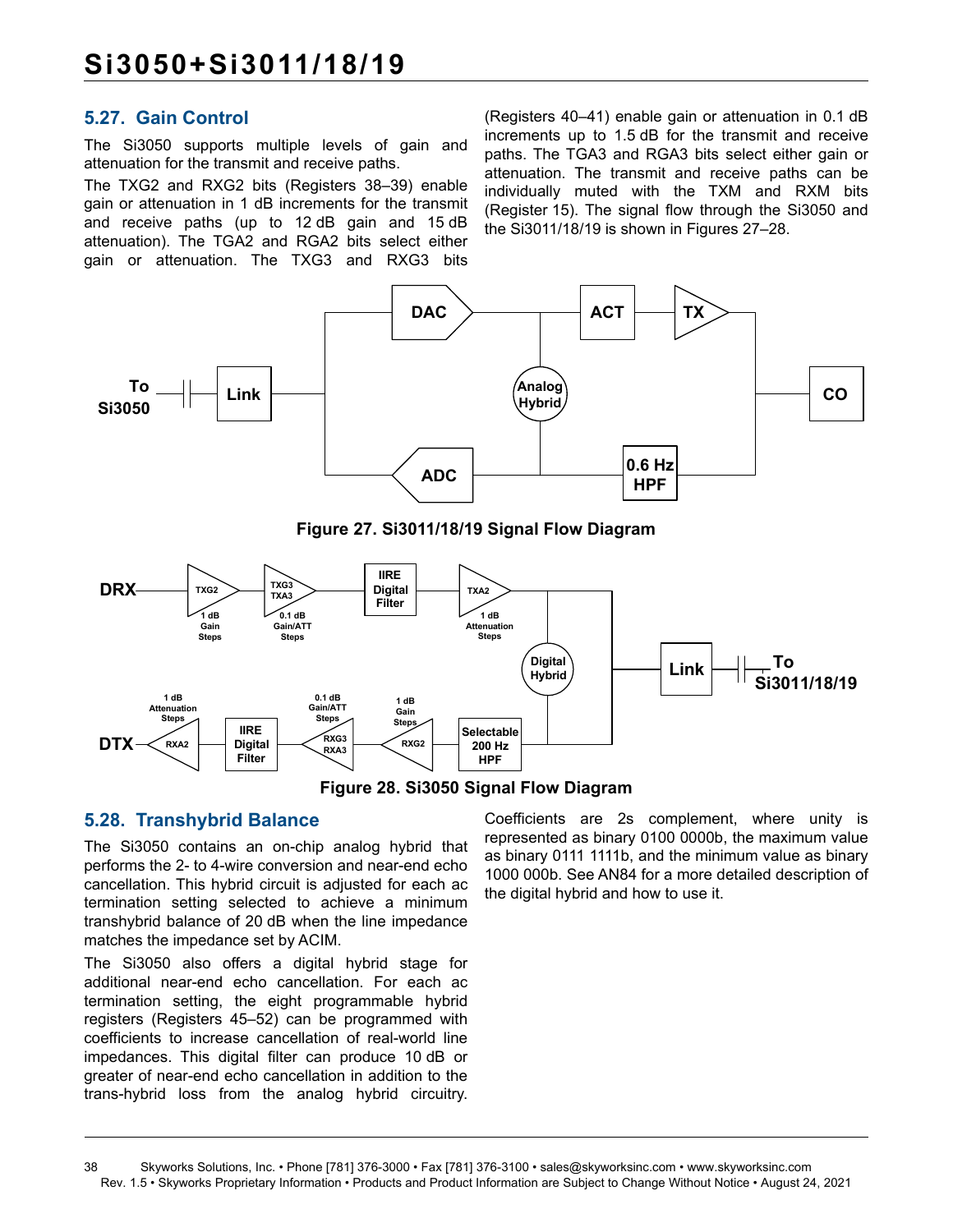## **5.29. Filter Selection**

The Si3050 supports additional filter selections for the receive and transmit signals as defined in Tables [10](#page-13-0) and [11](#page-13-1). The IIRE bit (Register 16, bit 4) selects between the IIR and FIR filters. The IIR filter provides a shorter, but non-linear, group delay alternative to the default FIR filter, and only operates with an 8 kHz sample rate. The FILT bit (Register 31, bit 1) selects a -3 dB low frequency pole of  $5$  Hz when cleared and a  $-3$  dB low frequency pole of 200 Hz (per EIA/TIA 464) when set. The FILT bit affects the receive path only.

### **5.30. Clock Generation**

The Si3050 generates the necessary internal clock frequencies from the PCLK input. PCLK must be synchronous to the 8 kHz FSYNC clock and run at one of the following rates: 256 kHz, 512 kHz, 768 kHz, 1.024 MHz, 1.53 MHz, 2.048 MHz, 4.09 MHz, or 8.192 MHz. The ratio of the PCLK rate to the FSYNC rate is determined internally by the DAA and is transferred into internal registers after a reset. These internal registers are not accessible through register reads or writes. [Figure 29](#page-38-0) shows the operation of the Si3050 clock circuitry.

The PLL clock synthesizer settles quickly after powerup. However, the settling time depends on the PCLK frequency and it can be approximately predicted by the following equation:

#### $T_{\text{settle}} = 64/F_{\text{PCI K}}$

For all valid PCLK frequencies listed above, the default line sample rate is 8 kHz. This sample rate can be

increased to 16 kHz by setting the HSSM bit (Register 7, bit 3). Regardless of the sample rate frequency, the serial data communication rate of the PCM and GCI highways remains 8 kHz. When the 16 kHz sample rate is selected, additional timeslots in the PCM or GCI highway are used to transfer the additional data.

### **5.31. Communication Interface Mode Selection**

The Si3050 supports two communication interface protocols:

- PCM/SPI mode where data and control information transmission/reception occurs across separate buses (PCM highway for data, and SPI port for control).
- GCI mode where data and control information is multiplexed and transmission/reception occurs across the GCI highway bus.

A pin-strapping method (specifically, the state of SCLK on power-up [reset]) is used to select between the two communication interface protocols. Tables [19](#page-34-0) and [20](#page-39-0) specify how to select a communication mode, and how the various pins are used in each mode.

When operating in PCM/SPI mode, the GCI control register should not be written (i.e., Register 42 must each remain set at 0000 0000 when using the PCM/SPI highway mode). Similarly, when operating in GCI highway mode the PCM registers should not be written (i.e., Registers 33–37 must remain set to 0000 0000 when using the GCI highway mode).

<span id="page-38-0"></span>

**Figure 29. PLL Clock Synthesizer**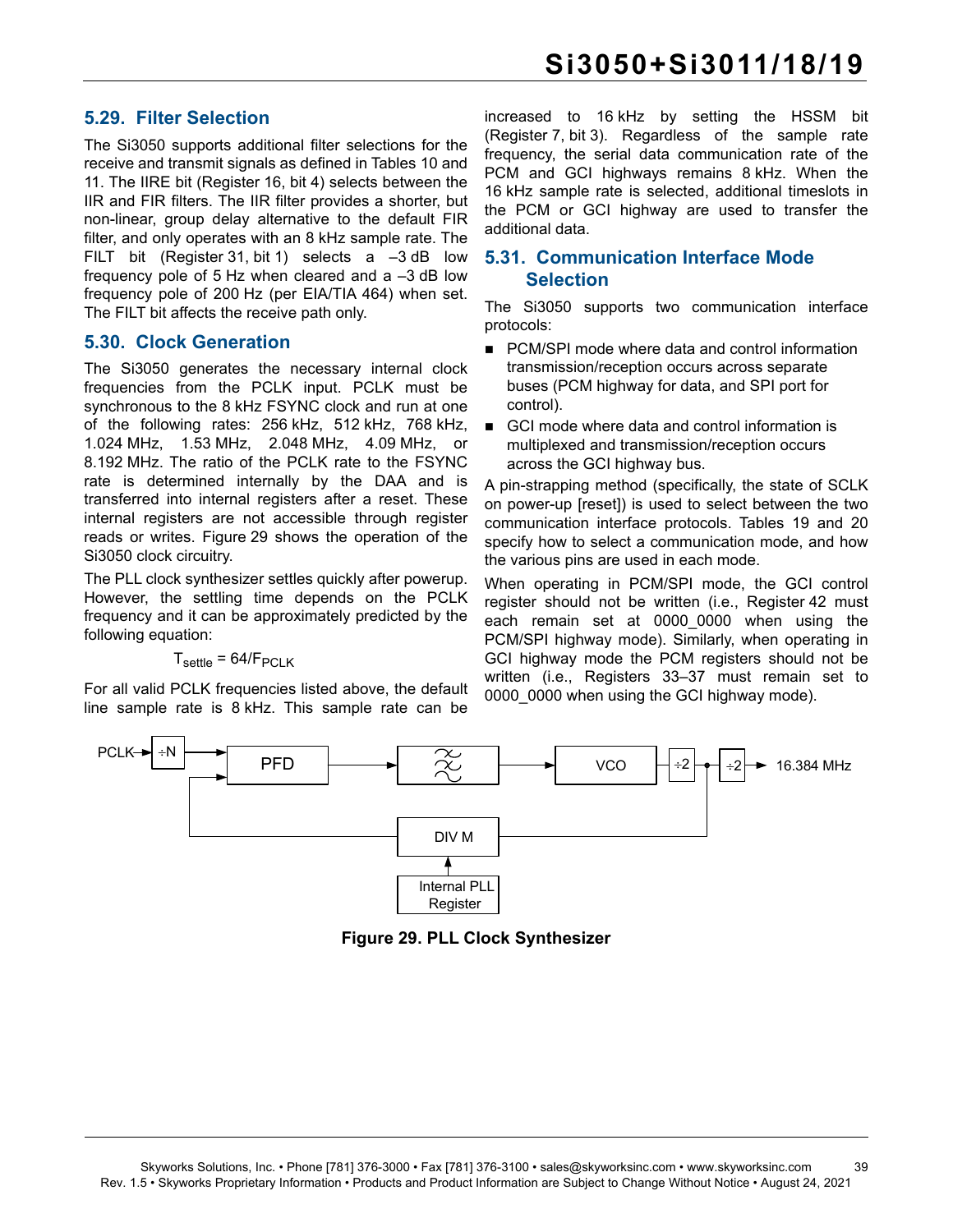<span id="page-39-0"></span>

| <b>SCLK</b>                                                                          | SDI | <b>Mode Selected</b>   |  |  |
|--------------------------------------------------------------------------------------|-----|------------------------|--|--|
|                                                                                      |     | <b>PCM Mode</b>        |  |  |
|                                                                                      |     | GCI Mode,              |  |  |
|                                                                                      |     | <b>B2 Channel used</b> |  |  |
|                                                                                      |     | GCI Mode,              |  |  |
|                                                                                      |     | <b>B1 Channel used</b> |  |  |
| <b>Note:</b> Values shown are the states of the pins at the rising edge of<br>RFSFT. |     |                        |  |  |

## **Table 20. PCM or GCI Highway Mode Selection**

### **Table 21. Pin Functionality in PCM or GCI Highway Mode**

<span id="page-39-1"></span>

| <b>Pin Name</b> | <b>PCM Mode</b>                                                                                                                  | <b>GCI Mode</b>               |
|-----------------|----------------------------------------------------------------------------------------------------------------------------------|-------------------------------|
| <b>SDI THRU</b> | SPI Data Throughput pin for Daisy Chaining<br>Operation (Connects to the SDI pin of the<br>subsequent device in the daisy chain) | Sub-frame<br>Selector, bit 2  |
| <b>SCLK</b>     | <b>SPI Clock Input</b>                                                                                                           | <b>PCM/GCI Mode Selector</b>  |
| SDI             | <b>SPI Serial Data Input</b>                                                                                                     | <b>B1/B2 Channel Selector</b> |
| <b>SDO</b>      | <b>SPI Serial Data Output</b>                                                                                                    | Sub-frame<br>Selector, bit 1  |
| <b>CS</b>       | <b>SPI Chip Select</b>                                                                                                           | Sub-frame<br>Selector, bit 0  |
| <b>FSYNC</b>    | PCM Frame Sync Input                                                                                                             | <b>GCI Frame Sync Input</b>   |
| <b>PCLK</b>     | <b>PCM Input Clock</b>                                                                                                           | <b>GCI Input Clock</b>        |
| DTX.            | <b>PCM Data Transmit</b>                                                                                                         | <b>GCI Data Transmit</b>      |
| DRX             | <b>PCM Data Receive</b>                                                                                                          | <b>GCI Data Receive</b>       |
|                 | Note: This table denotes pin functionality after the rising edge of RESET and mode selection.                                    |                               |

## **5.32. PCM Highway**

The Si3050 contains a flexible programmable interface for the transmission and reception of digital PCM samples. PCM data transfer is controlled via the PCLK and FSYNC inputs, the PCM Transmit and Receive Start Count registers (Registers 34–37), and the PCM Mode Select register (Register 33). The interface can be configured to support from 4 to 128 8-bit timeslots in each frame, which corresponds to PCLK frequencies of 256 kHz to 8.192 MHz in power of 2 increments. Time slot assignment and data delay from FSYNC edge are handled via the TXS and RXS registers. These 10-bit values are programmed with the number of PCLK cycles following the rising edge of FSYNC until the data transfer begins. Because the Si3050 looks for the rising edge of FSYNC, both long and short FSYNC pulse widths can be accommodated. A value of 0 in the PCM Transmit and Receive Start Count registers signifies that the MSB of the data should occur in the same cycle as the rising edge of FSYNC.

<sup>40</sup> Skyworks Solutions, Inc. • Phone [781] 376-3000 • Fax [781] 376-3100 • sales@skyworksinc.com • www.skyworksinc.com Rev. 1.5 • Skyworks Proprietary Information • Products and Product Information are Subject to Change Without Notice • August 24, 2021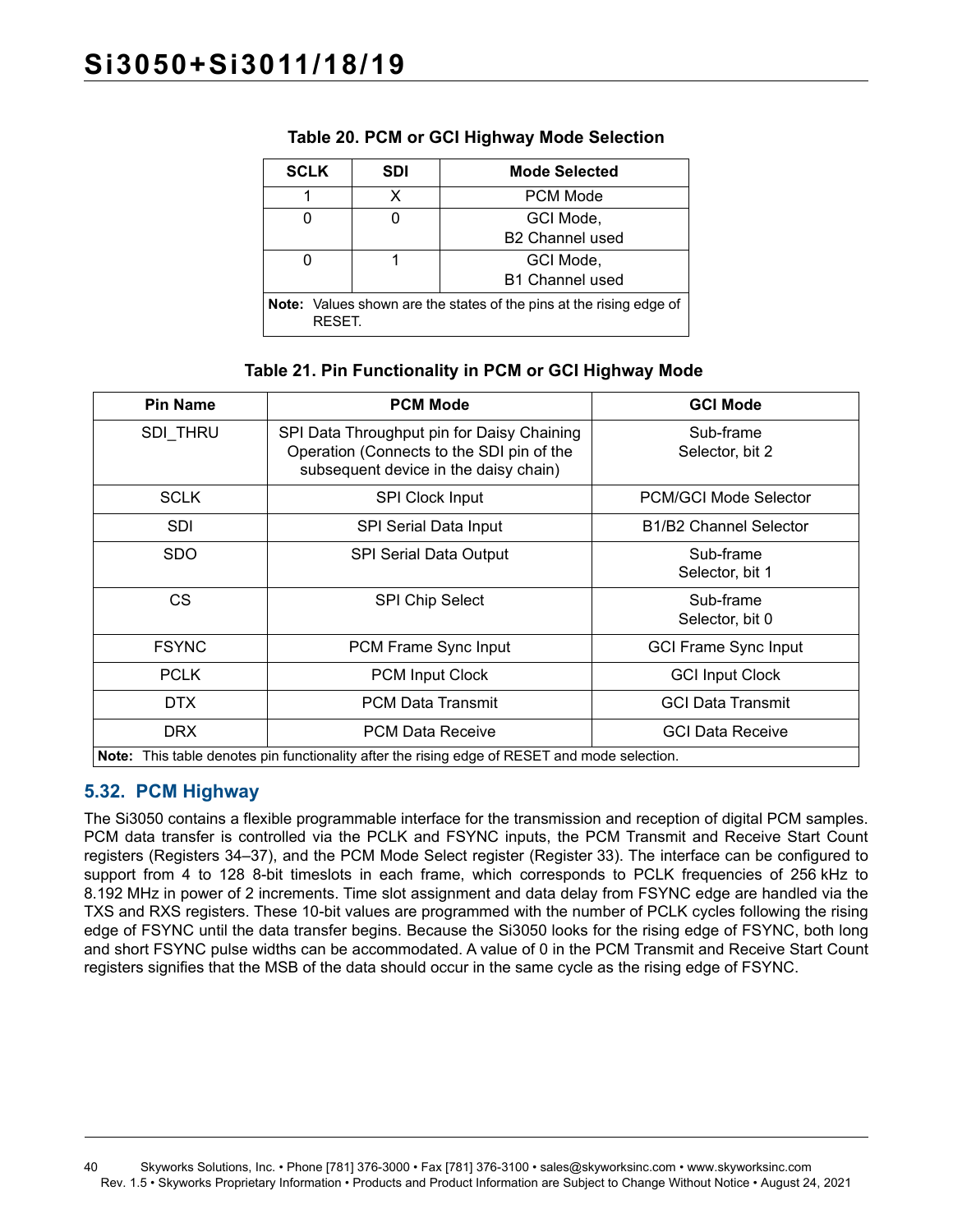By setting the correct starting point of the data, the Si3050 can operate with buses having multiple devices requiring different time slots. The DTX pin is high impedance except during transmission of an 8-bit PCM sample. DTX returns to high impedance either on the negative edge of PCLK during the LSB or on the positive edge of PCLK following the LSB. This behavior is based on the setting of the TRI bit in the PCM Mode Select register. Tristating on the negative edge allows the transmission of data by multiple sources in adjacent timeslots without the risk of driver contention. In addition to 8-bit data modes, a 16-bit linear mode is also provided. This mode can be activated via the PCMF bits in the PCM Mode Select register. Double-clocked timing also is supported in which the duration of a data bit is two PCLK cycles. This mode is activated via the PHCF bit in the PCM Mode Select register. Setting the TXS or RXS registers greater than the number of PCLK cycles in a sample period stops data transmission or reception. Figures [30](#page-40-0)–[33](#page-42-0) illustrate the usage of the PCM highway interface to adapt to common PCM standards.



<span id="page-40-0"></span>**Figure 30. PCM Highway Transmission, Short FSYNC, Single Clock Cycle Delayed Transmission (TXS** = **RXS** = **0, PHCF** = **0, TRI** = **1)**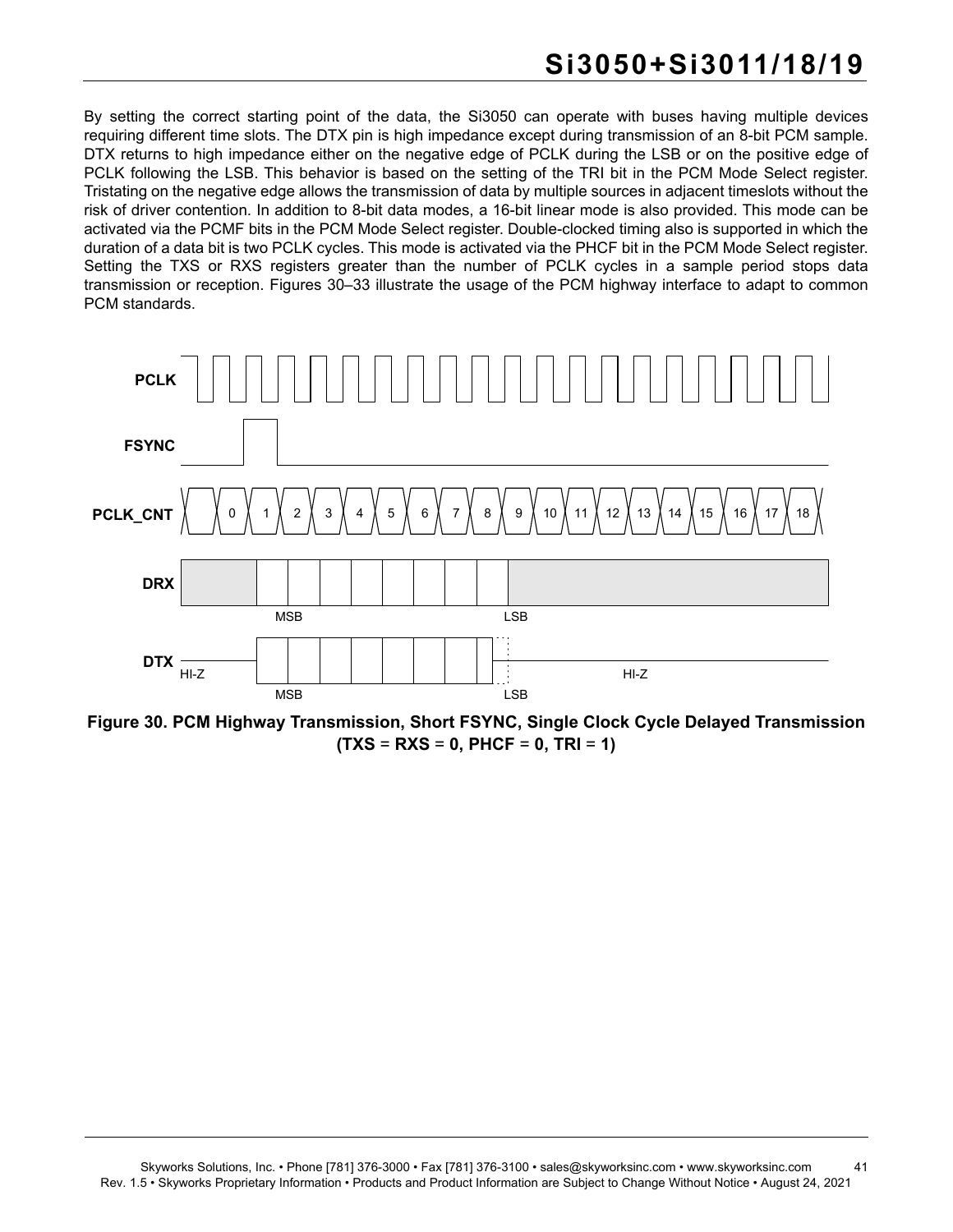

**Figure 31. PCM Highway Transmission, Long FSYNC (TXS** = **RXS** = **0, PHCF** = **0, TRI** = **1)**



<sup>42</sup> Skyworks Solutions, Inc. • Phone [781] 376-3000 • Fax [781] 376-3100 • sales@skyworksinc.com • www.skyworksinc.com Rev. 1.5 • Skyworks Proprietary Information • Products and Product Information are Subject to Change Without Notice • August 24, 2021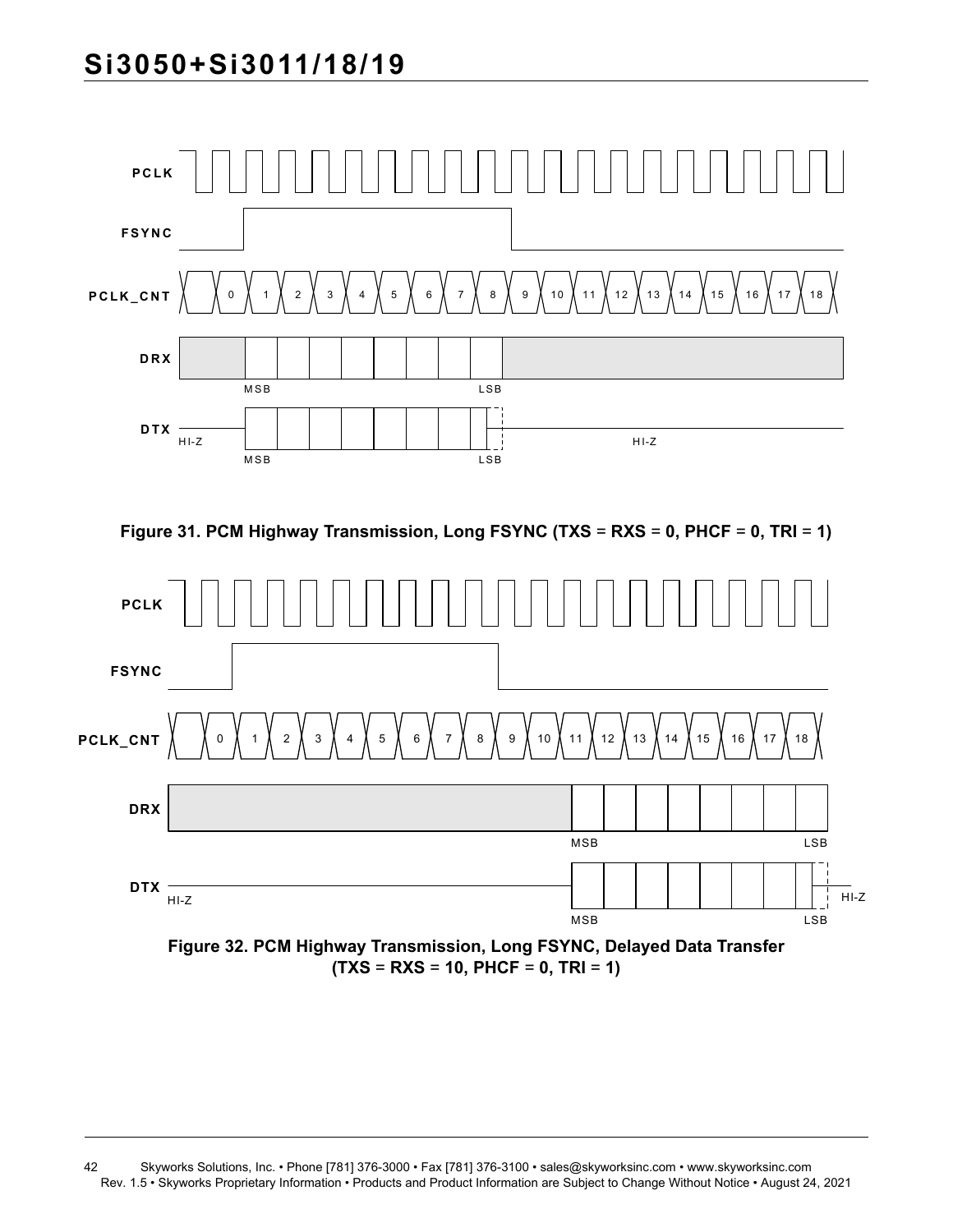<span id="page-42-0"></span>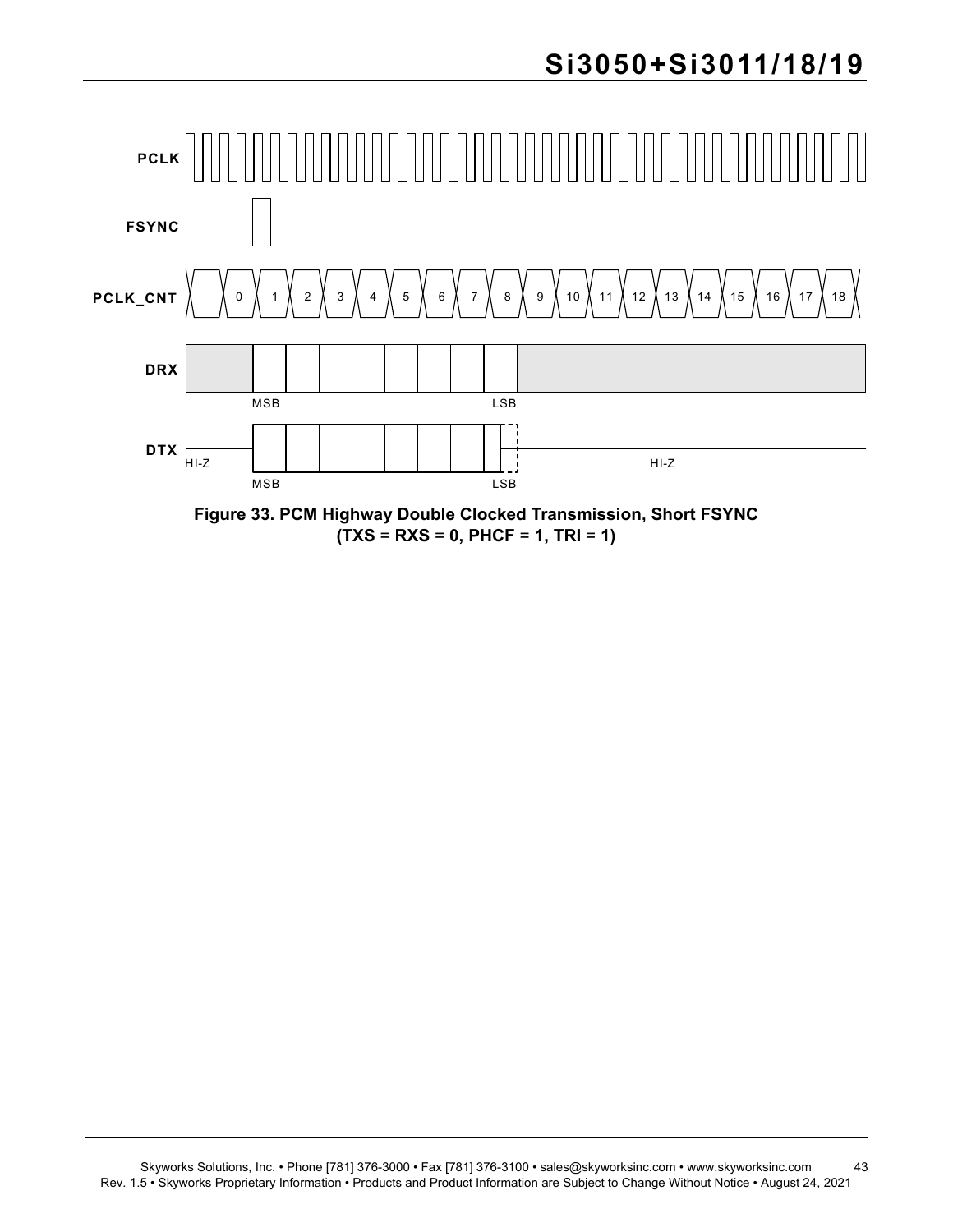## <span id="page-43-3"></span>**5.33. Companding in PCM Mode**

The Si3050 supports both µ-Law and A-Law companding formats in addition to 16-bit linear data. The 8-bit companding schemes follow a segmented curve formatted as a sign bit, three chord bits, and four step bits. µ-Law is commonly used in North America and Japan, while A-Law is primarily used in Europe. Data format is selected via the PCMF bits (Register 33). [Table 22 on page 45](#page-44-0) and [Table 23 on page 46](#page-45-0) define the µ-Law and A-Law encoding formats. If linear mode is used the resulting 16-bit data is transmitted in two consecutive 8-bit PCM highway timeslots as shown in [Figure 34](#page-43-0).

## <span id="page-43-2"></span>**5.34. 16 kHz Sampling Operation in PCM Mode**

The Si3050 can be configured to support a 16 kHz sampling rate and transmit the data on an 8 kHz PCM or GCI highway bus. By setting the HSSM bit (Register 7, bit 3) to 1, the DAA changes its sampling rate, Fs, to 16 kHz if it was originally configured for an 8 kHz sampling rate. If  $\mu$ -law or A-law companding is used, the resulting 8-bit samples are transmitted in two consecutive 8-bit PCM highway timeslots. If linear mode is used, the resulting 16-bit samples are transmitted in four consecutive 8-bit PCM highway timeslots as shown in [Figure 35](#page-43-1).

<span id="page-43-1"></span><span id="page-43-0"></span>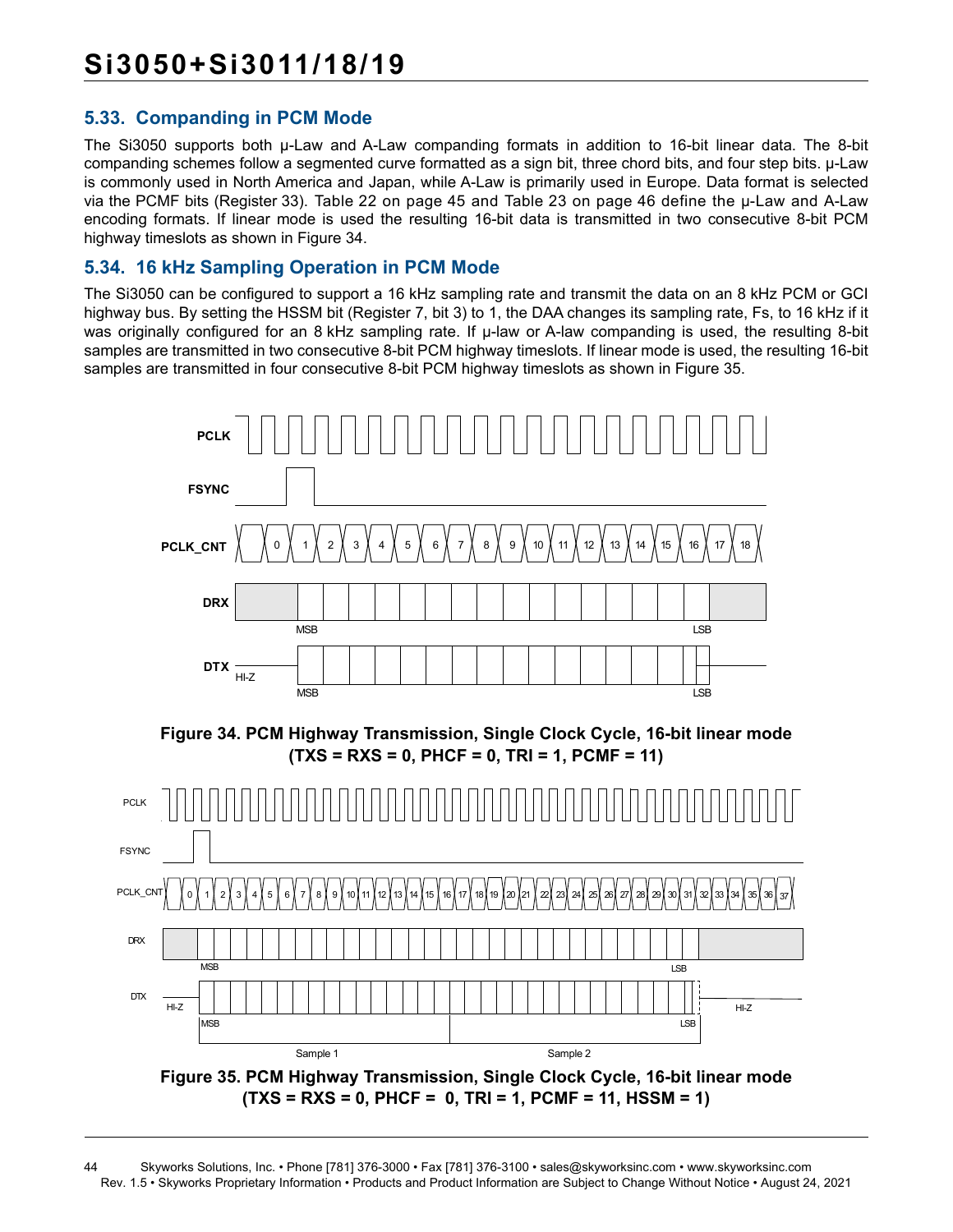<span id="page-44-0"></span>

| <b>Segment</b><br><b>Number</b> | #Intervals x Interval Size    | <b>Value at Segment Endpoints</b>          | <b>Digital Code</b>    | <b>Decode Level</b>           |
|---------------------------------|-------------------------------|--------------------------------------------|------------------------|-------------------------------|
| $\bf 8$                         | 16 x 256                      | 8159<br>4319<br>4063                       | 10000000b<br>10001111b | 8031<br>4191                  |
| $\overline{7}$                  | 16 x 128                      | 2143<br>2015                               | 10011111b              | 2079                          |
| $\,6\,$                         | 16 x 64                       | 1055<br>991                                | 10101111b              | 1023                          |
| $\mathbf 5$                     | 16 x 32                       | $\blacksquare$<br>511<br>479               | 10111111b              | 495                           |
| $\overline{\mathbf{4}}$         | 16 x 16                       | 239<br>223                                 | 11001111b              | 231                           |
| $\mathbf{3}$                    | $16 \times 8$                 | ä,<br>103<br>95                            | 11011111b              | 99                            |
| $\overline{2}$                  | $16 \times 4$                 | 35<br>31                                   | 11101111b              | 33                            |
| $\mathbf{1}$                    | $15 \times 2$<br>$1 \times 1$ | ï<br>$\blacksquare$<br>3<br>1<br>$\pmb{0}$ | 11111110b<br>11111111b | $\boldsymbol{2}$<br>$\pmb{0}$ |

|  |  |  |  | Table 22. µ-Law Encode-Decode Characteristics $^{\mathrm{1,2}}$ |  |
|--|--|--|--|-----------------------------------------------------------------|--|
|--|--|--|--|-----------------------------------------------------------------|--|

<span id="page-44-1"></span>**Notes:**

**1.** Characteristics are symmetrical about analog 0 with sign bit = 1 for negative analog values.

<span id="page-44-2"></span>**2.** Digital code includes inversion of both sign and magnitude bits.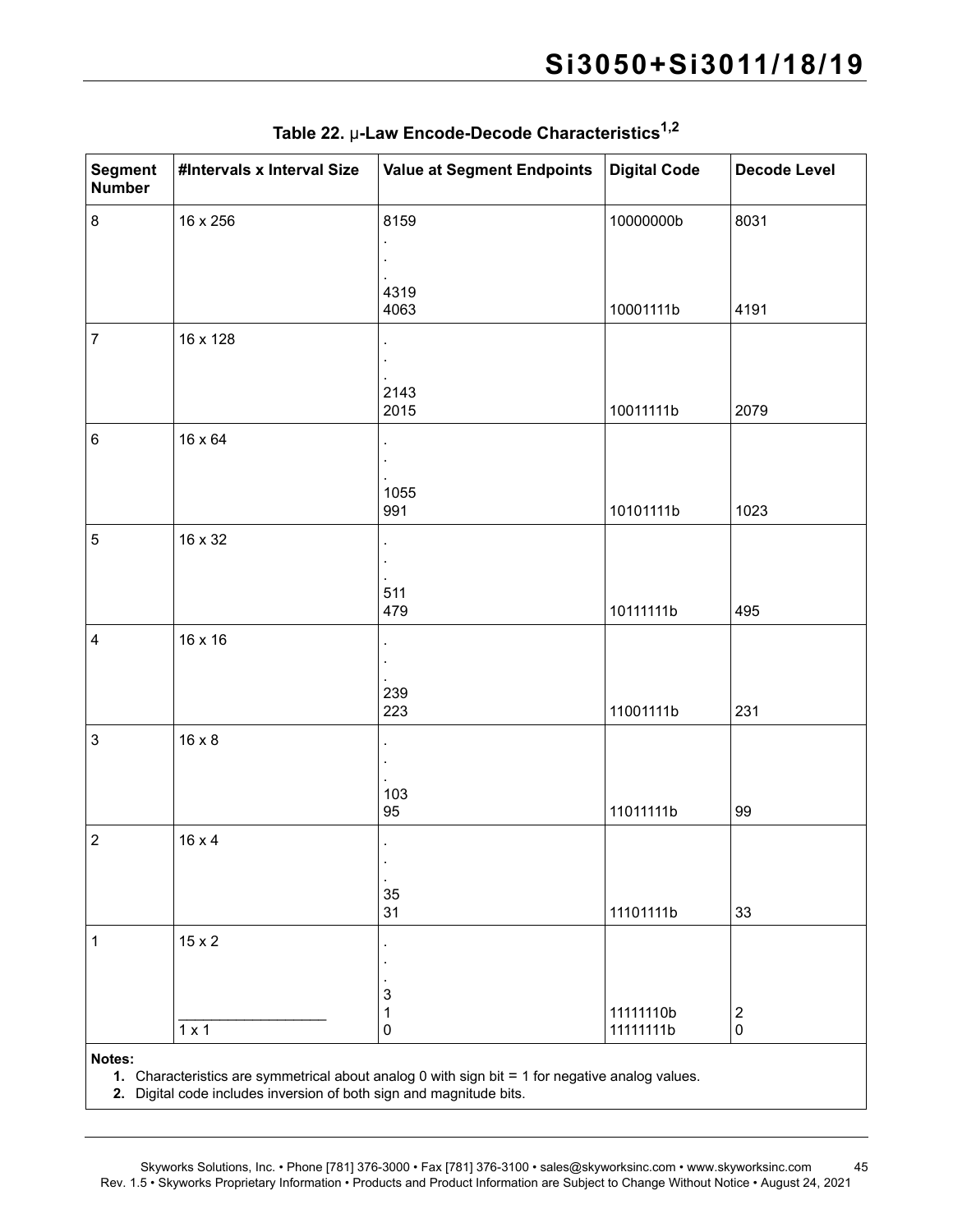# **Si3050+Si3011/18/19**

<span id="page-45-0"></span>

| $\overline{7}$          | 16 x 128      |                      |           |             |
|-------------------------|---------------|----------------------|-----------|-------------|
|                         |               | 4096                 |           |             |
|                         |               | 3968                 | 10101010b | 4032        |
|                         |               |                      |           |             |
|                         |               | 2143                 |           |             |
|                         |               | 2015                 | 10100101b | 2112        |
| 6                       | 16 x 64       |                      |           |             |
|                         |               | ×.                   |           |             |
|                         |               |                      |           |             |
|                         |               | 1055                 |           |             |
|                         |               | 991                  | 10110101b | 1056        |
| $\sqrt{5}$              | 16 x 32       | ä,                   |           |             |
|                         |               |                      |           |             |
|                         |               | 511                  |           |             |
|                         |               | 479                  | 10000101b | 528         |
| $\overline{\mathbf{4}}$ | 16 x 16       | ٠                    |           |             |
|                         |               | $\ddot{\phantom{0}}$ |           |             |
|                         |               |                      |           |             |
|                         |               | 239                  |           |             |
|                         |               | 223                  | 10010101b | 264         |
| $\mathbf{3}$            | $16 \times 8$ |                      |           |             |
|                         |               |                      |           |             |
|                         |               | 103                  |           |             |
|                         |               | 95                   | 11100101b | 132         |
| $\overline{2}$          | $16 \times 4$ |                      |           |             |
|                         |               |                      |           |             |
|                         |               |                      |           |             |
|                         |               | 35                   |           |             |
|                         |               | 31                   | 11110101b | 66          |
| $\mathbf{1}$            | $32 \times 2$ |                      |           |             |
|                         |               |                      |           |             |
|                         |               | $\sqrt{2}$           |           |             |
|                         |               | $\pmb{0}$            | 11010101b | $\mathbf 1$ |
| Notes:                  |               |                      |           |             |

| Table 23. A-Law Encode-Decode Characteristics <sup>1,2</sup> |
|--------------------------------------------------------------|
|--------------------------------------------------------------|

icteristics are symmetrical about analog 0 with sign bit = 1 for negative analog

**2.** Digital code includes inversion of all even numbered bits.

46 Skyworks Solutions, Inc. • Phone [781] 376-3000 • Fax [781] 376-3100 • sales@skyworksinc.com • www.skyworksinc.com Rev. 1.5 • Skyworks Proprietary Information • Products and Product Information are Subject to Change Without Notice • August 24, 2021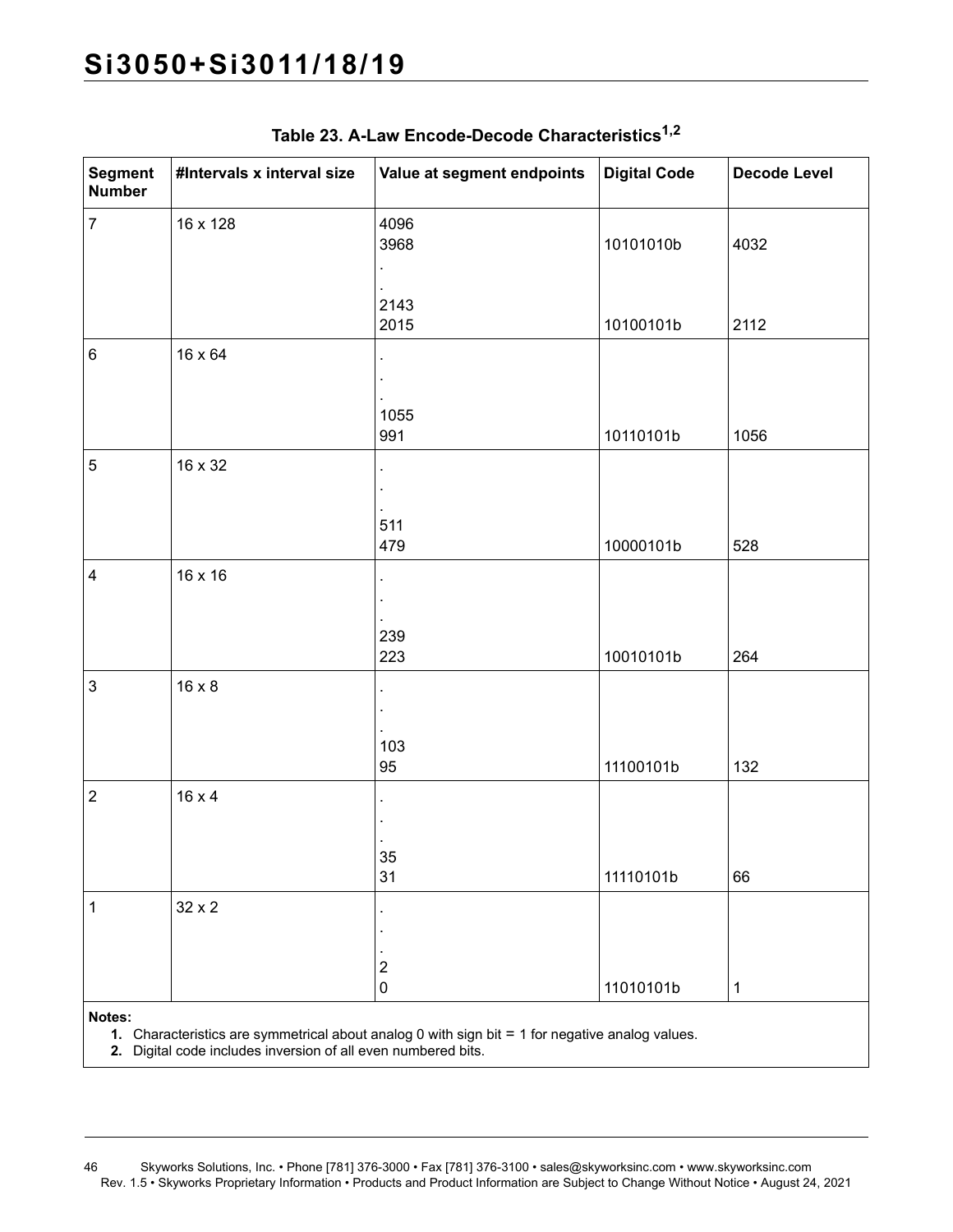## **5.35. SPI Control Interface**

The control interface to the Si3050 is a 4-wire interface modeled on commonly available micro-controller and serial peripheral devices. The interface consists of four pins: clock (SCLK), chip select (CS), serial data input (SDI), and serial data output (SDO). In addition, the Si3050 includes a serial data through output pin (SDITHRU) to support daisy chain operation of up to 16 devices. The device can operate with 8-bit and 16-bit SPI controllers. Each SPI operation consists of a control byte, an address byte (of which only the six LSBs are used internally), and either one or two data bytes depending on the width of the controller. Bytes are transmitted MSB first.

There are a number of variations of usage on this four-wire interface as follows:

- Continuous clocking. During continuous clocking, assertion of the  $\overline{CS}$  pin controls the data transfers. The  $\overline{CS}$ pin must be asserted before the falling edge of SCLK on which the first bit of data is expected during a read cycle, and must remain low for the duration of the 8-bit transfer (command/address or data), going high after the last rising edge of SCLK after the transfer.
- Clock only during transfer. The clock is active during the actual byte transfers only. Each byte transfer consists of eight clock cycles in a return to 1 format.
- SDI/SDO wired operation. Independent of the clocking options described, the SDI and SDO pins can be treated as two separate lines or wired together if the master can tri-state its output during the data byte transfer of a read operation.

The SPI state machine resets when the  $\overline{CS}$  pin is asserted during an operation on an SCLK cycle that is not a multiple of eight. This provides a mechanism for the controller to force the state machine to a known state in the case where the controller and the device are not synchronized.

The control byte has the following structure and is presented on the SDI pin MSB first.

| <b>RDCT</b><br>י שווש | R/W |  | CID[0] | CID[1] | CID[2] | CID[3] |
|-----------------------|-----|--|--------|--------|--------|--------|

The bits are defined as follows:

| 7   | <b>BRCT</b> | Indicates a broadcast operation that is intended for all devices in the daisy chain. This is only<br>valid for write operations as it causes contention on the SDO pin during a read.                                                                                                                                                                                                                                                                                                                                                                                                                                                                                                                           |
|-----|-------------|-----------------------------------------------------------------------------------------------------------------------------------------------------------------------------------------------------------------------------------------------------------------------------------------------------------------------------------------------------------------------------------------------------------------------------------------------------------------------------------------------------------------------------------------------------------------------------------------------------------------------------------------------------------------------------------------------------------------|
| 6   | R/W         | <b>Read/Write Bit.</b><br>$1 =$ Read operation.<br>$0 = Write operation$ .                                                                                                                                                                                                                                                                                                                                                                                                                                                                                                                                                                                                                                      |
| 5   | 1           | This bit must be 1 at all times.                                                                                                                                                                                                                                                                                                                                                                                                                                                                                                                                                                                                                                                                                |
| 4   | $\Omega$    | This bit must be 0 at all times.                                                                                                                                                                                                                                                                                                                                                                                                                                                                                                                                                                                                                                                                                |
| 3:0 | CIDI0:3]    | This field indicates the channel that is targeted by the operation. The 4-bit channel value is pro-<br>vided LSB first. The devices reside on the daisy chain such that device 0 is nearest to the con-<br>troller and device 15 is furthest away in the SDI/SDITHRU chain. See Figure 36.<br>As the CID information propagates down the daisy chain, each channel decrements the CID by<br>1. The device that receives a value of 0 in the CID field responds to the SPI transaction. See<br>Figure 37. If a broadcast to all devices connected to the chain is requested, the CID do not<br>decrement. In this case, the same 8- or 16-bit data is presented to all channels regardless of<br>the CID values. |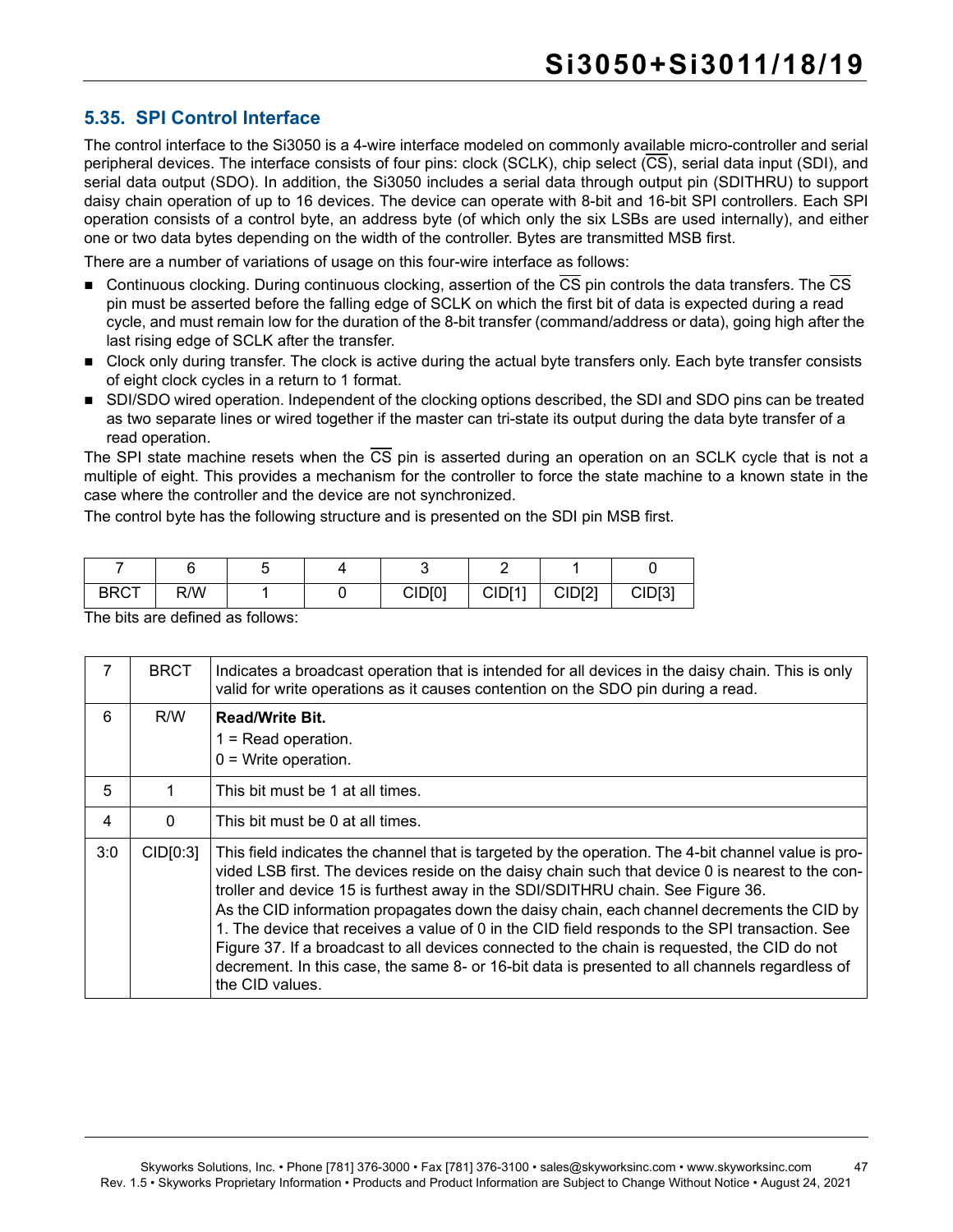



<span id="page-47-0"></span>

## SPI Control Byte

<span id="page-47-1"></span><sup>48</sup> Skyworks Solutions, Inc. • Phone [781] 376-3000 • Fax [781] 376-3100 • sales@skyworksinc.com • www.skyworksinc.com Rev. 1.5 • Skyworks Proprietary Information • Products and Product Information are Subject to Change Without Notice • August 24, 2021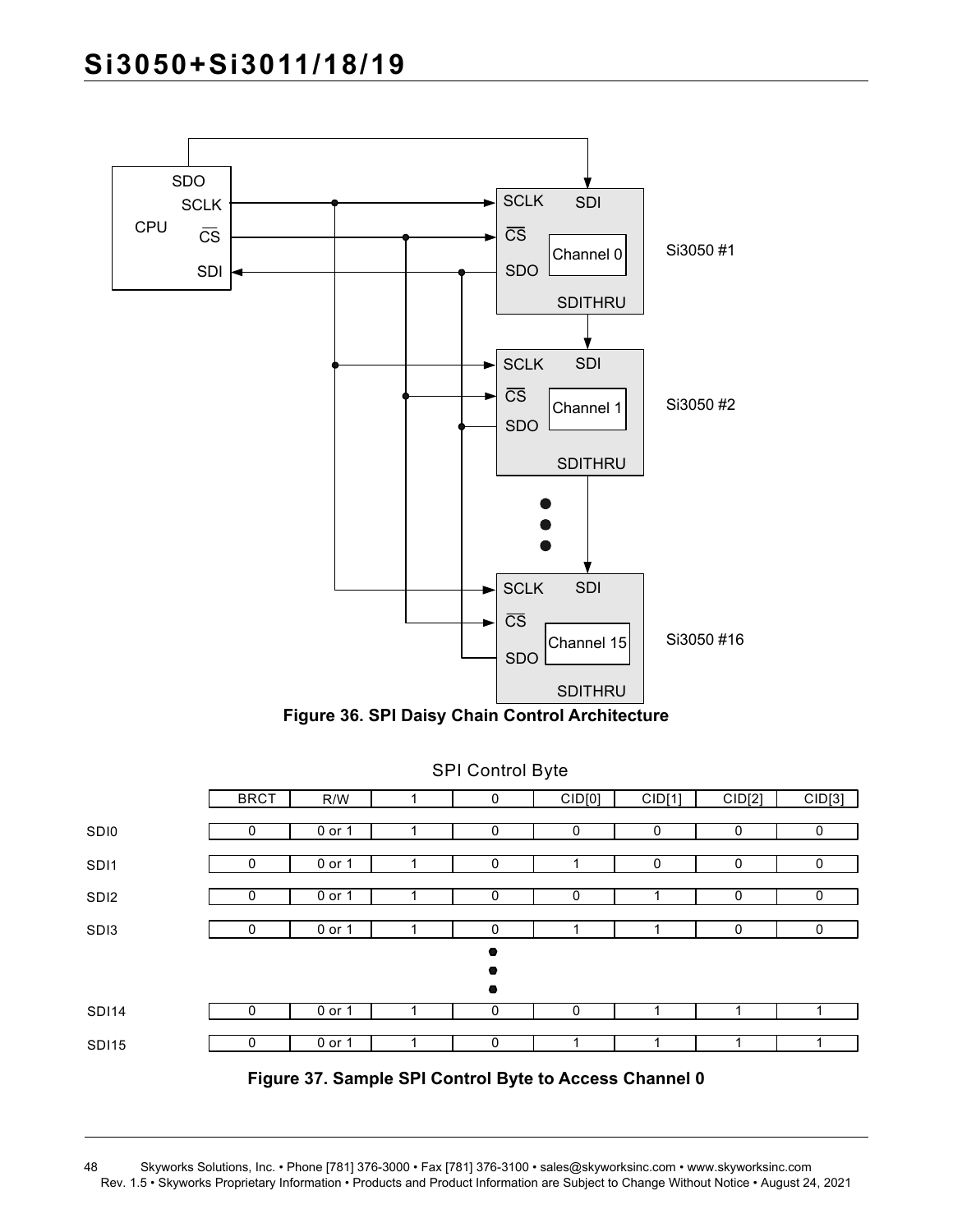| $\sim$ $\sim$ $\sim$<br>-11<br>. .<br>__ |  |  |  |  |
|------------------------------------------|--|--|--|--|

#### **Figure 38. Sample SPI Control Byte for Broadcast Mode (Write Only)**

<span id="page-48-0"></span>In [Figure 37](#page-47-1) the CID field is 0. As this field is decremented in LSB to MSB order, the value decrements for each SDI down the line. The BRCT and R/W bits remain unchanged as the control word passes through the entire chain. A unique CID is presented to each device, and the device receiving a CID value of 0 is the target of the operation (channel 0 in this case). [Figure 38](#page-48-0) illustrates that in broadcast mode, all bits pass through the chain without permutation.

<span id="page-48-1"></span>

#### **Figure 40. Read Operation via an 8-bit SPI Port**

<span id="page-48-2"></span>[Figure 39](#page-48-1) and [Figure 40](#page-48-2) illustrate WRITE and READ operations via an 8-bit SPI controller. Each of these operations are performed as a 3-byte transfer. The  $\overline{CS}$  pin is asserted between each byte. The  $\overline{CS}$  pin must be asserted before the first falling edge of SCLK after the DATA byte to indicate to the state machine that only one byte should be transferred. The state of the SDI pin is ignored during the DATA byte of a read operation.



## <span id="page-48-3"></span>Skyworks Solutions, Inc. • Phone [781] 376-3000 • Fax [781] 376-3100 • sales@skyworksinc.com • www.skyworksinc.com 49 Rev. 1.5 • Skyworks Proprietary Information • Products and Product Information are Subject to Change Without Notice • August 24, 2021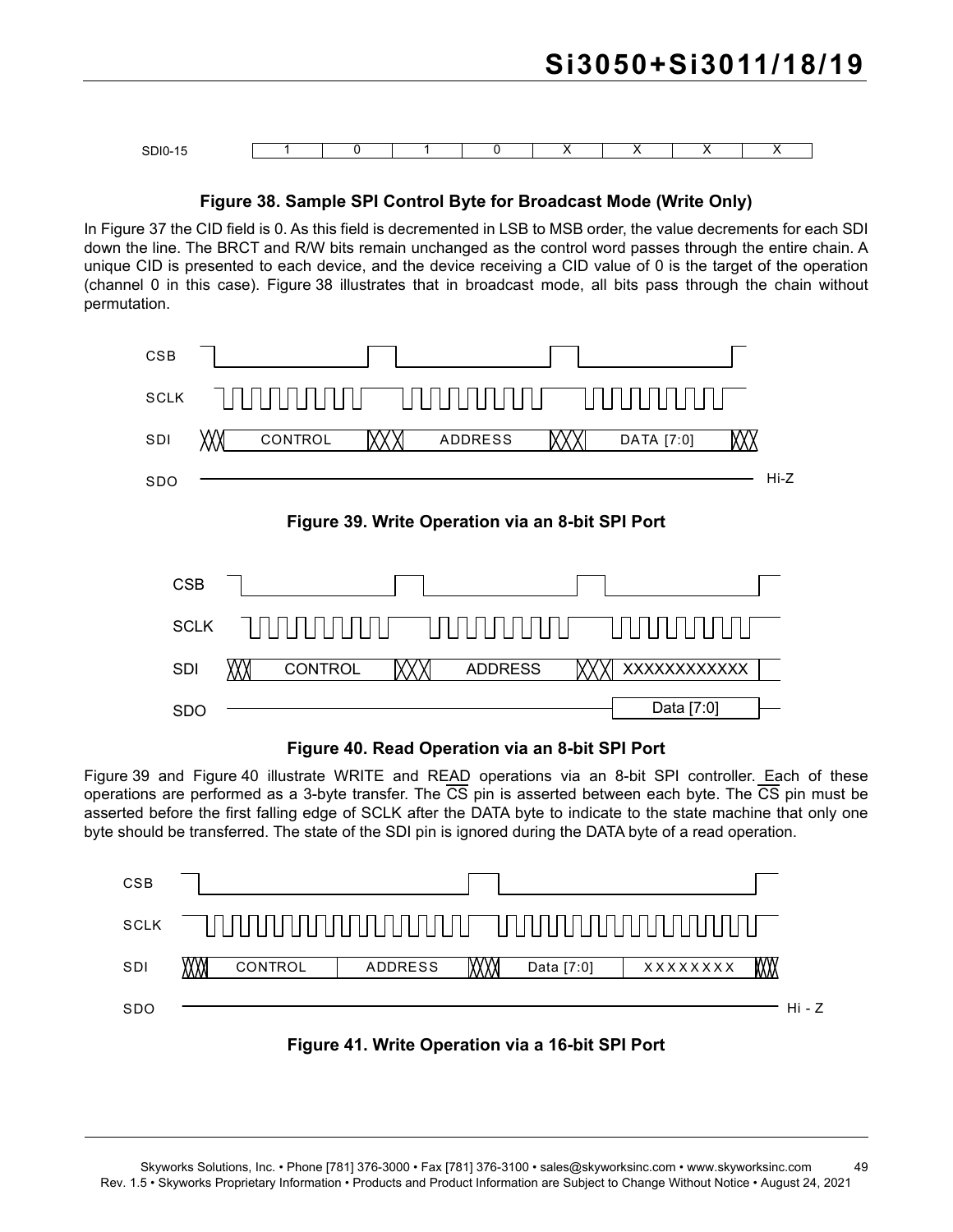

Same byte repeated twice.

#### **Figure 42. Read Operation via a 16-bit SPI Port**

<span id="page-49-1"></span>Figures [41](#page-48-3) and [42](#page-49-1) illustrate WRITE and READ operations via a 16-bit SPI controller. These operations require a 4-byte transfer arranged as two 16-bit words. The CS pin does not go high when the eighth bit of data is received, which indicates to the SPI state machine that eight more SCLK pulses follow to complete the operation. In the case of a WRITE operation, the last eight bits are ignored. In a read operation, the 8-bit data value is repeated so that the data may be captured during the last half of a data transfer if required by the controller. The Si3050 autodetects the SPI mode (16-bit or 8-bit mode).

#### **5.36. GCI Highway**

The Si3050 contains an alternate communication interface to the SPI and PCM highway control and data interface. The general circuit interface (GCI) can be used for the transmission and reception of control and data information onto a GCI highway bus. The PCM and GCI highways are 4-wire interfaces and share the same pins. The SPI control interface is not used as a communication interface in the GCI highway mode, but rather as hardwired channel selector pins.

When GCI mode is selected, the sub-frame selection pins must be tied to the correct state to select one of eight sub-frame timeslots in the GCI frame ([Table 24](#page-49-0)). These pins must remain in this state when the Si3050 is operating. Selecting a particular subframe automatically causes that individual Si3050 to transmit and receive on the appropriate sub-frame in the GCI frame, which is initiated by an FSYNC pulse. No more register settings are needed to select which sub-frame a device uses, and the sub-frame for a particular device cannot be changed when in operation. Only one Si3050 DAA can be assigned per sub-frame, which allows a total of eight DAAs to be connected to the same GCI highway bus.

GCI mode supports a 1x and a 2x PCLK rate as shown in Figures [5](#page-12-0) and [6](#page-13-2) on pages [13](#page-12-0) and [14,](#page-13-2) respectively. The PCLK rate is autodetected and no internal register settings are needed to support either 1x or 2x PCLK mode.

<span id="page-49-0"></span>**Table 24. GCI Mode Sub-Frame Selection**

|                                                          | <b>SDI THRU</b> | <b>SDO</b> | $\mathsf{cs}$ |
|----------------------------------------------------------|-----------------|------------|---------------|
| <b>GCI Subframe 0 Selected</b><br>(Voice channels 1-2)   |                 | 1          | 1             |
| <b>GCI Subframe 1 Selected</b><br>(Voice channels 3-4)   | 1               | 1          | 0             |
| <b>GCI Subframe 2 Selected</b><br>(Voice channels 5–6)   | 1               | 0          | 1             |
| <b>GCI Subframe 3 Selected</b><br>(Voice channels 7-8)   | 1               | 0          | 0             |
| <b>GCI Subframe 4 Selected</b><br>(Voice channels 9-10)  | 0               | 1          | 1             |
| <b>GCI Subframe 5 Selected</b><br>(Voice channels 11–12) | U               | 1          | 0             |
| <b>GCI Subframe 6 Selected</b><br>(Voice channels 13-14) | O               | 0          | 1             |
| <b>GCI Subframe 7 Selected</b><br>(Voice channels 15–16) | O               | 0          | O             |

The GCI highway requires either a 2.048 or 4.096 MHz clock frequency on the PCLK pin, and an 8 kHz frame sync input on the FSYNC pin. The overall unit of data used to communicate on the GCI highway is a frame, which is 125 µs in length. Each frame is initiated by a pulse on the FSYNC pin and the rising edge signifies the beginning of the next frame. In 2x PCLK mode, there are twice as many PCLK cycles during each 125 µs frame versus 1x PCLK mode. Each frame consists of eight fixed timeslot sub-frames that are assigned using the Sub-Frame Select pins as described in [Table 21 on page 40](#page-39-1) (SDI\_THRU, SDO, and CS). Within each sub-frame are four channels (bytes) of data, including the two voice data channels (B1 and B2), one Monitor channel (M) for initialization and setup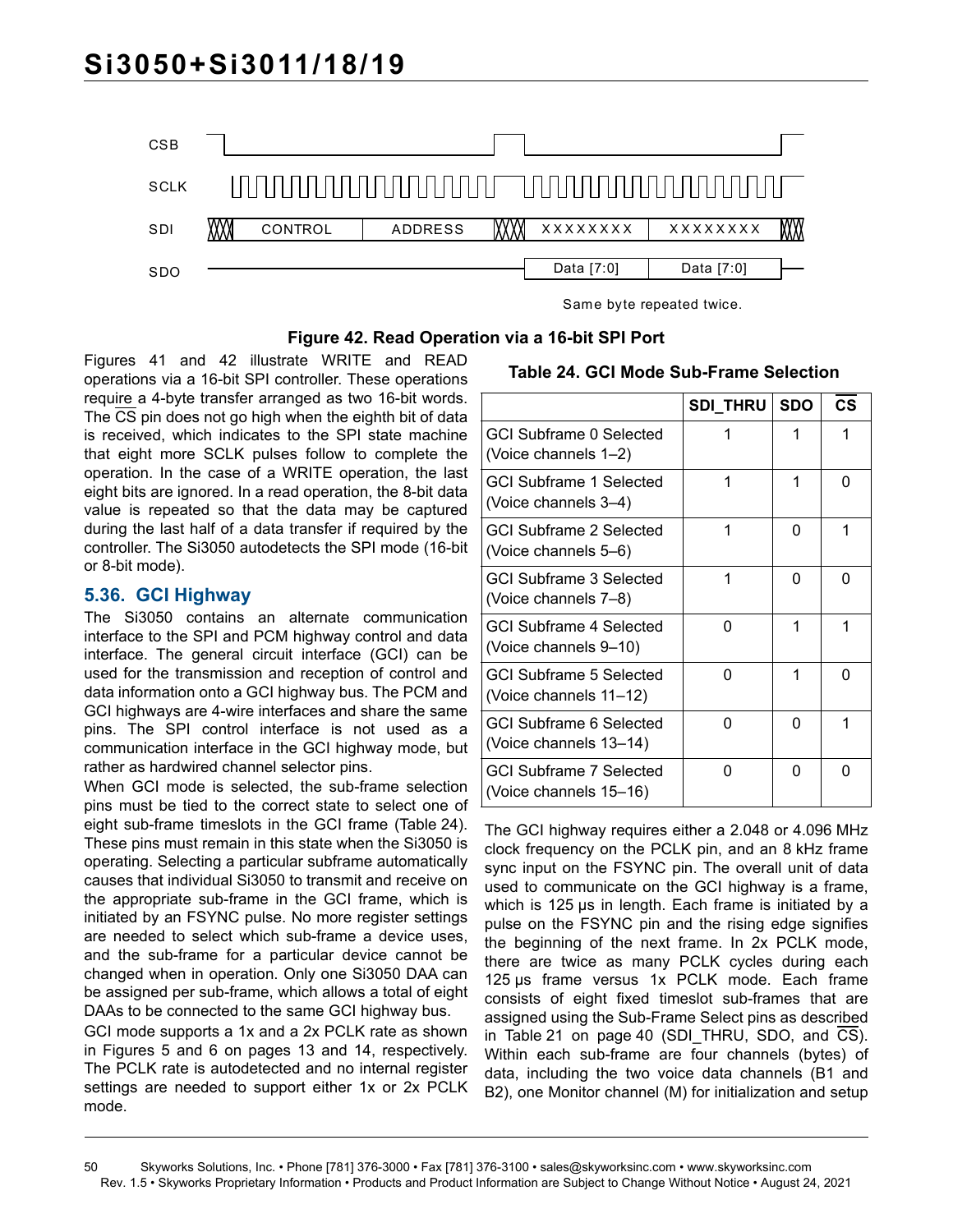of the device, and one Signaling and Control channel (SC) for communicating status of the device and for initiating commands. Within the SC channel are six Command/Indicate (C/I) bits and two handshaking bits (MR and MX). The C/I bits are used for status and command communication, whereas the handshaking bits Monitor Receive (MR) and Monitor Transmit (MX) are used for data exchanges in the Monitor channel. [Figure 43](#page-50-0) illustrates the contents of a GCI highway frame.

## **5.37. Companding in GCI Mode**

The Si3050 supports µ-Law and A-Law companding formats in addition to 8-bit or 16-bit linear data. The 8-bit companding schemes are described in ["5.33.](#page-43-3) [Companding in PCM Mode" on page 44](#page-43-3) and are shown in [Table 22](#page-44-0) and [Table 23.](#page-45-0) If 16-bit linear mode is used, the resulting 16-bit samples are transmitted in both the B1 and B2 channels of a single subframe. For proper operation, select all Si3050 DAAs to use the B1 channel with only one DAA per subframe.

## **5.38. 16 kHz Sampling Operation in GCI Mode**

The Si3050 can be configured to support a 16 kHz sampling rate (as described in ["5.34. 16 kHz Sampling](#page-43-2) [Operation in PCM Mode" on page 44](#page-43-2)) and transmit the data on an 8 kHz GCI Highway bus. If 8-bit samples are used with a 16 kHz sample rate, the samples are transmitted in both the B1 and B2 channels of a single subframe. If 16-bit linear mode is used, the resulting 16 bit samples are transmitted in both the B1 and B2 channels of two consecutive subframes. In this case, assign one DAA per two subframes.

### **5.39. Monitor Channel**

The Monitor channel is used for initialization and setup of the Si3050. It also can be used for general communication with the Si3050 by allowing read and write access to the Si3050's registers. Use of the monitor channel requires manipulation of the MR and MX handshaking bits, located in bits 1 and 0 of the SC channel described below. For purposes of this specification, "downstream" is identified to be the data sent by a host to the Si3050. "Upstream" is identified to be the data sent by the Si3050 to a host.

[Figure 43](#page-50-0) illustrates the Monitor channel communication protocol. For successful communication with the Si3050, the transmitter should anticipate the falling edge of the receiver's acknowledgement. This also maximizes communication speed. Because of the handshaking protocol required for successful communication, the data transfer rate using the Monitor channel is less than 8 kbytes/second.



<span id="page-50-0"></span>**Figure 43. Time-Multiplexed GCI Highway Frame Structure**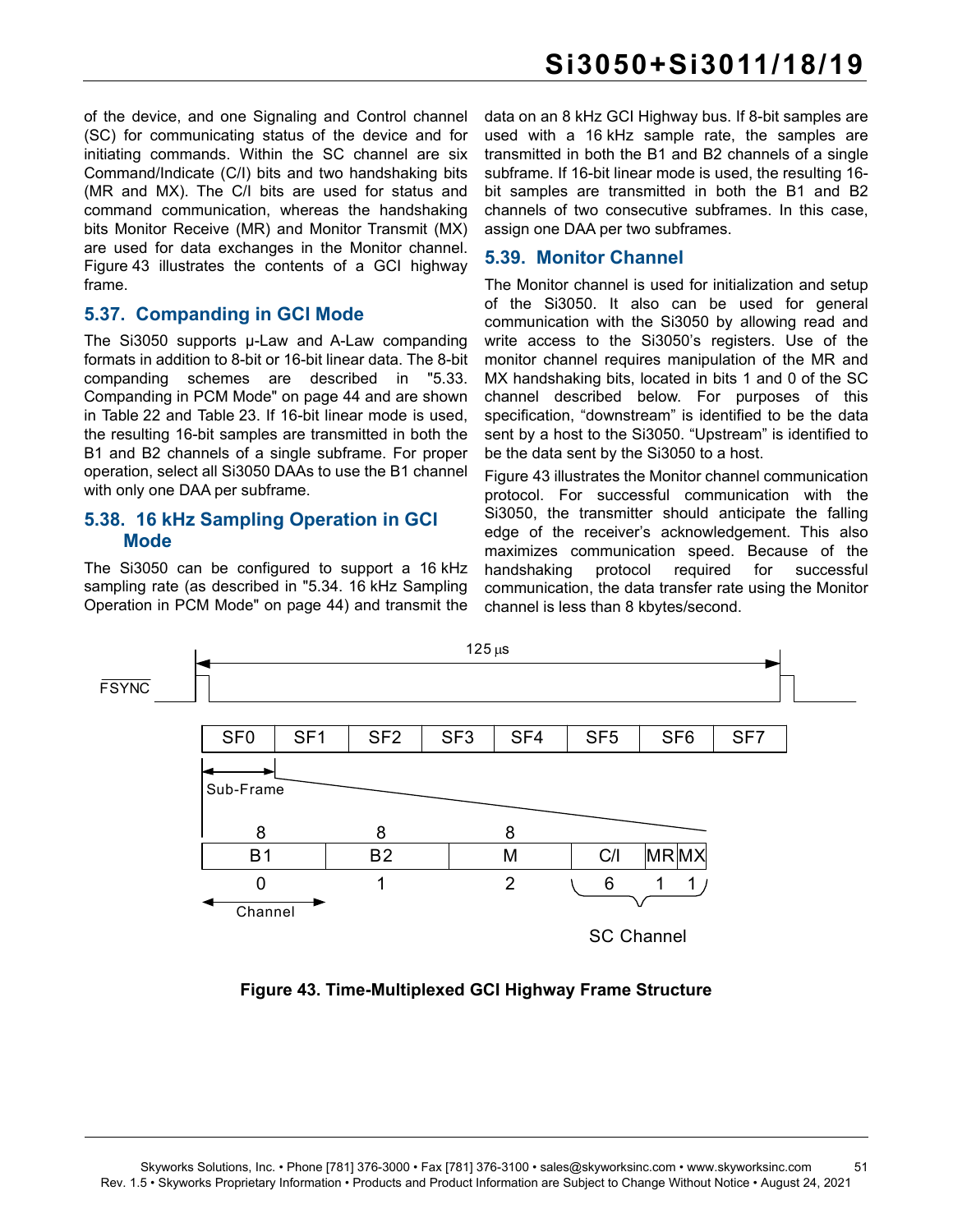



The Idle state is achieved by the MX and MR bits being held inactive (signal is high) for two or more frames. When a transmission is initiated by a host device, an active state (signal is low) is present on the downstream MX bit. This signals to the Si3050 that a transmission has begun on the Monitor channel and the Si3050 should begin accepting data from host device. The Si3050, after reading the data on the Monitor channel, acknowledges the initial transmission by placing the upstream MR bit in an active state. The data is received and the upstream MR becomes active in the frame immediately following the downstream MX becoming active. The upstream MR then remains active until either the next byte is received or an end of message is detected. The end of message is signaled by the downstream MX being held inactive for two or more consecutive frames. Receipt of initial data is signaled by the upstream MR bit's transitioning from an inactive to an active state. Upon receiving acknowledgement from the Si3050 that the initial data is received, the host device places the downstream MX bit in the inactive state for one frame and then either transmit another byte by placing the downstream MX bit in an active state again, or signal an end of message by leaving the downstream MX bit inactive for a second frame.

When the host is performing a write command, the host only manipulates the downstream MX bit, and the Si3050 only manipulates the upstream MR bit. If a read command is performed, the host initially manipulates the downstream MX bit to communicate the command, but then manipulates the downstream MR bit in response to the Si3050 responding with the requested data. Similarly, the Si3050 initially manipulates its upstream MR bit to receive the read command, and then manipulates its upstream MX bit to respond with the requested data. If the host is transmitting data, the Si3050 always transmits a \$FF value on its Monitor data byte. While the Si3050 is transmitting data, the host should always transmit a \$FF value on its Monitor byte. If the Si3050 is transmitting data and detects a value other than a \$FF on the downstream Monitor byte, the Si3050 signals an Abort.

For read and write commands, an initial address must be specified. The Si3050 responds to a read or a write command at this address, and then subsequently increment this address after every register access.

<sup>52</sup> Skyworks Solutions, Inc. • Phone [781] 376-3000 • Fax [781] 376-3100 • sales@skyworksinc.com • www.skyworksinc.com Rev. 1.5 • Skyworks Proprietary Information • Products and Product Information are Subject to Change Without Notice • August 24, 2021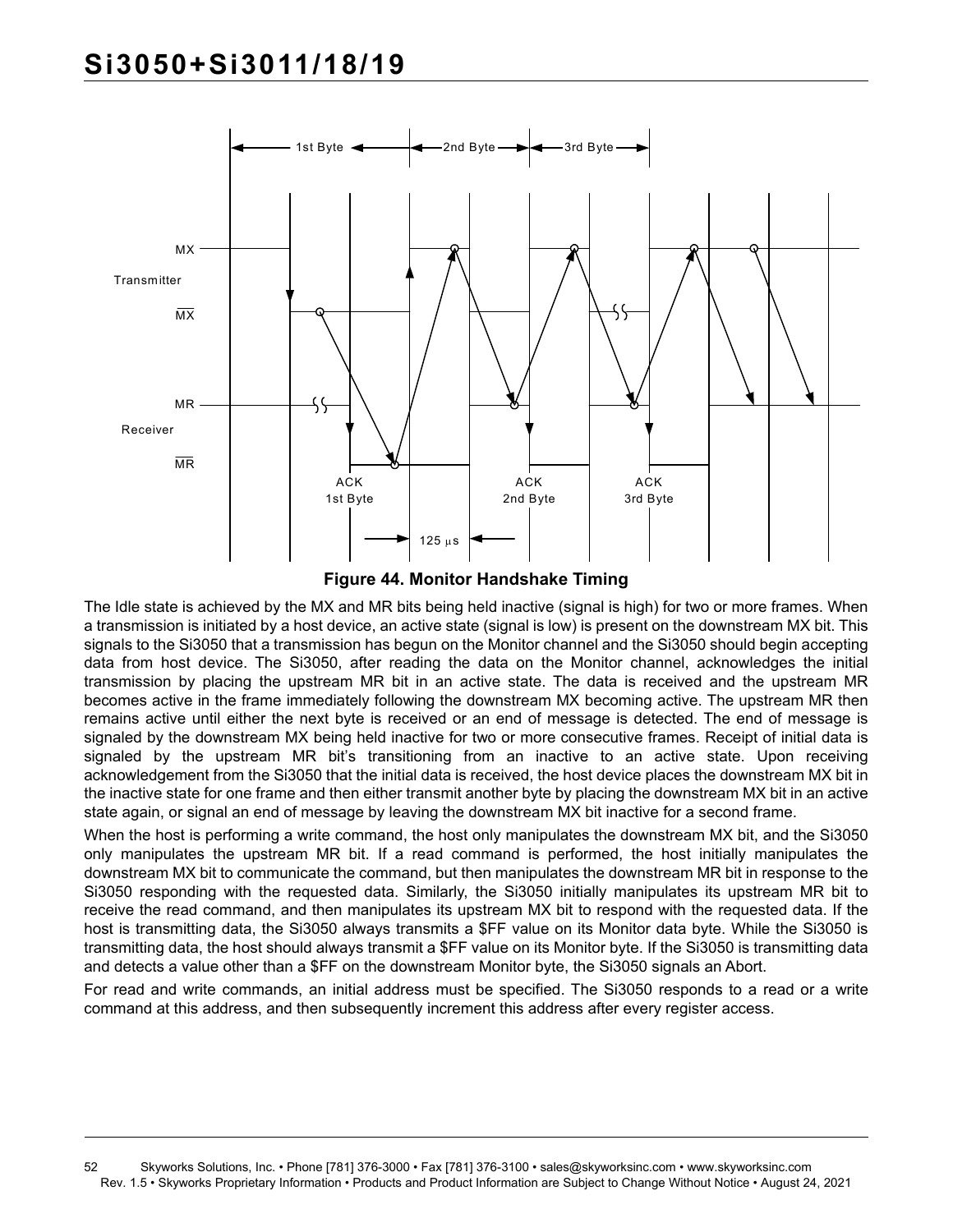In this manner, multiple consecutive registers can be read or written in one transmission sequence. By correctly manipulating the MX and MR bits, a transmission sequence can continue from the beginning specified address until an invalid memory location is reached. To end a transmission sequence, the host processor must signal an end-of-message (EOM) by placing the downstream MX and MR bits inactive for two consecutive frames. The transmission also can be stopped by the Si3050 by signaling an Abort. This is signaled by placing the upstream MR bit inactive for at least two consecutive cycles in response to the downstream MX bit going active. An abort is signaled by the Si3050 for the following reasons:

- A read or write to an invalid memory address is attempted
- An invalid command sequence is received
- A data byte was not received for at least two consecutive frames
- A collision occurs on the Monitor data bytes while the Si3050 is transmitting data

When the Si3050 aborts because of an invalid command sequence, the state of the Si3050 does not change. If a read or write to an invalid memory address is attempted, all previous reads or writes in that transmission sequence are valid up to the read or write to the invalid memory address. If an EOM is detected before a valid command sequence is communicated, the Si3050 returns to the idle state and remains unchanged.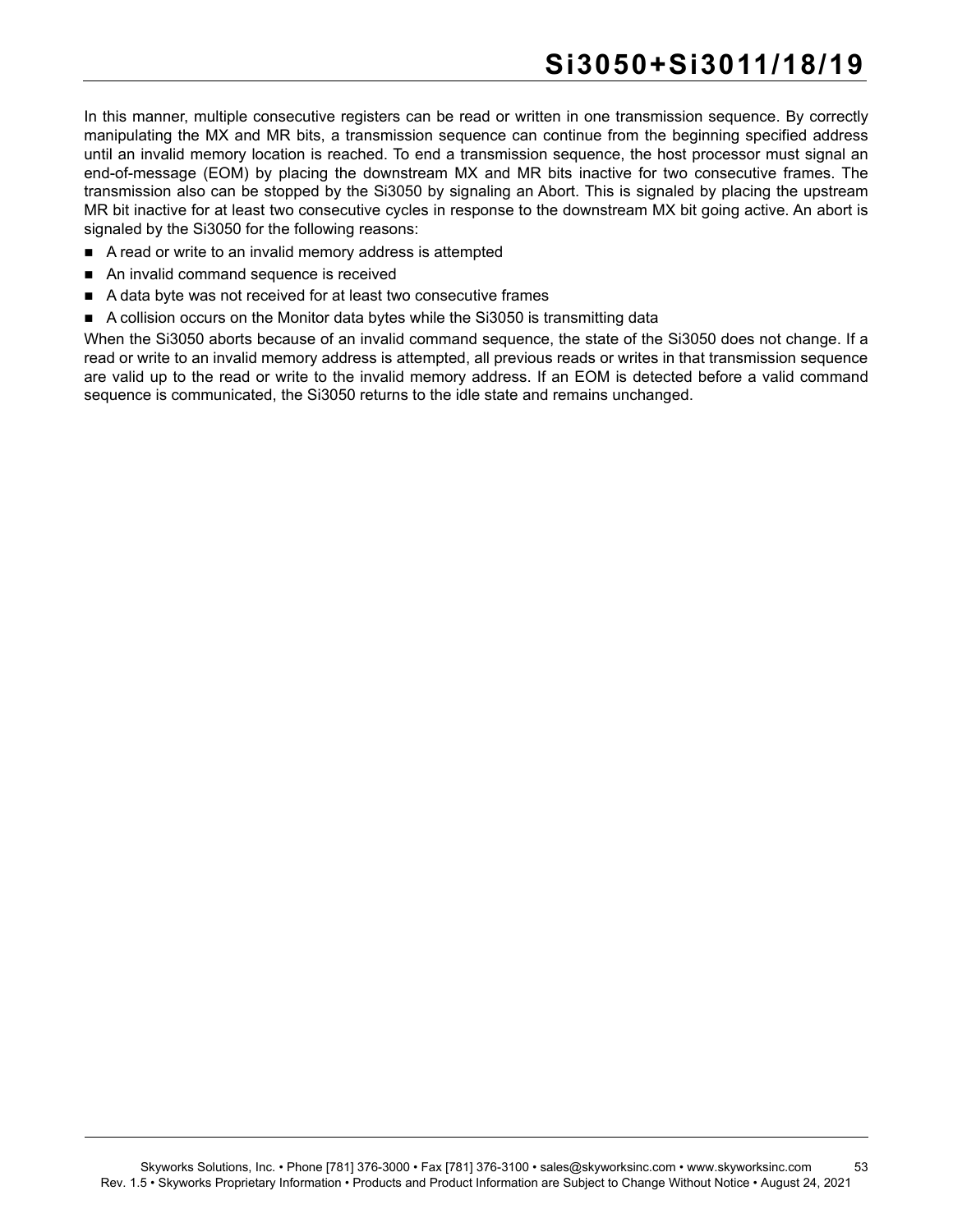The data presented to the Si3050 in the downstream Monitor bits must be present for two consecutive frames to be considered valid data. The Si3050 checks to ensure it receives the same data in two consecutive frames. If not, it does not acknowledge receipt of the data byte and waits until it does receive two consecutive identical data bytes before acknowledging to the transmitter that it received the data. If the transmitter attempts to signal transmission of a subsequent data byte by placing the downstream MX bit in an inactive state while the Si3050 is still waiting to receive a valid data byte transmission of two consecutive identical data bytes, the Si3050 signals an abort and ends the transmission. [Figure 45](#page-53-0) shows a state diagram for the Receiver Monitor channel for the Si3050. [Figure 46](#page-54-0) [on page 55](#page-54-0) shows a state diagram for the Transmitter Monitor channel for the Si3050.



<span id="page-53-0"></span>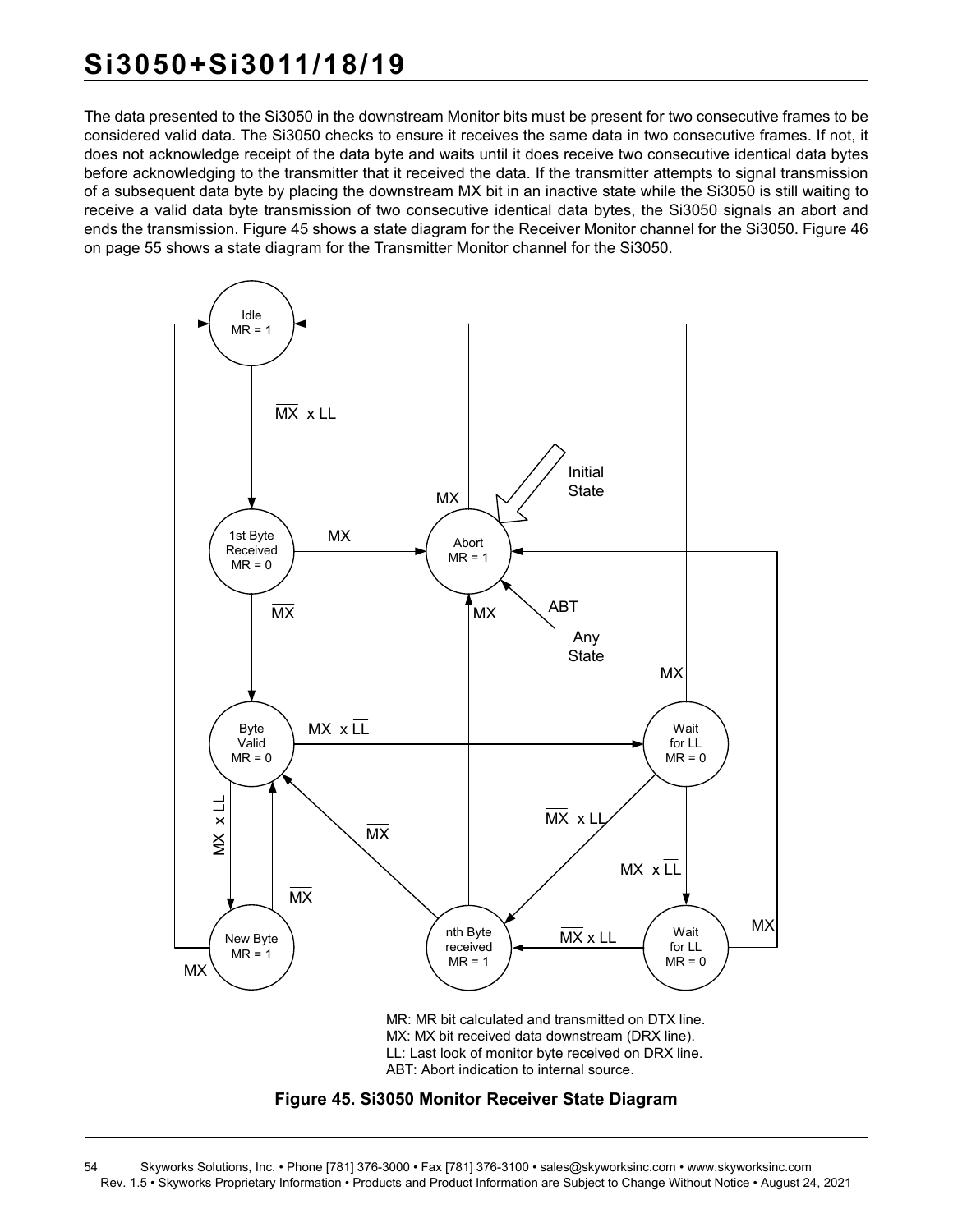

<span id="page-54-0"></span>**Figure 46. Si3050 Monitor Transmitter State Diagram**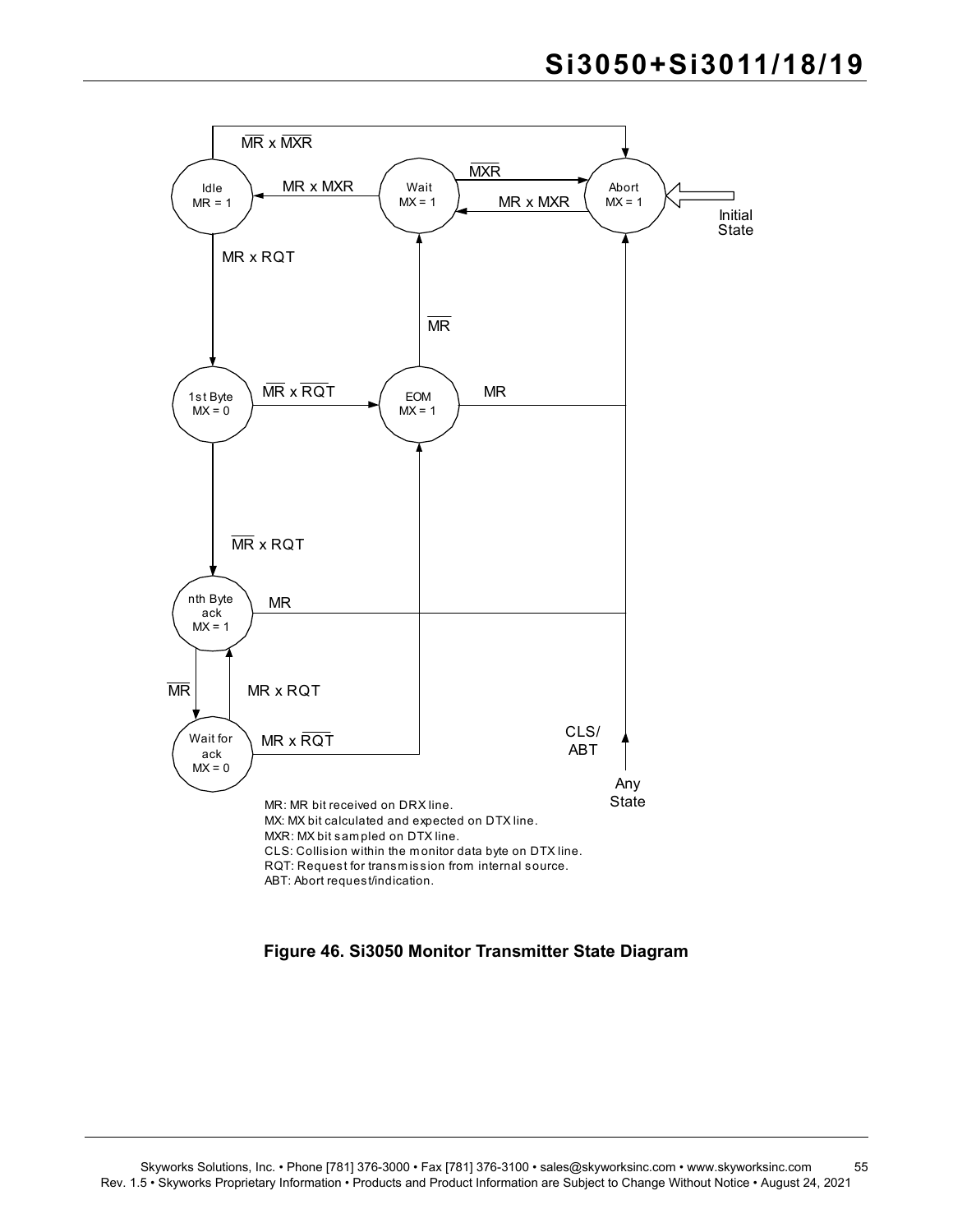



56 Skyworks Solutions, Inc. • Phone [781] 376-3000 • Fax [781] 376-3100 • sales@skyworksinc.com • www.skyworksinc.com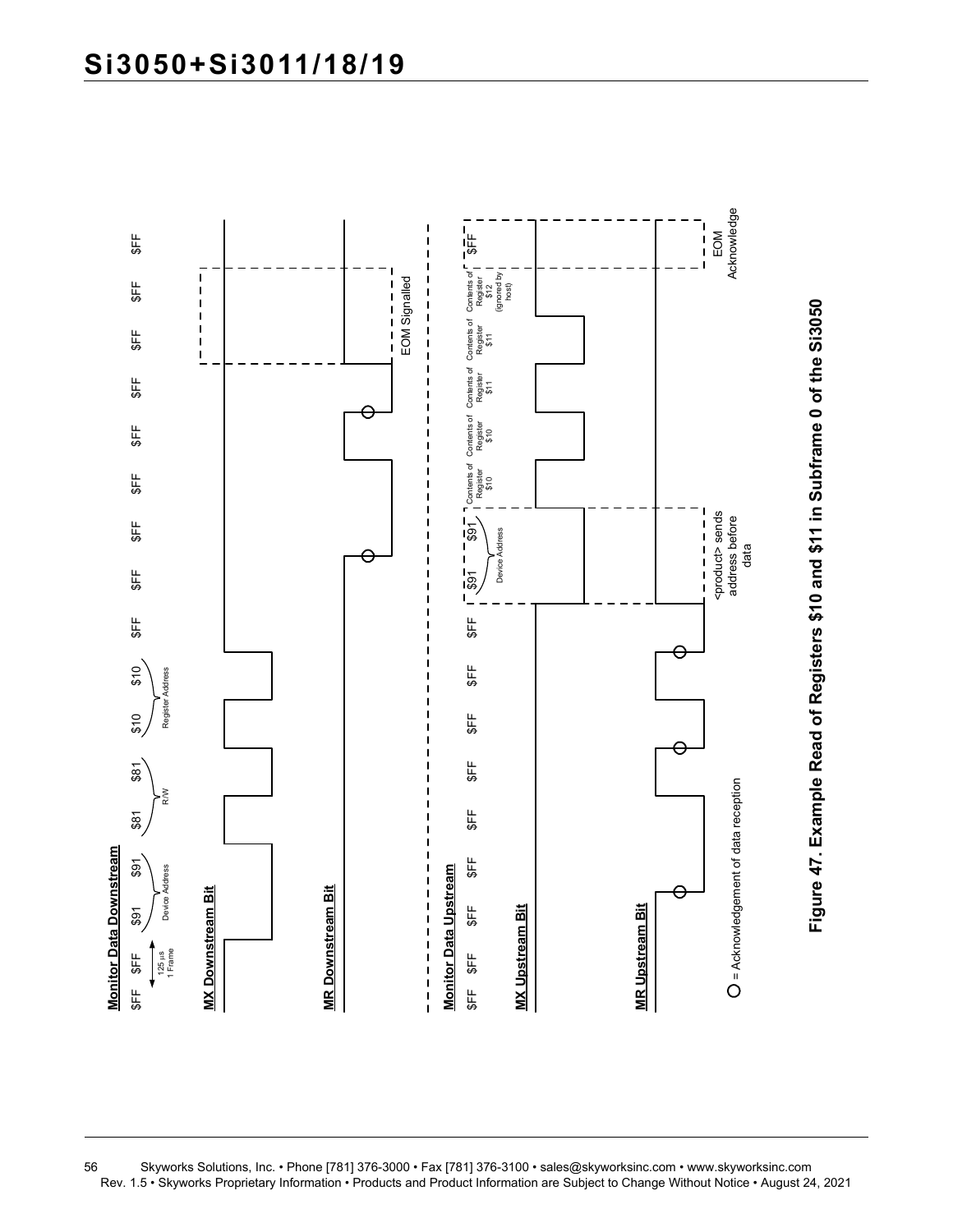

Skyworks Solutions, Inc. • Phone [781] 376-3000 • Fax [781] 376-3100 • sales@skyworksinc.com • www.skyworksinc.com 57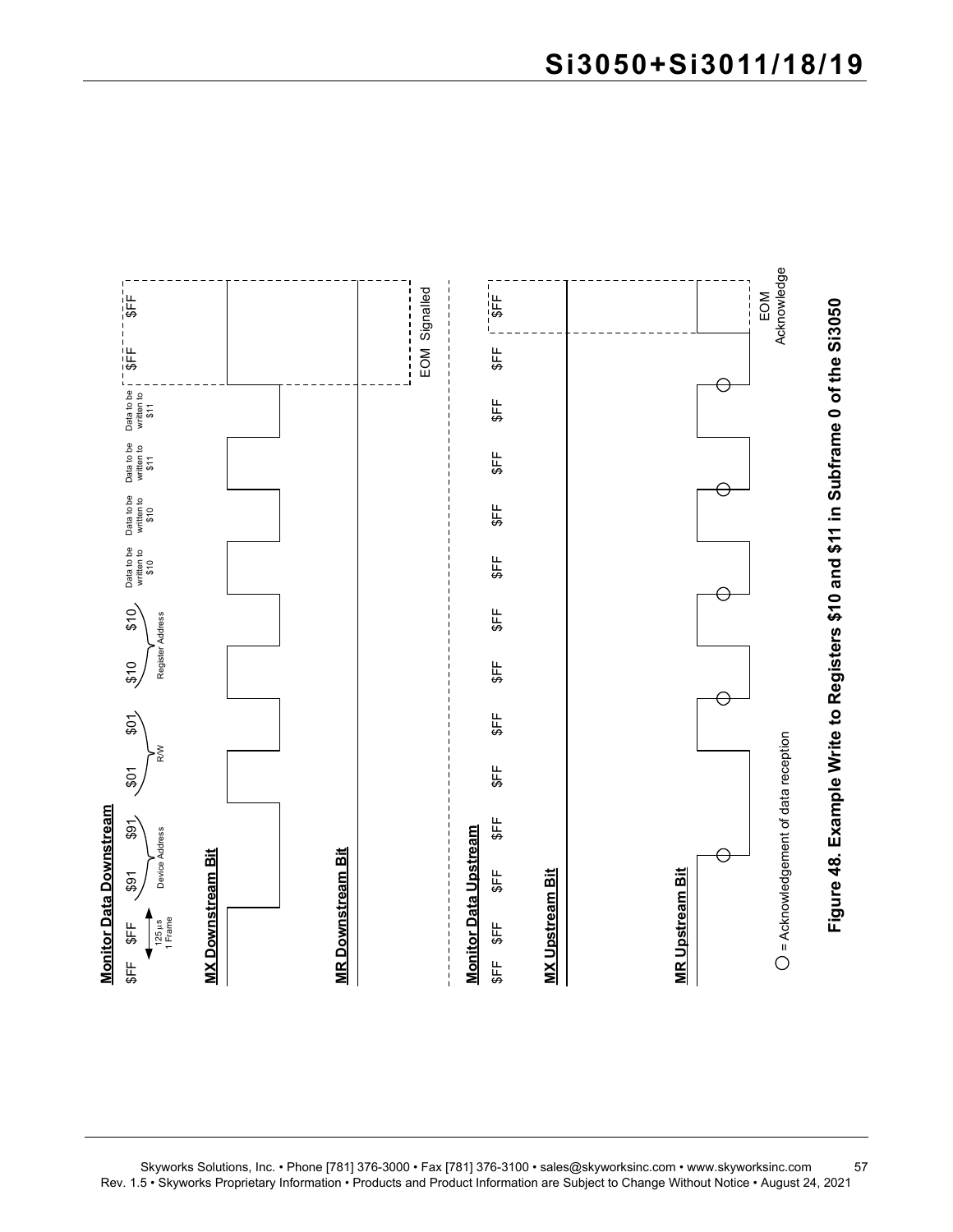## **5.40. Summary of Monitor Channel Commands**

Communication with the Si3050 should be in the following format:

Byte 1: Device Address Byte Byte 2: Command Byte Byte 3: Register Address Byte Bytes 4-n: Data Bytes Bytes n+1, n+2: EOM

## **5.41. Device Address Byte**

The Device Address byte identifies which device connected to the GCI highway receives the particular message. This address should be the first byte sent to the Si3050 at the beginning of every transmission sequence. For Read commands, the address sent to the Si3050 is the first byte transmitted in response to the Read command before register data is transmitted. This Device Address byte has the following structure:

|  |  |  |  |  |  |  | $\mathbf{r}$ |
|--|--|--|--|--|--|--|--------------|
|--|--|--|--|--|--|--|--------------|

The lowest programmable bit, C, has a special function. This bit enables a register read or write, or enables a special Channel Identification Command (CID).

C = 1: Normal command follows.

C = 0: Channel Identification Command.

The CID is a special command to identify themselves by software. For this special command, the subsequent command byte transmitted by the host processor must be \$00 (binary), and have no address or data bytes. The Si3050 in turn responds with a fixed 2-byte identification code:

|  | $\blacksquare$ | $\blacksquare$ | $\sim$ 1 | $\overline{1}$ |  |
|--|----------------|----------------|----------|----------------|--|

Upon sending the 2-byte identification code, the Si3050 sends an EOM (MR = MX = 1) for two consecutive frames. When A = 0, B must be 0 or the Si3050 signals an abort due to an invalid command. In this mode, bit C is the only other programmable bit.

A = 0: Response to CID command from the device using channel B1 is placed in Monitor Data.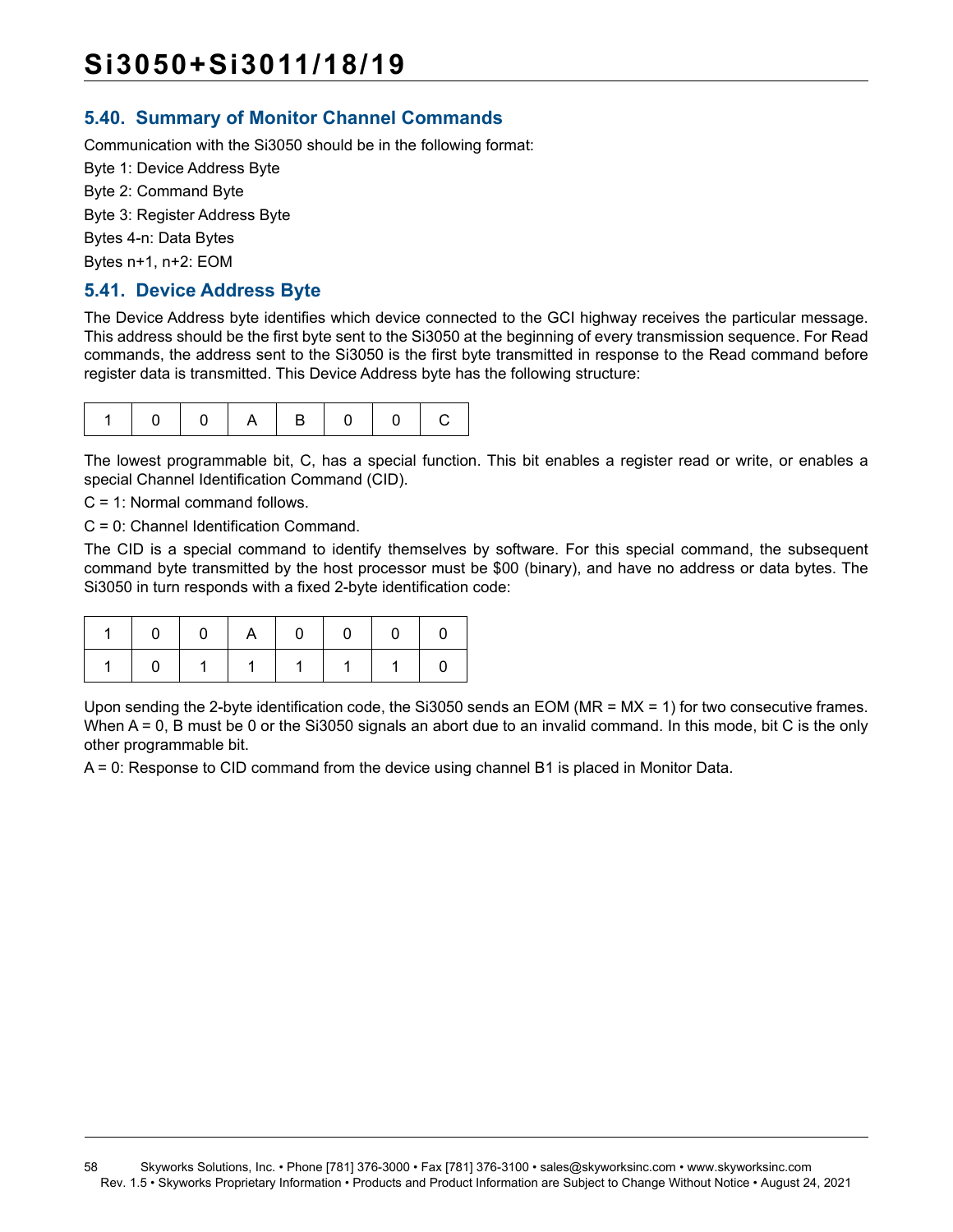A = 1: Response to CID command from the device using channel B2 is placed in Monitor Data.

When C = 1, bits A and B are channel enable bits. When these bits are set to 1, the individual corresponding channels receives the command in the next command byte. The channels whose corresponding bits are set to 0 ignores the subsequent command byte.

- A = 1: Channel B1 receives the command.
- $A = 0$ : Channel B1 does not receive the command.

B = 1: Channel B2 receives the command.

B = 0: Channel B2 does not receive the command.

## **5.42. Command Byte**

The Command byte has the following structure:

| CMD[6:0] |
|----------|
|----------|

The RW bit is a register read/write bit.

RW = 0: A write is performed to the Si3050's register.

RW = 1: A read is performed on the Si3050's register.

The CMD[6:0] bits specify the actual command to be performed.

CMD[6:0] = 0000001: Read or write a register on the Si3050.

CMD[6:0] = 0000010 – 1111111: Reserved.

## **5.43. Register Address Byte**

The Register Address byte has the following structure:

#### ADDRESS[7:0]

This byte contains the actual 8-bit address of the register to be read or written.

## **5.44. SC Channel**

The SC channel consists of six C/I bits and two handshaking bits, MR and MX. One of these channels is contained in every 4-byte sub-frame and is transmitted every frame. The handshaking bits are described in the above Monitor Channel section. The definition of the six C/I bits depends on the direction the bits are being sent, either transmitted to the GCI highway bus via the DTX pin or received from the GCI highway bus via the DRX pin.

## **5.45. Receive SC Channel**

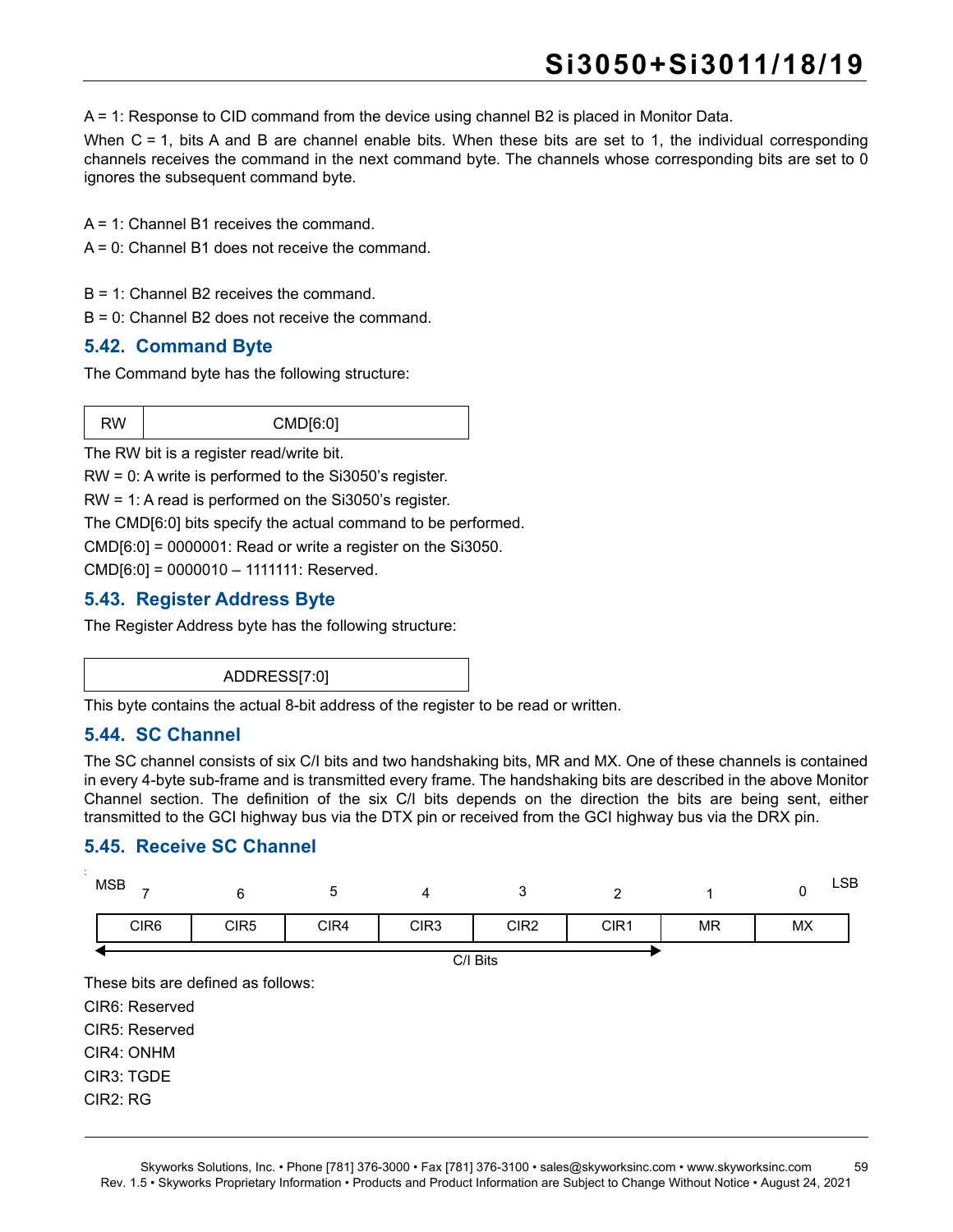### CIR1: OH

Data that is received must be consistent and match for at least two consecutive frames to be considered valid. When a new command or status is communicated via the C/I bits, the data must be sent for at least two consecutive frames to be recognized by the Si3050. The following steps describe the protocol of how C/I bits are stored, detected, and validated. This is illustrated in [Figure 49.](#page-59-0)

- 1. The current state of the C/I bits are stored in a primary register P. If the received C/I bits are identical to this current state, no action is taken.
- 2. Upon receipt of an SC channel with C/I bits that differ from the current state, these new C/I bits are immediately latched into a secondary register S.
- 3. The C/I bits in the SC channel received in the frame immediately after the SC channel just stored in S are compared with the C/I bits in the S register.
	- a. If the C/I bits in these two channels are identical, then the C/I bits in the S register are loaded into the P register and are considered a valid change of C/I bits. The Si3050 then responds accordingly to the changed C/I bits.
	- b. If a set of C/I bits is latched into the S register and the subsequent set of C/I bits received does not match either the S or P registers, then the newly received set of C/I bits are latched into the S register. This continues to occur as long as the subsequent set of C/I bits received differs from the C/I bits in the S and P registers.
	- c. If the C/I bits in the SC channel received immediately after the SC channel just stored in S do not match the C/I bits stored in S, but DO match the C/I bits stored in P, then the single set of C/I bits stored in the S latch are invalidated, and the current state of the C/I bits in P remains unchanged.



<span id="page-59-0"></span>**Figure 49. Protocol for Receiving C/I Bits in the Si3050**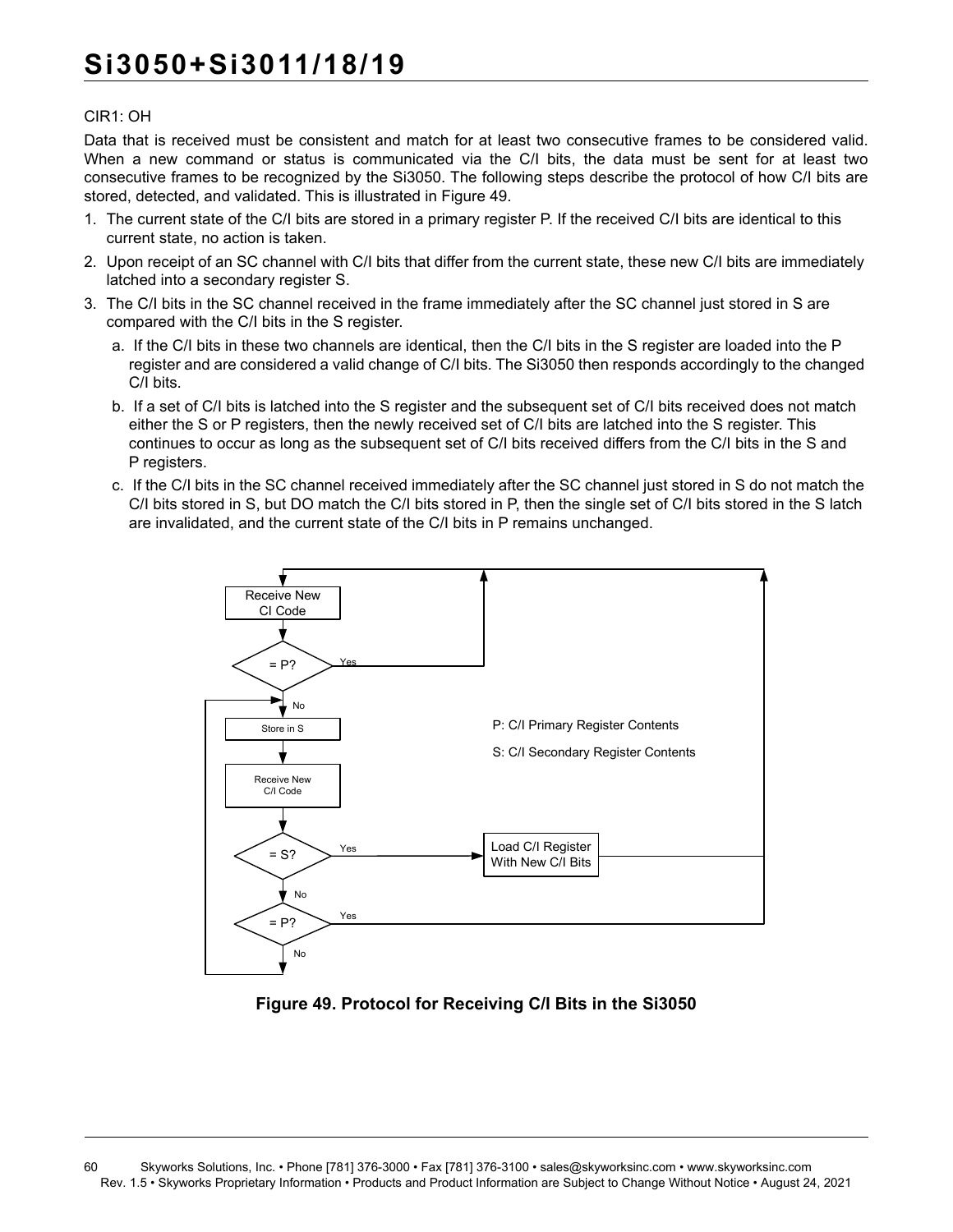## **5.46. Transmit SC Channel**

The following diagram shows the definition of the transmitted SC channel, which is transmitted MSB first.



These bits are defined as follows:

CIT6: Reserved

CIT5: CVI

CIT4: DOD

CIT3: INT (represents the state of the  $\overline{\text{INT}}$  pin)

CIT2: Battery Reversal (represents the state of bit 7

of the LVS register)

CIT1: TGD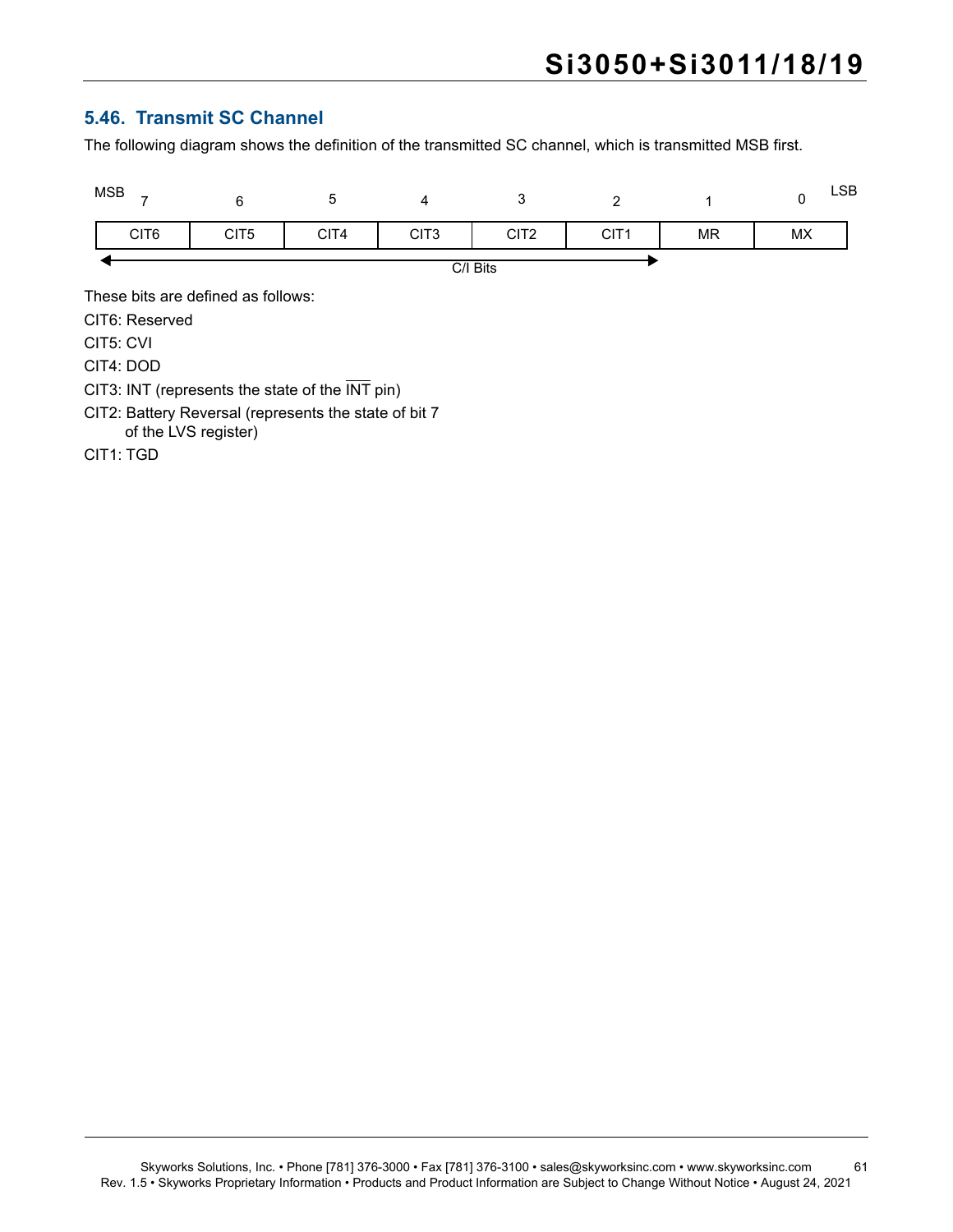## **6. Control Registers**

**Note:** Registers not listed here are reserved and must not be written.

| Register       | <b>Name</b>                                         | Bit 7               | Bit 6                 | Bit 5        | Bit 4                    | Bit 3                  | Bit 2            | Bit 1            | Bit 0             |
|----------------|-----------------------------------------------------|---------------------|-----------------------|--------------|--------------------------|------------------------|------------------|------------------|-------------------|
| $\mathbf{1}$   | Control 1                                           | <b>SR</b>           |                       |              | PWMM[1:0]                | <b>PWME</b>            |                  | IDL              |                   |
| $\overline{2}$ | Control 2                                           | <b>INTE</b>         | <b>INTP</b>           |              | <b>WDTEN</b>             |                        | <b>RDI</b>       | <b>HBE</b>       | <b>RXE</b>        |
| 3              | <b>Interrupt Mask</b>                               | <b>RDTM</b>         | <b>ROVM</b>           | <b>FDTM</b>  | <b>BTDM</b>              | <b>DODM</b>            | <b>LCSOM</b>     | <b>TGDM</b>      | POLM <sup>2</sup> |
| 4              | Interrupt Source                                    | <b>RDTI</b>         | <b>ROVI</b>           | <b>FDTI</b>  | <b>BTDI</b>              | <b>DODI</b>            | <b>LCSOI</b>     | <b>TGDI</b>      | POLI <sup>2</sup> |
| 5              | DAA Control 1                                       |                     | <b>RDTN</b>           | <b>RDTP</b>  |                          | <b>ONHM</b>            | <b>RDT</b>       |                  | OH                |
| 6              | DAA Control 2                                       |                     |                       |              | PDL                      | <b>PDN</b>             |                  |                  |                   |
| $\overline{7}$ | Sample Rate Control                                 |                     |                       |              |                          | <b>HSSM</b>            |                  |                  |                   |
| 8              | Reserved                                            |                     |                       |              |                          |                        |                  |                  |                   |
| 9              | Reserved                                            |                     |                       |              |                          |                        |                  |                  |                   |
| 10             | DAA Control 3                                       |                     |                       |              |                          |                        |                  |                  | <b>DDL</b>        |
| 11             | System- and Line-Side Device Revision               |                     |                       | LSID[3:0]    |                          |                        |                  | REVA[3:0]        |                   |
| 12             | Line-Side Device Status                             |                     | <b>FDT</b>            |              |                          |                        | LCS[4:0]         |                  |                   |
| 13             | Line-Side Device Revision                           |                     | $\mathbf{1}$          |              |                          | REVB[3:0]              |                  |                  |                   |
| 14             | DAA Control 4                                       |                     |                       |              |                          |                        |                  | <b>RPOL</b>      |                   |
| 15             | TX/RX Gain Control 1                                | <b>TXM</b>          |                       |              |                          | <b>RXM</b>             |                  |                  |                   |
| 16             | International Control 1                             |                     | OHS <sup>3</sup>      |              | <b>IIRE</b>              |                        |                  | $RZ^3$           | RT <sup>3</sup>   |
| 17             | International Control 2                             | CALZ                | <b>MCAL</b>           | CALD         | RT2 <sup>3</sup>         | OPE                    | <b>BTE</b>       | <b>ROV</b>       | <b>BTD</b>        |
| 18             | International Control 3                             |                     |                       |              |                          |                        |                  | <b>RFWE</b>      |                   |
| 19             | International Control 4                             |                     |                       |              |                          |                        | OVL              | <b>DOD</b>       | OPD               |
| 20             | Call Progress RX Attenuation                        |                     |                       |              |                          | ARM[7:0]               |                  |                  |                   |
| 21             | Call Progress TX Attenuation                        |                     |                       |              |                          | ATM[7:0]               |                  |                  |                   |
| 22             | <b>Ring Validation Control 1</b>                    |                     | RDLY[1:0]             |              |                          | RMX[5:0]               |                  |                  |                   |
| 23             | <b>Ring Validation Control 2</b>                    | RDLY[2]<br>RTO[3:0] |                       |              |                          | RCC[2:0]               |                  |                  |                   |
| 24             | <b>Ring Validation Control 3</b>                    | <b>RNGV</b>         |                       |              | RAS[5:0]                 |                        |                  |                  |                   |
| 25             | <b>Resistor Calibration</b>                         | <b>RCALS</b>        | <b>RCALM</b>          | <b>RCALD</b> |                          |                        | RCAL[3:0]        |                  |                   |
| 26             | DC Termination Control                              |                     | DCV[1:0] <sup>3</sup> |              | $MINI[1:0]$ <sup>3</sup> | 0                      | 0                | <b>ILIM</b>      | <b>DCR</b>        |
| 27             | Reserved                                            |                     |                       |              |                          |                        |                  |                  |                   |
| 28             | Loop Current Status                                 |                     |                       |              |                          | LCS2[7:0] <sup>2</sup> |                  |                  |                   |
| 29             | Line Voltage Status                                 |                     |                       |              |                          | $LVS[7:0]^2$           |                  |                  |                   |
| 30             | <b>AC Termination Control</b>                       |                     |                       |              | FULL2                    |                        |                  | ACIM[3:0]        |                   |
| 31             | DAA Control 5                                       | FULL <sup>1</sup>   |                       | FOH[1:0]     | 0                        | OHS <sub>2</sub>       | 0                | <b>FILT</b>      | LVFD <sup>2</sup> |
| 32             | <b>Ground Start Control</b>                         |                     |                       |              |                          |                        | <b>TGD</b>       | <b>TGDE</b>      | <b>RG</b>         |
| 33             | PCM/SPI Mode Select                                 | <b>PCML</b>         |                       | <b>PCME</b>  |                          | PCMF[1:0]              | 0                | <b>PHCF</b>      | <b>TRI</b>        |
| 34             | PCM Transmit Start Count-Low Byte                   |                     |                       |              |                          | TXS[7:0]               |                  |                  |                   |
| 35             | PCM Transmit Start Count-High Byte                  |                     |                       |              |                          |                        |                  |                  | TXS[1:0]          |
| 36             | PCM Receive Start Count-Low Byte                    |                     |                       |              |                          | RXS[7:0]               |                  |                  |                   |
| 37             | PCM Receive Start Count-High Byte                   |                     |                       |              |                          |                        |                  |                  | RXS[1:0]          |
| 38             | TX Gain Control 2                                   |                     |                       |              | TGA <sub>2</sub>         |                        | TXG2[3:0]        |                  |                   |
| 39             | RX Gain Control 2                                   |                     |                       |              | RGA <sub>2</sub>         |                        | RXG2[3:0]        |                  |                   |
| 40             | TX Gain Control 3                                   |                     |                       |              | TGA3                     |                        |                  | TXG3[3:0]        |                   |
| 41             | RX Gain Control 3                                   |                     |                       |              | RGA3                     |                        |                  | RXG3[3:0]        |                   |
| 42             | <b>GCI Control</b>                                  |                     |                       |              |                          |                        | GCIF[1:0]        | B <sub>2</sub> D | B <sub>1</sub> D  |
| 43             | Line Current/Voltage Threshold Interrupt            |                     |                       |              |                          | CVT[7:0] <sup>2</sup>  |                  |                  |                   |
| 44             | Line Current/Voltage Threshold Interrupt<br>Control |                     |                       |              |                          | CVI <sup>2</sup>       | CVS <sup>2</sup> | CVM <sup>2</sup> | CVP <sup>2</sup>  |
| $45 - 52$      | Programmable Hybrid Register 1-8                    |                     |                       |              |                          | HYB1-8[7:0]            |                  |                  |                   |
| $53 - 58$      | Reserved                                            |                     |                       |              |                          |                        |                  |                  |                   |
| 59             | Spark Quenching Control                             |                     | SQ1 <sup>3</sup>      |              | SQ <sup>3</sup>          |                        | RG1              | <b>GCE</b>       |                   |
| Notes:         |                                                     |                     |                       |              |                          |                        |                  |                  |                   |

#### **Table 25. Register Summary**

**Notes:**

**1.** Bit is available for Si3019 line-side device only.

**2.** Bit is available for Si3011 and Si3019 line-side devices only.

**3.** Bit is available for Si3018 and Si3019 line-side devices only.

62 Skyworks Solutions, Inc. • Phone [781] 376-3000 • Fax [781] 376-3100 • sales@skyworksinc.com • www.skyworksinc.com Rev. 1.5 • Skyworks Proprietary Information • Products and Product Information are Subject to Change Without Notice • August 24, 2021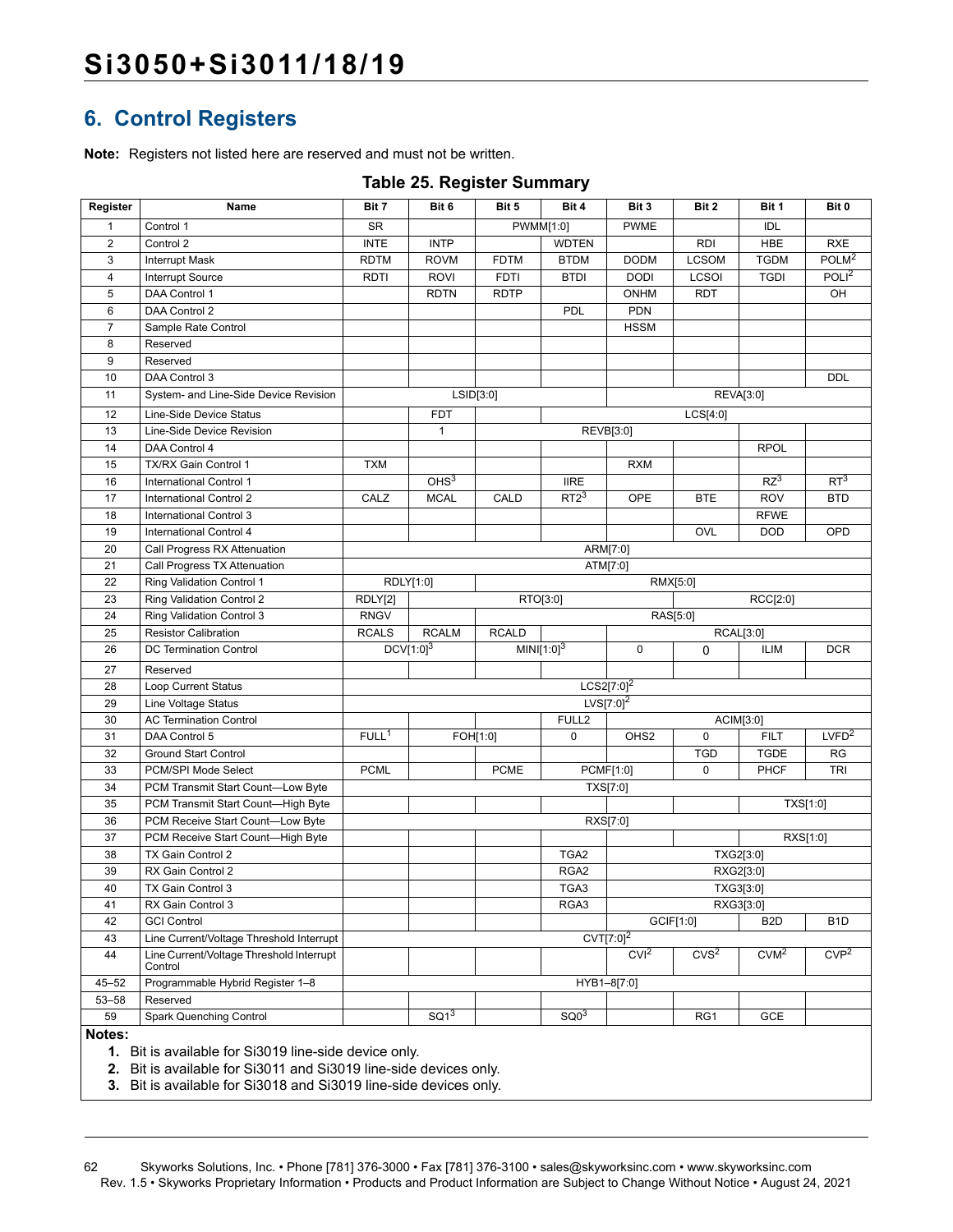#### **Register 1. Control 1**

| <b>Bit</b>  | D7  | D <sub>6</sub> | D <sub>5</sub> | D4  | D <sub>3</sub> | D <sub>2</sub> | D <sub>1</sub> | D <sub>0</sub> |
|-------------|-----|----------------|----------------|-----|----------------|----------------|----------------|----------------|
| <b>Name</b> | SR  |                | PWMM[1:0]      |     | <b>PWME</b>    |                | idl            |                |
| <b>Type</b> | R/W |                |                | R/W | R/W            |                | R/W            |                |

| <b>Bit</b>     | <b>Name</b> | <b>Function</b>                                                                                                                                                                                                                                                                                                                                                                                                                                                                                                                                                                                                                                                                                                               |
|----------------|-------------|-------------------------------------------------------------------------------------------------------------------------------------------------------------------------------------------------------------------------------------------------------------------------------------------------------------------------------------------------------------------------------------------------------------------------------------------------------------------------------------------------------------------------------------------------------------------------------------------------------------------------------------------------------------------------------------------------------------------------------|
| $\overline{7}$ | <b>SR</b>   | <b>Software Reset.</b><br>$0 =$ Enables the DAA for normal operation.<br>1 = Sets all registers to their reset value.<br>Note: Bit automatically clears after being set.                                                                                                                                                                                                                                                                                                                                                                                                                                                                                                                                                      |
| 6              | Reserved    | Read returns zero.                                                                                                                                                                                                                                                                                                                                                                                                                                                                                                                                                                                                                                                                                                            |
| 5:4            |             | PWMM[1:0] Pulse Width Modulation Mode.<br>Used to select the type of signal output on the call progress AOUT pin.<br>00 = PWM output is clocked at 16.384 MHz as a delta-sigma data stream. A local density of<br>1s and 0s tracks the combined transmit and receive signals. Use this setting with the optional<br>call progress circuit shown in Figure 19 on page 20.<br>01 = Balanced conventional PWM output signal has high and low portions of the modulated<br>pulse that are centered on the 16 kHz sample clock.<br>10 = Conventional PWM output signal returns to logic 0 at regular 32 kHz intervals and rises<br>at a time in the 32 kHz period proportional to its instantaneous amplitude.<br>$11 =$ Reserved. |
| 3              | <b>PWME</b> | <b>Pulse Width Modulation Enable.</b><br>0 = Pulse width modulation mode disabled (AOUT).<br>1 = Enable pulse width modulation mode for the call progress analog output (AOUT). This<br>mode sums the transmit and receive audio paths and presents this as a CMOS digital-level<br>output of PWM data. The circuit in Figure 19 on page 20 should be used.                                                                                                                                                                                                                                                                                                                                                                   |
| 2              | Reserved    | Read returns zero.                                                                                                                                                                                                                                                                                                                                                                                                                                                                                                                                                                                                                                                                                                            |
| 1              | <b>IDL</b>  | <b>Isolation Digital Loopback.</b><br>0 = Digital loopback across the isolation barrier is disabled.<br>1 = Enables digital loopback mode across the isolation barrier. The line-side device must be<br>enabled and off-hook prior to setting this mode. The data path includes the TX and RX filters.                                                                                                                                                                                                                                                                                                                                                                                                                        |
| 0              | Reserved    | Read returns zero.                                                                                                                                                                                                                                                                                                                                                                                                                                                                                                                                                                                                                                                                                                            |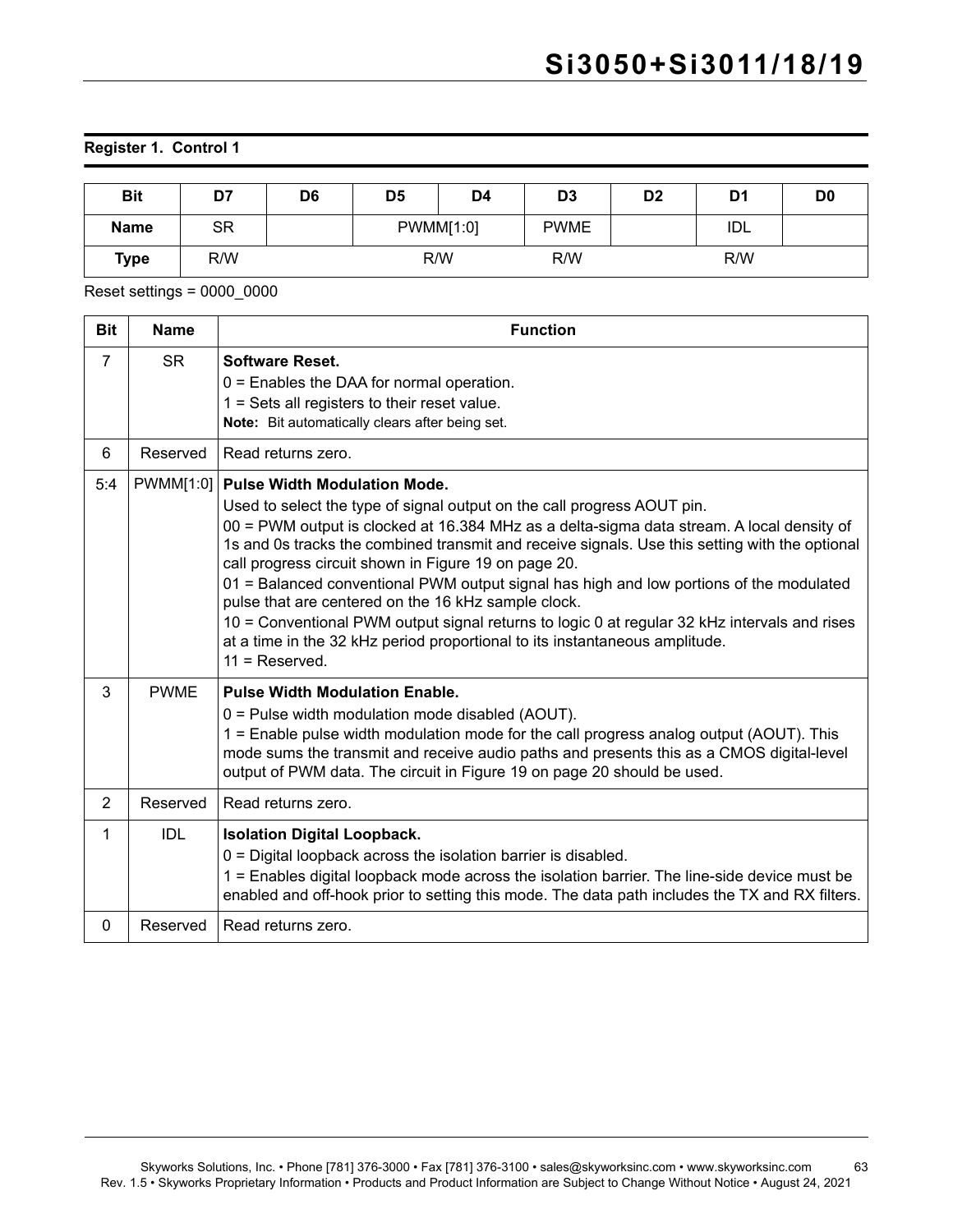#### **Register 2. Control 2**

| <b>Bit</b>  | D7          | D <sub>6</sub> | D <sub>5</sub> | D4           | D <sub>3</sub> | D <sub>2</sub> | D <sub>1</sub> | D <sub>0</sub> |
|-------------|-------------|----------------|----------------|--------------|----------------|----------------|----------------|----------------|
| <b>Name</b> | <b>INTE</b> | <b>INTP</b>    |                | <b>WDTEN</b> |                | <b>RDI</b>     | HBE            | <b>RXE</b>     |
| Type        | R/W         | R/W            |                | R/W          |                | R/W            | R/W            | R/W            |

| <b>Bit</b>     | <b>Name</b>  | <b>Function</b>                                                                                                                                                                                                                                                                                                                                                                                                                                                                                                                                   |
|----------------|--------------|---------------------------------------------------------------------------------------------------------------------------------------------------------------------------------------------------------------------------------------------------------------------------------------------------------------------------------------------------------------------------------------------------------------------------------------------------------------------------------------------------------------------------------------------------|
| $\overline{7}$ | <b>INTE</b>  | <b>Interrupt Pin Enable.</b><br>0 = The AOUT/INT pin functions as an analog output for call progress monitoring purposes.<br>$1 =$ The AOUT/INT pin functions as a hardware interrupt pin.                                                                                                                                                                                                                                                                                                                                                        |
| 6              | <b>INTP</b>  | <b>Interrupt Polarity Select.</b><br>0 = The AOUT/INT pin, when used in hardware interrupt mode, is active low.<br>1 = The AOUT/ $\overline{INT}$ pin, when used in hardware interrupt mode, is active high.                                                                                                                                                                                                                                                                                                                                      |
| 5              | Reserved     | Read returns zero.                                                                                                                                                                                                                                                                                                                                                                                                                                                                                                                                |
| 4              | <b>WDTEN</b> | <b>Watchdog Timer Enable.</b><br>$0 =$ Watchdog timer disabled.<br>1 = Watchdog timer enabled. When set, this bit can be cleared only by a hardware reset. The<br>watchdog timer monitors register access. If no register access occurs within a 4 s window, the<br>DAA is put into an on-hook state. A read or write of a DAA register restarts the watchdog timer<br>counter. If the watchdog timer times out, the OH bit is cleared, placing the DAA into an on-<br>hook state. Setting the OH bit places the DAA back into an off-hook state. |
| 3              | Reserved     | Read returns zero.                                                                                                                                                                                                                                                                                                                                                                                                                                                                                                                                |
| $\overline{2}$ | <b>RDI</b>   | <b>Ring Detect Interrupt Mode.</b><br>This bit operates in conjunction with the RDTM and RDTI bits. This bit selects whether one or<br>two interrupts are generated for every ring burst.<br>$0 = An$ interrupt is generated at the beginning of every ring burst.<br>1 = An interrupt is generated at the beginning and end of every ring burst. The interrupt at the<br>beginning of the ring burst must be serviced (by writing 0 to the RDTI bit) before the end of the<br>ring burst in order for both interrupts to occur.                  |
| 1              | <b>HBE</b>   | <b>Hybrid Enable.</b><br>0 = Disconnects hybrid in transmit path.<br>1 = Connects hybrid in transmit path.                                                                                                                                                                                                                                                                                                                                                                                                                                        |
| 0              | <b>RXE</b>   | <b>Receive Enable.</b><br>$0 =$ Receive path disabled.<br>1 = Enables receive path.                                                                                                                                                                                                                                                                                                                                                                                                                                                               |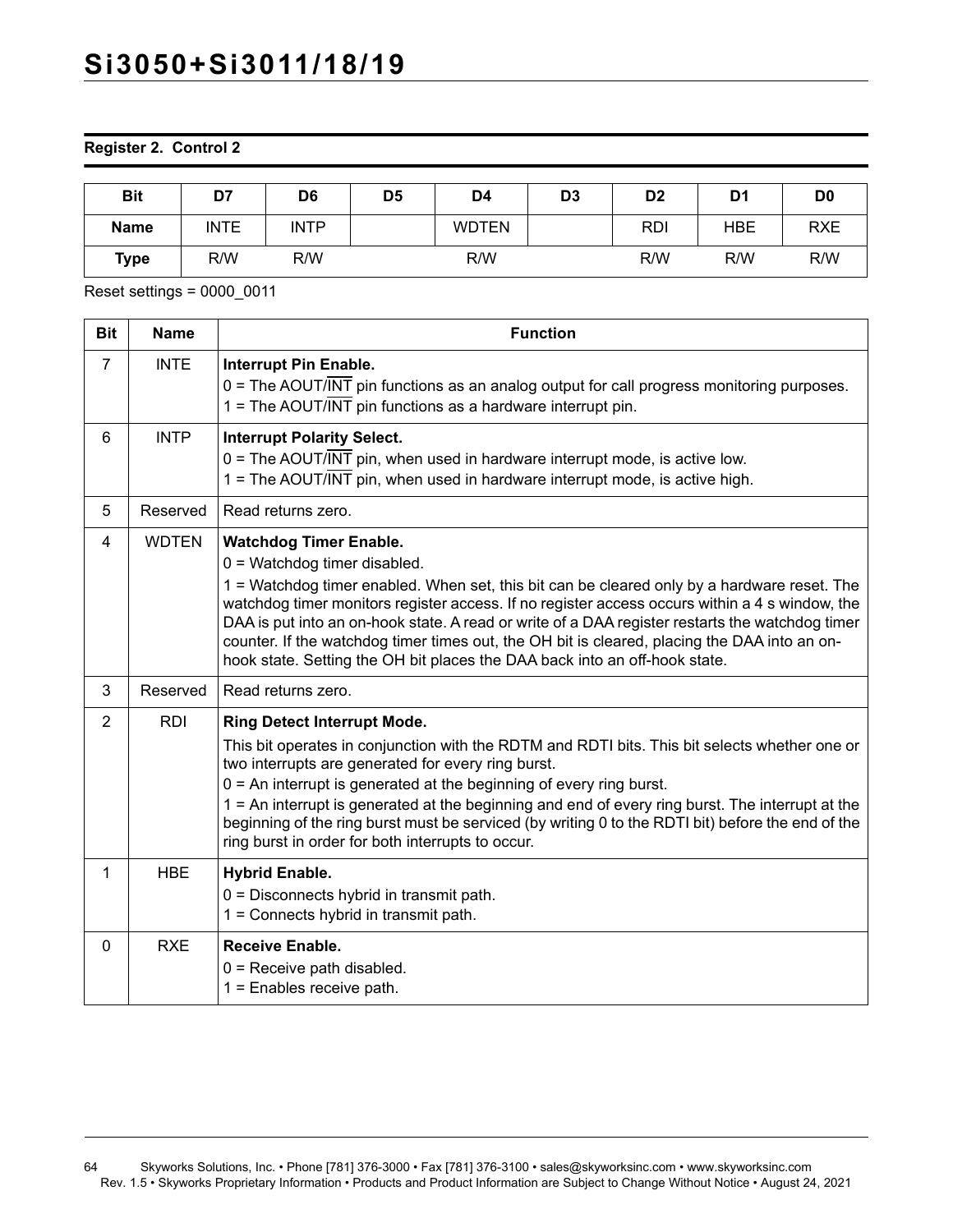#### **Register 3. Interrupt Mask**

| <b>Bit</b>  | D7          | D6          | D <sub>5</sub> | D4          | D <sub>3</sub> | D <sub>2</sub> | D <sub>1</sub> | D0          |
|-------------|-------------|-------------|----------------|-------------|----------------|----------------|----------------|-------------|
| <b>Name</b> | <b>RDTM</b> | <b>ROVM</b> | <b>FDTM</b>    | <b>BTDM</b> | <b>DODM</b>    | <b>LCSOM</b>   | <b>TGDM</b>    | <b>POLM</b> |
| <b>Type</b> | R/W         | R/W         | R/W            | R/W         | R/W            | R/W            | R/W            | R/W         |

| <b>Bit</b>     | <b>Name</b>  | <b>Function</b>                                                                                                                                                                                                                                                                                                                                                                                          |
|----------------|--------------|----------------------------------------------------------------------------------------------------------------------------------------------------------------------------------------------------------------------------------------------------------------------------------------------------------------------------------------------------------------------------------------------------------|
| $\overline{7}$ | <b>RDTM</b>  | <b>Ring Detect Mask.</b><br>0 = A ring signal does not cause an interrupt on the AOUT/INT pin.<br>1 = A ring signal causes an interrupt on the AOUT/ $\overline{\text{INT}}$ pin.                                                                                                                                                                                                                        |
| 6              | <b>ROVM</b>  | <b>Receive Overload Mask.</b><br>0 = A receive overload does not cause an interrupt on the AOUT/INT pin.<br>$1 = A$ receive overload causes an interrupt on the AOUT/INT pin.                                                                                                                                                                                                                            |
| 5              | <b>FDTM</b>  | <b>Frame Detect Mask.</b><br>0 = The ISOcap losing frame lock does not cause an interrupt on the AOUT/INT pin.<br>1 = The ISOcap losing frame lock causes an interrupt on the AOUT/INT pin.                                                                                                                                                                                                              |
| 4              | <b>BTDM</b>  | <b>Billing Tone Detect Mask.</b><br>$0 = A$ detected billing tone does not cause an interrupt on the AOUT/INT pin.<br>1 = A detected billing tone causes an interrupt on the AOUT/INT pin.                                                                                                                                                                                                               |
| 3              | <b>DODM</b>  | Drop Out Detect Mask.<br>$0 = A$ line supply dropout does not cause an interrupt on the AOUT/INT pin.<br>1 = A line supply dropout causes an interrupt on the AOUT/INT pin.                                                                                                                                                                                                                              |
| $\overline{2}$ | <b>LCSOM</b> | Loop Current Sense Overload Mask.<br>0 = An interrupt does not occur when the LCS bits are all 1s.<br>1 = An interrupt occurs when the LCS bits are all 1s.                                                                                                                                                                                                                                              |
| $\mathbf{1}$   | <b>TGDM</b>  | <b>TIP Ground Detect Mask.</b><br>0 = The TGD bit going active does not cause an interrupt on the AOUT/INT pin.<br>1 = The TGD bit going active causes an interrupt on the AOUT/INT pin.                                                                                                                                                                                                                 |
| $\mathbf 0$    | <b>POLM</b>  | Polarity Reversal Detect Mask (Si3011 and Si3019 line-side only).<br>This interrupt is generated from bit 7 of the LVS register. When this bit transitions, it indicates<br>that the polarity of TIP and RING is switched.<br>$0 = A$ polarity change on TIP and RING does not cause an interrupt on the AOUT/INT pin.<br>1 = A polarity change on TIP and RING causes an interrupt on the AOUT/INT pin. |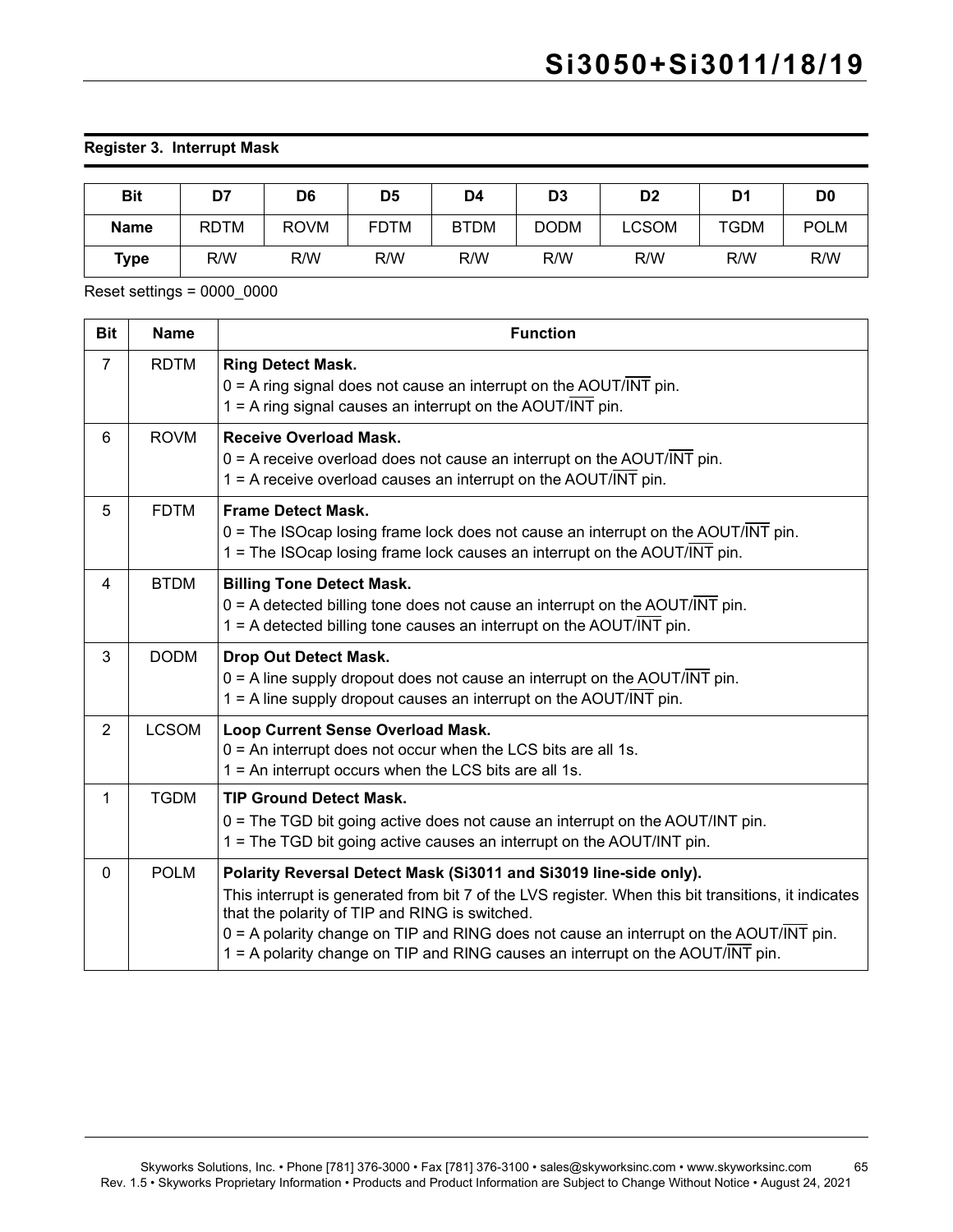#### **Register 4. Interrupt Source**

| <b>Bit</b>  | D7          | D6          | D <sub>5</sub> | D4          | D <sub>3</sub> | D <sub>2</sub> | D <sub>1</sub> | D <sub>0</sub> |
|-------------|-------------|-------------|----------------|-------------|----------------|----------------|----------------|----------------|
| <b>Name</b> | <b>RDTI</b> | <b>ROVI</b> | FDTI           | <b>BTDI</b> | <b>DODI</b>    | <b>LCSOI</b>   | <b>TGDI</b>    | <b>POLI</b>    |
| <b>Type</b> | R/W         | R/W         | R/W            | R/W         | R/W            | R/W            | R/W            | R/W            |

| <b>Bit</b>     | <b>Name</b> | <b>Function</b>                                                                                                                                                                                                                                                                                                                                                                                                                                                                                                                                                                                                     |
|----------------|-------------|---------------------------------------------------------------------------------------------------------------------------------------------------------------------------------------------------------------------------------------------------------------------------------------------------------------------------------------------------------------------------------------------------------------------------------------------------------------------------------------------------------------------------------------------------------------------------------------------------------------------|
| $\overline{7}$ | <b>RDTI</b> | <b>Ring Detect Interrupt.</b><br>$0 = A$ ring signal is not occurring.<br>1 = A ring signal is detected. If the RDTM bit (Register 3) and INTE bit (Register 2) are set, a<br>hardware interrupt occurs on the AOUT/ $\overline{\text{INT}}$ pin. This bit must be written to a 0 to be cleared.<br>The RDI bit (Register 2) determines if this bit is set only at the beginning of a ring pulse, or at<br>the both the beginning and end of a ring pulse. This bit should be cleared after clearing the<br>PDL bit (Register 6) as powering up the line-side device can cause this interrupt to be trig-<br>gered. |
| 6              | <b>ROVI</b> | <b>Receive Overload Interrupt.</b><br>$0 =$ Normal operation.<br>1 = An excessive input level on the receive pin is detected. If the ROVM bit (Register 3) and<br>INTE bit (Register 2) are set, a hardware interrupt occurs on the AOUT/INT pin. This bit must<br>be written to 0 to clear it. This bit is identical in function to the ROV bit (Register 17) and clear-<br>ing this bit also clears the ROV bit.                                                                                                                                                                                                  |
| 5              | <b>FDTI</b> | <b>Frame Detect Interrupt.</b><br>0 = Frame detect is established on the ISOcap link.<br>1 = This bit is set when the ISOcap link does not have frame lock. If the FDTM bit (Register 3)<br>and INTE bit (Register 2) are set, a hardware interrupt occurs on the AOUT/INT pin. When<br>set, this bit must be written to 0 to be cleared.                                                                                                                                                                                                                                                                           |
| 4              | <b>BTDI</b> | <b>Billing Tone Detect Interrupt.</b><br>$0 =$ Normal operation.<br>1 = The line-side power supply has been disrupted. If the BTDM bit (Register 3) and INTE bit<br>(Register 2) are set, a hardware interrupt occurs on the AOUT/ $\overline{\text{INT}}$ pin. This bit must be writ-<br>ten to 0 to clear it.                                                                                                                                                                                                                                                                                                     |
| 3              | <b>DODI</b> | Drop Out Detect Interrupt.<br>$0 =$ Normal operation.<br>1 = The line-side power supply has collapsed. (The DOD bit in Register 19 has fired.) If the<br>DODM bit (Register 3) and INTE bit (Register 2) are set, a hardware interrupt occurs on the<br>AOUT/INT pin. This bit must be written to 0 to be cleared. This bit should be cleared after<br>clearing the PDL bit (Register 6) as powering up the line-side device can cause this interrupt<br>to be triggered.                                                                                                                                           |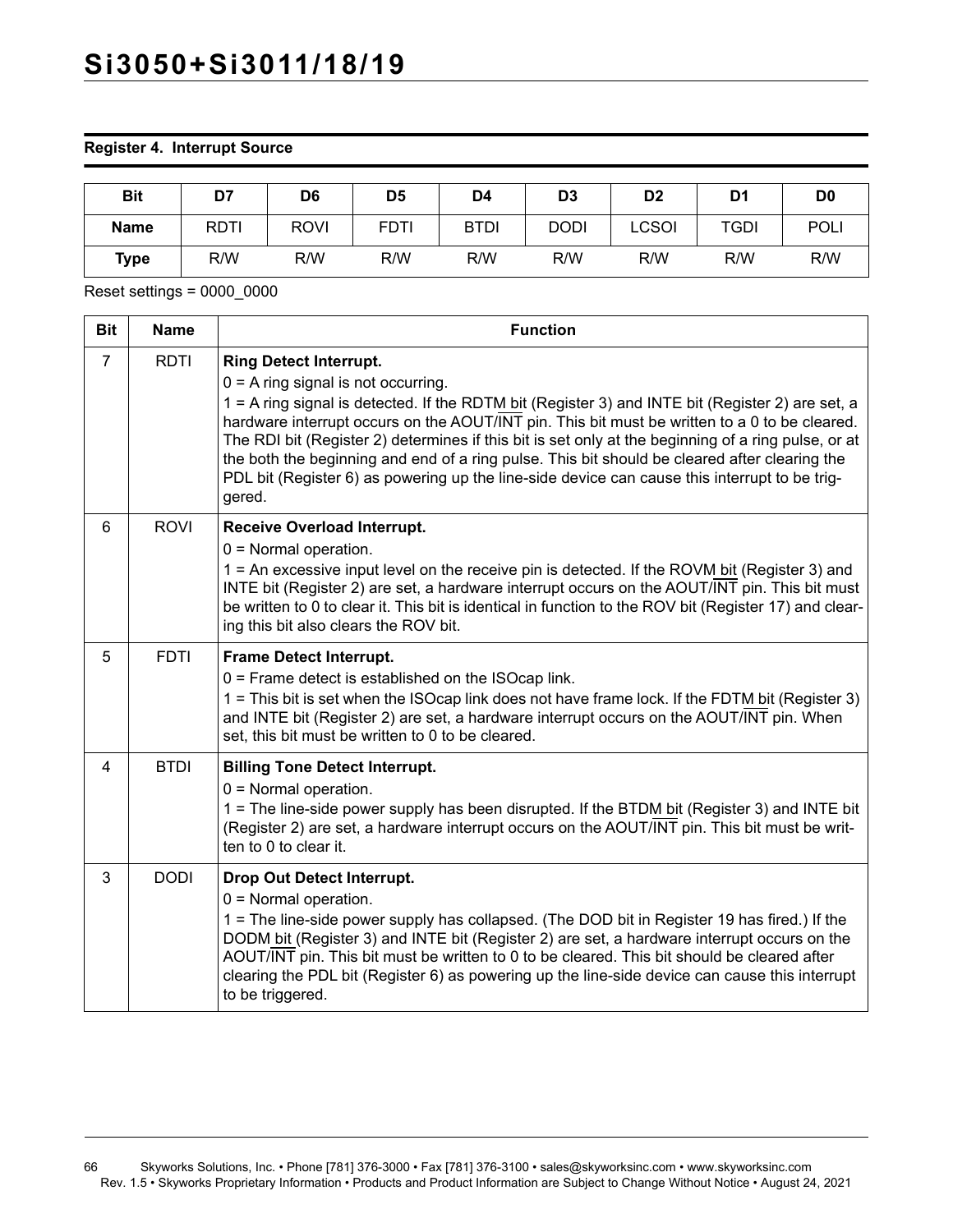| <b>Bit</b> | <b>Name</b>  | <b>Function</b>                                                                                                                                                                                                                                                                                                                                                                                                                                                                                                                                                                |
|------------|--------------|--------------------------------------------------------------------------------------------------------------------------------------------------------------------------------------------------------------------------------------------------------------------------------------------------------------------------------------------------------------------------------------------------------------------------------------------------------------------------------------------------------------------------------------------------------------------------------|
| 2          | <b>LCSOI</b> | Loop Current Sense Overload Interrupt.<br>$0 =$ Normal operation.<br>1 = The LCS bits have reached max value. If the LCSOM bit (Register 3) and the INTE bit are<br>set, a hardware interrupt occurs on the AOUT/INT pin. This bit must be written to 0 to clear it.<br>Note: LCSOI does not necessarily imply that an overcurrent situation has occurred. An overcurrent<br>situation in the DAA is determined by the status of the OPD bit (Register 19). After the LCSOI<br>interrupt fires, the OPD bit should be checked to determine if an overcurrent situation exists. |
|            | TGDI         | <b>TIP Ground Detect Interrupt.</b><br>This bit is reverse logic as compared to the TGD bit.<br>0 = The CO has not grounded TIP causing current to flow.<br>1 = The CO has grounded TIP, causing current to flow. Once set, this bit must be written to 0<br>to clear it. If the TDGM bit (Register 3) and INTE bit (Register 3) are set, a hardware interrupt<br>occurs on the AOUT/INT pin. To clear the interrupt, write this bit to 0.                                                                                                                                     |
| $\Omega$   | <b>POLI</b>  | Polarity Reversal Detect Interrupt (Si3011 and Si3019 line-side only).<br>$0 = Bit 7$ of the LVS register has not changed states.<br>1 = Bit 7 of the LVS register has transitioned from 0 to 1, or from 1 to 0, indicating the polarity<br>of TIP and RING is switched. If the POLM bit (Register 3) and INTE bit (Register 2) are set, a<br>hardware interrupt occurs on the AOUT/INT pin. To clear the interrupt, write this bit to 0.                                                                                                                                      |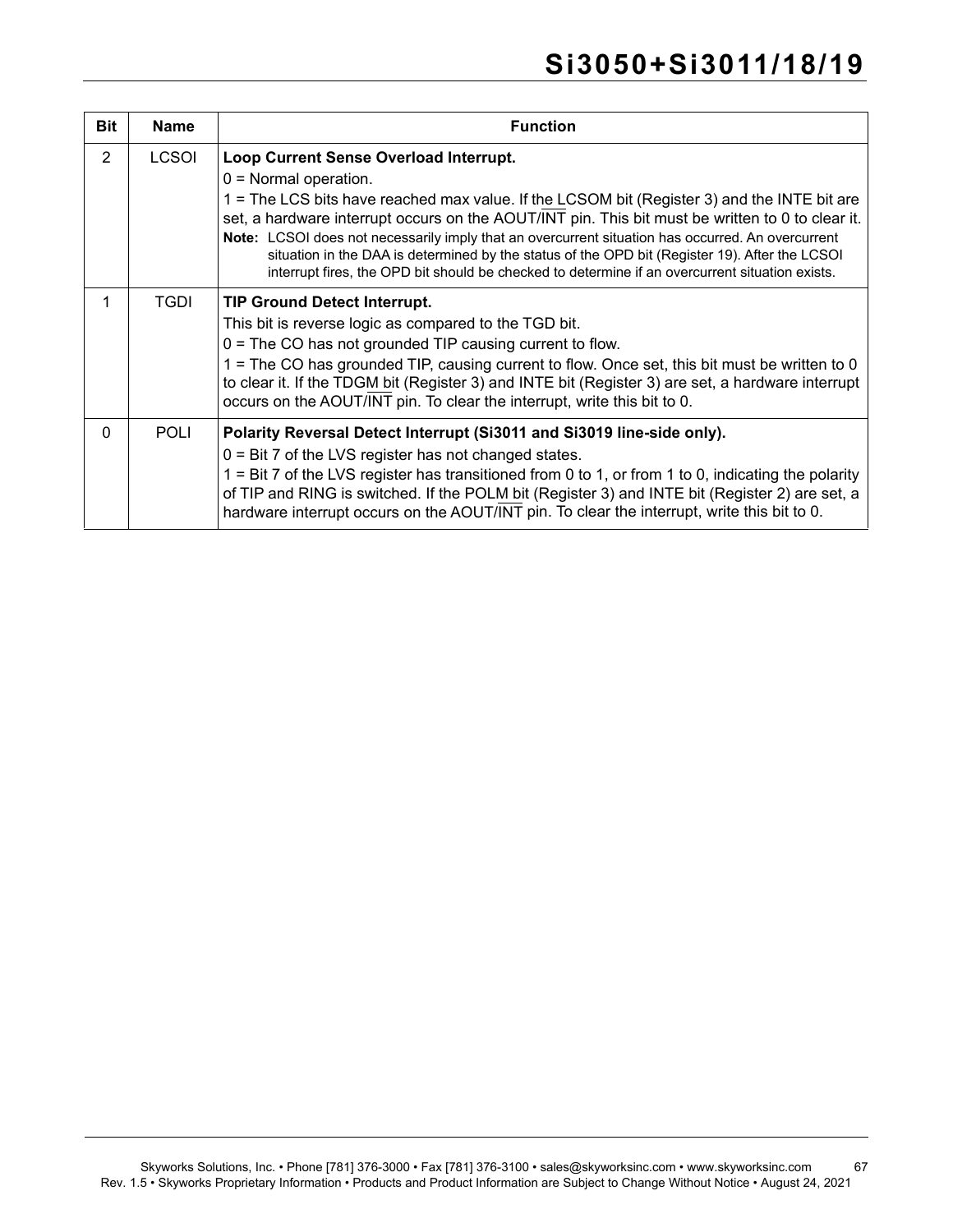#### **Register 5. DAA Control 1**

| <b>Bit</b>  | D7 | D <sub>6</sub> | D <sub>5</sub> | D4 | D <sub>3</sub> | D <sub>2</sub> | D <sub>1</sub> | D <sub>0</sub> |
|-------------|----|----------------|----------------|----|----------------|----------------|----------------|----------------|
| <b>Name</b> |    | <b>RDTN</b>    | <b>RDTP</b>    |    | <b>ONHM</b>    | <b>RDT</b>     |                | OН             |
| Type        |    |                |                |    | R/W            |                |                | R/W            |

| <b>Bit</b>     | <b>Name</b> | <b>Function</b>                                                                                                                                                                                                                                                                                  |
|----------------|-------------|--------------------------------------------------------------------------------------------------------------------------------------------------------------------------------------------------------------------------------------------------------------------------------------------------|
| $\overline{7}$ | Reserved    | Read returns zero.                                                                                                                                                                                                                                                                               |
| 6              | <b>RDTN</b> | <b>Ring Detect Signal Negative.</b><br>$0 = No$ negative ring signal is occurring.<br>$1 = A$ negative ring signal is occurring.                                                                                                                                                                 |
| 5              | <b>RDTP</b> | <b>Ring Detect Signal Positive.</b><br>$0 = No$ positive ring signal is occurring.<br>$1 = A$ positive ring signal is occurring.                                                                                                                                                                 |
| 4              | Reserved    | Read returns zero.                                                                                                                                                                                                                                                                               |
| 3              | <b>ONHM</b> | <b>On-Hook Line Monitor.</b><br>$0 =$ Normal on-hook mode.<br>1 = Enables low-power on-hook monitoring mode allowing the host to receive line activity<br>without going off-hook. This mode is used for caller-ID detection.                                                                     |
| $\overline{2}$ | <b>RDT</b>  | <b>Ring Detect.</b><br>0 = Reset 5 seconds after last positive ring is detected or when the system executes an off-<br>hook. Only a positive ring sets this bit when $RFWE = 0$ . When $RFWE = 1$ , either a positive or<br>negative ring sets this bit.<br>$1 =$ Indicates a ring is occurring. |
| 1              | Reserved    | Read returns zero.                                                                                                                                                                                                                                                                               |
| $\Omega$       | <b>OH</b>   | Off-Hook.<br>$0 =$ Line-side device on-hook.<br>1 = Causes the line-side device to go off-hook.                                                                                                                                                                                                  |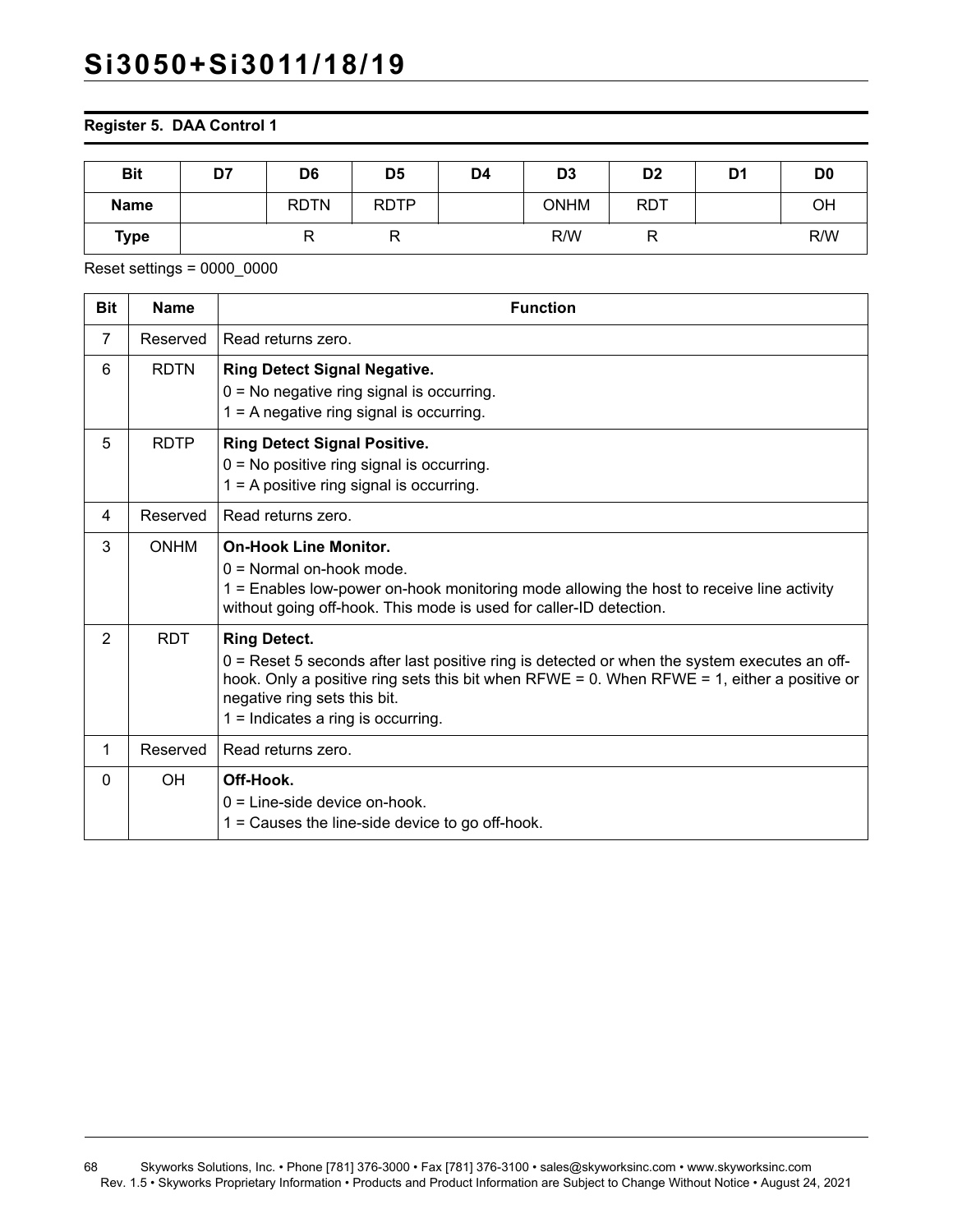#### **Register 6. DAA Control 2**

| <b>Bit</b>  | D7 | D6 | D <sub>5</sub> | D4         | D <sub>3</sub> | D <sub>2</sub> | D <sub>1</sub> | D <sub>0</sub> |
|-------------|----|----|----------------|------------|----------------|----------------|----------------|----------------|
| <b>Name</b> |    |    |                | <b>PDL</b> | <b>PDN</b>     |                |                |                |
| <b>Type</b> |    |    |                | R/W        | R/W            |                |                |                |

Reset settings = 0001\_0000

| <b>Bit</b> | <b>Name</b> | <b>Function</b>                                                                                                                                                    |
|------------|-------------|--------------------------------------------------------------------------------------------------------------------------------------------------------------------|
| 7:5        | Reserved    | Read returns zero.                                                                                                                                                 |
| 4          | PDL.        | Powerdown Line-Side Device.<br>0 = Normal operation. Program the clock generator before clearing this bit.<br>1 = Places the line-side device in lower power mode. |
| 3          | <b>PDN</b>  | Powerdown System-Side Device.<br>$0 =$ Normal operation.<br>1 = Powers down the system-side device. A pulse on RESET is required to restore normal<br>operation.   |
| 2:0        | Reserved    | Read returns zero.                                                                                                                                                 |

#### **Register 7. Sample Rate Control**

| <b>Bit</b>  | D7 | D <sub>6</sub> | D <sub>5</sub> | D4 | D <sub>3</sub> | D <sub>2</sub> | D <sub>1</sub> | D <sub>0</sub> |
|-------------|----|----------------|----------------|----|----------------|----------------|----------------|----------------|
| <b>Name</b> |    |                |                |    | <b>HSSM</b>    |                |                |                |
| <b>Type</b> |    |                |                |    | R/W            |                |                |                |

| <b>Bit</b> | Name     | <b>Function</b>                                                                                                                                                                                                                                                          |
|------------|----------|--------------------------------------------------------------------------------------------------------------------------------------------------------------------------------------------------------------------------------------------------------------------------|
| 7:4        | Reserved | Read returns zero.                                                                                                                                                                                                                                                       |
| 3          | HSSM     | <b>High-Speed Sampling Mode.</b><br>$0 =$ Sample Rate is 8 kHz.<br>1 = Sample Rate is 16 kHz. The PCM or the GCI highway continues to be at 8 kHz; thus,<br>twice as many samples are generated per device timeslot. Samples are transmitted in adja-<br>cent timeslots. |
| 2:0        | Reserved | Read returns zero.                                                                                                                                                                                                                                                       |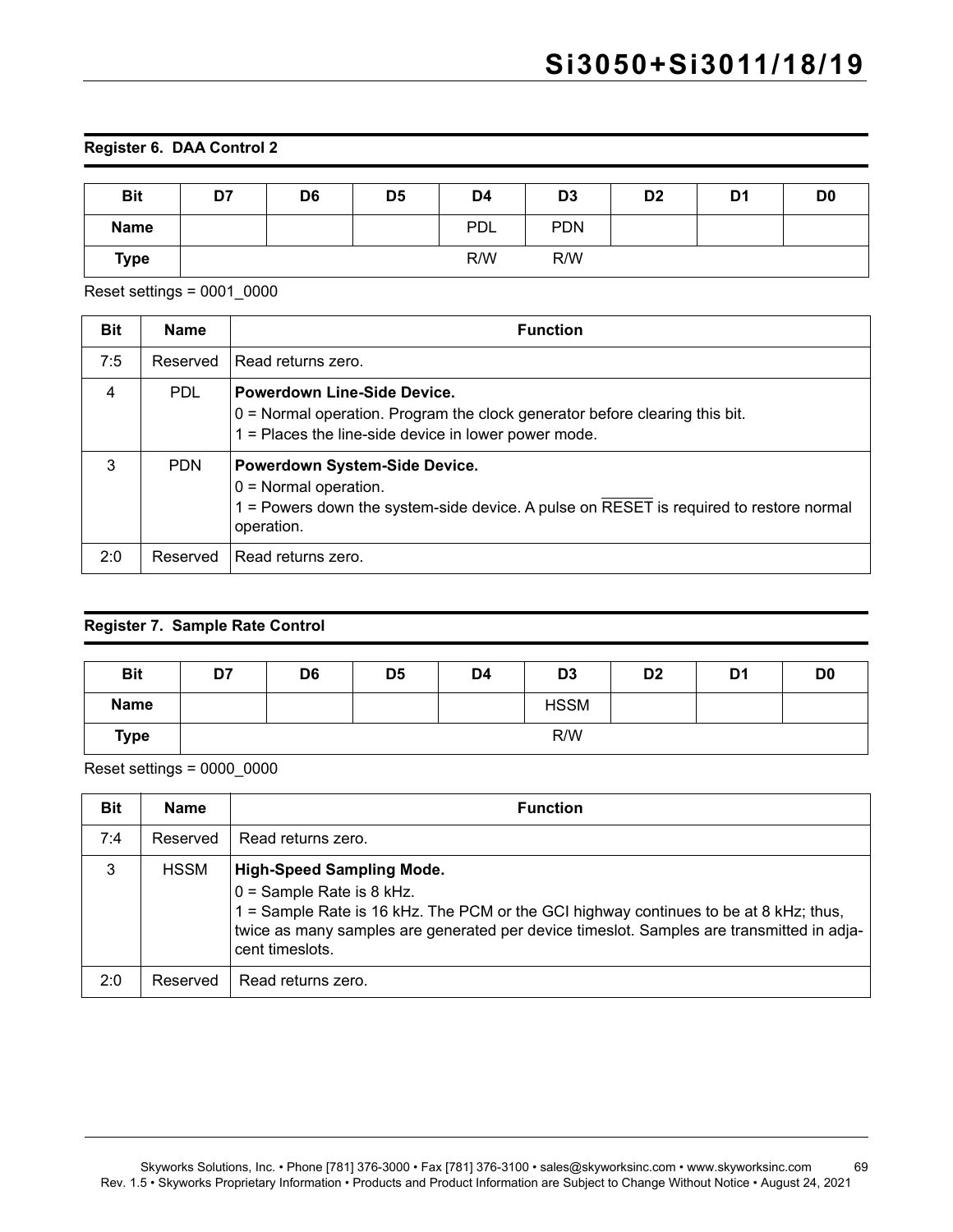# **Si3050+Si3011/18/19**

#### **Register 8-9. Reserved**

| <b>Bit</b>  | D7 | D <sub>6</sub> | D <sub>5</sub> | D <sub>4</sub> | D <sub>3</sub> | D <sub>2</sub> | D <sub>1</sub> | D <sub>0</sub> |
|-------------|----|----------------|----------------|----------------|----------------|----------------|----------------|----------------|
| <b>Name</b> |    |                |                |                |                |                |                |                |
| <b>Type</b> |    |                |                |                |                |                |                |                |

Reset settings = 0000\_0000

| <b>Bit</b> | Name     | <b>Function</b>      |
|------------|----------|----------------------|
| 7:0        | Reserved | I Read returns zero. |

#### **Register 10. DAA Control 3**

| <b>Bit</b>  | D7 | D <sub>6</sub> | D <sub>5</sub> | D <sub>4</sub> | D <sub>3</sub> | D <sub>2</sub> | D <sub>1</sub> | D <sub>0</sub> |
|-------------|----|----------------|----------------|----------------|----------------|----------------|----------------|----------------|
| <b>Name</b> |    |                |                |                |                |                |                | <b>DDL</b>     |
| Type        |    |                |                |                |                |                |                | R/W            |

| Bit | <b>Name</b> | <b>Function</b>                                                                                                                                                                                      |
|-----|-------------|------------------------------------------------------------------------------------------------------------------------------------------------------------------------------------------------------|
| 7:1 | Reserved    | l Read returns zero.                                                                                                                                                                                 |
| 0   | <b>DDL</b>  | <b>Digital Data Loopback.</b><br>$0 =$ Normal operation.<br>1 = Takes data received on DRX and loops it back out to DTX before the TX and RX filters.<br>Output data is identical to the input data. |

<sup>70</sup> Skyworks Solutions, Inc. • Phone [781] 376-3000 • Fax [781] 376-3100 • sales@skyworksinc.com • www.skyworksinc.com Rev. 1.5 • Skyworks Proprietary Information • Products and Product Information are Subject to Change Without Notice • August 24, 2021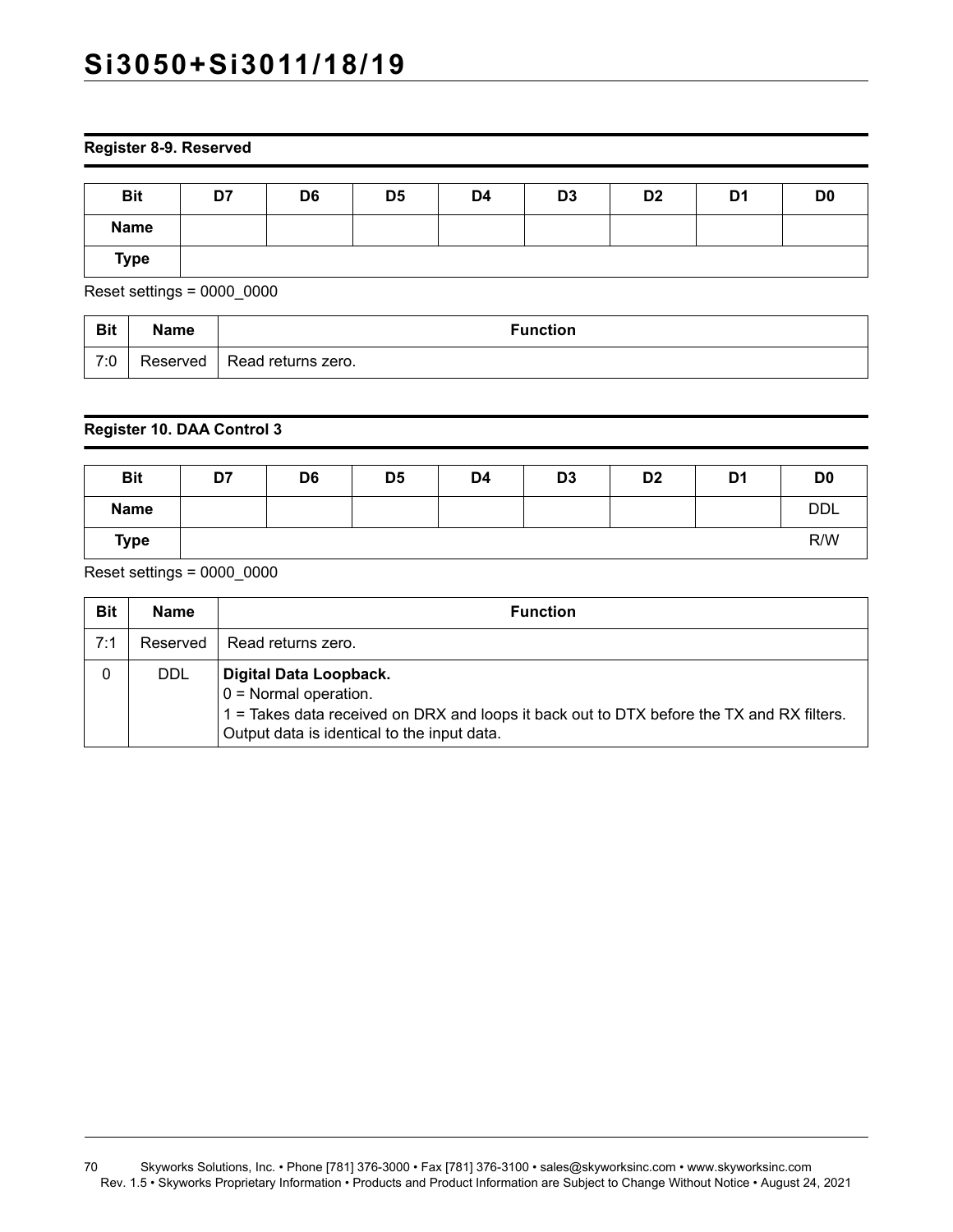#### **Register 11. System-Side and Line-Side Device Revision**

| <b>Bit</b>  | D7 | D <sub>6</sub> | D <sub>5</sub> | D4 | D <sub>3</sub> | D <sub>2</sub> | D <sub>1</sub> | D <sub>0</sub> |  |
|-------------|----|----------------|----------------|----|----------------|----------------|----------------|----------------|--|
| <b>Name</b> |    |                | LSID[3:0]      |    | REVA[3:0]      |                |                |                |  |
| <b>Type</b> |    |                |                |    |                | −              | ĸ              |                |  |

Reset settings = xxxx\_xxxx

| <b>Bit</b> | <b>Name</b> | <b>Function</b>                                                                                               |  |  |  |  |  |  |
|------------|-------------|---------------------------------------------------------------------------------------------------------------|--|--|--|--|--|--|
| 7:4        | LSID[3:0]   | Line-Side ID Bits.                                                                                            |  |  |  |  |  |  |
|            |             | These four bits will always read one of the following values, depending on which line-side<br>device is used: |  |  |  |  |  |  |
|            |             | LSID[3:0]<br><b>Device</b>                                                                                    |  |  |  |  |  |  |
|            |             | Si3011<br>0100                                                                                                |  |  |  |  |  |  |
|            |             | Si3018<br>0001                                                                                                |  |  |  |  |  |  |
|            |             | Si3019<br>0011                                                                                                |  |  |  |  |  |  |
| 3:0        | REVA[3:0]   | <b>System-Side Revision.</b>                                                                                  |  |  |  |  |  |  |
|            |             | Four-bit value indicating the revision of the Si3050 (system-side) device.                                    |  |  |  |  |  |  |

#### **Register 12. Line-Side Device Status**

| <b>Bit</b>  | D7 | D <sub>6</sub> | D <sub>5</sub> | D <sub>4</sub> | D <sub>3</sub> | D <sub>2</sub> | D <sub>1</sub> | D <sub>0</sub> |  |
|-------------|----|----------------|----------------|----------------|----------------|----------------|----------------|----------------|--|
| <b>Name</b> |    | <b>FDT</b>     |                | LCS[4:0]       |                |                |                |                |  |
| <b>Type</b> |    | R              |                | ĸ              |                |                |                |                |  |

| <b>Bit</b> | <b>Name</b> | <b>Function</b>                                                                                                                                                                                                                                |
|------------|-------------|------------------------------------------------------------------------------------------------------------------------------------------------------------------------------------------------------------------------------------------------|
|            | Reserved    | Read returns zero.                                                                                                                                                                                                                             |
| 6          | <b>FDT</b>  | <b>Frame Detect.</b><br>0 = Indicates ISOcap link has not established frame lock.<br>1 = Indicates ISOcap link frame lock is established.                                                                                                      |
| 5          | Reserved    | Read returns zero.                                                                                                                                                                                                                             |
| 4:0        | LCS[4:0]    | Off-Hook Loop Current Monitor (3.3 mA/bit).<br>00000 = Loop current is less than required for normal operation.<br>00100 = Minimum loop current for normal operation.<br>11111 = Loop current is >127 mA, and an overload condition may exist. |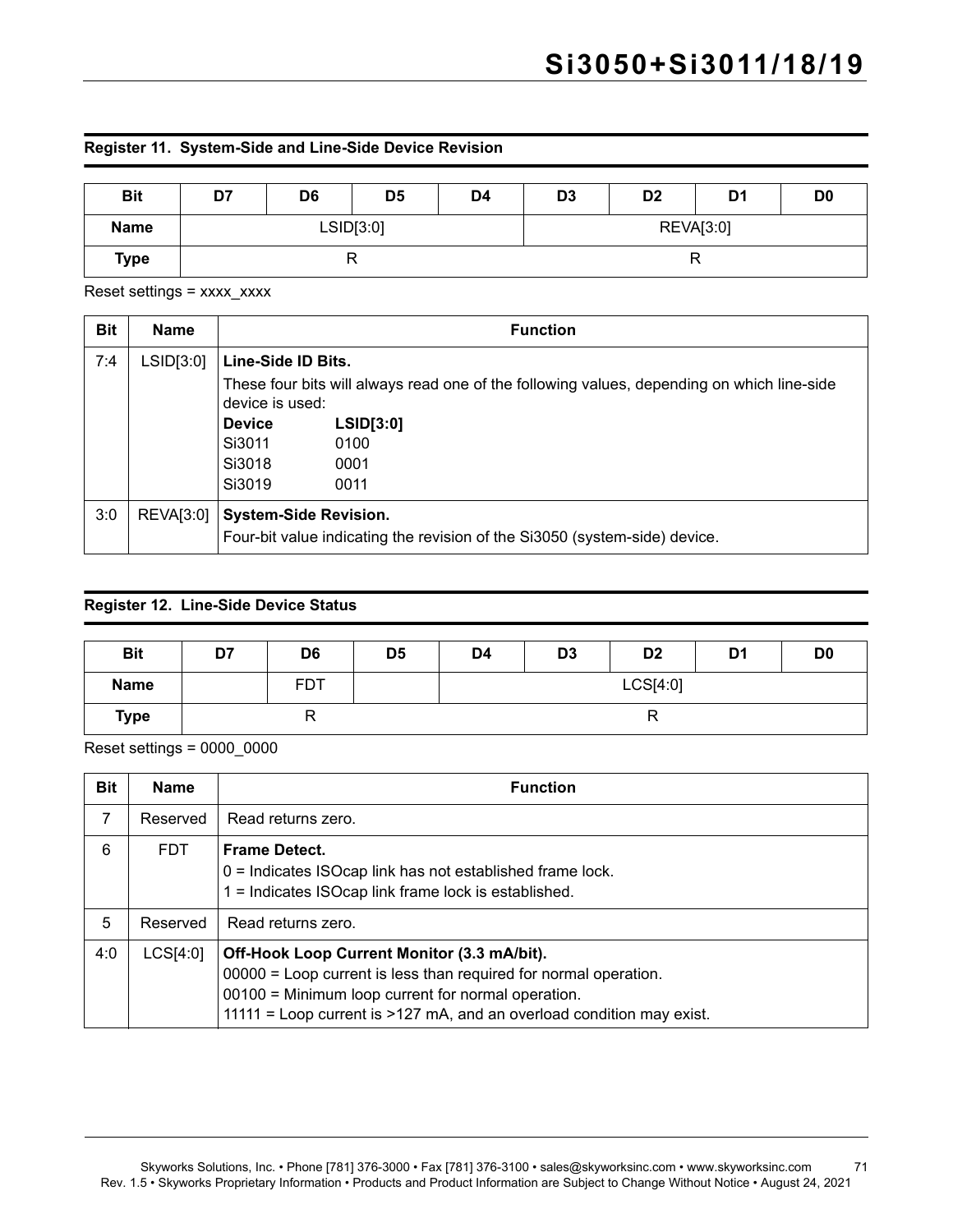# **Si3050+Si3011/18/19**

#### **Register 13. Line-Side Device Revision**

| <b>Bit</b>  | D7 | D <sub>6</sub> | D <sub>5</sub> | D4 | D <sub>3</sub> | D <sub>2</sub> | D <sub>1</sub> | D <sub>0</sub> |
|-------------|----|----------------|----------------|----|----------------|----------------|----------------|----------------|
| <b>Name</b> |    |                | REVB[3:0]      |    |                |                |                |                |
| <b>Type</b> |    | רו<br>n        | $\cdot$        |    |                |                |                |                |

Reset settings = xxxx\_xxxx

| <b>Bit</b> | <b>Name</b> | <b>Function</b>                                                                                           |
|------------|-------------|-----------------------------------------------------------------------------------------------------------|
|            | Reserved    | Read returns zero.                                                                                        |
| 6          |             | Reserved   This bit always reads a one.                                                                   |
| 5:2        |             | REVB[3:0]   Line-Side Device Revision.<br>Four-bit value indicating the revision of the line-side device. |
| 1:0        | Reserved    | Read returns zero.                                                                                        |

#### **Register 14. DAA Control 4**

| <b>Bit</b>  | D7 | D <sub>6</sub> | D <sub>5</sub> | D4 | D <sub>3</sub> | D <sub>2</sub> | D <sub>1</sub> | D <sub>0</sub> |
|-------------|----|----------------|----------------|----|----------------|----------------|----------------|----------------|
| <b>Name</b> |    |                |                |    |                |                | <b>RPOL</b>    |                |
| <b>Type</b> |    |                |                |    |                |                | R/W            |                |

| <b>Bit</b> | <b>Name</b> | <b>Function</b>                                                                                                                                 |
|------------|-------------|-------------------------------------------------------------------------------------------------------------------------------------------------|
| 7:2        | Reserved    | l Read returns zero.                                                                                                                            |
|            | <b>RPOL</b> | <b>Ring Detect Polarity.</b><br>$0 =$ The $\overline{\text{RGDT}}$ pin is active low.<br>$1 =$ The $\overline{\text{RGDT}}$ pin is active high. |
| 0          | Reserved    | Read returns zero.                                                                                                                              |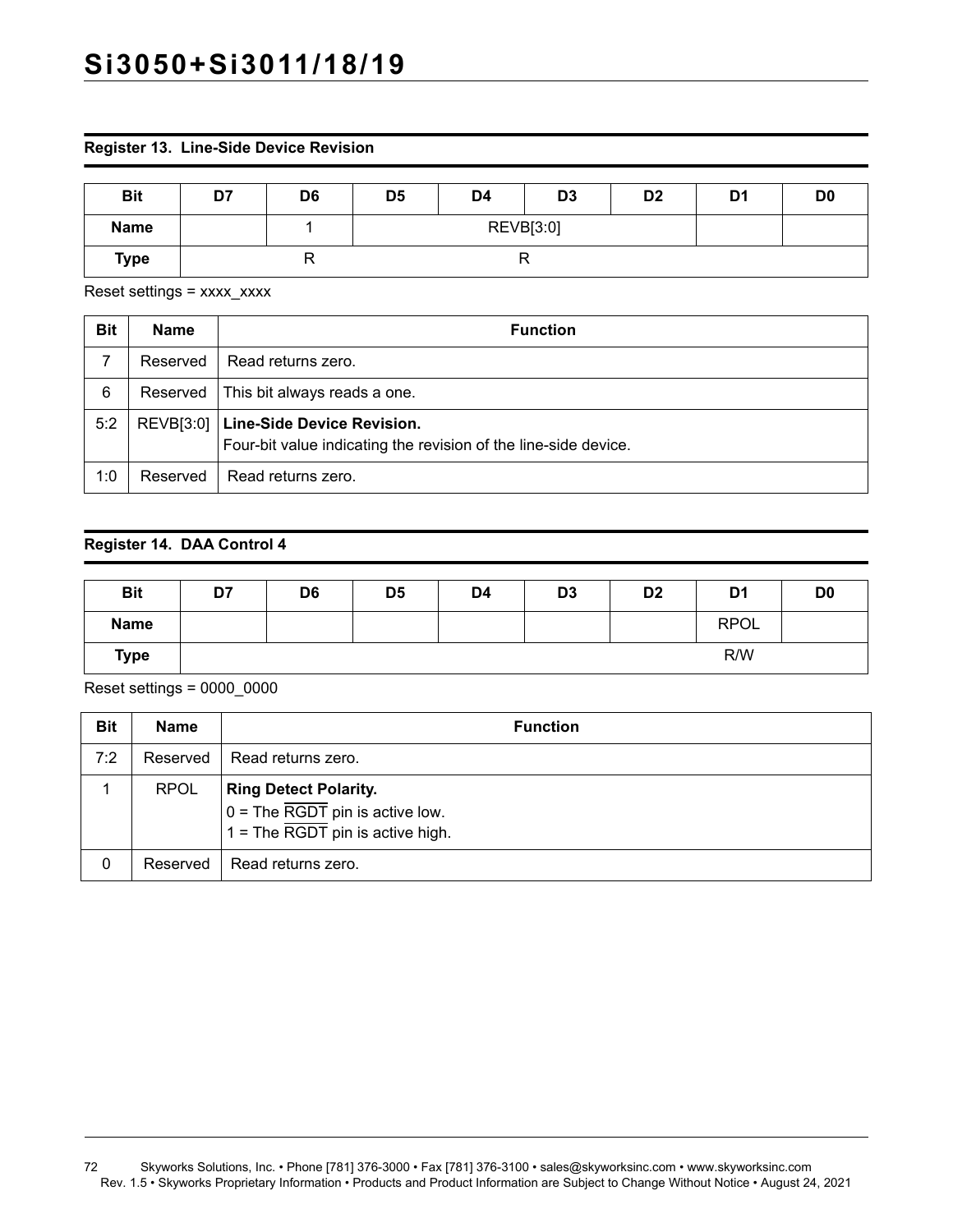#### **Register 15. TX/RX Gain Control 1**

| <b>Bit</b>  | D7         | D <sub>6</sub> | D <sub>5</sub> | D4 | D <sub>3</sub> | D <sub>2</sub> | D <sub>1</sub> | D <sub>0</sub> |
|-------------|------------|----------------|----------------|----|----------------|----------------|----------------|----------------|
| <b>Name</b> | <b>TXM</b> |                |                |    | <b>RXM</b>     |                |                |                |
| <b>Type</b> | R/W        |                |                |    | R/W            |                |                |                |

| <b>Bit</b> | <b>Name</b> | <b>Function</b>                                                                                  |
|------------|-------------|--------------------------------------------------------------------------------------------------|
| 7          | TXM         | <b>Transmit Mute.</b><br>$0 =$ Transmit signal is not muted.<br>$1 =$ Mutes the transmit signal. |
| 6:4        | Reserved    | Read returns zero.                                                                               |
| 3          | RXM         | <b>Receive Mute.</b><br>$0 =$ Receive signal is not muted.<br>$1 =$ Mutes the receive signal.    |
| 2:0        | Reserved    | Read returns zero.                                                                               |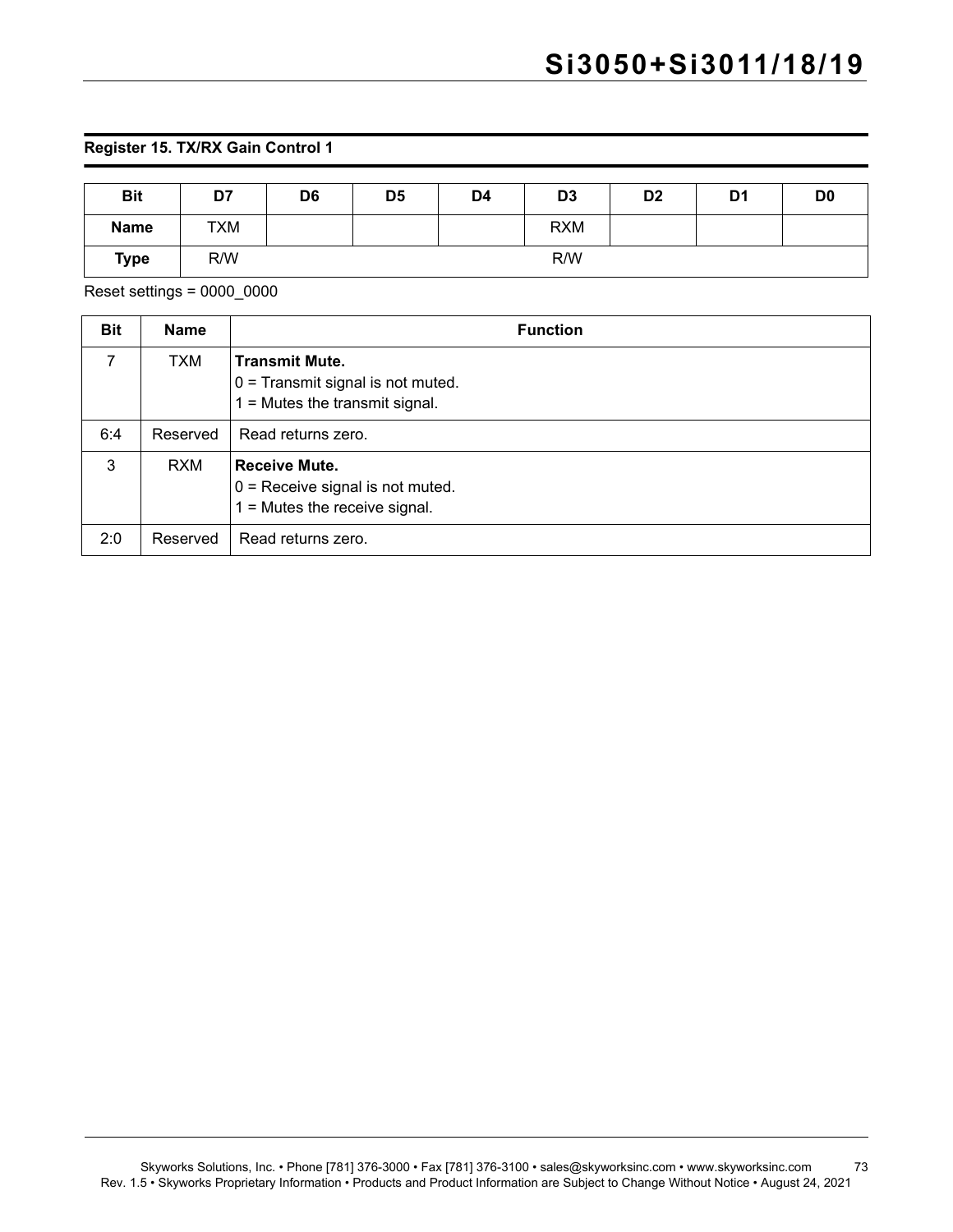#### **Register 16. International Control 1**

| <b>Bit</b>  | D7 | D <sub>6</sub> | D <sub>5</sub> | D4          | D <sub>3</sub> | D <sub>2</sub> | D <sub>1</sub> | D <sub>0</sub> |
|-------------|----|----------------|----------------|-------------|----------------|----------------|----------------|----------------|
| <b>Name</b> |    | <b>OHS</b>     |                | <b>IIRE</b> |                |                | <b>RZ</b>      | <b>RT</b>      |
| <b>Type</b> |    | R/W            |                | R/W         |                |                | R/W            | R/W            |

| <b>Bit</b>     | <b>Name</b> | <b>Function</b>                                                                                                                                                                                                                                                                                                                                                                                                                                                                                                                                                                                                                                                                            |  |  |  |  |  |  |
|----------------|-------------|--------------------------------------------------------------------------------------------------------------------------------------------------------------------------------------------------------------------------------------------------------------------------------------------------------------------------------------------------------------------------------------------------------------------------------------------------------------------------------------------------------------------------------------------------------------------------------------------------------------------------------------------------------------------------------------------|--|--|--|--|--|--|
| $\overline{7}$ | Reserved    | These bits may be written to a zero or one.                                                                                                                                                                                                                                                                                                                                                                                                                                                                                                                                                                                                                                                |  |  |  |  |  |  |
| 6              | <b>OHS</b>  | On-Hook Speed. Si3018 and Si3019 line-side only.<br>This bit, in combination with the OHS2 bit (Register 31) and the SQ[1:0] bits (Register 59), sets<br>the amount of time for the line-side device to go on-hook. The on-hook speeds specified are<br>measured from the time the OH bit is cleared until loop current equals zero.<br><b>OHS</b><br>OHS2SQ[1:0]Mean On-Hook Speed<br>$0\quad 00$<br>Less than 0.5 ms<br>$\mathbf 0$<br>$\mathbf{1}$<br>$00\,$<br>3 ms ±10% (meets ETSI standard)<br>$\mathbf{0}$<br>26 ms ±10% (meets Australia spark quenching spec)<br>$X$ 11<br>1<br>For Si3011 line-side device, this bit may be written to a zero or one.                           |  |  |  |  |  |  |
| 5              | Reserved    | These bits may be written to a zero or one.                                                                                                                                                                                                                                                                                                                                                                                                                                                                                                                                                                                                                                                |  |  |  |  |  |  |
| 4              | <b>IIRE</b> | <b>IIR Filter Enable.</b><br>0 = FIR filter enabled for transmit and receive filters. (See Figures 7–10 on page 15.)<br>1 = IIR filter enabled for transmit and receive filters. (See Figures 11–16 on page 16.)                                                                                                                                                                                                                                                                                                                                                                                                                                                                           |  |  |  |  |  |  |
| 3:2            | Reserved    | Read returns zero.                                                                                                                                                                                                                                                                                                                                                                                                                                                                                                                                                                                                                                                                         |  |  |  |  |  |  |
| 1              | <b>RZ</b>   | Ringer Impedance. Si3018 and Si3019 line-side only.<br>$0 =$ Maximum (high) ringer impedance.<br>1 = Synthesized ringer impedance used to satisfy a maximum ringer impedance specification<br>in countries, such as Poland, South Africa, and Slovenia.<br>For Si3011 line-side device, this bit may be written to a zero or one.                                                                                                                                                                                                                                                                                                                                                          |  |  |  |  |  |  |
| 0              | <b>RT</b>   | Ringer Threshold Select. Si3018 and Si3019 line-side only.<br>This bit, in combination with the RT2 bit, is used to satisfy country requirements on ring detec-<br>tion. Signals below the lower level do not generate a ring detection; signals above the upper<br>level are guaranteed to generate a ring detection.<br>RT2 RT Lower levelRT Upper level<br><b>RT</b><br>13.5 $V_{\text{rms}}$<br>16.5 $V_{rms}$<br>0<br>0<br>Reserved, do not use this setting.<br>0<br>$\mathbf{1}$<br>$\mathbf 0$<br>19.35 $V_{rms}$<br>23.65 $VRMS$<br>1<br>$\mathbf{1}$<br>40.5 $V_{\text{rms}}$<br>49.5 V <sub>RMS</sub><br>For Si3011 line-side device, this bit may be written to a zero or one. |  |  |  |  |  |  |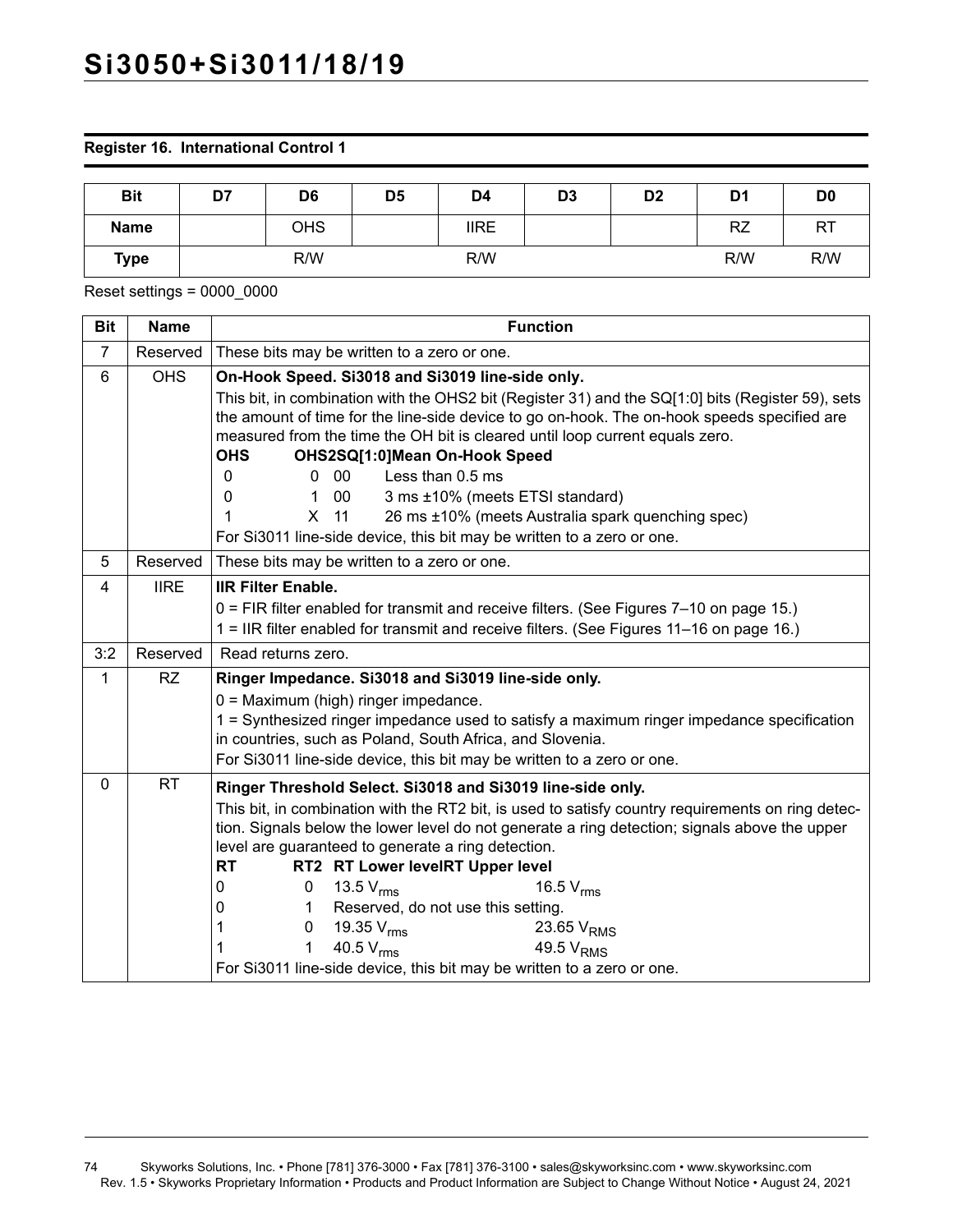#### **Register 17. International Control 2**

| <b>Bit</b>  | D7   | D6          | D5   | D4              | D <sub>3</sub> | D <sub>2</sub> | D <sub>1</sub> | D <sub>0</sub> |
|-------------|------|-------------|------|-----------------|----------------|----------------|----------------|----------------|
| <b>Name</b> | CALZ | <b>MCAL</b> | CALD | RT <sub>2</sub> | OPE            | <b>BTE</b>     | <b>ROV</b>     | <b>BTD</b>     |
| <b>Type</b> | R/W  | R/W         | R/W  | R/W             | R/W            | R/W            | R/W            |                |

| <b>Bit</b>     | <b>Name</b>     | <b>Function</b>                                                                                                                          |  |  |  |  |  |  |  |  |
|----------------|-----------------|------------------------------------------------------------------------------------------------------------------------------------------|--|--|--|--|--|--|--|--|
| $\overline{7}$ | CALZ            | <b>Clear ADC Calibration.</b>                                                                                                            |  |  |  |  |  |  |  |  |
|                |                 | $0 =$ Normal operation.                                                                                                                  |  |  |  |  |  |  |  |  |
|                |                 | 1 = Clears the existing ADC calibration data. This bit must be written back to 0 after being set.                                        |  |  |  |  |  |  |  |  |
| 6              | <b>MCAL</b>     | <b>Manual ADC Calibration.</b>                                                                                                           |  |  |  |  |  |  |  |  |
|                |                 | $0 = No$ calibration.                                                                                                                    |  |  |  |  |  |  |  |  |
|                |                 | 1 = Initiate manual ADC calibration.                                                                                                     |  |  |  |  |  |  |  |  |
| 5              | <b>CALD</b>     | <b>Auto-Calibration Disable.</b>                                                                                                         |  |  |  |  |  |  |  |  |
|                |                 | $0 =$ Enable auto-calibration.                                                                                                           |  |  |  |  |  |  |  |  |
|                |                 | $1 =$ Disable auto-calibration.                                                                                                          |  |  |  |  |  |  |  |  |
| 4              | RT <sub>2</sub> | Ringer Threshold Select 2. Si3018 and Si3019 line-side only.                                                                             |  |  |  |  |  |  |  |  |
|                |                 | This bit, in combination with the RT bit, is used to satisfy country requirements on ring detec-                                         |  |  |  |  |  |  |  |  |
|                |                 | tion. Signals below the lower level do not generate a ring detection; signals above the upper                                            |  |  |  |  |  |  |  |  |
|                |                 | level are guaranteed to generate a ring detection.                                                                                       |  |  |  |  |  |  |  |  |
|                |                 | <b>RT</b><br>RT2 RT Lower levelRT Upper level                                                                                            |  |  |  |  |  |  |  |  |
|                |                 | 0<br>0<br>13.5 $V_{\text{rms}}$<br>16.5 $V_{\rm rms}$                                                                                    |  |  |  |  |  |  |  |  |
|                |                 | 0<br>$\mathbf{1}$<br>Reserved, do not use this setting.                                                                                  |  |  |  |  |  |  |  |  |
|                |                 | $\mathbf 0$<br>19.35 $V_{rms}$<br>1<br>23.65 V <sub>RMS</sub>                                                                            |  |  |  |  |  |  |  |  |
|                |                 | 40.5 $V_{\text{rms}}$<br>1<br>49.5 V <sub>RMS</sub><br>1                                                                                 |  |  |  |  |  |  |  |  |
|                |                 | For Si3011 line-side device, always write this bit to zero.                                                                              |  |  |  |  |  |  |  |  |
| 3              | <b>OPE</b>      | <b>Overload Protect Enable.</b>                                                                                                          |  |  |  |  |  |  |  |  |
|                |                 | $0 = Disabled$ .                                                                                                                         |  |  |  |  |  |  |  |  |
|                |                 | $1 =$ Enabled.                                                                                                                           |  |  |  |  |  |  |  |  |
|                |                 | The OPE bit should always be cleared before going off-hook.                                                                              |  |  |  |  |  |  |  |  |
| 2              | <b>BTE</b>      | <b>Billing Tone Detect Enable.</b>                                                                                                       |  |  |  |  |  |  |  |  |
|                |                 | The DAA can detect events, such as billing tones, that can cause a disruption in the line-side                                           |  |  |  |  |  |  |  |  |
|                |                 | power supply. When this bit is set, the device will maintain off-hook during such events. If a                                           |  |  |  |  |  |  |  |  |
|                |                 | billing tone is detected, the BTD bit (Register 17, bit 0) is set to indicate the event. Writing this<br>bit to zero clears the BTD bit. |  |  |  |  |  |  |  |  |
|                |                 | 0 = Billing tone detection disabled. The BTD bit is not functional.                                                                      |  |  |  |  |  |  |  |  |
|                |                 |                                                                                                                                          |  |  |  |  |  |  |  |  |
|                |                 | 1 = Billing tone detection enabled. The BTD bit is not functional.                                                                       |  |  |  |  |  |  |  |  |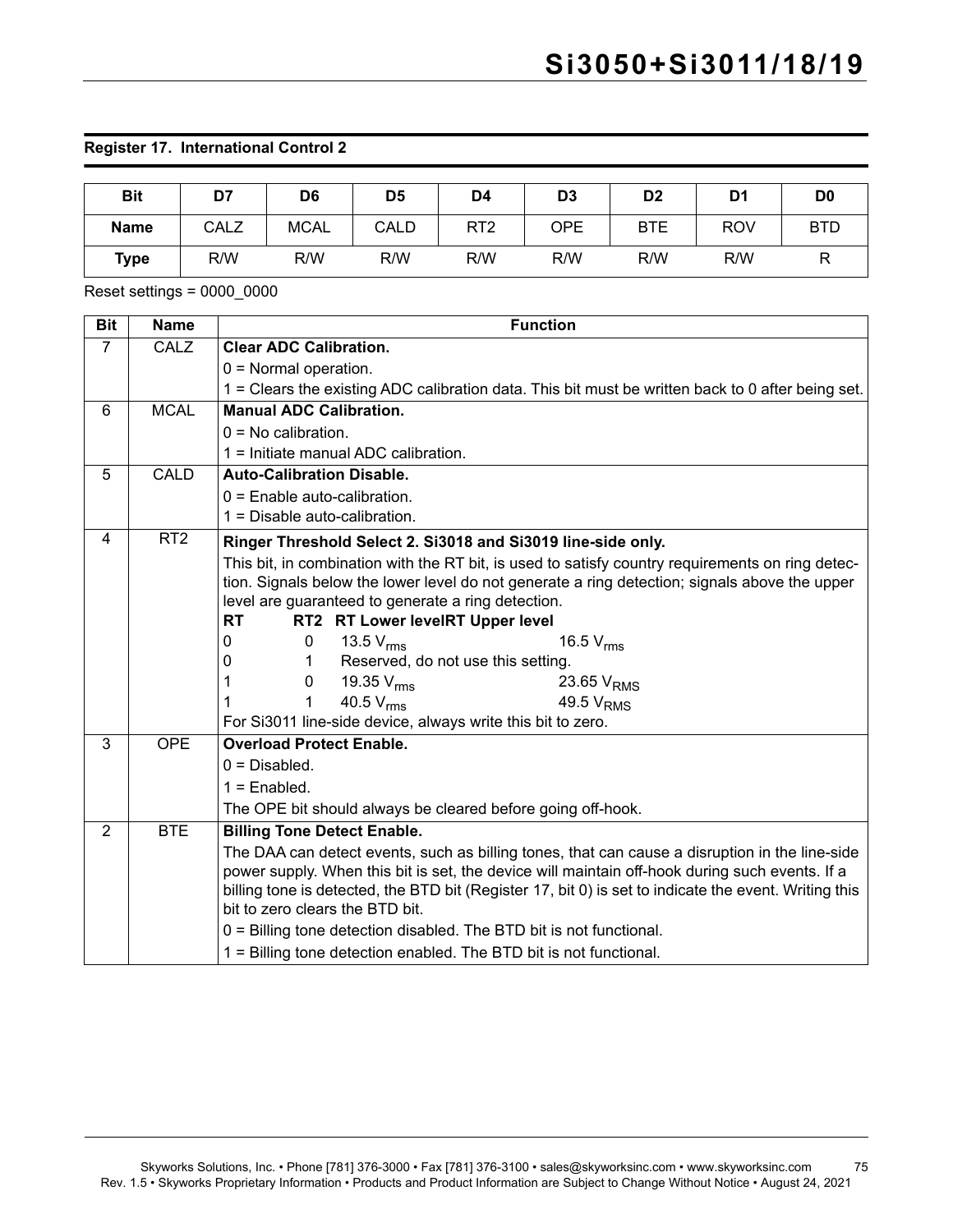| <b>Bit</b> | <b>Name</b> | <b>Function</b>                                                                                                                                                                                  |
|------------|-------------|--------------------------------------------------------------------------------------------------------------------------------------------------------------------------------------------------|
|            | <b>ROV</b>  | <b>Receive Overload.</b>                                                                                                                                                                         |
|            |             | This bit is set when the receive input has an excessive input level (i.e., receive pin goes below<br>ground). Writing a 0 to this location clears this bit and the ROVI bit (Register 4, bit 6). |
|            |             | $0 =$ Normal receive input level.                                                                                                                                                                |
|            |             | 1 = Excessive receive input level.                                                                                                                                                               |
| $\Omega$   | <b>BTD</b>  | <b>Billing Tone Detected.</b>                                                                                                                                                                    |
|            |             | This bit is set if an event, such as a billing tone, causes a disruption in the line-side power<br>supply. Writing a zero to BTE clears this bit.                                                |
|            |             | $0 = No$ billing tone detected.                                                                                                                                                                  |
|            |             | $1 =$ Billing tone detected.                                                                                                                                                                     |

#### **Register 18. International Control 3**

| <b>Bit</b>  | D7 | D <sub>6</sub> | D <sub>5</sub> | D4 | D <sub>3</sub> | D <sub>2</sub> | D <sub>1</sub> | D <sub>0</sub> |
|-------------|----|----------------|----------------|----|----------------|----------------|----------------|----------------|
| <b>Name</b> |    |                |                |    |                |                | <b>RFWE</b>    |                |
| <b>Type</b> |    |                |                |    |                |                | R/W            |                |

| <b>Bit</b>     | <b>Name</b> | <b>Function</b>                                                                                                                                                                                                                                                                                                                         |  |  |  |  |  |  |  |
|----------------|-------------|-----------------------------------------------------------------------------------------------------------------------------------------------------------------------------------------------------------------------------------------------------------------------------------------------------------------------------------------|--|--|--|--|--|--|--|
| 7:3            |             | Reserved   Read returns zero.                                                                                                                                                                                                                                                                                                           |  |  |  |  |  |  |  |
| $\overline{2}$ | Reserved    | This bit may be written to a zero or one.                                                                                                                                                                                                                                                                                               |  |  |  |  |  |  |  |
|                | <b>RFWE</b> | Ring Detector Full-Wave Rectifier Enable.<br>When RNGV (Register 24) is disabled, this bit controls the ring detector mode and the asser-                                                                                                                                                                                               |  |  |  |  |  |  |  |
|                |             | tion of the RGDT pin. When RNGV is enabled, this bit configures the RGDT pin to either follow<br>the ringing signal detected by the ring validation circuit, or to follow an unqualified ring detect<br>one-shot signal initiated by a ring-threshold crossing and terminated by a fixed counter timeout<br>of approximately 5 seconds. |  |  |  |  |  |  |  |
|                |             | <b>RNGV</b><br><b>RFWERGDT</b>                                                                                                                                                                                                                                                                                                          |  |  |  |  |  |  |  |
|                |             | 0Half-Wave<br>0                                                                                                                                                                                                                                                                                                                         |  |  |  |  |  |  |  |
|                |             | $\Omega$<br>1 Full-Wave                                                                                                                                                                                                                                                                                                                 |  |  |  |  |  |  |  |
|                |             | <b>OValidated Ring Envelope</b>                                                                                                                                                                                                                                                                                                         |  |  |  |  |  |  |  |
|                |             | 1Ring Threshold Crossing One-Shot                                                                                                                                                                                                                                                                                                       |  |  |  |  |  |  |  |
| 0              | Reserved    | Read returns zero.                                                                                                                                                                                                                                                                                                                      |  |  |  |  |  |  |  |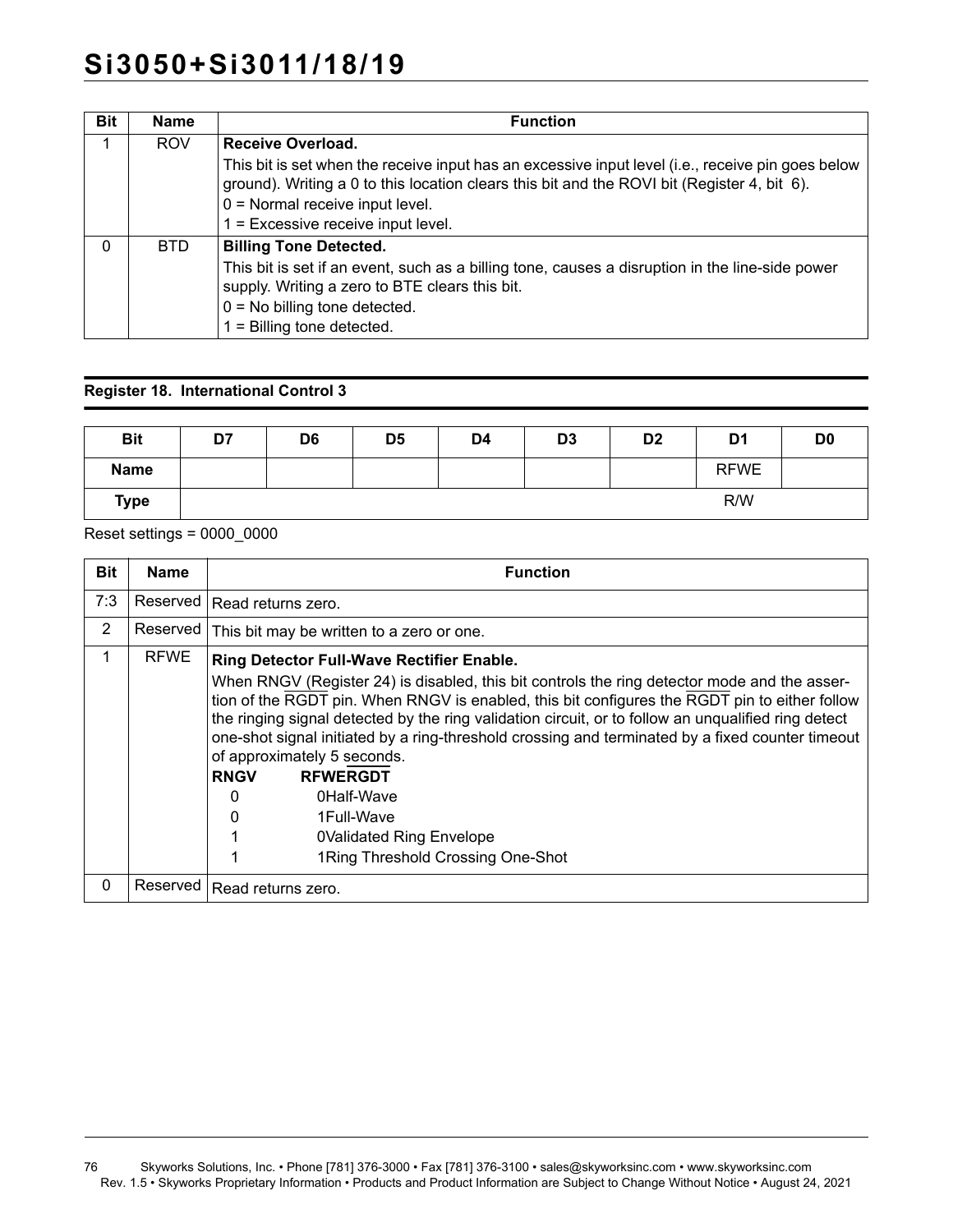#### **Register 19. International Control 4**

| <b>Bit</b>  | D7 | D <sub>6</sub> | D <sub>5</sub> | D4 | D <sub>3</sub> | D <sub>2</sub> | D <sub>1</sub> | D <sub>0</sub> |
|-------------|----|----------------|----------------|----|----------------|----------------|----------------|----------------|
| <b>Name</b> |    |                |                |    |                | <b>OVL</b>     | <b>DOD</b>     | OPD            |
| <b>Type</b> |    |                |                |    |                | R              |                | D              |

| <b>Bit</b>     | <b>Name</b> | <b>Function</b>                                                                                                                                                                                                                                                                                                                                                                                                                                                                                                                                       |  |  |  |  |  |  |  |  |
|----------------|-------------|-------------------------------------------------------------------------------------------------------------------------------------------------------------------------------------------------------------------------------------------------------------------------------------------------------------------------------------------------------------------------------------------------------------------------------------------------------------------------------------------------------------------------------------------------------|--|--|--|--|--|--|--|--|
| 7:3            | Reserved    | Read returns zero.                                                                                                                                                                                                                                                                                                                                                                                                                                                                                                                                    |  |  |  |  |  |  |  |  |
| $\overline{2}$ | OVL         | <b>Receive Overload Detect.</b><br>This bit has the same function as ROV (Register 17), but clears itself after the overload is<br>removed. See "5.22. Receive Overload Detection" on page 35. This bit is only masked by the<br>off-hook counter and is not affected by the BTE bit.<br>$0 =$ Normal receive input level.<br>1 = Excessive receive input level.                                                                                                                                                                                      |  |  |  |  |  |  |  |  |
| 1              | <b>DOD</b>  | <b>Recal/Dropout Detect.</b><br>When the line-side device is off-hook, it is powered from the line itself. This bit will read 1<br>when loop current is not flowing. For example, if this line-derived power supply collapses,<br>such as when the line is disconnected, this bit is set to 1. Additionally, when on-hook, and the<br>line-side device is enabled, this bit is set to 1.<br>$0 =$ Normal operation.<br>1 = Line supply dropout detected when off-hook.                                                                                |  |  |  |  |  |  |  |  |
| 0              | <b>OPD</b>  | <b>Overload Protect Detect.</b><br>This bit is used to indicate that the DAA has detected a loop current overload. The detector fir-<br>ing threshold depends on the setting of the ILIM bit (Register 26).<br><b>OPD</b><br><b>ILIM Overcurrent ThresholdOvercurrent Status</b><br>$\mathbf{0}$<br>160 mANo overcurrent condition exists<br>$\Omega$<br>0<br>$\mathbf{1}$<br>60 mA<br>No overcurrent condition exists<br>160 mA<br>Overcurrent condition has been detected<br>1<br>$\Omega$<br>60 mA<br>Overcurrent condition has been detected<br>1 |  |  |  |  |  |  |  |  |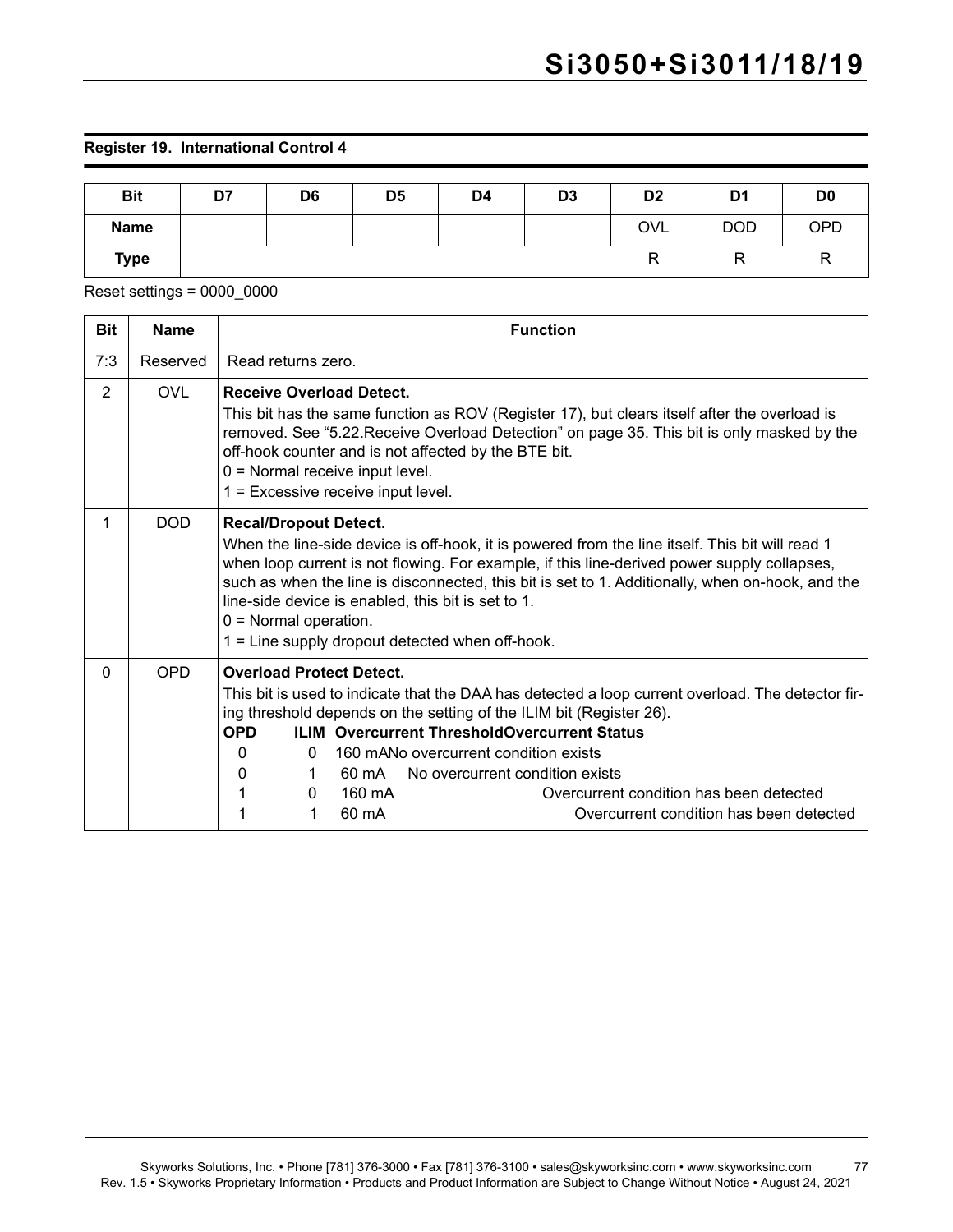#### **Register 20. Call Progress RX Attenuation**

| <b>Bit</b>  | D7       | D <sub>6</sub> | D <sub>5</sub> | D <sub>4</sub> | D <sub>3</sub> | D <sub>2</sub> | D <sub>1</sub> | D <sub>0</sub> |  |  |  |
|-------------|----------|----------------|----------------|----------------|----------------|----------------|----------------|----------------|--|--|--|
| <b>Name</b> | ARM[7:0] |                |                |                |                |                |                |                |  |  |  |
| <b>Type</b> |          |                |                | R/W            |                |                |                |                |  |  |  |

Reset settings = 0000\_0000

| <b>Bit</b> | <b>Name</b> | <b>Function</b>                                                                                                                                                                                                                                                                                                                                                                                                                        |
|------------|-------------|----------------------------------------------------------------------------------------------------------------------------------------------------------------------------------------------------------------------------------------------------------------------------------------------------------------------------------------------------------------------------------------------------------------------------------------|
| 7:0        | ARM[7:0]    | <b>AOUT Receive Path Attenuation.</b>                                                                                                                                                                                                                                                                                                                                                                                                  |
|            |             | When decremented from the default setting, these bits linearly attenuate the AOUT<br>receive path signal used for call progress monitoring. Setting the bits to all 0s mutes the<br>AOUT receive path.<br>Attenuation = $20 \log(ARM[7:0]/64)$<br>1111 1111 = $+12$ dB (gain)<br>0111 1111 = $+6$ dB (gain)<br>$0100 \t0000 = 0 \text{ dB}$<br>0010 0000 = $-6$ dB (attenuation)<br>$0001$ $0000 = -12$ dB<br><br>$0000 \ 0000 =$ Mute |

#### **Register 21. Call Progress TX Attenuation**

| <b>Bit</b>  | D7 | D6       | D <sub>5</sub> | D4 | D <sub>3</sub> | D <sub>2</sub> | D <sub>1</sub> | D <sub>0</sub> |  |  |  |
|-------------|----|----------|----------------|----|----------------|----------------|----------------|----------------|--|--|--|
| <b>Name</b> |    | ATM[7:0] |                |    |                |                |                |                |  |  |  |
| <b>Type</b> |    | R/W      |                |    |                |                |                |                |  |  |  |

| <b>Bit</b> | <b>Name</b> | <b>Function</b>                                                                                                                                                                                                                                                                                                                                                                                                                     |
|------------|-------------|-------------------------------------------------------------------------------------------------------------------------------------------------------------------------------------------------------------------------------------------------------------------------------------------------------------------------------------------------------------------------------------------------------------------------------------|
| 7:0        | ATM[7:0]    | <b>AOUT Transmit Path Attenuation.</b>                                                                                                                                                                                                                                                                                                                                                                                              |
|            |             | When decremented from the default settings, these bits linearly attenuate the AOUT trans-<br>mit path signal used for call progress monitoring. Setting the bits to all 0s mutes the AOUT<br>transmit path.<br>Attenuation = $20 \log(ATM[7:0]/64)$<br>1111 1111 = $+12$ dB (gain)<br>0111 1111 = $+6$ dB (gain)<br>$0100 \t0000 = 0 dB$<br>0010 0000 = $-6$ dB (attenuation)<br>$0001$ $0000 = -12$ dB<br><br>$0000 \ 0000 =$ Mute |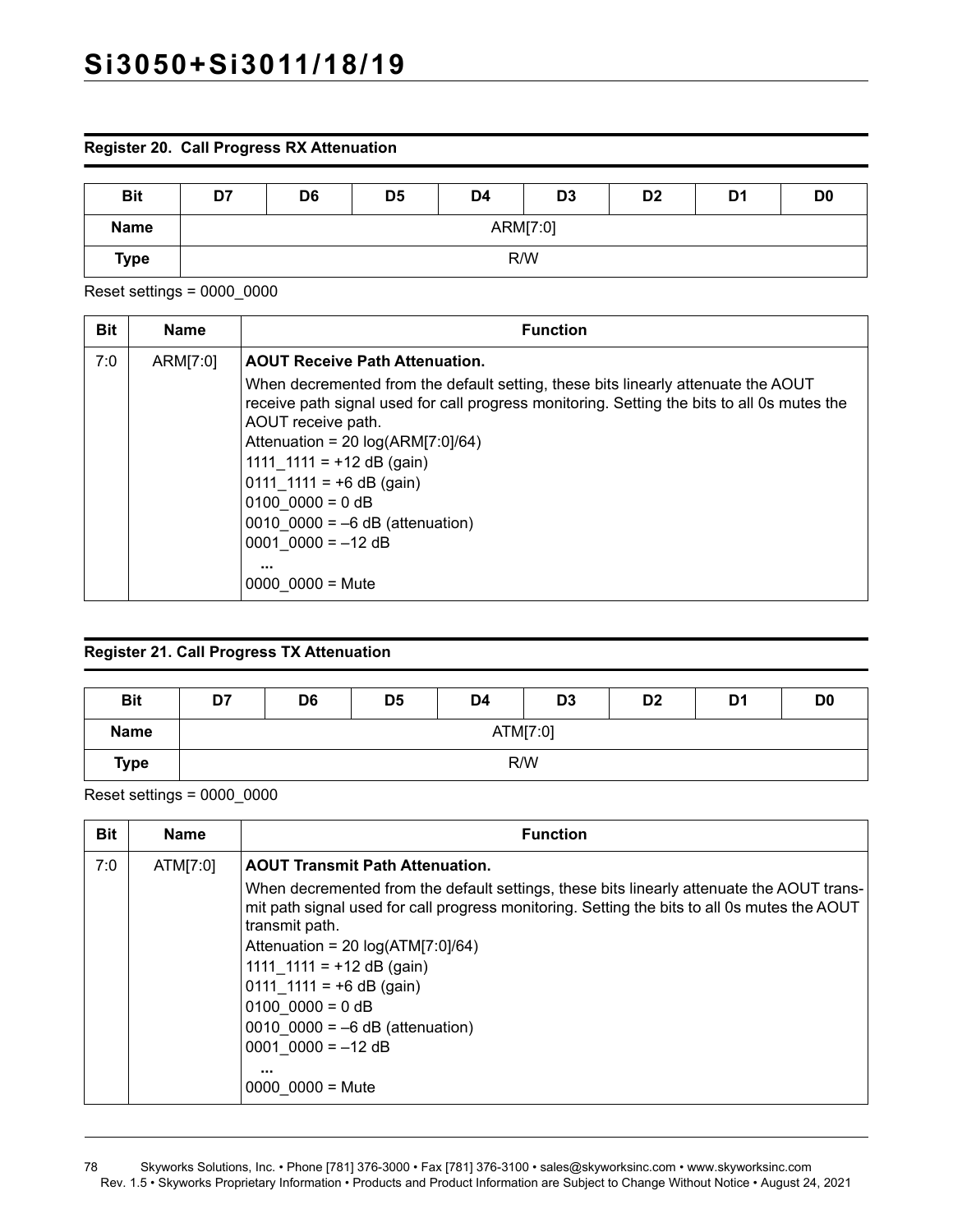#### **Register 22. Ring Validation Control 1**

| <b>Bit</b>  | D7        | D <sub>6</sub> | D <sub>5</sub> | D4 | D <sub>3</sub> | D <sub>2</sub> | D <sub>1</sub> | D <sub>0</sub> |  |
|-------------|-----------|----------------|----------------|----|----------------|----------------|----------------|----------------|--|
| <b>Name</b> | RDLY[1:0] |                | RMX[5:0]       |    |                |                |                |                |  |
| <b>Type</b> | R/W       |                | R/W            |    |                |                |                |                |  |

| <b>Bit</b> | <b>Name</b> | <b>Function</b>                                                                                                                                                                                                                                                                                                                                                                                                                                                                                                                                                                                                                                                                                                                                                                                                                                                                                                                                                                                                                                                                                                                                                                                                     |
|------------|-------------|---------------------------------------------------------------------------------------------------------------------------------------------------------------------------------------------------------------------------------------------------------------------------------------------------------------------------------------------------------------------------------------------------------------------------------------------------------------------------------------------------------------------------------------------------------------------------------------------------------------------------------------------------------------------------------------------------------------------------------------------------------------------------------------------------------------------------------------------------------------------------------------------------------------------------------------------------------------------------------------------------------------------------------------------------------------------------------------------------------------------------------------------------------------------------------------------------------------------|
| 7:6        | RDLY[1:0]   | Ring Delay Bits 1 and 0.<br>These bits, in combination with the RDLY[2] bit (Register 23), set the amount of time<br>between when a ring signal is validated and when a valid ring signal is indicated.                                                                                                                                                                                                                                                                                                                                                                                                                                                                                                                                                                                                                                                                                                                                                                                                                                                                                                                                                                                                             |
|            |             | RDLY[2]<br>RDLY[1:0] Delay<br>000 ms<br>0                                                                                                                                                                                                                                                                                                                                                                                                                                                                                                                                                                                                                                                                                                                                                                                                                                                                                                                                                                                                                                                                                                                                                                           |
|            |             | 01256 ms<br>$\Omega$                                                                                                                                                                                                                                                                                                                                                                                                                                                                                                                                                                                                                                                                                                                                                                                                                                                                                                                                                                                                                                                                                                                                                                                                |
|            |             | 10512 ms<br>$\Omega$                                                                                                                                                                                                                                                                                                                                                                                                                                                                                                                                                                                                                                                                                                                                                                                                                                                                                                                                                                                                                                                                                                                                                                                                |
|            |             |                                                                                                                                                                                                                                                                                                                                                                                                                                                                                                                                                                                                                                                                                                                                                                                                                                                                                                                                                                                                                                                                                                                                                                                                                     |
|            |             | 111792 ms<br>1                                                                                                                                                                                                                                                                                                                                                                                                                                                                                                                                                                                                                                                                                                                                                                                                                                                                                                                                                                                                                                                                                                                                                                                                      |
| 5:0        | RMX[5:0]    | <b>Ring Assertion Maximum Count.</b><br>These bits set the maximum ring frequency for a valid ring signal within a 10% margin of<br>error. During ring qualification, a timer is loaded with the RAS[5:0] field upon a TIP/RING<br>event and decrements at a regular rate. When a subsequent TIP/RING event occurs, the<br>timer value is compared to the RMX[5:0] field and if it exceeds the value in RMX[5:0] then<br>the frequency of the ring is too high and the ring is invalidated. The difference between<br>RAS[5:0] and RMX[5:0] identifies the minimum duration between TIP/RING events to qual-<br>ify as a ring, in binary-coded increments of 2.0 ms (nominal). A TIP/RING event typically<br>occurs twice per ring tone period. At 20 Hz, TIP/RING events would occur every<br>$1/(2 \times 20 \text{ Hz})$ = 25 ms. To calculate the correct RMX[5:0] value for a frequency range<br>[f min, f max], the following equation should be used:<br>RMX[5:0] $\ge$ RAS[5:0] $-\frac{1}{2 \times f}$ max $\times$ 2 ms, RMX $\le$ RAS<br>To compensate for error margin and ensure a sufficient ring detection window, it is recom-<br>mended that the calculated value of RMX[5:0] be incremented by 1. |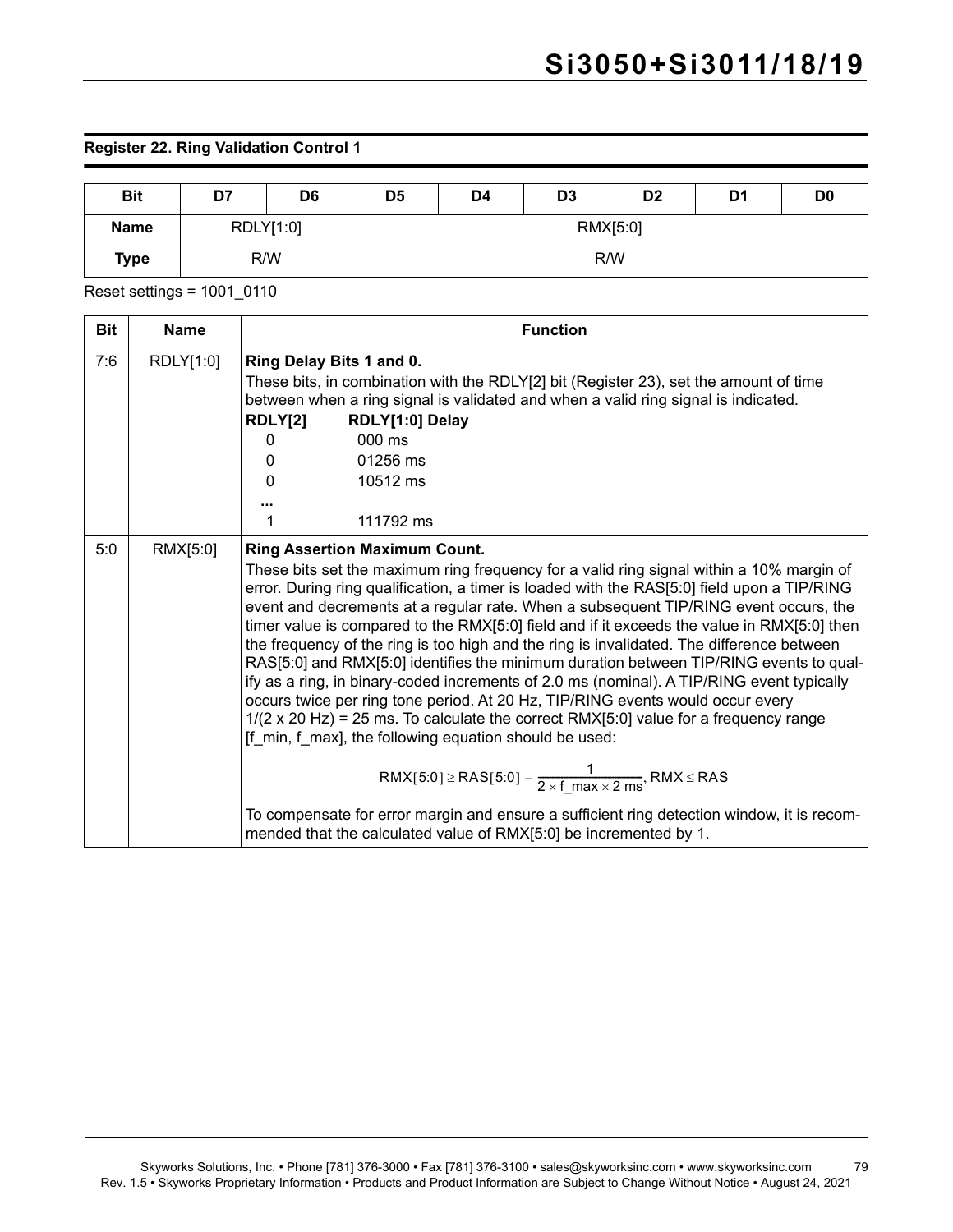#### **Register 23. Ring Validation Control 2**

| <b>Bit</b>  | D7      | D <sub>6</sub> | D <sub>5</sub> | D4       | D <sub>3</sub> | D <sub>2</sub> | D <sub>1</sub> | D <sub>0</sub> |  |
|-------------|---------|----------------|----------------|----------|----------------|----------------|----------------|----------------|--|
| <b>Name</b> | RDLY[2] |                |                | RTO[3:0] |                | RCC[2:0]       |                |                |  |
| <b>Type</b> | R/W     |                |                | R/W      |                |                | R/W            |                |  |

| <b>Name</b> |                                                                                    | <b>Function</b>                                                                                                                                                                                                                    |  |  |  |  |  |  |
|-------------|------------------------------------------------------------------------------------|------------------------------------------------------------------------------------------------------------------------------------------------------------------------------------------------------------------------------------|--|--|--|--|--|--|
| RDLY[2]     | Ring Delay Bit 2.                                                                  |                                                                                                                                                                                                                                    |  |  |  |  |  |  |
|             |                                                                                    | This bit, in combination with the RDLY[1:0] bits (Register 22), sets the amount of time                                                                                                                                            |  |  |  |  |  |  |
|             | between when a ring signal is validated and when a valid ring signal is indicated. |                                                                                                                                                                                                                                    |  |  |  |  |  |  |
|             |                                                                                    | RDLY[1:0] Delay                                                                                                                                                                                                                    |  |  |  |  |  |  |
|             |                                                                                    | 00 <sup>1</sup><br>0 <sub>ms</sub>                                                                                                                                                                                                 |  |  |  |  |  |  |
|             |                                                                                    | 01256 ms                                                                                                                                                                                                                           |  |  |  |  |  |  |
|             |                                                                                    | 512 ms<br>10                                                                                                                                                                                                                       |  |  |  |  |  |  |
|             |                                                                                    |                                                                                                                                                                                                                                    |  |  |  |  |  |  |
|             |                                                                                    | 11<br>1792 ms                                                                                                                                                                                                                      |  |  |  |  |  |  |
|             |                                                                                    |                                                                                                                                                                                                                                    |  |  |  |  |  |  |
|             |                                                                                    | These bits set when a ring signal is determined to be over after the most recent ring                                                                                                                                              |  |  |  |  |  |  |
|             |                                                                                    |                                                                                                                                                                                                                                    |  |  |  |  |  |  |
|             |                                                                                    | <b>Ring Timeout</b>                                                                                                                                                                                                                |  |  |  |  |  |  |
|             |                                                                                    | DO NOT USE THIS SETTING                                                                                                                                                                                                            |  |  |  |  |  |  |
|             |                                                                                    | $128$ ms                                                                                                                                                                                                                           |  |  |  |  |  |  |
|             |                                                                                    | 256 ms                                                                                                                                                                                                                             |  |  |  |  |  |  |
|             |                                                                                    | 1920 ms                                                                                                                                                                                                                            |  |  |  |  |  |  |
|             |                                                                                    |                                                                                                                                                                                                                                    |  |  |  |  |  |  |
|             |                                                                                    |                                                                                                                                                                                                                                    |  |  |  |  |  |  |
|             |                                                                                    | These bits set the amount of time that the ring frequency must be within the tolerances set                                                                                                                                        |  |  |  |  |  |  |
|             |                                                                                    | by the RAS[5:0] bits and the RMX[5:0] bits to be classified as a valid ring signal.<br><b>Ring Confirmation Count Time</b>                                                                                                         |  |  |  |  |  |  |
|             |                                                                                    | $100$ ms                                                                                                                                                                                                                           |  |  |  |  |  |  |
|             |                                                                                    | 150 ms                                                                                                                                                                                                                             |  |  |  |  |  |  |
|             |                                                                                    | $200$ ms                                                                                                                                                                                                                           |  |  |  |  |  |  |
|             |                                                                                    | 256 ms                                                                                                                                                                                                                             |  |  |  |  |  |  |
|             |                                                                                    | 384 ms                                                                                                                                                                                                                             |  |  |  |  |  |  |
|             | 101                                                                                | 512 ms                                                                                                                                                                                                                             |  |  |  |  |  |  |
|             | 110                                                                                | 640 ms                                                                                                                                                                                                                             |  |  |  |  |  |  |
|             | 111                                                                                | 1024 ms                                                                                                                                                                                                                            |  |  |  |  |  |  |
|             | RTO[3:0]<br>RCC[2:0]                                                               | RDLY[2]<br>0<br>0<br>0<br>1<br><b>Ring Timeout.</b><br>threshold crossing.<br><b>RTO[3:0]</b><br>0000<br>0001<br>0010<br>$\cdots$<br>1111<br><b>Ring Confirmation Count.</b><br><b>RCC[2:0]</b><br>000<br>001<br>010<br>011<br>100 |  |  |  |  |  |  |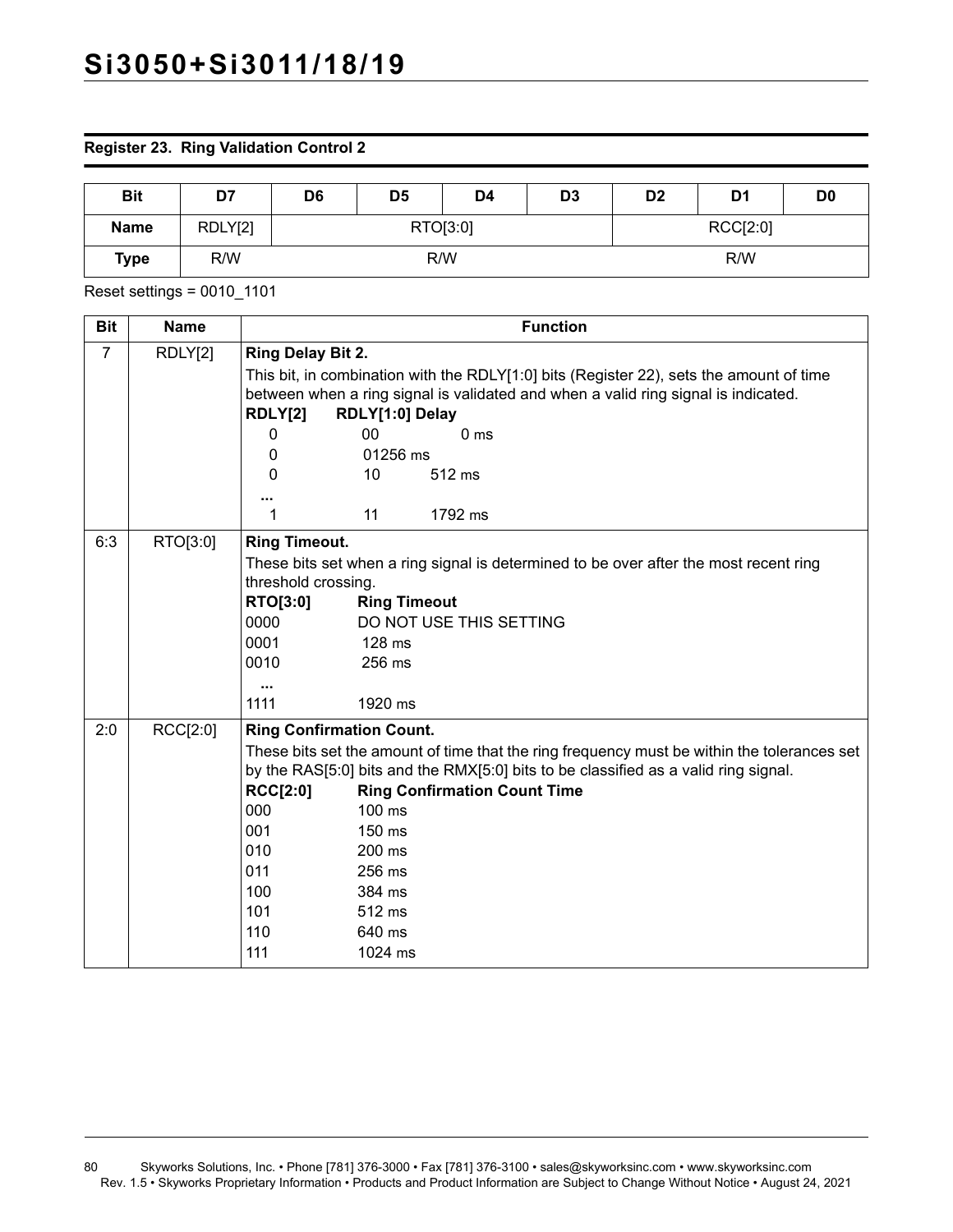#### **Register 24. Ring Validation Control 3**

| <b>Bit</b>  | D7          | D <sub>6</sub> | D <sub>5</sub> | D <sub>4</sub> | D3 | D <sub>2</sub> | D <sub>1</sub> | D <sub>0</sub> |  |
|-------------|-------------|----------------|----------------|----------------|----|----------------|----------------|----------------|--|
| <b>Name</b> | <b>RNGV</b> |                | RAS[5:0]       |                |    |                |                |                |  |
| <b>Type</b> | R/W         |                | R/W            |                |    |                |                |                |  |

Reset settings = 0001\_1001

| <b>Bit</b> | <b>Name</b> | <b>Function</b>                                                                                                                                                                                                                                                                                                                                                                                                                                                                                                                                                                                                                                                                                                                                                                                                                                                                                                                         |
|------------|-------------|-----------------------------------------------------------------------------------------------------------------------------------------------------------------------------------------------------------------------------------------------------------------------------------------------------------------------------------------------------------------------------------------------------------------------------------------------------------------------------------------------------------------------------------------------------------------------------------------------------------------------------------------------------------------------------------------------------------------------------------------------------------------------------------------------------------------------------------------------------------------------------------------------------------------------------------------|
| 7          | <b>RNGV</b> | <b>Ring Validation Enable.</b><br>$0 =$ Ring validation feature is disabled.<br>1 = Ring validation feature is enabled in both normal operating mode and low-power<br>mode.                                                                                                                                                                                                                                                                                                                                                                                                                                                                                                                                                                                                                                                                                                                                                             |
| 6          | Reserved    | This bit must always be written to 0.                                                                                                                                                                                                                                                                                                                                                                                                                                                                                                                                                                                                                                                                                                                                                                                                                                                                                                   |
| 5:0        | RAS[5:0]    | <b>Ring Assertion Time.</b><br>These bits set the minimum ring frequency for a valid ring signal. During ring qualification,<br>a timer is loaded with the RAS[5:0] field upon a TIP/RING event and decrements at a reg-<br>ular rate. If a second or subsequent TIP/RING event occurs after the timer has timed out<br>then the frequency of the ring is too low and the ring is invalidated. The difference between<br>RAS[5:0] and RMX[5:0] identifies the minimum duration between TIP/RING events to qual-<br>ify as a ring, in binary-coded increments of 2.0 ms (nominal). A TIP/RING event typically<br>occurs twice per ring tone period. At 20 Hz, TIP/RING events would occur every<br>$1/(2 \times 20 \text{ Hz})$ = 25 ms. To calculate the correct RAS[5:0] value for a frequency range<br>[f min, f max], the following equation should be used:<br>RAS[5:0] $\geq \frac{1}{2 \times f \text{ min} \times 2 \text{ ms}}$ |

#### **Register 25. Resistor Calibration**

| <b>Bit</b>  | D7           | D6           | D <sub>5</sub> | D4 | D <sub>3</sub> | D <sub>2</sub> | D <sub>1</sub> | D <sub>0</sub> |
|-------------|--------------|--------------|----------------|----|----------------|----------------|----------------|----------------|
| <b>Name</b> | <b>RCALS</b> | <b>RCALM</b> | <b>RCALD</b>   |    | RCAL[3:0]      |                |                |                |
| <b>Type</b> |              | R/W          | R/W            |    | R/W            |                |                |                |

Reset settings = xx0x\_xxxx

| <b>Bit</b> | <b>Name</b>  | <b>Function</b>                                                                                                                                                                              |
|------------|--------------|----------------------------------------------------------------------------------------------------------------------------------------------------------------------------------------------|
| 7          | <b>RCALS</b> | Resistor Auto Calibration.<br>$0 =$ Resistor calibration is not in progress.<br>$1$ = Resistor calibration is in progress.                                                                   |
| 6          | <b>RCALM</b> | Manual Resistor Calibration.<br>$0 = No$ calibration.<br>1 = Initiate manual resistor calibration. (After a manual calibration has been initiated, this bit<br>must be cleared within 1 ms.) |
| 5          | <b>RCALD</b> | Resistor Calibration Disable.<br>$0 =$ Internal resistor calibration enabled.<br>1 = Internal resistor calibration disabled.                                                                 |
| 4          | Reserved     | l This bit can be written to a 0 or 1.                                                                                                                                                       |
| 3:0        | RCAL[3:0]    | Always write back the value read. Result of resistor calibration. Do not modify this value.                                                                                                  |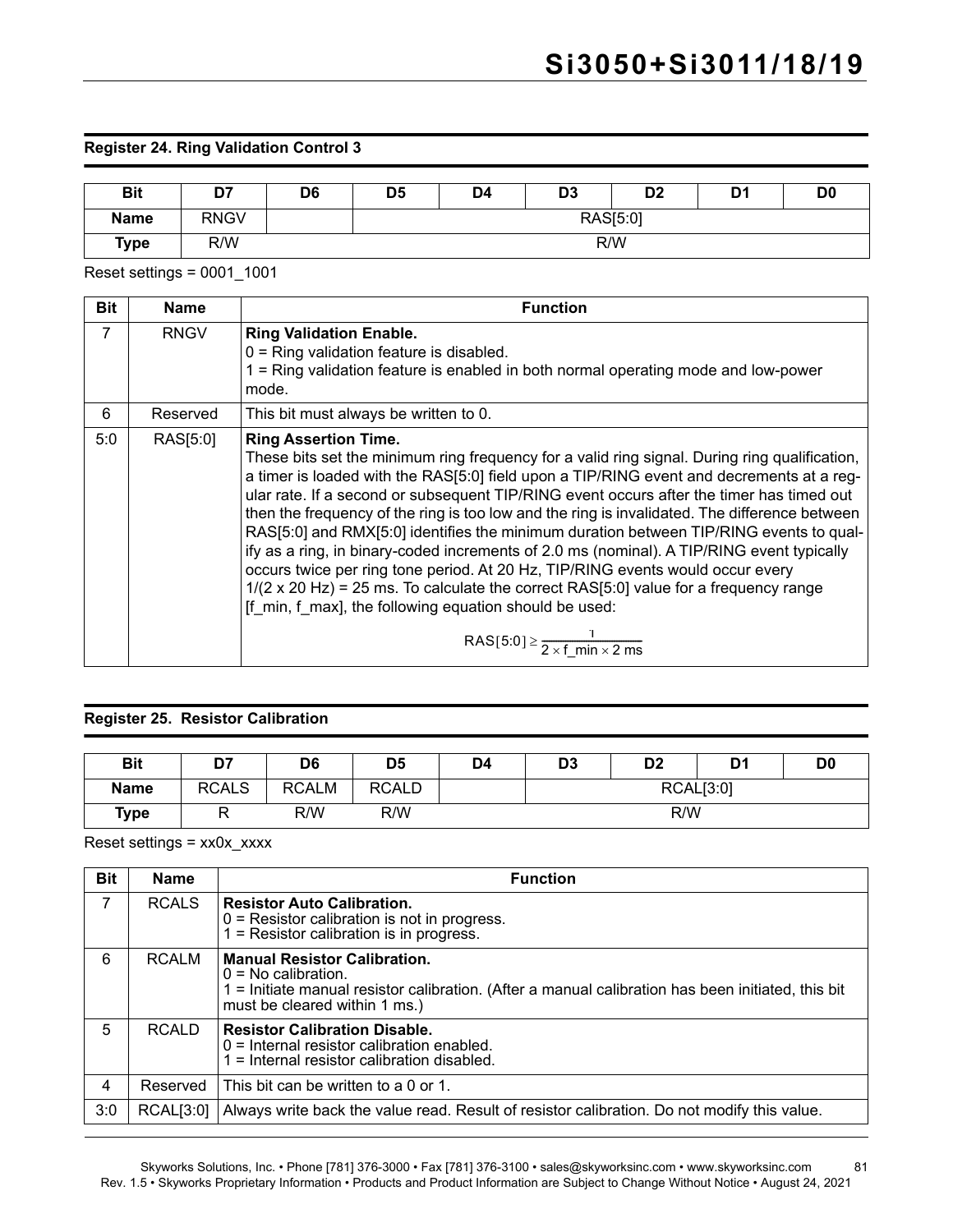#### **Register 26. DC Termination Control**

| <b>Bit</b>  | D7       | D <sub>6</sub> | D <sub>5</sub> | D4 | D <sub>3</sub> | D <sub>2</sub> | D <sub>1</sub> | D <sub>0</sub> |
|-------------|----------|----------------|----------------|----|----------------|----------------|----------------|----------------|
| <b>Name</b> | DCV[1:0] |                | MINI[1:0]      |    |                |                | <b>ILIM</b>    | <b>DCR</b>     |
| <b>Type</b> | R/W      |                | R/W            |    |                |                | R/W            | R/W            |

| <b>Bit</b> | <b>Name</b> | <b>Function</b>                                                                                                                                                                                                                                                                                                                                                                                                                                                                                              |
|------------|-------------|--------------------------------------------------------------------------------------------------------------------------------------------------------------------------------------------------------------------------------------------------------------------------------------------------------------------------------------------------------------------------------------------------------------------------------------------------------------------------------------------------------------|
| 7:6        | DCV[1:0]    | TIP/RING Voltage Adjust. Si3018 and Si3019 line-side only.<br>These bits adjust the voltage on the DCT pin of the line-side device, which affects the<br>TIP/RING voltage on the line. Low-voltage countries should use a lower TIP/RING voltage.<br>Raising the TIP/RING voltage can improve signal headroom.<br><b>DCV[1:0]</b><br><b>DCT Pin Voltage</b><br>00<br>3.1V<br>01<br>3.2V<br>10 <sup>°</sup><br>3.35V<br>3.5V<br>11<br>For Si3011 line-side device, the only valid setting for DCV[1:0] is 10. |
|            |             |                                                                                                                                                                                                                                                                                                                                                                                                                                                                                                              |
| 5:4        | MINI[1:0]   | Minimum Operational Loop Current. Si3018 and Si3019 line-side only.<br>Adjusts the minimum loop current at which the DAA can operate. Increasing the minimum<br>operational loop current can improve signal headroom at a lower TIP/RING voltage.<br><b>Min Loop Current</b><br><b>MINI[1:0]</b><br>00<br>$10 \text{ mA}$<br>$12 \text{ mA}$<br>01<br>10<br>14 mA<br>11<br>16 mA<br>For Si3011 line-side device, the only valid setting for MINI[1:0] is 00.                                                 |
| 3:2        | Reserved    | These bits must always be written to 0.                                                                                                                                                                                                                                                                                                                                                                                                                                                                      |
| 1          | <b>ILIM</b> | <b>Current Limiting Enable.</b><br>$0 =$ Current limiting mode disabled.<br>1 = Current limiting mode enabled. This mode limits loop current to a maximum of 60 mA per<br>the TBR21 standard.                                                                                                                                                                                                                                                                                                                |
| 0          | <b>DCR</b>  | DC Impedance Selection.<br>$0 = 50 \Omega$ dc termination is selected. This mode should be used for all standard applications.<br>$1 = 800 \Omega$ dc termination is selected.                                                                                                                                                                                                                                                                                                                               |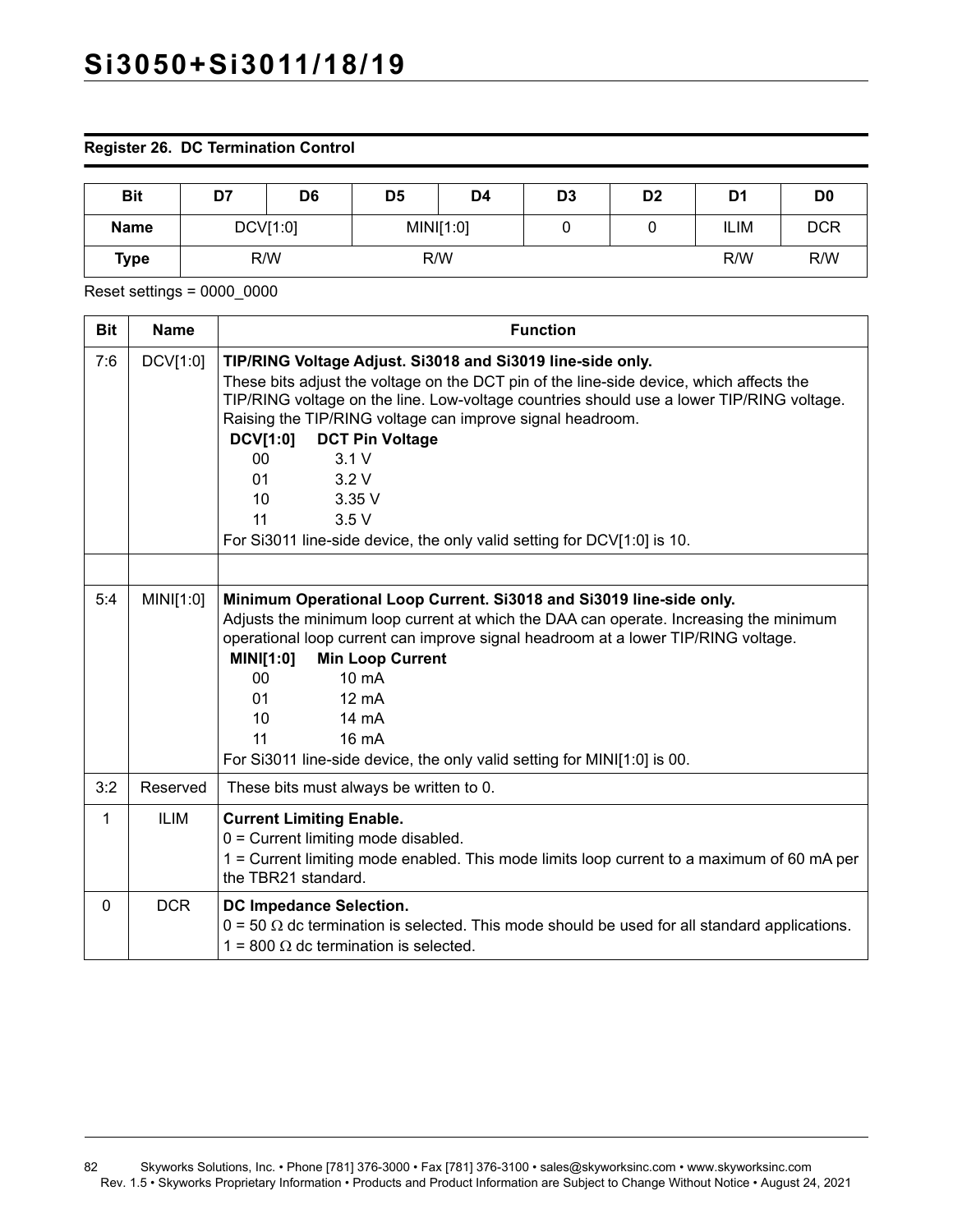#### **Register 27. Reserved**

| <b>Bit</b>  | D7 | D <sub>6</sub> | D <sub>5</sub> | D <sub>4</sub> | D <sub>3</sub> | D <sub>2</sub> | D <sub>1</sub> | D <sub>0</sub> |
|-------------|----|----------------|----------------|----------------|----------------|----------------|----------------|----------------|
| <b>Name</b> |    |                |                |                |                |                |                |                |
| <b>Type</b> |    |                |                |                |                |                |                |                |

Reset settings = xxxx\_xxxx

| <b>Bit</b> | Name | <b>Function</b>                                 |
|------------|------|-------------------------------------------------|
| 7:0        |      | Reserved   Do not write to these register bits. |

#### **Register 28. Loop Current Status**

| <b>Bit</b>  | D7 | D <sub>6</sub> | D <sub>5</sub> | D4 | D <sub>3</sub> | D <sub>2</sub> | D <sub>1</sub> | D <sub>0</sub> |  |  |  |
|-------------|----|----------------|----------------|----|----------------|----------------|----------------|----------------|--|--|--|
| <b>Name</b> |    | LCS2[7:0]      |                |    |                |                |                |                |  |  |  |
| <b>Type</b> |    |                |                |    |                |                |                |                |  |  |  |

Reset settings = 0000\_0000

| <b>Bit</b> | Name | <b>Function</b>                                                                                                                                                                                     |
|------------|------|-----------------------------------------------------------------------------------------------------------------------------------------------------------------------------------------------------|
| 7:0        |      | LCS2[7:0]   Loop Current Status.<br>Eight-bit value returning the loop current. Each bit represents 1.1 mA of loop current.<br>0000 0000 = Loop current is less than required for normal operation. |

#### **Register 29. Line Voltage Status**

| <b>Bit</b>  | D7 | D <sub>6</sub> | D <sub>5</sub> | D4 | D <sub>3</sub> | D <sub>2</sub> | D <sub>1</sub> | D <sub>0</sub> |  |  |  |
|-------------|----|----------------|----------------|----|----------------|----------------|----------------|----------------|--|--|--|
| Name        |    | LVS[7:0]       |                |    |                |                |                |                |  |  |  |
| <b>Type</b> |    |                |                |    | $\mathbf{I}$   |                |                |                |  |  |  |

| <b>Bit</b> | <b>Name</b> | <b>Function</b>                                                                                                                                                                                                                                                                                                                                                                                                   |
|------------|-------------|-------------------------------------------------------------------------------------------------------------------------------------------------------------------------------------------------------------------------------------------------------------------------------------------------------------------------------------------------------------------------------------------------------------------|
| 7:0        | LVS[7:0]    | Line Voltage Status.                                                                                                                                                                                                                                                                                                                                                                                              |
|            |             | Eight-bit value returning the loop voltage. Each bit represents 1 V of loop voltage. This regis-<br>ter operates in on- and off-hook modes. Bit seven of this register indicates the polarity of the<br>TIP/RING voltage. When this bit changes state, it indicates that a polarity reversal has<br>occurred. The value returned is represented in 2s complement format.<br>$0000$ $0000$ = No line is connected. |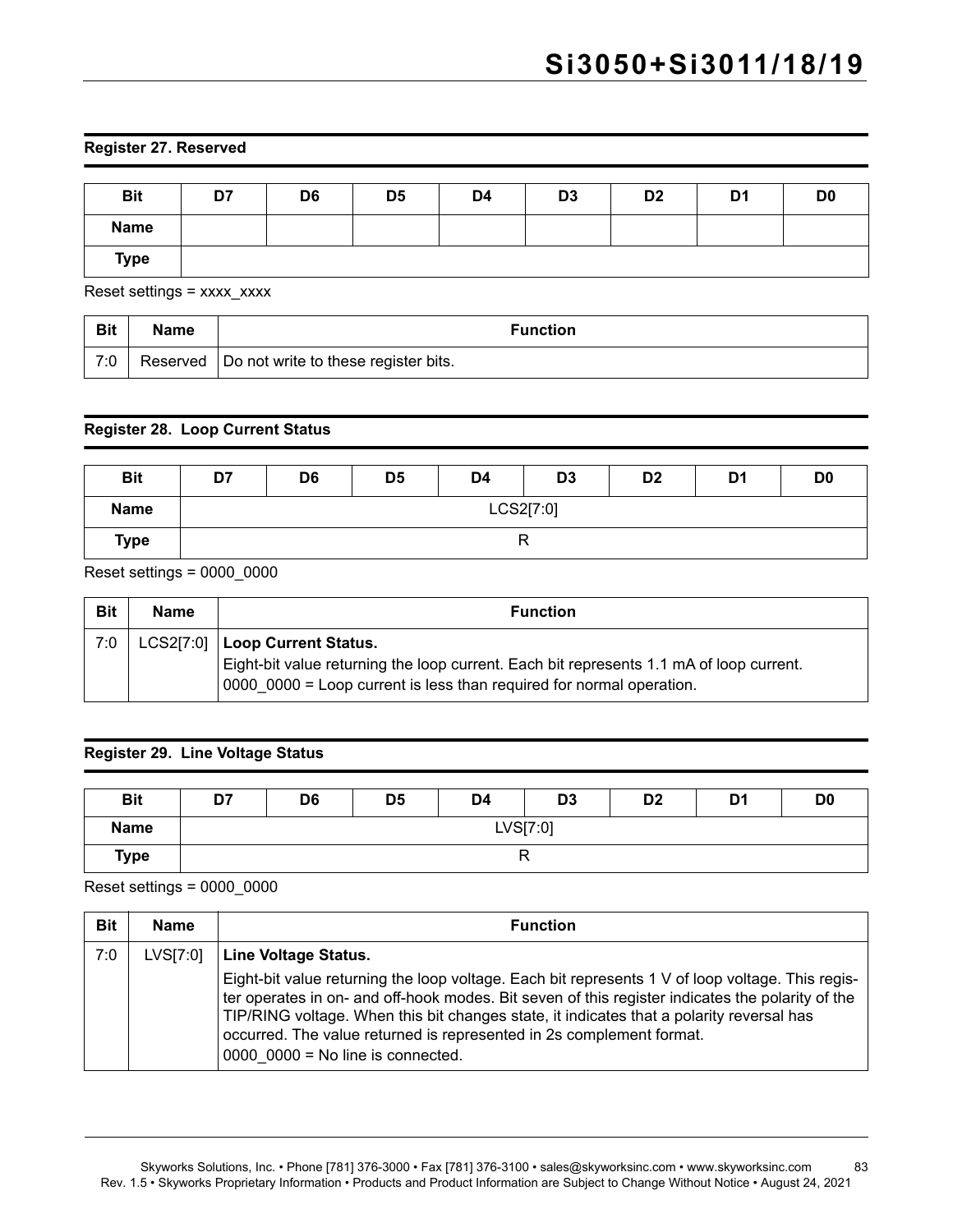#### **Register 30. AC Termination Control**

| <b>Bit</b>  | D7 | D <sub>6</sub> | D <sub>5</sub> | D <sub>4</sub> | D <sub>3</sub> | D <sub>2</sub> | D <sub>1</sub> | D <sub>0</sub> |
|-------------|----|----------------|----------------|----------------|----------------|----------------|----------------|----------------|
| <b>Name</b> |    |                |                | FULL2          | ACIM[3:0]      |                |                |                |
| <b>Type</b> |    |                |                | R/W            | R/W            |                |                |                |

| <b>Bit</b> | <b>Name</b>       | <b>Function</b>                                                                                                                                                                                                                                                                                                                                                                                                                                                                                                                                                                                                                                                                                                                                                                                                                                                                                                                                                            |
|------------|-------------------|----------------------------------------------------------------------------------------------------------------------------------------------------------------------------------------------------------------------------------------------------------------------------------------------------------------------------------------------------------------------------------------------------------------------------------------------------------------------------------------------------------------------------------------------------------------------------------------------------------------------------------------------------------------------------------------------------------------------------------------------------------------------------------------------------------------------------------------------------------------------------------------------------------------------------------------------------------------------------|
| 7:6        | Reserved          | Read returns zero.                                                                                                                                                                                                                                                                                                                                                                                                                                                                                                                                                                                                                                                                                                                                                                                                                                                                                                                                                         |
| 5          | Reserved          | This bit may be written to a zero or one.                                                                                                                                                                                                                                                                                                                                                                                                                                                                                                                                                                                                                                                                                                                                                                                                                                                                                                                                  |
| 4          | FULL <sub>2</sub> | Enhanced Full Scale (2x) Transmit and Receive Mode.<br>$0 = Default$<br>1 = Transmit/Receive 2x Full Scale<br>This bit changes the full scale of the ADC and DAC from 0 min to +6 dBm into 600 $\Omega$ load (or<br>1.5 dBV into all reference impedances). When this bit is set, the DCV[1:0] bits (Register 26)<br>should be set to all 1s to avoid distortion at low loop currents.                                                                                                                                                                                                                                                                                                                                                                                                                                                                                                                                                                                     |
| 3:0        | ACIM[3:0]         | AC Impedance Selection.<br>The off-hook ac termination is selected from the following:<br>$0000 = 600 \Omega$<br>$0001 = 900 \Omega$<br>$0010 = 270 \Omega + (750 \Omega    150 \text{ nF})$ and $275 \Omega + (780 \Omega    150 \text{ nF})$<br>0011 = 220 Ω + (820 Ω    120 nF) and 220 Ω + (820 Ω    115 nF)<br>$0100 = 370 \Omega + (620 \Omega    310 \text{ nF})$<br>$0101 = 320 \Omega + (1050 \Omega    230 \text{ nF})$<br>$0110 = 370 \Omega + (820 \Omega    110 \text{ nF})$<br>$0111 = 275 \Omega + (780 \Omega    115 \text{ nF})$<br>$1000 = 120 \Omega + (820 \Omega    110 \text{ nF})$<br>$1001 = 350 \Omega + (1000 \Omega    210 \text{ nF})$<br>$1010 = 200 \Omega + (680 \Omega    100 \text{ nF})$<br>$1011 = 600 \Omega + 2.16 \mu F$<br>$1100 = 900 \Omega + 1 \mu F$<br>$1101 = 900 \Omega + 2.16 \mu F$<br>$1110 = 600 \Omega + 1 \mu F$<br>$1111 = Global impedance$<br>For si3011 line-side device, always write bits 3:2 and bit 0 to zero. |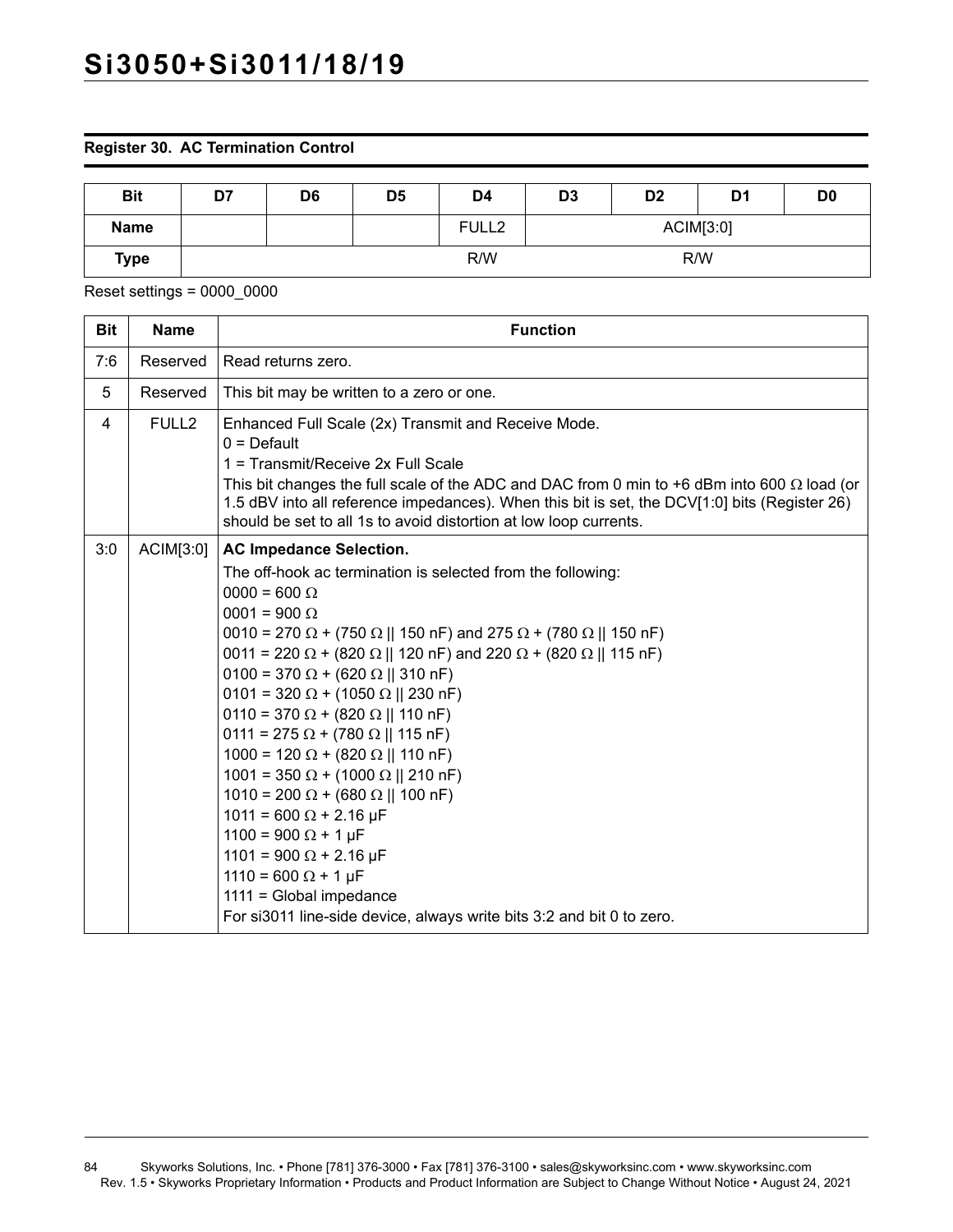#### <span id="page-84-0"></span>**Register 31. DAA Control 5**

| <b>Bit</b>  | D7          | D6       | D <sub>5</sub> | D4 | D <sub>3</sub>   | D <sub>2</sub> | D <sub>1</sub> | D <sub>0</sub> |
|-------------|-------------|----------|----------------|----|------------------|----------------|----------------|----------------|
| <b>Name</b> | <b>FULL</b> | FOH[1:0] |                |    | OHS <sub>2</sub> |                | <b>FILT</b>    | LVFD           |
| Type        | R/W         | RW       |                |    | R/W              |                | R/W            | R/W            |

| <b>Bit</b>     | <b>Name</b>      | <b>Function</b>                                                                                                                                                                                                                                                                                                                                                                                                                                                                                                                                  |
|----------------|------------------|--------------------------------------------------------------------------------------------------------------------------------------------------------------------------------------------------------------------------------------------------------------------------------------------------------------------------------------------------------------------------------------------------------------------------------------------------------------------------------------------------------------------------------------------------|
| $\overline{7}$ | <b>FULL</b>      | Full Scale Transmit and Receive Mode. Si3018 and Si3019 line-side only.<br>$0 = Default.$<br>1 = Transmit/receive full scale.<br>This bit changes the full scale of the ADC and DAC from 0 dBm min to +3.2 dBm into a 600 $\Omega$<br>load (or 1 dBV into all reference impedances). When this bit is set, the DCV[1:0] bits<br>(Register 26) should be set to all 1s. The MINI[1:0] bits also should be set to all 0s. This ensures<br>correct operation of the full scale mode.<br>For Si3011 line-side device, always write this bit to zero. |
| 6:5            | FOH[1:0]         | <b>Fast Off-Hook Selection.</b><br>These bits determine the length of the off-hook counter. The default setting is 128 ms.<br>$00 = 512$ ms<br>$01 = 128$ ms<br>$10 = 64$ ms<br>$11 = 8$ ms                                                                                                                                                                                                                                                                                                                                                      |
| 4              | Reserved         | Always write these bits to zero.                                                                                                                                                                                                                                                                                                                                                                                                                                                                                                                 |
| 3              | OH <sub>S2</sub> | On-Hook Speed 2.<br>This bit, in combination with the OHS bit (Register 16) and the SQ[1:0] bits on-hook speeds<br>specified are measured from the time the OH bit is cleared until loop current equals zero.<br><b>OHS</b><br>OHS2SQ[1:0]Mean On-Hook Speed<br>0 00Less than 0.5 ms<br>0<br>1 003 ms ±10% (meets ETSI standard)<br>0<br>X 1126 ms ±10% (meets Australia spark quenching spec)<br>1                                                                                                                                              |
| 2              | Reserved         | Always write these bits to zero.                                                                                                                                                                                                                                                                                                                                                                                                                                                                                                                 |
| 1              | <b>FILT</b>      | <b>Filter Pole Selection.</b><br>$0 =$ The receive path has a low $-3$ dBFS corner at 5 Hz.<br>1 = The receive path has a low -3 dBFS corner at 200 Hz.                                                                                                                                                                                                                                                                                                                                                                                          |
| 0              | <b>LVFD</b>      | Line Voltage Force Disable (Si3011 and Si3019 line-side only).<br>$0 =$ Normal operation.<br>1 = The circuitry that forces the LVS register (Register 29) to all 0s at 3 V or less is disabled. The<br>LVS register may display unpredictable values at voltages between 0 to 2 V. All 0s are displayed<br>if the line voltage is 0 V.                                                                                                                                                                                                           |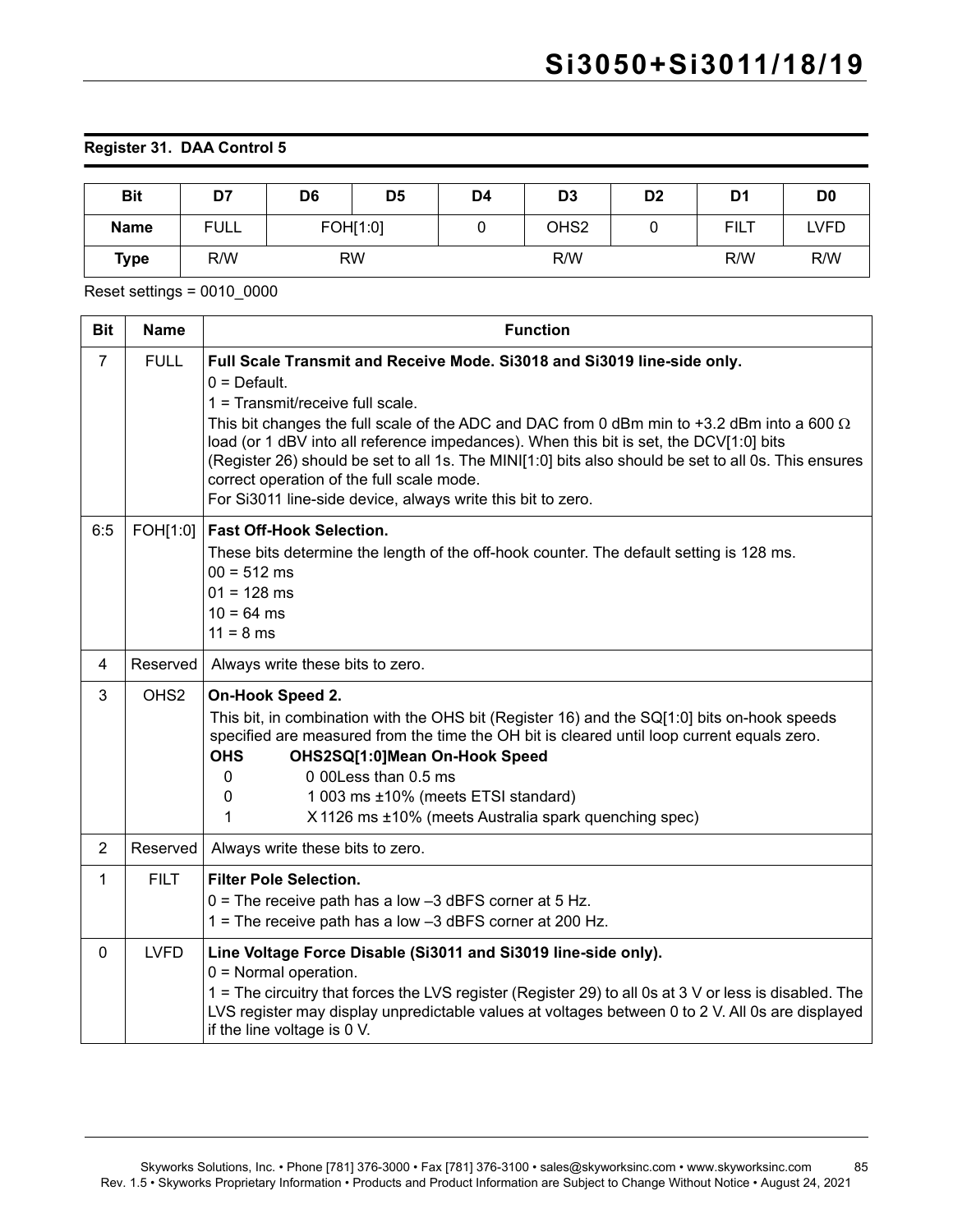#### **Register 32. Ground Start Control**

| <b>Bit</b>  | D7 | D <sub>6</sub> | D <sub>5</sub> | D4 | D <sub>3</sub> | D <sub>2</sub> | D <sub>1</sub> | D <sub>0</sub> |
|-------------|----|----------------|----------------|----|----------------|----------------|----------------|----------------|
| <b>Name</b> |    |                |                |    |                | <b>TGD</b>     | <b>TGDE</b>    | <b>RG</b>      |
| <b>Type</b> |    |                |                |    |                |                | W              | W              |

| <b>Bit</b> | <b>Name</b> | <b>Function</b>                                                                                                                                                                                                                                                                                                             |
|------------|-------------|-----------------------------------------------------------------------------------------------------------------------------------------------------------------------------------------------------------------------------------------------------------------------------------------------------------------------------|
| 7:3        | Reserved    | Read returns zero.                                                                                                                                                                                                                                                                                                          |
| 2          | TGD.        | <b>TIP Ground Detect.</b><br>$0 =$ The CO has grounded TIP, causing current to flow. When current ceases to flow, this bit<br>returns to a one.<br>1 = The CO has not grounded TIP causing current to flow.                                                                                                                 |
|            | <b>TGDE</b> | <b>TIP Ground Detect Enable.</b><br>$0$ = The external relay connecting TIP to an isolated supply is closed, enabling current to flow<br>in TIP if the CO grounds TIP.<br>1 = The external relay connecting TIP to an isolated supply is open. In this state, the DAA is<br>unable to determine if the CO has grounded TIP. |
| $\Omega$   | RG          | <b>Ring Ground.</b><br>$0$ = The external relay connecting RING to ground is closed, causing current to flow in RING.<br>1 = The external relay connecting RING to ground is open, not allowing current to flow in<br>RING.                                                                                                 |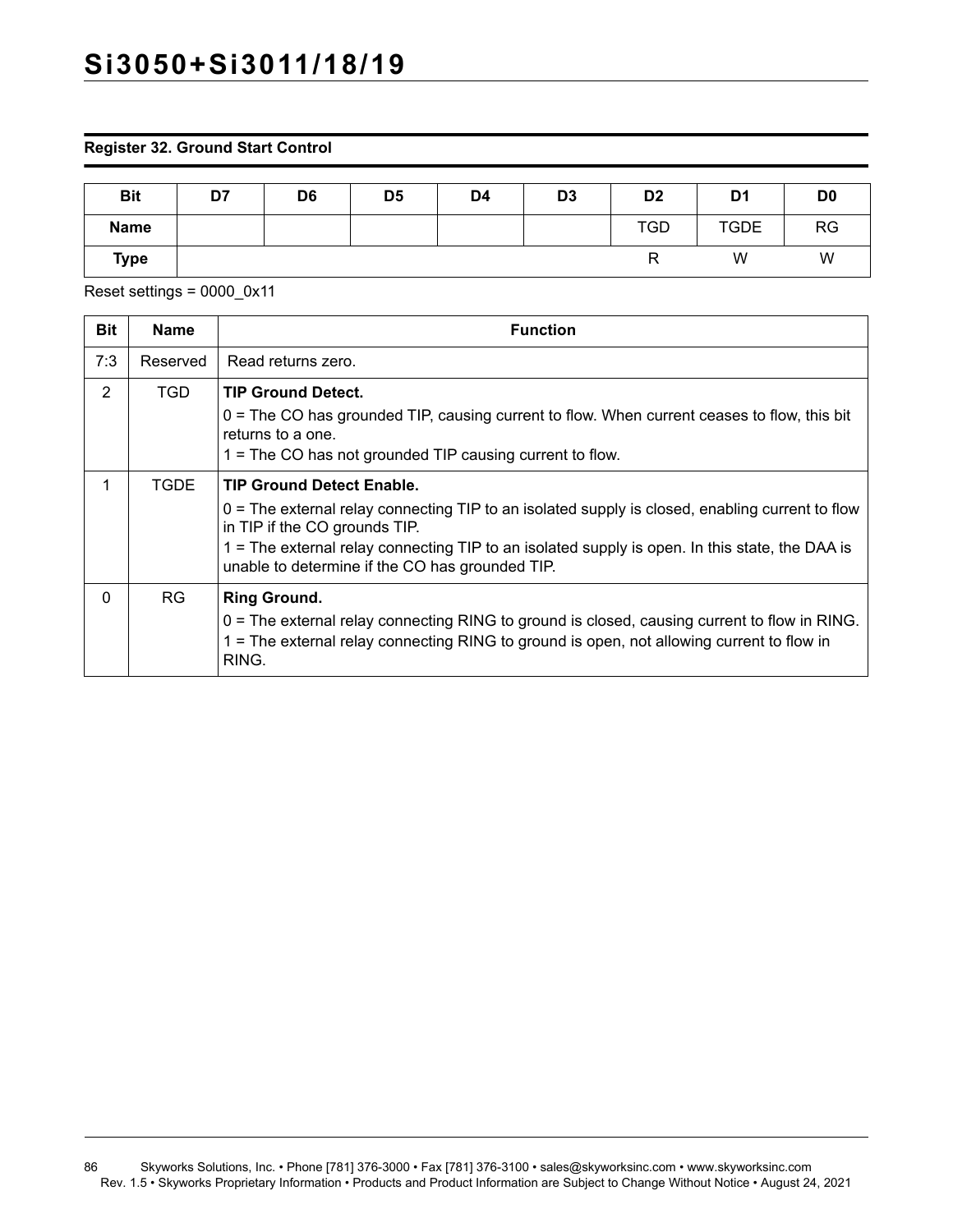#### **Register 33. PCM/SPI Mode Select**

| <b>Bit</b>  | D7          | D6  | D <sub>5</sub> | D <sub>4</sub> | D <sub>3</sub> | D <sub>2</sub> | D <sub>1</sub> | D <sub>0</sub> |
|-------------|-------------|-----|----------------|----------------|----------------|----------------|----------------|----------------|
| <b>Name</b> | <b>PCML</b> |     | <b>PCME</b>    | PCMF[1:0]      |                |                | <b>PHCF</b>    | <b>TRI</b>     |
| <b>Type</b> | R/W         | R/W | R/W            |                | R/W            |                | R/W            | R/W            |

| <b>Bit</b>     | <b>Name</b> | <b>Function</b>                                                                                                                                                                                                                                                                                                                                                                                |
|----------------|-------------|------------------------------------------------------------------------------------------------------------------------------------------------------------------------------------------------------------------------------------------------------------------------------------------------------------------------------------------------------------------------------------------------|
| 7              | <b>PCML</b> | PCM Analog Loopback.<br>$0 =$ Normal operation.<br>1 = Enables analog data to be received from the line, converted to digital data and trans-<br>mitted across the ISOcap link. The data passes through the RX filter and is looped back<br>through the TX filter and is transmitted back out to the line.                                                                                     |
| 5              | <b>PCME</b> | PCM Enable (Registers 34-37 should be set before PCM transfers are enabled).<br>$0 =$ Disable PCM transfers.<br>$1 =$ Enable PCM transfers.                                                                                                                                                                                                                                                    |
| 4:3            | PCMF[1:0]   | <b>PCM Data Format.</b><br>00 = A-Law. Signed magnitude data format (refer to Table 23 on page 46).<br>$01 = \mu$ -Law. Signed magnitude data format (refer to Table 22 on page 45).<br>10 = 8-bit linear. The top 8-bits of the 16-bit linear signal are transferred, and the bottom 8-<br>bits are discarded (2s complement data format).<br>11 = 16-bit linear (2s complement data format). |
| $\overline{2}$ | Reserved    | Always write this bit to zero.                                                                                                                                                                                                                                                                                                                                                                 |
| 1              | <b>PHCF</b> | PCM Highway Clock Format.<br>$0 = 1$ PCLK per data bit.<br>$1 = 2$ PCLKs per data bit.                                                                                                                                                                                                                                                                                                         |
| 0              | TRI         | Tri-state Bit 0.<br>0 = Tri-state bit 0 on positive edge of PCLK.<br>1 = Tri-state bit 0 on negative edge of PCLK.                                                                                                                                                                                                                                                                             |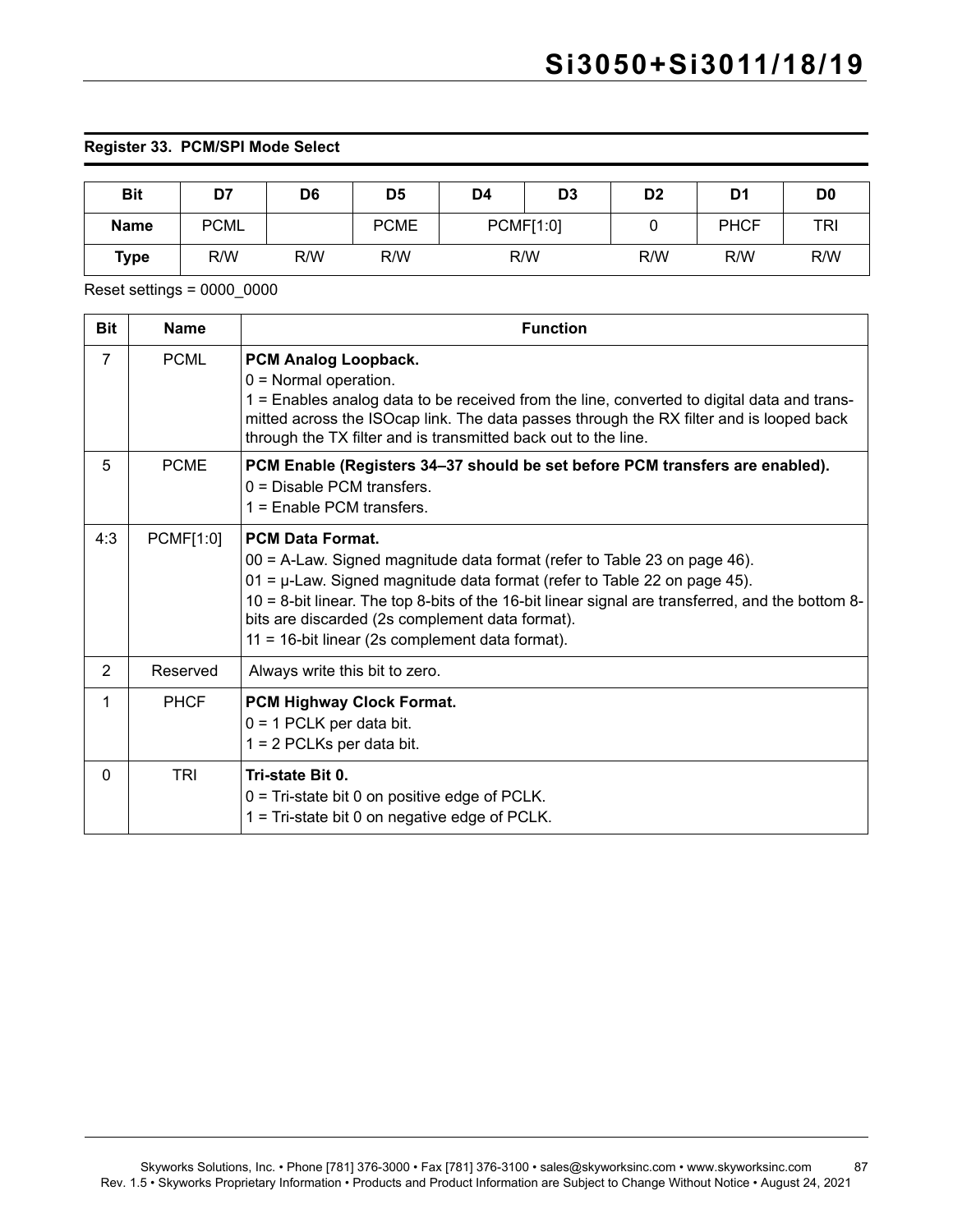#### **Register 34. PCM Transmit Start Count—Low Byte**

| <b>Bit</b>  | D7 | D <sub>6</sub> | D <sub>5</sub> | D4 | D <sub>3</sub> | D <sub>2</sub> | D <sub>1</sub> | D <sub>0</sub> |  |  |  |  |
|-------------|----|----------------|----------------|----|----------------|----------------|----------------|----------------|--|--|--|--|
| <b>Name</b> |    | TXS[7:0]       |                |    |                |                |                |                |  |  |  |  |
| <b>Type</b> |    |                |                |    | R/W            |                |                |                |  |  |  |  |

Reset settings = 0000\_0000

| <b>Bit</b> | Name     | <b>Function</b>                                                                                                                             |
|------------|----------|---------------------------------------------------------------------------------------------------------------------------------------------|
| 7:0        | TXS[7:0] | <b>PCM Transmit Start Count.</b><br>PCM Transmit Start Count equals the number of PCLKs following FSYNC before data<br>transmission begins. |

#### **Register 35. PCM Transmit Start Count—High Byte**

| <b>Bit</b>  | D7 | D <sub>6</sub> | D <sub>5</sub> | D4 | D <sub>3</sub> | D <sub>2</sub> | D <sub>1</sub> | D <sub>0</sub> |
|-------------|----|----------------|----------------|----|----------------|----------------|----------------|----------------|
| <b>Name</b> |    |                |                |    |                |                | TXS[1:0]       |                |
| <b>Type</b> |    |                |                |    |                |                |                | R/W            |

#### Reset settings = 0000\_0000

| <b>Bit</b> | <b>Name</b> | <b>Function</b>                                                                                                                             |
|------------|-------------|---------------------------------------------------------------------------------------------------------------------------------------------|
| 7:2        | Reserved    | Read returns zero.                                                                                                                          |
| 1:0        | TXS[1:0]    | <b>PCM Transmit Start Count.</b><br>PCM Transmit Start Count equals the number of PCLKs following FSYNC before data<br>transmission begins. |

#### **Register 36. PCM Receive Start Count—Low Byte**

| <b>Bit</b>  | D7 | D6       | D <sub>5</sub> | D4 | D <sub>3</sub> | D <sub>2</sub> | D <sub>1</sub> | D <sub>0</sub> |  |  |  |
|-------------|----|----------|----------------|----|----------------|----------------|----------------|----------------|--|--|--|
| <b>Name</b> |    | RXS[7:0] |                |    |                |                |                |                |  |  |  |
| <b>Type</b> |    |          | R/W            |    |                |                |                |                |  |  |  |

| <b>Bit</b> | Name     | <b>Function</b>                                                                                                                        |
|------------|----------|----------------------------------------------------------------------------------------------------------------------------------------|
| 7:0        | RXS[7:0] | <b>PCM Receive Start Count.</b><br>PCM Receive Start Count equals the number of PCLKs following FSYNC before data<br>reception begins. |

<sup>88</sup> Skyworks Solutions, Inc. • Phone [781] 376-3000 • Fax [781] 376-3100 • sales@skyworksinc.com • www.skyworksinc.com Rev. 1.5 • Skyworks Proprietary Information • Products and Product Information are Subject to Change Without Notice • August 24, 2021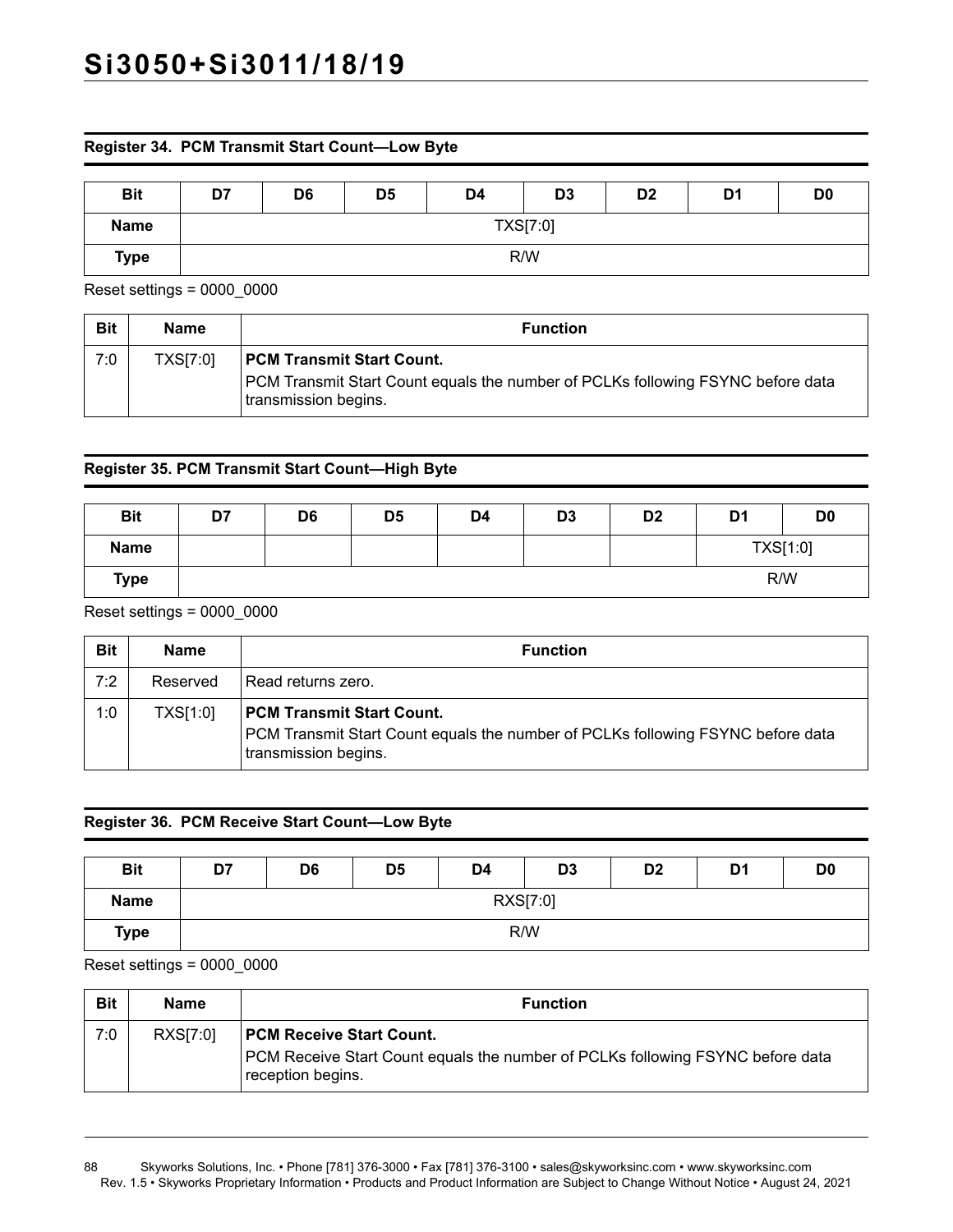#### **Register 37. PCM Receive Start Count—High Byte**

| <b>Bit</b>  | D7 | D <sub>6</sub> | D <sub>5</sub> | D <sub>4</sub> | D <sub>3</sub> | D <sub>2</sub> | D <sub>1</sub> | D <sub>0</sub> |
|-------------|----|----------------|----------------|----------------|----------------|----------------|----------------|----------------|
| <b>Name</b> |    |                |                |                |                |                | RXS[1:0]       |                |
| <b>Type</b> |    |                |                |                |                |                | R/W            |                |

Reset settings = 0000\_0000

| <b>Bit</b> | <b>Name</b> | <b>Function</b>                                                                                                                        |
|------------|-------------|----------------------------------------------------------------------------------------------------------------------------------------|
| 7:2        | Reserved    | Read returns zero.                                                                                                                     |
| 1:0        | RXS[1:0]    | <b>PCM Receive Start Count.</b><br>PCM Receive Start Count equals the number of PCLKs following FSYNC before data<br>reception begins. |

#### **Register 38. TX Gain Control 2**

| <b>Bit</b>  | D7 | D <sub>6</sub> | D <sub>5</sub> | D4               | D <sub>3</sub> | D <sub>2</sub> | D <sub>1</sub> | D <sub>0</sub> |
|-------------|----|----------------|----------------|------------------|----------------|----------------|----------------|----------------|
| <b>Name</b> |    |                |                | TGA <sub>2</sub> | TXG2[3:0]      |                |                |                |
| <b>Type</b> |    |                |                | R/W              | R/W            |                |                |                |

| <b>Bit</b> | <b>Name</b> |                                                                                                        |                                                                                                                                                                                                           | <b>Function</b>                                                                                                                                                                                                                                                                                                                                                     |  |  |  |  |  |
|------------|-------------|--------------------------------------------------------------------------------------------------------|-----------------------------------------------------------------------------------------------------------------------------------------------------------------------------------------------------------|---------------------------------------------------------------------------------------------------------------------------------------------------------------------------------------------------------------------------------------------------------------------------------------------------------------------------------------------------------------------|--|--|--|--|--|
| 7:5        | Reserved    | l Read returns zero.                                                                                   |                                                                                                                                                                                                           |                                                                                                                                                                                                                                                                                                                                                                     |  |  |  |  |  |
| 4          | TGA2        |                                                                                                        | <b>Transmit Gain or Attenuation 2.</b><br>$0 =$ Incrementing the TXG2[3:0] bits results in gaining up the transmit path.<br>1 = Incrementing the TXG2[3:0] bits results in attenuating the transmit path. |                                                                                                                                                                                                                                                                                                                                                                     |  |  |  |  |  |
| 3:0        | TXG2[3:0]   | Transmit Gain 2.<br>15 dB respectively.<br>For example:<br>TGA <sub>2</sub><br>X<br>0<br>0<br>$\Omega$ | TXG2[3:0]Result<br>0000<br>0001<br>11xx<br>0001<br>1111                                                                                                                                                   | Each bit increment represents 1 dB of gain or attenuation, up to a maximum of $+12$ dB and $-$<br>0 dB gain or attenuation is applied to the transmit path.<br>1 dB gain is applied to the transmit path.<br>12 dB gain is applied to the transmit path.<br>1 dB attenuation is applied to the transmit path.<br>15 dB attenuation is applied to the transmit path. |  |  |  |  |  |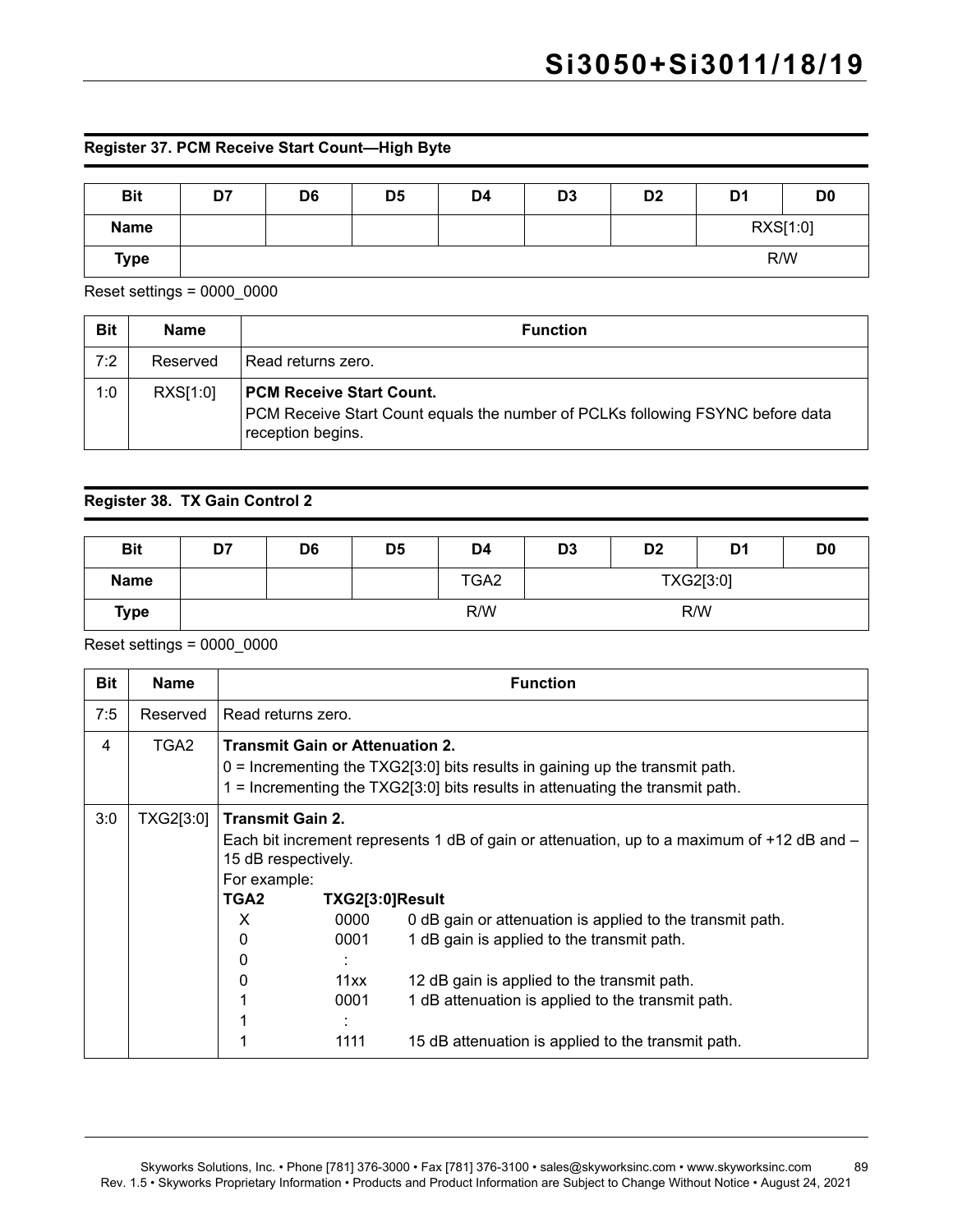#### **Register 39. RX Gain Control 2**

| <b>Bit</b>  | D7 | D <sub>6</sub> | D <sub>5</sub> | D4               | D <sub>3</sub> | D <sub>2</sub> | D <sub>1</sub> | D <sub>0</sub> |  |
|-------------|----|----------------|----------------|------------------|----------------|----------------|----------------|----------------|--|
| <b>Name</b> |    |                |                | RGA <sub>2</sub> |                | RXG2[3:0]      |                |                |  |
| Type        |    |                |                | R/W              |                | R/W            |                |                |  |

| <b>Name</b>      |                                 | <b>Function</b>                                                                                                                                                                                                                                                                                                                                                                                       |  |  |  |  |  |  |
|------------------|---------------------------------|-------------------------------------------------------------------------------------------------------------------------------------------------------------------------------------------------------------------------------------------------------------------------------------------------------------------------------------------------------------------------------------------------------|--|--|--|--|--|--|
| Reserved         |                                 | Read returns zero.                                                                                                                                                                                                                                                                                                                                                                                    |  |  |  |  |  |  |
| RGA <sub>2</sub> |                                 | <b>Receive Gain or Attenuation 2.</b><br>$0 =$ Incrementing the RXG2[3:0] bits results in gaining up the receive path.<br>1 = Incrementing the RXG2[3:0] bits results in attenuating the receive path.                                                                                                                                                                                                |  |  |  |  |  |  |
| RXG2[3:0]        | <b>RGA2</b><br>X<br>0<br>0<br>0 | Each bit increment represents 1 dB of gain or attenuation, up to a maximum of $+12$ dB and $-$<br>RXG2[3:0]Result<br>00000 dB gain or attenuation is applied to the receive path.<br>00011 dB gain is applied to the receive path.<br>11xx12 dB gain is applied to the receive path.<br>00011 dB attenuation is applied to the receive path.<br>111115 dB attenuation is applied to the receive path. |  |  |  |  |  |  |
|                  |                                 | <b>Receive Gain 2.</b><br>15 dB respectively.<br>For example:                                                                                                                                                                                                                                                                                                                                         |  |  |  |  |  |  |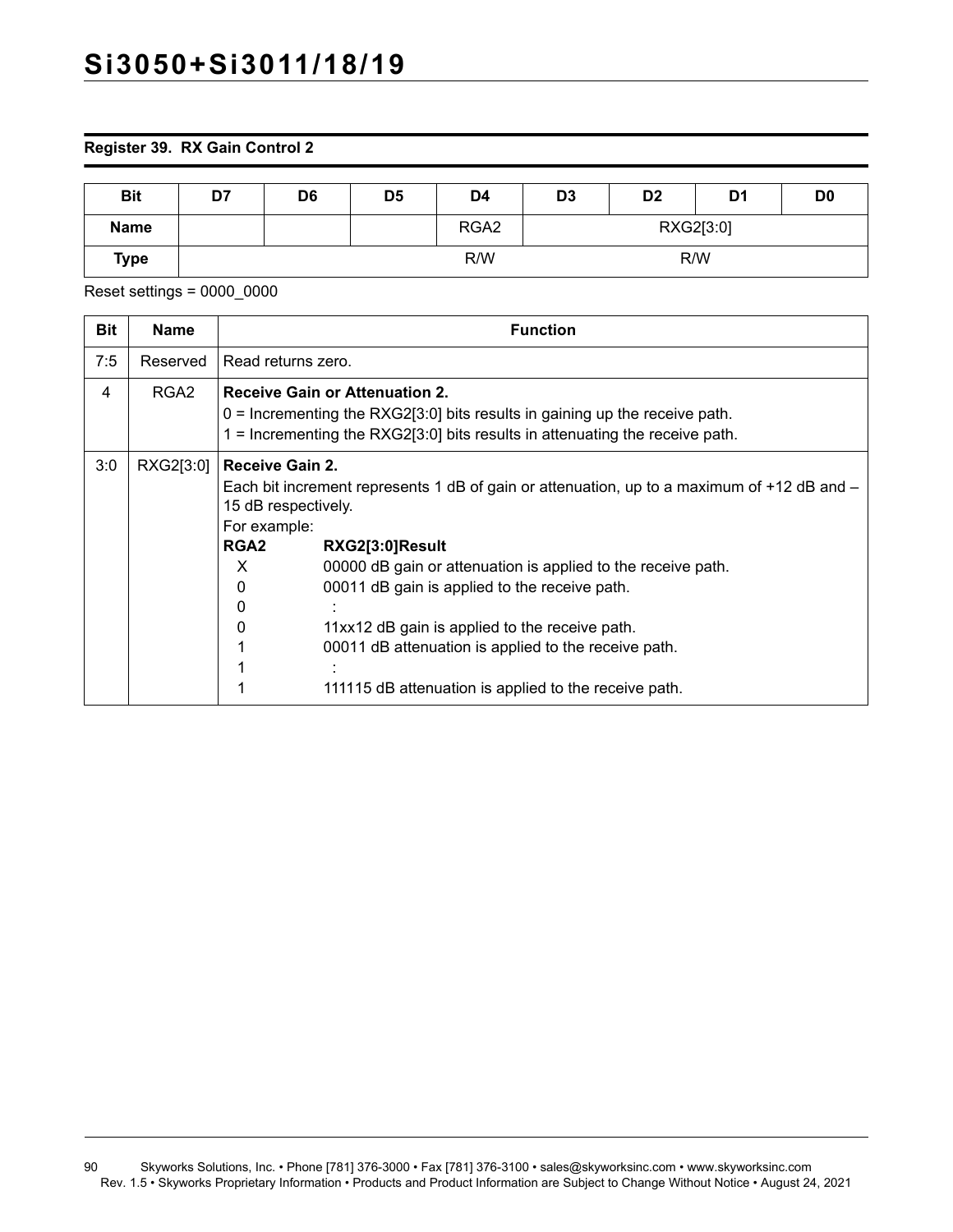#### **Register 40. TX Gain Control 3**

| <b>Bit</b>  | D7 | D <sub>6</sub> | D5 | D <sub>4</sub> | D <sub>3</sub> | D <sub>2</sub> | D <sub>1</sub> | D <sub>0</sub> |  |
|-------------|----|----------------|----|----------------|----------------|----------------|----------------|----------------|--|
| <b>Name</b> |    |                |    | TGA3           |                | TXG3[3:0]      |                |                |  |
| <b>Type</b> |    |                |    | R/W            |                | R/W            |                |                |  |

| <b>Bit</b> | <b>Name</b> |                                                                     | <b>Function</b>                                                                                                                                                                                                                                                                                                                                                                                           |  |  |  |  |  |  |
|------------|-------------|---------------------------------------------------------------------|-----------------------------------------------------------------------------------------------------------------------------------------------------------------------------------------------------------------------------------------------------------------------------------------------------------------------------------------------------------------------------------------------------------|--|--|--|--|--|--|
| 7:5        | Reserved    |                                                                     | Read returns zero.                                                                                                                                                                                                                                                                                                                                                                                        |  |  |  |  |  |  |
| 4          | TGA3        |                                                                     | <b>Transmit Gain or Attenuation 3.</b><br>$0 =$ Incrementing the TGA3[3:0] bits results in gaining up the transmit path.<br>1 = Incrementing the TGA3[3:0] bits results in attenuating the transmit path.                                                                                                                                                                                                 |  |  |  |  |  |  |
| 3:0        | TXG3[3:0]   | <b>Transmit Gain 3.</b><br>For example:<br>TGA3<br>X<br>0<br>0<br>0 | Each bit increment represents 0.1 dB of gain or attenuation, up to a maximum of 1.5 dB.<br>TXG3[3:0]Result<br>00000 dB gain or attenuation is applied to the transmit path.<br>00010.1 dB gain is applied to the transmit path.<br>11111.5 dB gain is applied to the transmit path.<br>00010.1 dB attenuation is applied to the transmit path.<br>11111.5 dB attenuation is applied to the transmit path. |  |  |  |  |  |  |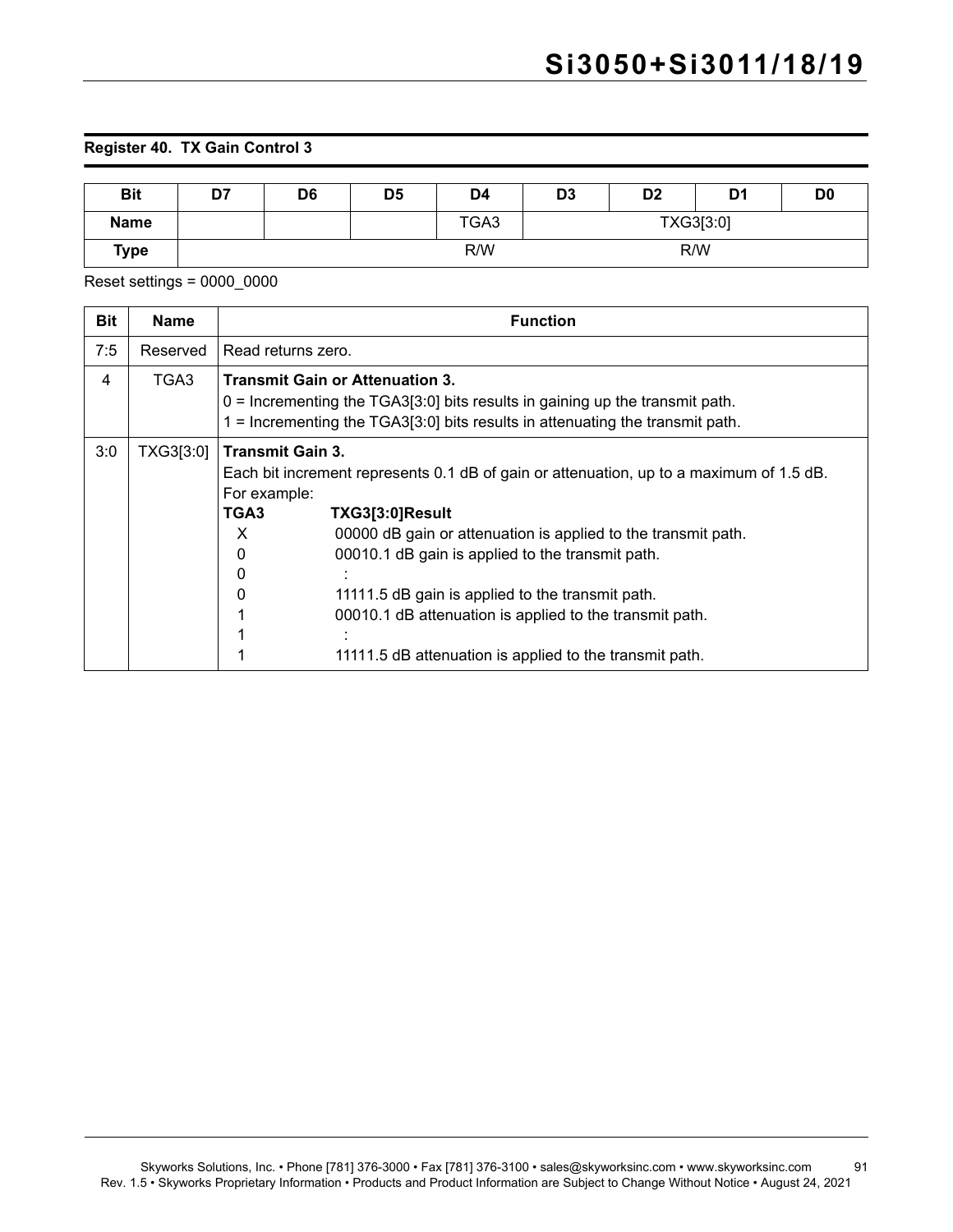#### **Register 41. RX Gain Control 3**

| <b>Bit</b>  | D7 | D <sub>6</sub> | D <sub>5</sub> | D4               | D <sub>3</sub> | D <sub>2</sub> | D <sub>1</sub> | D <sub>0</sub> |  |
|-------------|----|----------------|----------------|------------------|----------------|----------------|----------------|----------------|--|
| <b>Name</b> |    |                |                | RGA <sub>3</sub> |                | RXG3[3:0]      |                |                |  |
| <b>Type</b> |    |                |                | R/W              | R/W            |                |                |                |  |

| <b>Bit</b> | <b>Name</b> |                                                                                |                                                                                                                                                                                                        | <b>Function</b>                                                                                                                                                                                                                                                                                                                                               |  |  |  |  |  |  |
|------------|-------------|--------------------------------------------------------------------------------|--------------------------------------------------------------------------------------------------------------------------------------------------------------------------------------------------------|---------------------------------------------------------------------------------------------------------------------------------------------------------------------------------------------------------------------------------------------------------------------------------------------------------------------------------------------------------------|--|--|--|--|--|--|
| 7:5        | Reserved    |                                                                                | Read returns zero.                                                                                                                                                                                     |                                                                                                                                                                                                                                                                                                                                                               |  |  |  |  |  |  |
| 4          | RGA3        |                                                                                | <b>Receive Gain or Attenuation 2.</b><br>$0 =$ Incrementing the RXG3[3:0] bits results in gaining up the receive path.<br>1 = Incrementing the RXG3[3:0] bits results in attenuating the receive path. |                                                                                                                                                                                                                                                                                                                                                               |  |  |  |  |  |  |
| 3:0        | RXG3[3:0]   | <b>Receive Gain 3.</b><br>For example:<br>RGA <sub>3</sub><br>X<br>0<br>0<br>0 | RXG3[3:0]Result<br>0000<br>0001<br>1111<br>0001<br>1111                                                                                                                                                | Each bit increment represents 0.1 dB of gain or attenuation, up to a maximum of 1.5 dB.<br>0 dB gain or attenuation is applied to the receive path.<br>0.1 dB gain is applied to the receive path.<br>1.5 dB gain is applied to the receive path.<br>0.1 dB attenuation is applied to the receive path.<br>1.5 dB attenuation is applied to the receive path. |  |  |  |  |  |  |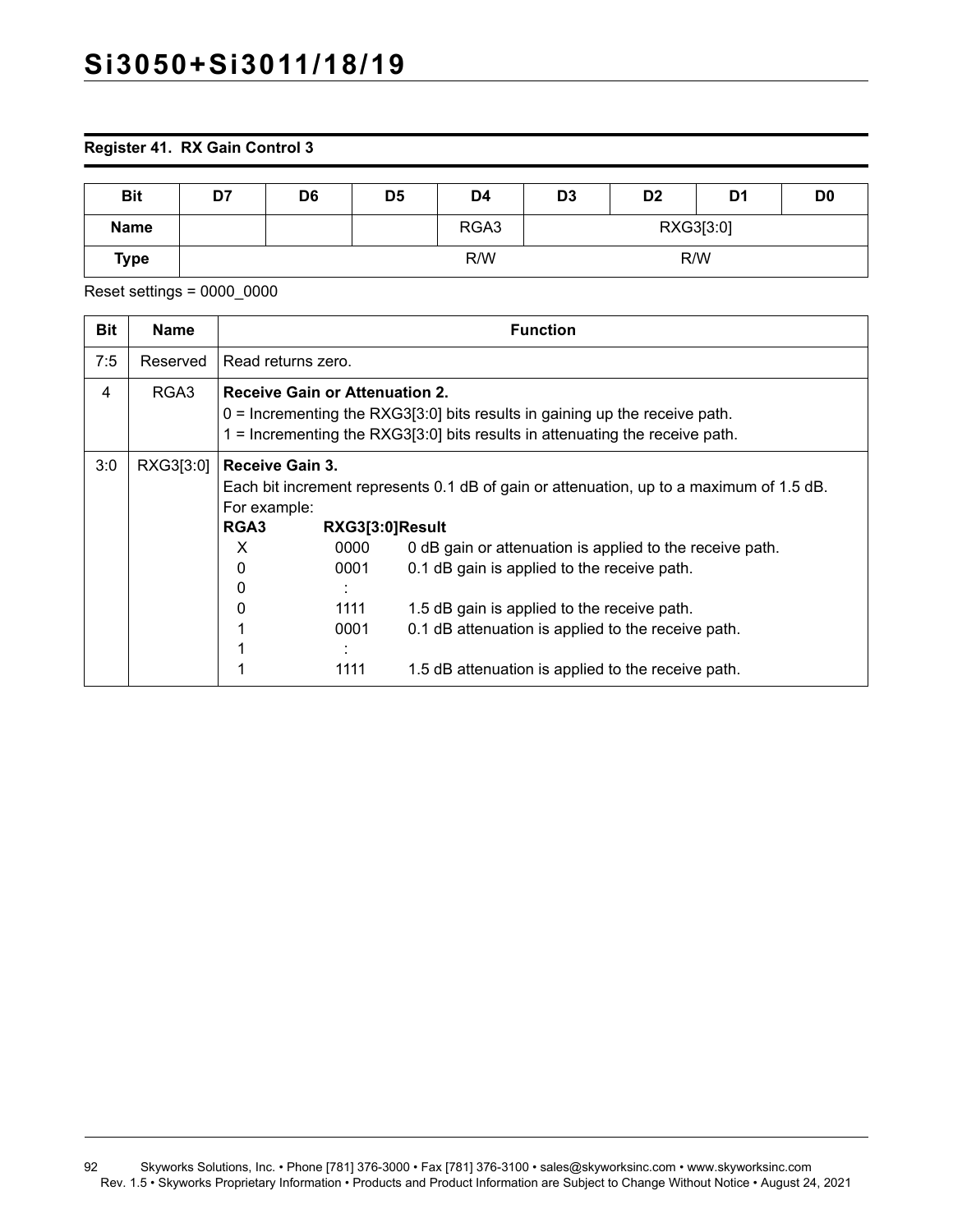#### **Register 42. GCI Control**

| <b>Bit</b>  | D7 | D <sub>6</sub> | D <sub>5</sub> | D4 | D <sub>3</sub> | D <sub>2</sub> | D <sub>1</sub>   | D <sub>0</sub>   |
|-------------|----|----------------|----------------|----|----------------|----------------|------------------|------------------|
| <b>Name</b> |    |                |                |    | GCIF[1:0]      |                | B <sub>2</sub> D | B <sub>1</sub> D |
| <b>Type</b> |    |                |                |    | R/W            |                | R/W              | R/W              |

| <b>Bit</b> | <b>Name</b>      | <b>Function</b>                                                                                                                                                                                                                                                                                                                                                                                                                    |
|------------|------------------|------------------------------------------------------------------------------------------------------------------------------------------------------------------------------------------------------------------------------------------------------------------------------------------------------------------------------------------------------------------------------------------------------------------------------------|
| 7:4        | Reserved         | Read returns zero.                                                                                                                                                                                                                                                                                                                                                                                                                 |
| 3:2        | GCIF[1:0]        | <b>GCI Data Format.</b><br>$00 = A$ -Law.<br>$01 = \mu$ -Law.<br>10 = 8-bit linear. The top 8-bits of the 16-bit linear signal are transferred, and the bottom 8-bits<br>are discarded.<br>11 = 16-bit linear. B1 and B2 channels are used for the 16-bits of data. Regardless of whether<br>the DAA is set to transmit and receive in the B1 or B2 channel, both channels are used to<br>send and receive the 16-bit linear data. |
| 1          | B <sub>2</sub> D | <b>Channel B2 Enable.</b><br>$0 =$ Channel B2 transfers are disabled.<br>1 = Channel B2 transfers are enabled. If 16-bit linear data format is chosen, disabling the B2<br>channel results in only the top 8 bits of line data being sent and received in the B1 channel.                                                                                                                                                          |
| 0          | B <sub>1</sub> D | <b>Channel B1 Enable.</b><br>$0 =$ Channel B1 transfers are disabled.<br>1 = Channel B1 transfers are enabled. If 16-bit linear data format is chosen, disabling the B1<br>channel results in only the bottom 8 bits of line data being sent and received in the B2 chan-<br>nel.                                                                                                                                                  |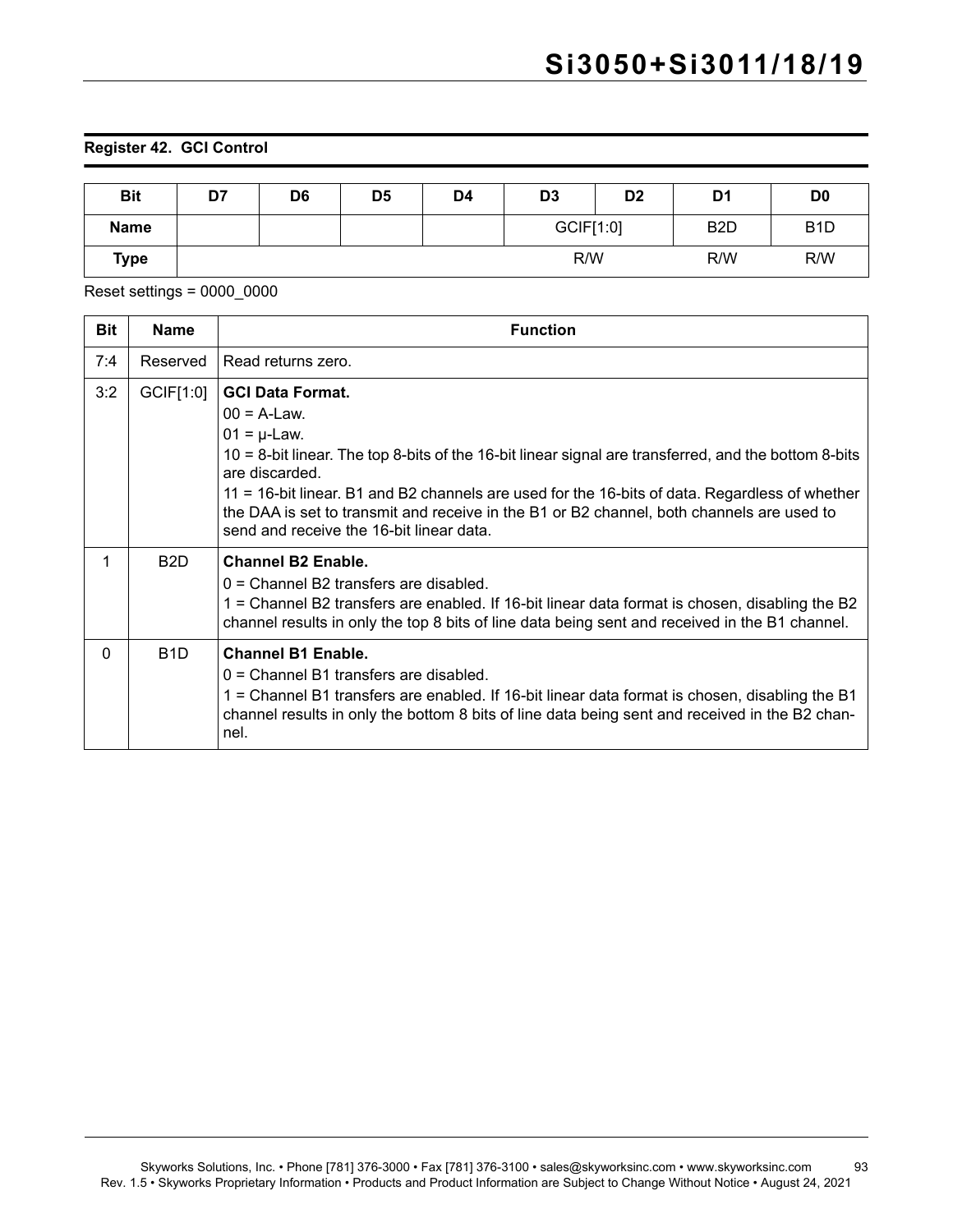#### **Register 43. Line Current/Voltage Threshold Interrupt (Si3011 and Si3019 line-side only)**

| <b>Bit</b>  | D7 | D <sub>6</sub> | D <sub>5</sub> | D4 | D <sub>3</sub> | D <sub>2</sub> | D <sub>1</sub> | D <sub>0</sub> |
|-------------|----|----------------|----------------|----|----------------|----------------|----------------|----------------|
| <b>Name</b> |    |                |                |    | CVT[7:0]       |                |                |                |
| Type        |    |                |                |    | R/W            |                |                |                |

Reset settings = 0000\_0000

| <b>Bit</b> | <b>Name</b> | <b>Function</b>                                                                                                                                                |
|------------|-------------|----------------------------------------------------------------------------------------------------------------------------------------------------------------|
| 7:0        | CVT[7:0]    | Current/Voltage Threshold.<br>These bits determine the threshold at which an interrupt is generated from either the LCS or                                     |
|            |             | LVS register. This interrupt can be generated to occur when the line current or line voltage<br>rises above or drops below the value in the CVT[7:0] register. |

#### **Register 44. Line Current/Voltage Threshold Interrupt Control (Si3011 and Si3019 line-side only)**

| <b>Bit</b>  | D7 | D <sub>6</sub> | D <sub>5</sub> | D <sub>4</sub> | D <sub>3</sub> | D <sub>2</sub> | D <sub>1</sub> | D <sub>0</sub> |
|-------------|----|----------------|----------------|----------------|----------------|----------------|----------------|----------------|
| <b>Name</b> |    |                |                |                | <b>CVI</b>     | <b>CVS</b>     | <b>CVM</b>     | <b>CVP</b>     |
| <b>Type</b> |    |                |                |                | R/W            | R/W            | R/W            | R/W            |

| <b>Bit</b> | <b>Name</b> | <b>Function</b>                                                                                                                                                                                                                                                                                                                                                                                       |
|------------|-------------|-------------------------------------------------------------------------------------------------------------------------------------------------------------------------------------------------------------------------------------------------------------------------------------------------------------------------------------------------------------------------------------------------------|
| 7:4        | Reserved    | Read returns zero.                                                                                                                                                                                                                                                                                                                                                                                    |
| 3          | <b>CVI</b>  | <b>Current/Voltage Interrupt.</b><br>$0 =$ The current/voltage threshold has not been crossed.<br>1 = The current/voltage threshold is crossed. If the CVM and INTE bits are set, a hardware<br>interrupt occurs on the AOUT/INT pin. Once set, this bit must be written to 0 to be cleared.                                                                                                          |
| 2          | <b>CVS</b>  | <b>Current/Voltage Select.</b><br>$0 =$ The line current shown in the LCS2 register is used to generate an interrupt.<br>1 = The line voltage shown in the LVS register is used to generate an interrupt.                                                                                                                                                                                             |
| 1          | <b>CVM</b>  | <b>Current/Voltage Interrupt Mask.</b><br>0 = The current/voltage threshold being triggered does not cause a hardware interrupt on the<br>AOUT/INT pin.<br>1 = The current/voltage threshold being triggered causes a hardware interrupt on the<br>AOUT/INT pin.                                                                                                                                      |
| 0          | <b>CVP</b>  | <b>Current/Voltage Interrupt Polarity.</b><br>0 = The current/voltage threshold is triggered by the absolute value of the number in either<br>the LCS2 or LVS register falling below the value in the CVT[7:0] register.<br>1 = The current/voltage threshold is triggered by the absolute value of the number in either<br>the LCS2 or LVS register rising above the value in the CVT[7:0] register. |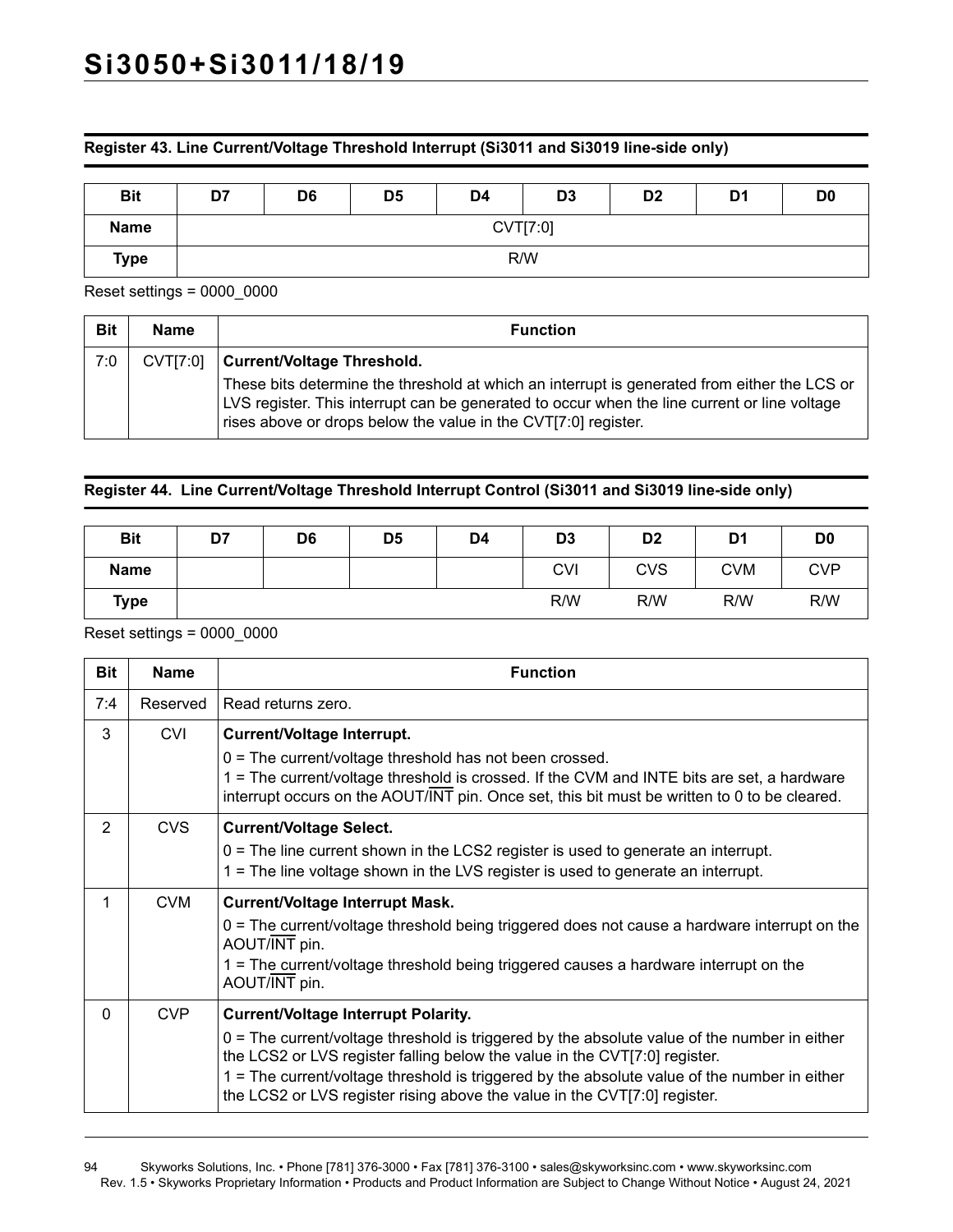#### **Register 45. Programmable Hybrid Register 1**

| <b>Bit</b>  | D7 | D <sub>6</sub> | D <sub>5</sub> | D4 | D <sub>3</sub> | D <sub>2</sub> | D <sub>1</sub> | D <sub>0</sub> |  |  |  |
|-------------|----|----------------|----------------|----|----------------|----------------|----------------|----------------|--|--|--|
| <b>Name</b> |    | HYB1[7:0]      |                |    |                |                |                |                |  |  |  |
| Type        |    | R/W            |                |    |                |                |                |                |  |  |  |

Reset settings = 0000\_0000

| <b>Bit</b> | <b>Name</b> | <b>Function</b>                                                                                                                                                                                                                                                                                                                                                                                                                             |
|------------|-------------|---------------------------------------------------------------------------------------------------------------------------------------------------------------------------------------------------------------------------------------------------------------------------------------------------------------------------------------------------------------------------------------------------------------------------------------------|
| 7:0        |             | HYB1[7:0]   Programmable Hybrid Register 1.                                                                                                                                                                                                                                                                                                                                                                                                 |
|            |             | These bits can be programmed with a coefficient value to adjust the hybrid response to<br>reduce near-end echo. This register represents the first tap in the eight-tap filter. When this<br>register is set to all 0s, this filter stage does not have an effect on the hybrid response. See<br>the section entitled "5.28. Transhybrid Balance" on page 38 for more information on selecting<br>coefficients for the programmable hybrid. |

#### **Register 46. Programmable Hybrid Register 2**

| <b>Bit</b>  | D7 | D <sub>6</sub> | D <sub>5</sub> | D4  | D <sub>3</sub> | D <sub>2</sub> | D <sub>1</sub> | D <sub>0</sub> |  |  |  |
|-------------|----|----------------|----------------|-----|----------------|----------------|----------------|----------------|--|--|--|
| <b>Name</b> |    | HYB2[7:0]      |                |     |                |                |                |                |  |  |  |
| <b>Type</b> |    |                |                | R/W |                |                |                |                |  |  |  |

| <b>Bit</b> | <b>Name</b> | <b>Function</b>                                                                                                                                                                                                                                                                                                                                                                                                                              |
|------------|-------------|----------------------------------------------------------------------------------------------------------------------------------------------------------------------------------------------------------------------------------------------------------------------------------------------------------------------------------------------------------------------------------------------------------------------------------------------|
| 7:0        | HYB2[7:0]   | <b>Programmable Hybrid Register 2.</b>                                                                                                                                                                                                                                                                                                                                                                                                       |
|            |             | These bits can be programmed with a coefficient value to adjust the hybrid response to<br>reduce near-end echo. This register represents the second tap in the eight-tap filter. When<br>this register is set to all 0s, this filter stage does not have an effect on the hybrid response.<br>See the section entitled "5.28. Transhybrid Balance" on page 38 for more information on<br>selecting coefficients for the programmable hybrid. |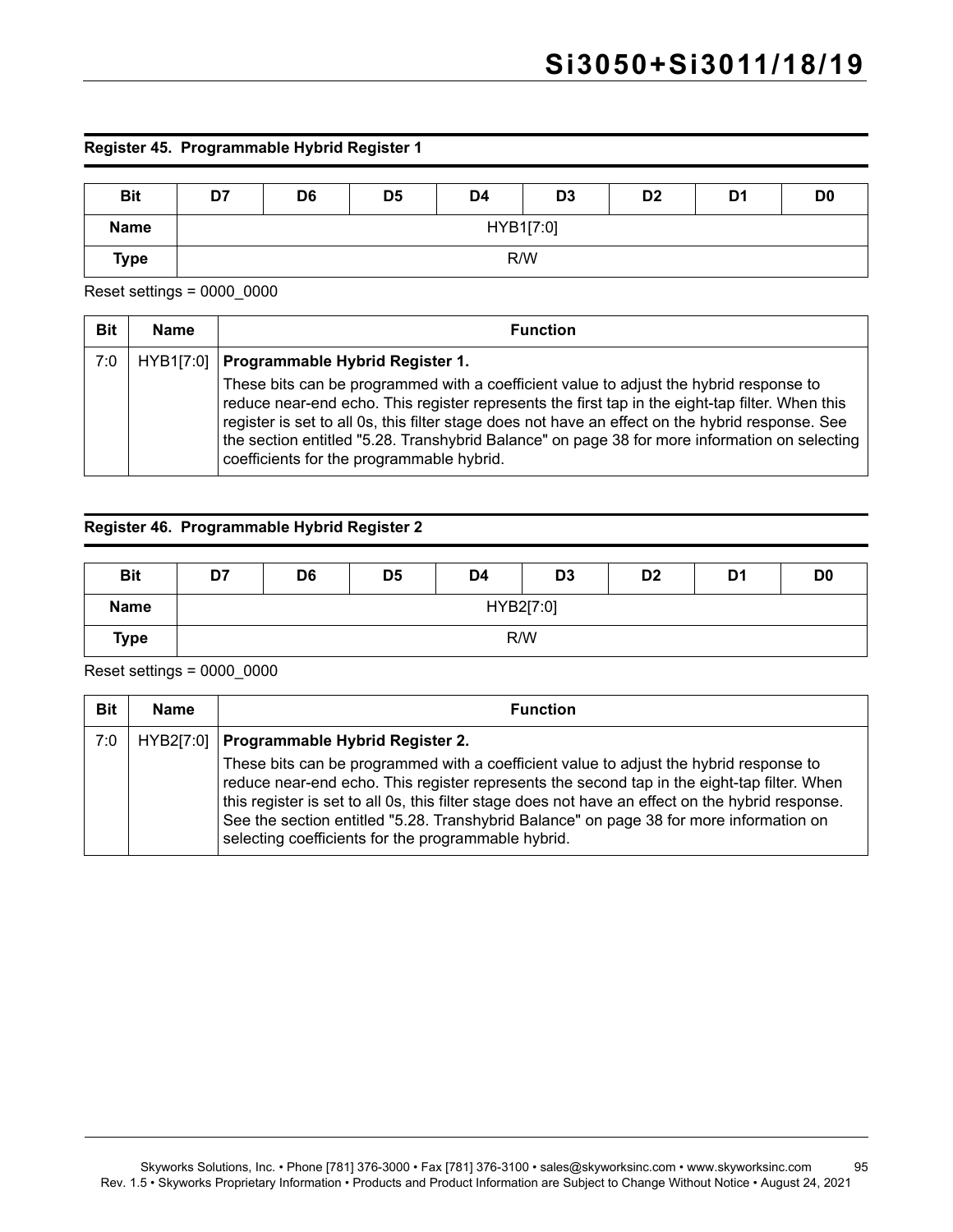#### **Register 47. Programmable Hybrid Register 3**

| <b>Bit</b>  | D7 | D <sub>6</sub> | D <sub>5</sub> | D <sub>4</sub> | D <sub>3</sub> | D <sub>2</sub> | D <sub>1</sub> | D <sub>0</sub> |  |  |  |
|-------------|----|----------------|----------------|----------------|----------------|----------------|----------------|----------------|--|--|--|
| Name        |    | HYB3[7:0]      |                |                |                |                |                |                |  |  |  |
| <b>Type</b> |    |                |                |                | R/W            |                |                |                |  |  |  |

Reset settings = 0000\_0000

| <b>Bit</b> | <b>Name</b> | <b>Function</b>                                                                                                                                                                                                                                                                                                                                                                                                                             |
|------------|-------------|---------------------------------------------------------------------------------------------------------------------------------------------------------------------------------------------------------------------------------------------------------------------------------------------------------------------------------------------------------------------------------------------------------------------------------------------|
| 7:0        |             | HYB3[7:0]   Programmable Hybrid Register 3.                                                                                                                                                                                                                                                                                                                                                                                                 |
|            |             | These bits can be programmed with a coefficient value to adjust the hybrid response to<br>reduce near-end echo. This register represents the third tap in the eight-tap filter. When this<br>register is set to all 0s, this filter stage does not have an effect on the hybrid response. See<br>the section entitled "5.28. Transhybrid Balance" on page 38 for more information on selecting<br>coefficients for the programmable hybrid. |

#### **Register 48. Programmable Hybrid Register 4**

| <b>Bit</b>  | D7 | D <sub>6</sub> | D <sub>5</sub> | D <sub>4</sub> | D <sub>3</sub> | D <sub>2</sub> | D <sub>1</sub> | D <sub>0</sub> |  |  |  |
|-------------|----|----------------|----------------|----------------|----------------|----------------|----------------|----------------|--|--|--|
| <b>Name</b> |    | HYB4[7:0]      |                |                |                |                |                |                |  |  |  |
| <b>Type</b> |    |                |                |                | R/W            |                |                |                |  |  |  |

| <b>Bit</b> | <b>Name</b> | <b>Function</b>                                                                                                                                                                                                                                                                                                                                                                                                                              |
|------------|-------------|----------------------------------------------------------------------------------------------------------------------------------------------------------------------------------------------------------------------------------------------------------------------------------------------------------------------------------------------------------------------------------------------------------------------------------------------|
| 7:0        |             | HYB4[7:0]   Programmable Hybrid Register 4.                                                                                                                                                                                                                                                                                                                                                                                                  |
|            |             | These bits can be programmed with a coefficient value to adjust the hybrid response to<br>reduce near-end echo. This register represents the fourth tap in the eight-tap filter. When this<br>register is set to all 0s, this filter stage does not have an effect on the hybrid response. See<br>the section entitled "5.28. Transhybrid Balance" on page 38 for more information on selecting<br>coefficients for the programmable hybrid. |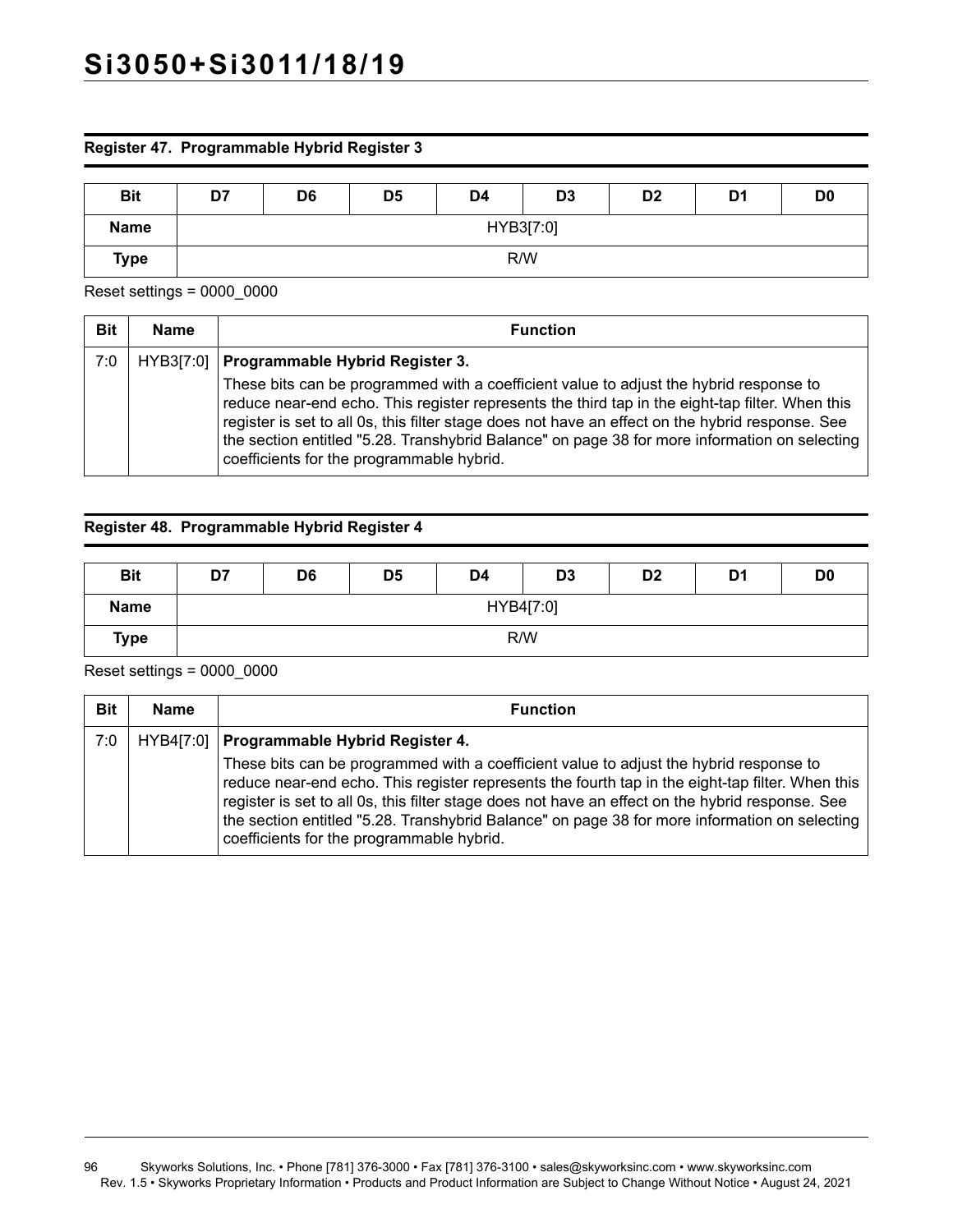#### **Register 49. Programmable Hybrid Register 5**

| <b>Bit</b>  | D7 | D <sub>6</sub> | D <sub>5</sub> | D4  | D <sub>3</sub> | D <sub>2</sub> | D <sub>1</sub> | D <sub>0</sub> |  |  |  |
|-------------|----|----------------|----------------|-----|----------------|----------------|----------------|----------------|--|--|--|
| <b>Name</b> |    | HYB5[7:0]      |                |     |                |                |                |                |  |  |  |
| Type        |    |                |                | R/W |                |                |                |                |  |  |  |

Reset settings = 0000\_0000

| <b>Bit</b> | <b>Name</b> | <b>Function</b>                                                                                                                                                                                                                                                                                                                                                                                                                             |
|------------|-------------|---------------------------------------------------------------------------------------------------------------------------------------------------------------------------------------------------------------------------------------------------------------------------------------------------------------------------------------------------------------------------------------------------------------------------------------------|
| 7:0        |             | HYB5[7:0]   Programmable Hybrid Register 5.                                                                                                                                                                                                                                                                                                                                                                                                 |
|            |             | These bits can be programmed with a coefficient value to adjust the hybrid response to<br>reduce near-end echo. This register represents the fifth tap in the eight-tap filter. When this<br>register is set to all 0s, this filter stage does not have an effect on the hybrid response. See<br>the section entitled "5.28. Transhybrid Balance" on page 38 for more information on selecting<br>coefficients for the programmable hybrid. |

#### **Register 50. Programmable Hybrid Register 6**

| <b>Bit</b>  | D7 | D <sub>6</sub> | D <sub>5</sub> | D <sub>4</sub> | D <sub>3</sub> | D <sub>2</sub> | D1 | D <sub>0</sub> |  |  |  |
|-------------|----|----------------|----------------|----------------|----------------|----------------|----|----------------|--|--|--|
| <b>Name</b> |    | HYB6[7:0]      |                |                |                |                |    |                |  |  |  |
| Type        |    |                |                |                | R/W            |                |    |                |  |  |  |

| <b>Bit</b> | <b>Name</b> | <b>Function</b>                                                                                                                                                                                                                                                                                                                                                                                                                             |
|------------|-------------|---------------------------------------------------------------------------------------------------------------------------------------------------------------------------------------------------------------------------------------------------------------------------------------------------------------------------------------------------------------------------------------------------------------------------------------------|
| 7:0        | HYB6[7:0]   | <b>Programmable Hybrid Register 6.</b>                                                                                                                                                                                                                                                                                                                                                                                                      |
|            |             | These bits can be programmed with a coefficient value to adjust the hybrid response to<br>reduce near-end echo. This register represents the sixth tap in the eight-tap filter. When this<br>register is set to all 0s, this filter stage does not have an effect on the hybrid response. See<br>the section entitled "5.28. Transhybrid Balance" on page 38 for more information on selecting<br>coefficients for the programmable hybrid. |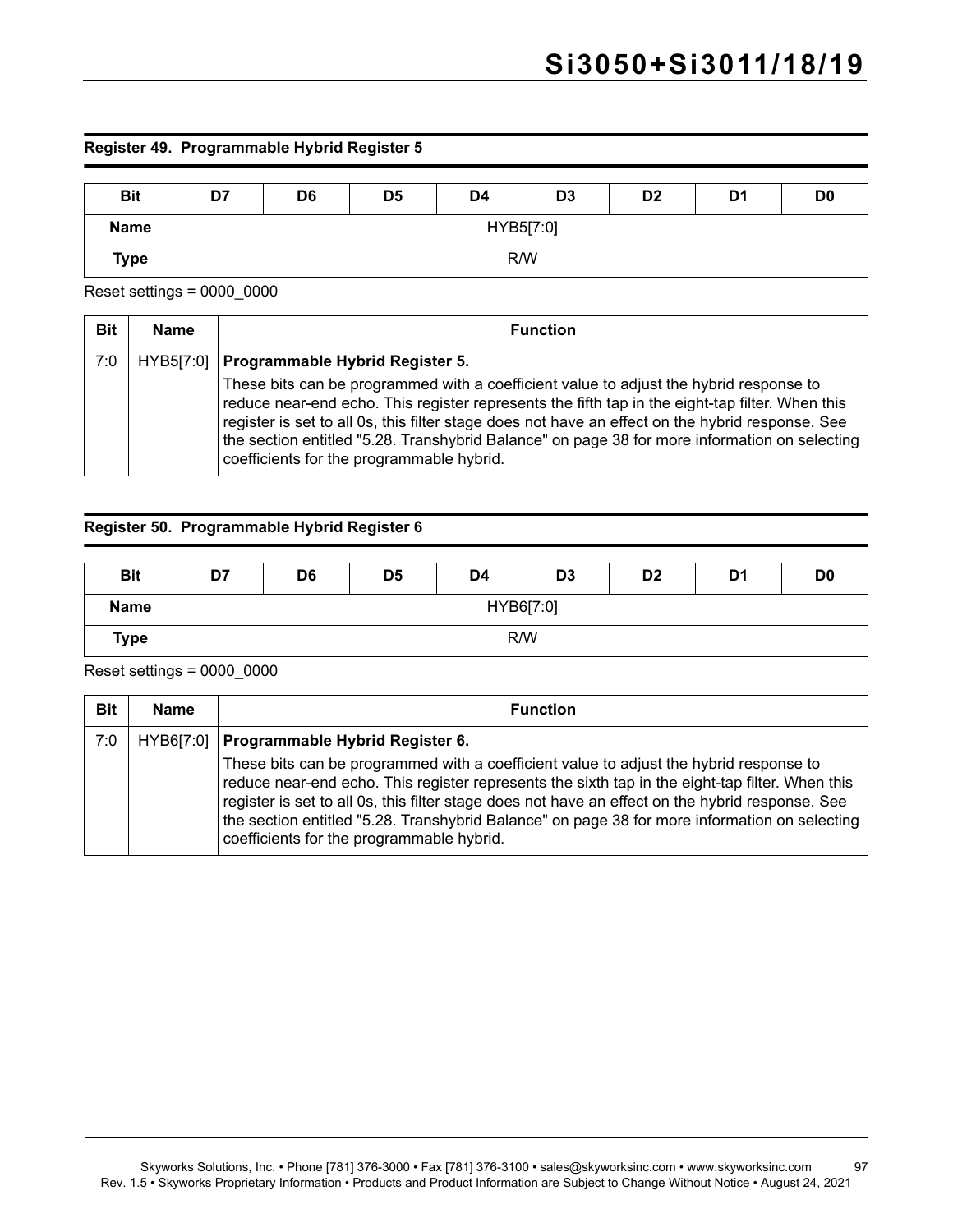#### **Register 51. Programmable Hybrid Register 7**

| <b>Bit</b>  | D7        | D <sub>6</sub> | D <sub>5</sub> | D4 | D <sub>3</sub> | D <sub>2</sub> | D <sub>1</sub> | D <sub>0</sub> |
|-------------|-----------|----------------|----------------|----|----------------|----------------|----------------|----------------|
| <b>Name</b> | HYB7[7:0] |                |                |    |                |                |                |                |
| Type        | R/W       |                |                |    |                |                |                |                |

Reset settings = 0000\_0000

| <b>Bit</b> | <b>Name</b> | <b>Function</b>                                                                                                                                                                                                                                                                                                                                                                                                                               |
|------------|-------------|-----------------------------------------------------------------------------------------------------------------------------------------------------------------------------------------------------------------------------------------------------------------------------------------------------------------------------------------------------------------------------------------------------------------------------------------------|
| 7:0        |             | HYB7[7:0]   Programmable Hybrid Register 7.                                                                                                                                                                                                                                                                                                                                                                                                   |
|            |             | These bits can be programmed with a coefficient value to adjust the hybrid response to<br>reduce near-end echo. This register represents the seventh tap in the eight-tap filter. When<br>this register is set to all 0s, this filter stage does not have an effect on the hybrid response.<br>See the section entitled "5.28. Transhybrid Balance" on page 38 for more information on<br>selecting coefficients for the programmable hybrid. |

#### **Register 52. Programmable Hybrid Register 8**

| <b>Bit</b>  | D7        | D <sub>6</sub> | D <sub>5</sub> | D <sub>4</sub> | D <sub>3</sub> | D <sub>2</sub> | D <sub>1</sub> | D <sub>0</sub> |
|-------------|-----------|----------------|----------------|----------------|----------------|----------------|----------------|----------------|
| <b>Name</b> | HYB8[7:0] |                |                |                |                |                |                |                |
| Type        | R/W       |                |                |                |                |                |                |                |

Reset settings = 0000\_0000

| Bit | <b>Name</b> | <b>Function</b>                                                                                                                                                                                                                                                                                                                                                                                                                              |
|-----|-------------|----------------------------------------------------------------------------------------------------------------------------------------------------------------------------------------------------------------------------------------------------------------------------------------------------------------------------------------------------------------------------------------------------------------------------------------------|
| 7:0 | HYB8[7:0]   | <b>Programmable Hybrid Register 8.</b>                                                                                                                                                                                                                                                                                                                                                                                                       |
|     |             | These bits can be programmed with a coefficient value to adjust the hybrid response to<br>reduce near-end echo. This register represents the eighth tap in the eight-tap filter. When this<br>register is set to all 0s, this filter stage does not have an effect on the hybrid response. See<br>the section entitled "5.28. Transhybrid Balance" on page 38 for more information on selecting<br>coefficients for the programmable hybrid. |

#### **Register 53-58. Reserved**

| <b>Bit</b>  | D7 | D <sub>6</sub> | D <sub>5</sub> | D4 | D <sub>3</sub> | D <sub>2</sub> | D <sub>1</sub> | D <sub>0</sub> |
|-------------|----|----------------|----------------|----|----------------|----------------|----------------|----------------|
| <b>Name</b> |    |                |                |    |                |                |                |                |
| <b>Type</b> |    |                |                |    |                |                |                |                |

#### Reset settings = xxxx\_xxxx

| Bit | Name | <b>Function</b>                                 |
|-----|------|-------------------------------------------------|
| 7:0 |      | Reserved   Do not write to these register bits. |

98 Skyworks Solutions, Inc. • Phone [781] 376-3000 • Fax [781] 376-3100 • sales@skyworksinc.com • www.skyworksinc.com Rev. 1.5 • Skyworks Proprietary Information • Products and Product Information are Subject to Change Without Notice • August 24, 2021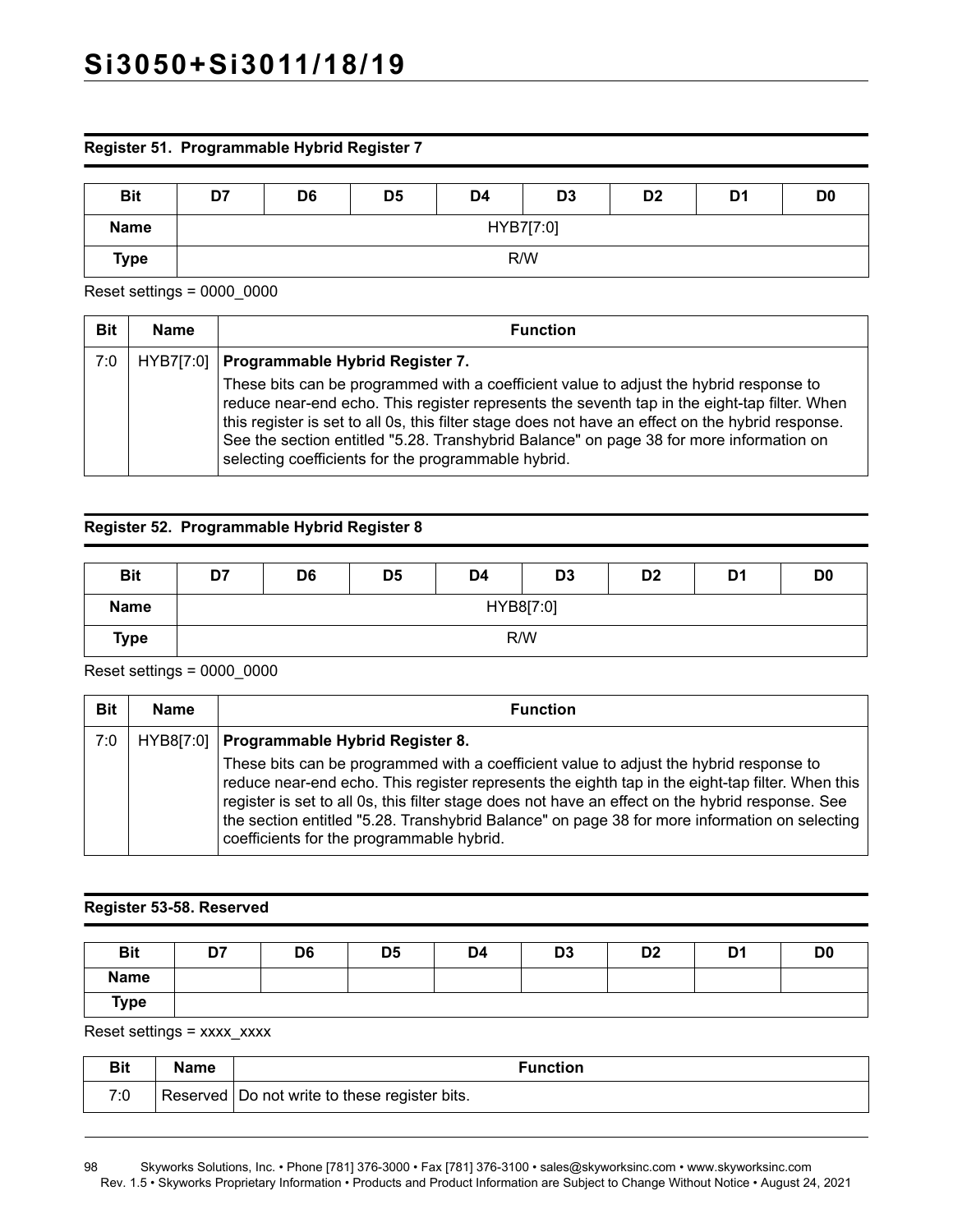#### **Register 59. Spark Quenching Control**

| <b>Bit</b>  | D7 | D <sub>6</sub> | D <sub>5</sub> | D4              | D <sub>3</sub> | D2  | D <sub>1</sub> | D <sub>0</sub> |
|-------------|----|----------------|----------------|-----------------|----------------|-----|----------------|----------------|
| <b>Name</b> |    | SQ1            |                | SQ <sub>0</sub> |                | RG1 | <b>GCE</b>     |                |
| <b>Type</b> |    | R/W            |                | R/W             |                | R/W | R/W            |                |

Reset settings = xxxx\_xxxx

| <b>Bit</b>     | <b>Name</b>     | <b>Function</b>                                                                                                                                                                                                                                                                                                                                                                                                                                                                                                                                                                                      |  |  |  |  |  |
|----------------|-----------------|------------------------------------------------------------------------------------------------------------------------------------------------------------------------------------------------------------------------------------------------------------------------------------------------------------------------------------------------------------------------------------------------------------------------------------------------------------------------------------------------------------------------------------------------------------------------------------------------------|--|--|--|--|--|
| $\overline{7}$ | Reserved        | Always write this bit to zero.                                                                                                                                                                                                                                                                                                                                                                                                                                                                                                                                                                       |  |  |  |  |  |
| 6              | SQ <sub>1</sub> | Spark Quenching. Si3018 and Si3019 line-side only.<br>This bit, in combination with the OHS bit (Register 16), and the OHS2 bit (Register 31), sets<br>the amount of time for the line-side device to go on-hook. The on-hook speeds specified are<br>measured from the time the OH bit is cleared until loop current equals zero.                                                                                                                                                                                                                                                                   |  |  |  |  |  |
|                |                 | <b>OHS</b><br>OHS2SQ[1:0]Mean On-Hook Speed<br>0 00Less than 0.5 ms<br>0                                                                                                                                                                                                                                                                                                                                                                                                                                                                                                                             |  |  |  |  |  |
|                |                 | 1 003 ms±10% (meets ETSI standard)<br>$\Omega$                                                                                                                                                                                                                                                                                                                                                                                                                                                                                                                                                       |  |  |  |  |  |
|                |                 | X 1126 ms ±10% (meets Australia spark quenching spec)<br>1<br>For Si3011 line-side device, always write this bit to zero.                                                                                                                                                                                                                                                                                                                                                                                                                                                                            |  |  |  |  |  |
| 5              | Reserved        | Always write this bit to zero.                                                                                                                                                                                                                                                                                                                                                                                                                                                                                                                                                                       |  |  |  |  |  |
|                |                 |                                                                                                                                                                                                                                                                                                                                                                                                                                                                                                                                                                                                      |  |  |  |  |  |
| 4              | SQ <sub>0</sub> | Spark Quenching. Si3018 and Si3019 line-side only.<br>This bit, in combination with the OHS bit (Register 16), and the OHS2 bit (Register 31), sets<br>the amount of time for the line-side device to go on-hook. The on-hook speeds specified are<br>measured from the time the OH bit is cleared until loop current equals zero.<br>OHS<br>OHS2SQ[1:0]Mean On-Hook Speed<br>0 00Less than 0.5 ms<br>$\mathbf 0$<br>1 003 ms±10% (meets ETSI standard)<br>0<br>$\mathbf{1}$<br>X 1126 ms ±10% (meets Australia spark quenching spec)<br>For Si3011 line-side device, always write this bit to zero. |  |  |  |  |  |
| 3              | Reserved        | Always write this bit to zero.                                                                                                                                                                                                                                                                                                                                                                                                                                                                                                                                                                       |  |  |  |  |  |
| $\overline{2}$ | RG1             | Receive Gain 1 (Line-side Revision E or later).<br>This bit enables receive path gain adjustment.<br>$0 = No$ gain applied to hybrid, full scale RX on line = 0 dBm.<br>$1 = 1$ dB of gain applied to hybrid, full scale RX on line = $-1$ dBm.                                                                                                                                                                                                                                                                                                                                                      |  |  |  |  |  |
| $\mathbf{1}$   | <b>GCE</b>      | Guarded Clear Enable (Line-side Revision E or later).<br>This bit (in conjunction with the R2 bit set to 1) enables the Si3050 to meet BT's Guarded<br>Clear Spec (B5 6450, Part 1: 1993, Section 15.4.3.3). With these bits set, the DAA will draw<br>approximately 2.5 mA of current from the line while on-hook.<br>0 = Default, DAA does not draw loop current.<br>1 = Guarded Clear enabled, DAA draws 2.5 mA while on-hook to meet Guarded Clear<br>requirement.                                                                                                                               |  |  |  |  |  |
| $\mathbf 0$    | Reserved        | Always write this bit to zero.                                                                                                                                                                                                                                                                                                                                                                                                                                                                                                                                                                       |  |  |  |  |  |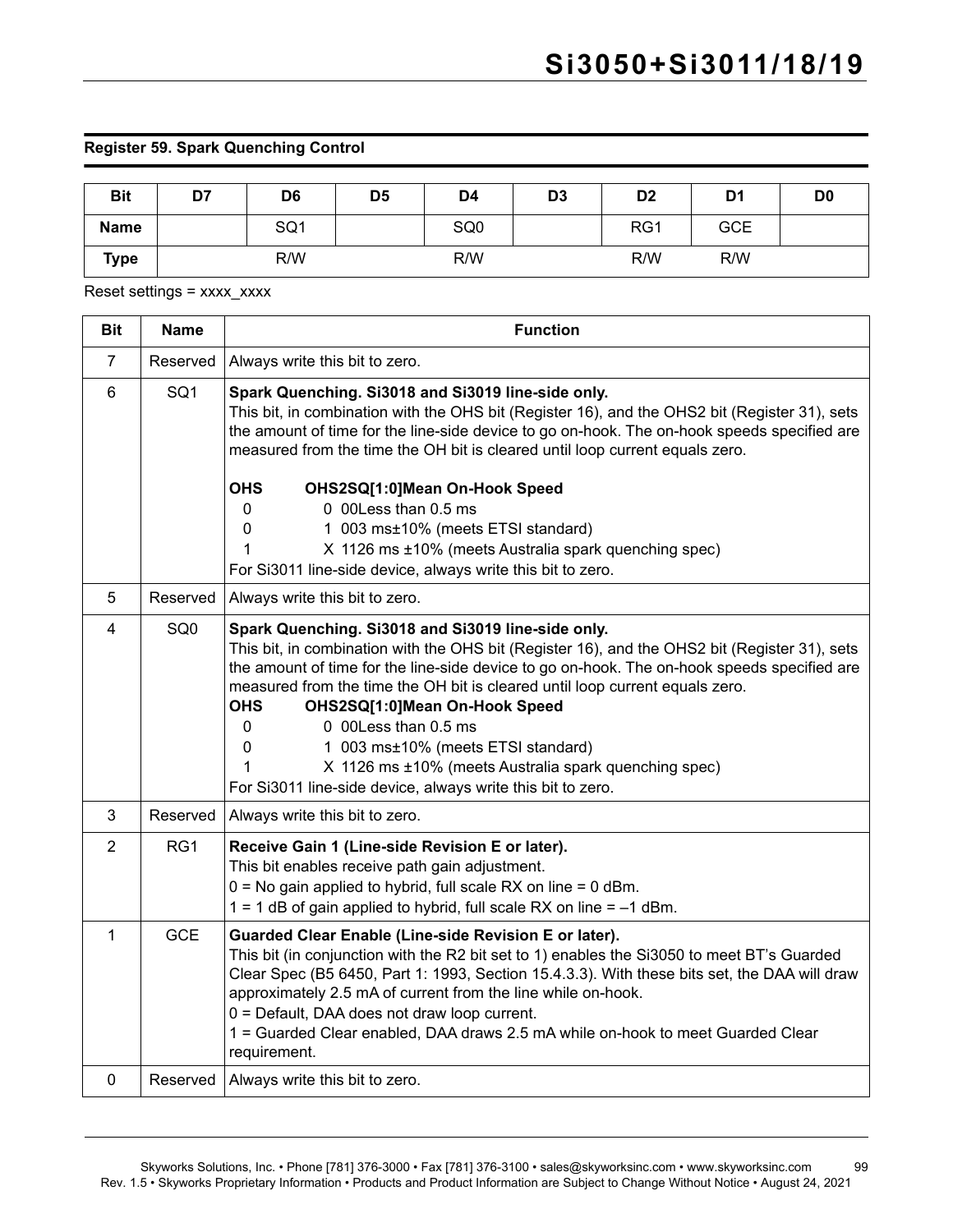

**Figure 51. Si3050 TSSOP**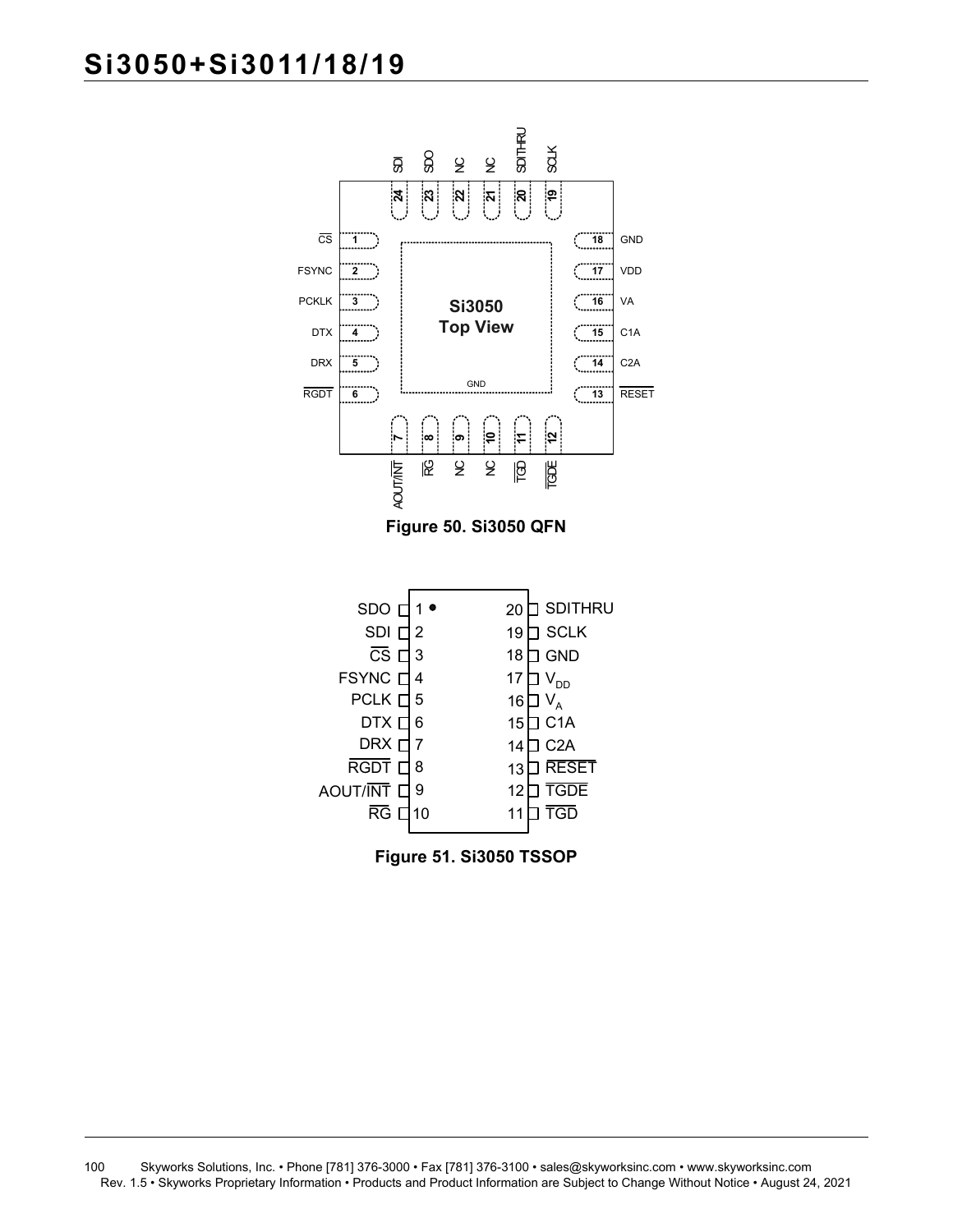| QFN<br>Pin#    | <b>TSSOP</b><br>Pin# | <b>Pin Name</b>        | <b>Description</b>                                                                                                                                                                                          |
|----------------|----------------------|------------------------|-------------------------------------------------------------------------------------------------------------------------------------------------------------------------------------------------------------|
| 23             | 1                    | <b>SDO</b>             | <b>Serial Port Data Output.</b><br>Serial port control data output.                                                                                                                                         |
| 24             | $\overline{2}$       | <b>SDI</b>             | Serial Port Data Input.<br>Serial port control data input.                                                                                                                                                  |
| 1              | 3                    | $\overline{\text{CS}}$ | Chip Select Input.<br>An active low input control signal that enables the SPI Serial port. When<br>inactive, SCLK and SDI are ignored and SDO is high impedance.                                            |
| 2              | 4                    | <b>FSYNC</b>           | Frame Sync Input.<br>Data framing signal that is used to indicate the start and stop of a<br>communication/data frame.                                                                                      |
| 3              | 5                    | <b>PCLK</b>            | <b>Master Clock Input.</b><br>Master clock input.                                                                                                                                                           |
| $\overline{4}$ | $6\phantom{1}$       | <b>DTX</b>             | Transmit PCM or GCI Highway Data Output.<br>Outputs data from either the PCM or GCI highway bus.                                                                                                            |
| 5              | $\overline{7}$       | <b>DRX</b>             | Receive PCM or GCI Highway Data Input.<br>Receives data from either the PCM or GCI highway bus.                                                                                                             |
| 6              | 8                    | <b>RGDT</b>            | <b>Ring Detect Output.</b><br>Produces an active low rectified version of the ring signal.                                                                                                                  |
| $\overline{7}$ | 9                    | AOUT/INT               | Analog Speaker Output/Interrupt Output.<br>Provides an analog output signal for driving a call progress speaker in AOUT<br>mode. Alternatively, this pin can be set to provide a hardware interrupt signal. |
| 8              | 10                   | $\overline{\text{RG}}$ | <b>Ring Ground Output.</b><br>Control signal for ring ground relay. Used to support ground start applications.                                                                                              |
| 9              |                      | <b>NC</b>              | No connect.                                                                                                                                                                                                 |
| 10             |                      | <b>NC</b>              | No connect.                                                                                                                                                                                                 |
| 11             | 11                   | <b>TGD</b>             | <b>TIP Ground Detect Input.</b><br>Used to detect current flowing in TIP for supporting ground start applications.                                                                                          |
| 12             | 12                   | <b>TGDE</b>            | <b>TIP Ground Detect Enable Output.</b><br>Control signal for the ground detect relay. Used to support ground start appli-<br>cations.                                                                      |
| 13             | 13                   | <b>RESET</b>           | <b>Reset Input.</b><br>An active low input that is used to reset all control registers to a defined,<br>initialized state. Also used to bring the Si3050 out of sleep mode.                                 |

#### **Table 26. Si3050 Pin Descriptions**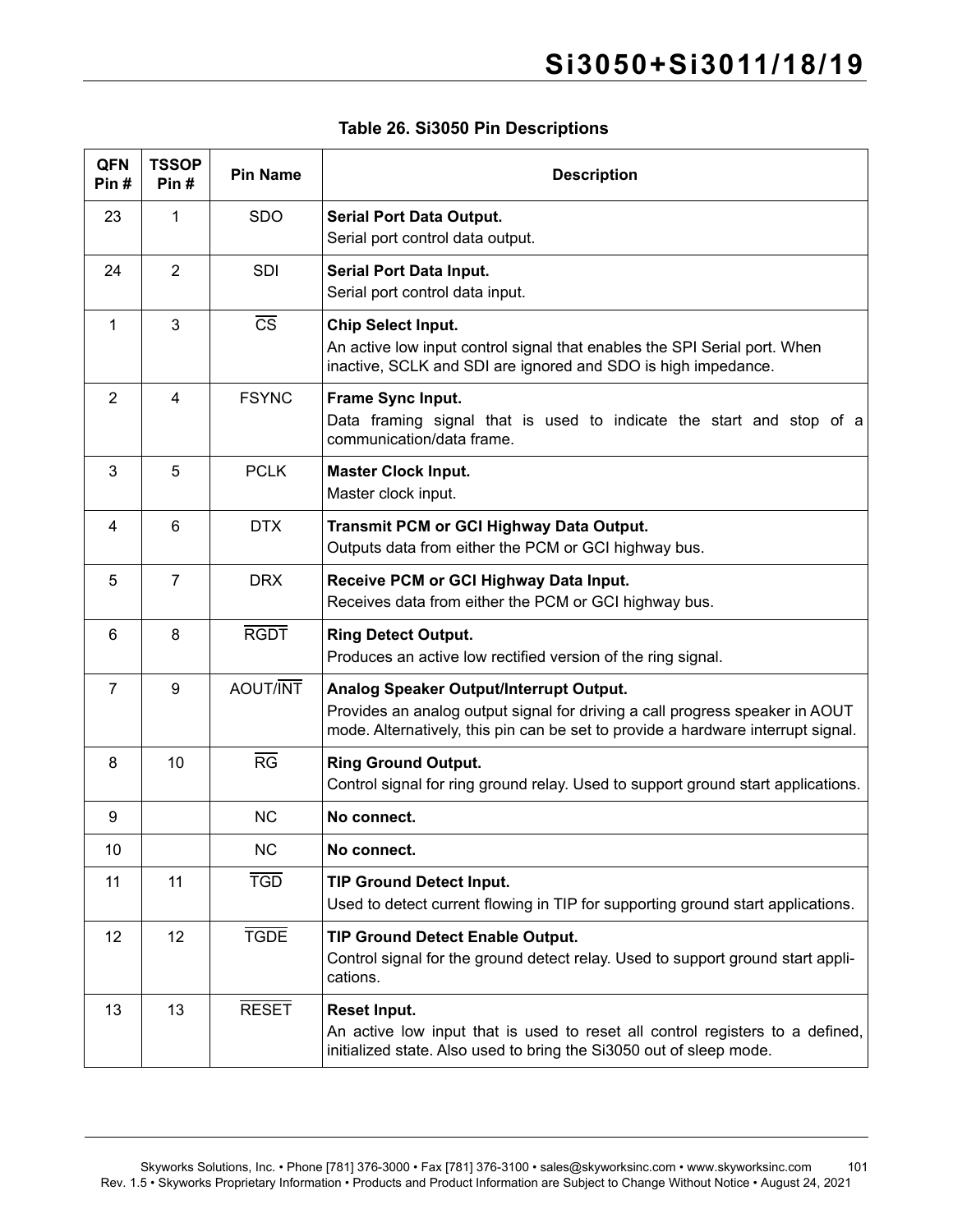| <b>QFN</b><br>Pin# | <b>TSSOP</b><br>Pin# | <b>Pin Name</b>  | <b>Description</b>                                                                                                                                   |
|--------------------|----------------------|------------------|------------------------------------------------------------------------------------------------------------------------------------------------------|
| 14                 | 14                   | C2A              | <b>Isolation Capacitor 2A.</b><br>Connects to one side of the isolation capacitor C2. Used to communicate with<br>the line-side device.              |
| 15                 | 15                   | C <sub>1</sub> A | <b>Isolation Capacitor 1A.</b><br>Connects to one side of the isolation capacitor C1. Used to communicate with<br>the line-side device.              |
| 16                 | 16                   | $V_A$            | <b>Regulator Voltage Reference.</b><br>This pin connects to an external capacitor and serves as the reference for the<br>internal voltage regulator. |
| 17                 | 17                   | V <sub>DD</sub>  | <b>Digital Supply Voltage.</b><br>Provides the 3.3 V digital supply voltage to the Si3050.                                                           |
| 18                 | 18                   | <b>GND</b>       | Ground.<br>Connects to the system digital ground.                                                                                                    |
| 19                 | 19                   | <b>SCLK</b>      | <b>Serial Port Bit Clock Input.</b><br>Controls the serial data on SDO and latches the data on SDL                                                   |
| 20                 | 20                   | <b>SDITHRU</b>   | <b>SDI Passthrough Output.</b><br>Cascaded SDI output signal to daisy-chain the SPI interface with additional<br>devices.                            |
| 21                 |                      | <b>NC</b>        | No connect.                                                                                                                                          |
| 22                 |                      | <b>NC</b>        | No connect.                                                                                                                                          |

### **Table 26. Si3050 Pin Descriptions (Continued)**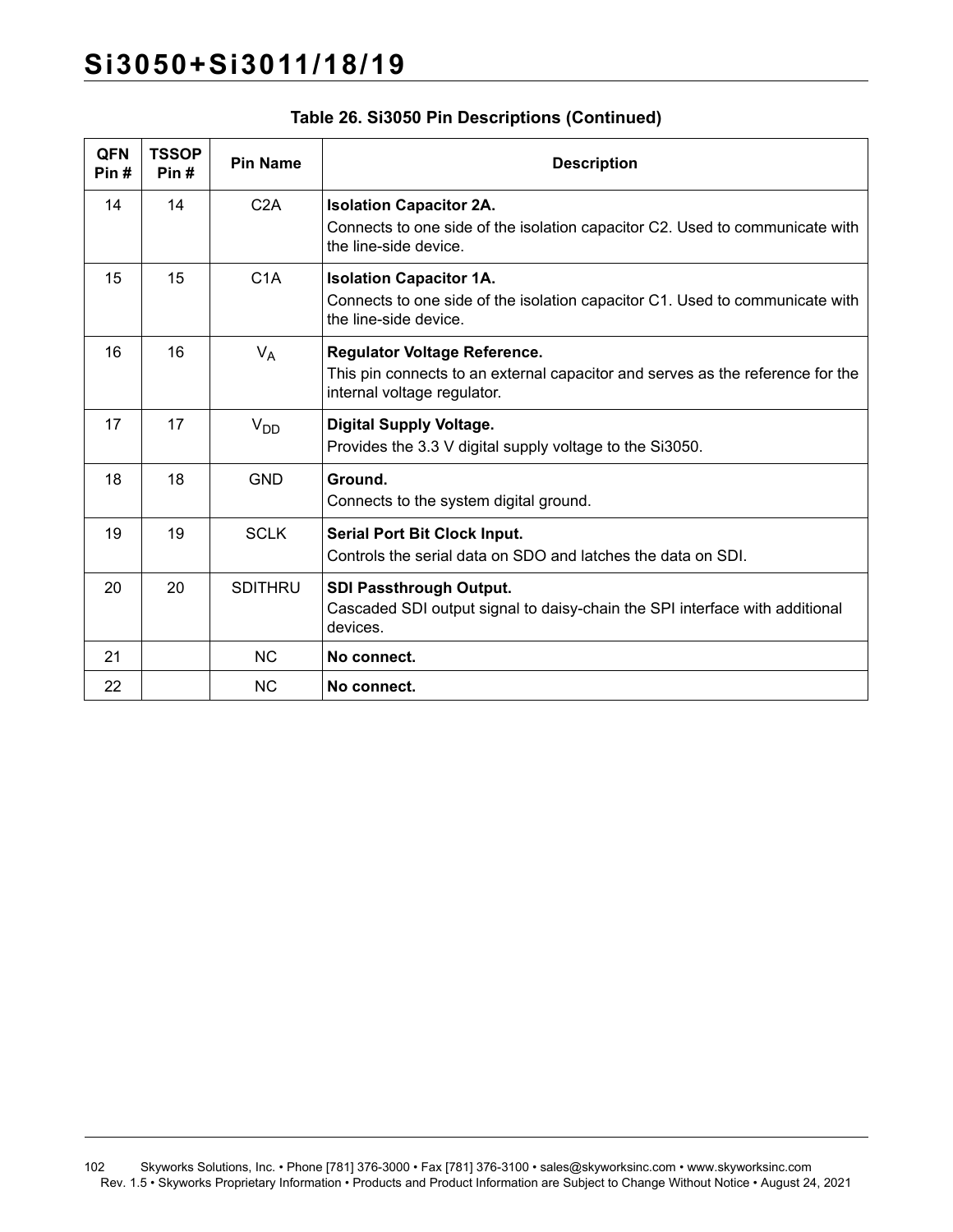### **7. Pin Descriptions: Si3011/18/19**



**Figure 52. Si3011/18/19 QFN**

| QE L               |                | 16 |     | DCT <sub>2</sub> |
|--------------------|----------------|----|-----|------------------|
| $DCT$ $\Box$       | $\overline{2}$ | 15 |     | J IGND           |
| $RX$ $\square$     | 3              | 14 |     | DCT <sub>3</sub> |
| IB                 | 4              | 13 |     | QB               |
| $C1B$ $\Box$       | 5              | 12 | - 1 | QE <sub>2</sub>  |
| C <sub>2</sub> B L | 6              | 11 |     | <b>SC</b>        |
| VREG L             |                | 10 |     | VREG2            |
| RNG1               | 8              |    |     | RNG <sub>2</sub> |
|                    |                |    |     |                  |

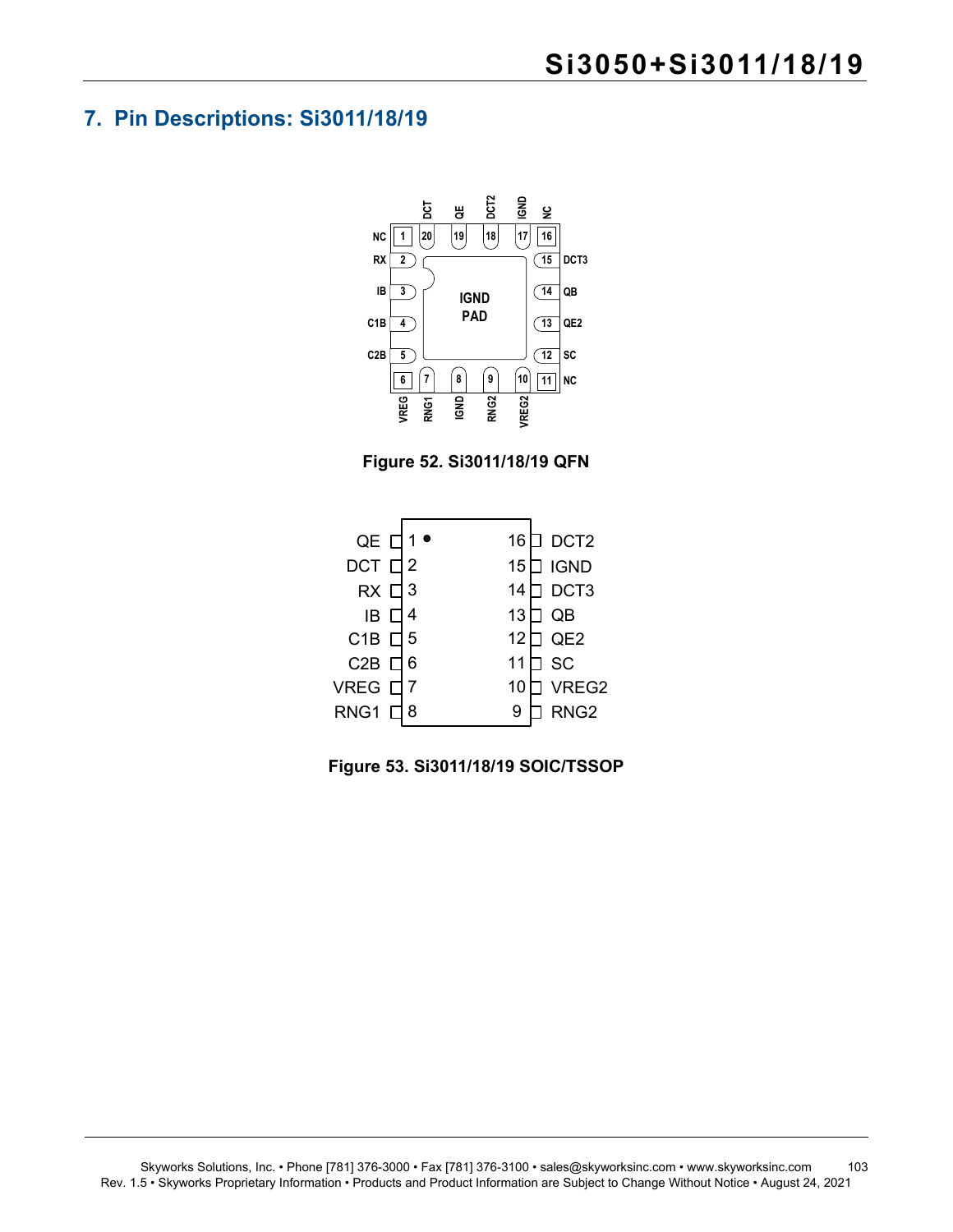| <b>QFN</b><br>Pin# | SOIC/T<br><b>SSOP</b><br>Pin# | <b>Pin Name</b>  | <b>Description</b>                                                                                                                    |  |  |  |
|--------------------|-------------------------------|------------------|---------------------------------------------------------------------------------------------------------------------------------------|--|--|--|
| $\mathbf{1}$       |                               | <b>NC</b>        | No connect.                                                                                                                           |  |  |  |
| 19                 | $\mathbf{1}$                  | QE               | <b>Transistor Emitter.</b><br>Connects to the emitter of Q3.                                                                          |  |  |  |
| 20                 | $\overline{2}$                | <b>DCT</b>       | <b>DC Termination.</b><br>Provides dc termination to the telephone network.                                                           |  |  |  |
| $\overline{2}$     | 3                             | <b>RX</b>        | Receive Input.<br>Serves as the receive side input from the telephone network.                                                        |  |  |  |
| 3                  | 4                             | IB               | <b>Internal Bias.</b><br>Provides a bias voltage to the device.                                                                       |  |  |  |
| 4                  | 5                             | C <sub>1</sub> B | <b>Isolation Capacitor 1B.</b><br>Connects to one side of isolation capacitor C1. Used to communicate with the<br>system-side device. |  |  |  |
| 5                  | $6\phantom{1}$                | C2B              | <b>Isolation Capacitor 2B.</b><br>Connects to one side of isolation capacitor C2. Used to communicate with the<br>system-side device. |  |  |  |
| 6                  | $\overline{7}$                | <b>VREG</b>      | <b>Voltage Regulator.</b><br>Connects to an external capacitor to provide bypassing for an internal power sup-<br>ply.                |  |  |  |
| $\overline{7}$     | 8                             | RNG1             | Ring 1.<br>Connects through a resistor to the TIP lead of the telephone line. Provides the ring<br>and caller ID signals to the DAA.  |  |  |  |
| 8                  |                               | <b>IGND</b>      | <b>Isolated Ground.</b> Connects to ground on the line-side interface.                                                                |  |  |  |
| $\boldsymbol{9}$   | 9                             | RNG <sub>2</sub> | Ring 2.<br>Connects through a resistor to the RING lead of the telephone line. Provides the<br>ring and caller ID signals to the DAA. |  |  |  |
| 10                 | 10                            | VREG2            | <b>Voltage Regulator 2.</b><br>Connects to an external capacitor to provide bypassing for an internal power sup-<br>ply.              |  |  |  |
| 11                 |                               | NC               | No connect.                                                                                                                           |  |  |  |
| 12                 | 11                            | SC               | <b>SC Connection.</b><br>Enables external transistor network. Should be tied through a 0 $\Omega$ resistor to $I_{GND}$ .             |  |  |  |
| 13                 | 12                            | QE <sub>2</sub>  | <b>Transistor Emitter 2.</b><br>Connects to the emitter of Q4.                                                                        |  |  |  |
| 14                 | 13                            | QB               | <b>Transistor Base.</b><br>Connects to the base of transistor Q4.                                                                     |  |  |  |
| 15                 | 14                            | DCT3             | <b>DC Termination 3.</b><br>Provides dc termination to the telephone network.                                                         |  |  |  |

104 Skyworks Solutions, Inc. • Phone [781] 376-3000 • Fax [781] 376-3100 • sales@skyworksinc.com • www.skyworksinc.com Rev. 1.5 • Skyworks Proprietary Information • Products and Product Information are Subject to Change Without Notice • August 24, 2021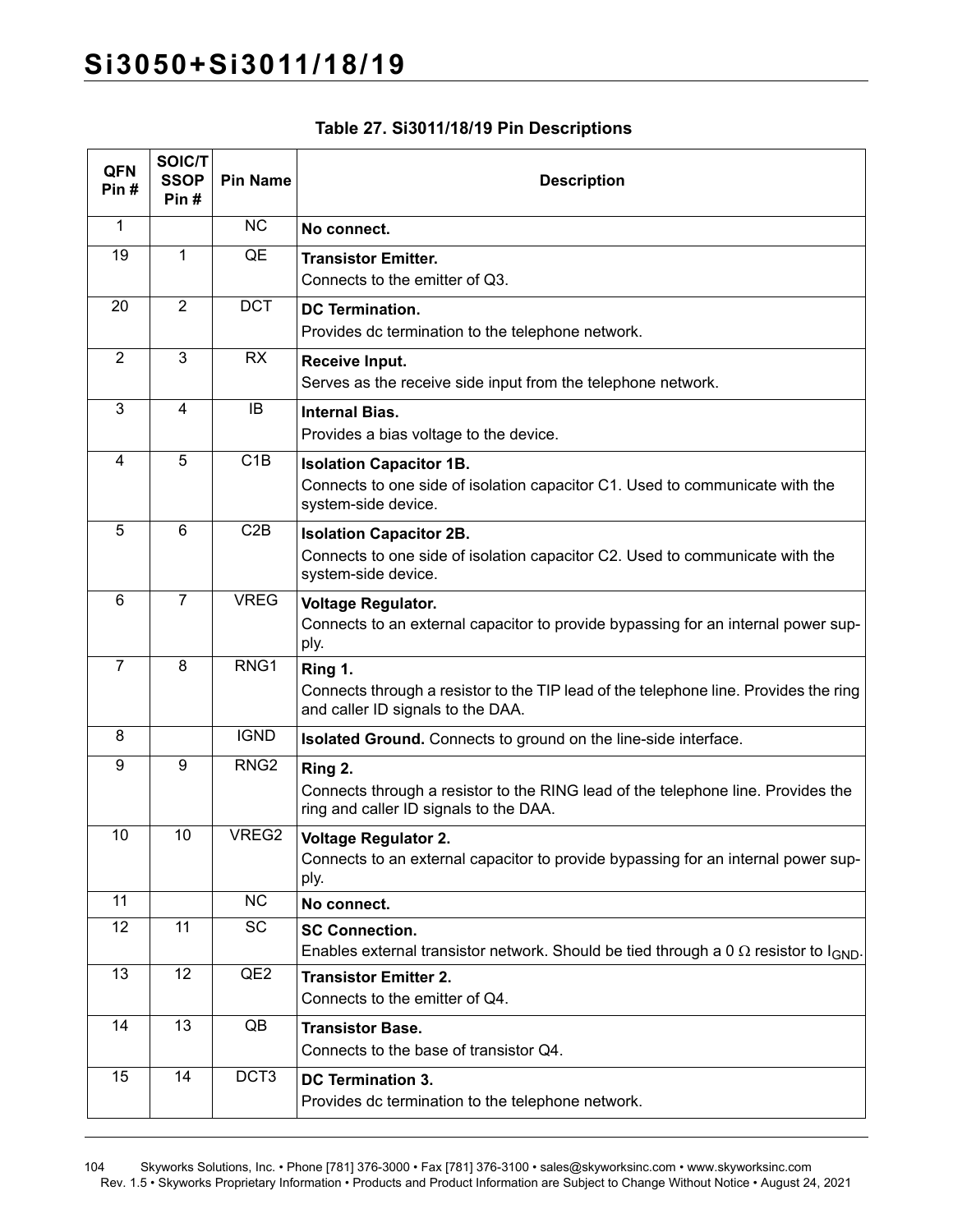| <b>QFN</b><br>Pin# | SOIC/T<br><b>SSOP</b><br>Pin# | <b>Pin Name</b>  | <b>Description</b>                                                        |
|--------------------|-------------------------------|------------------|---------------------------------------------------------------------------|
| 16                 |                               | NC.              | No Connect.                                                               |
| 17                 | 15                            | <b>IGND</b>      | <b>Isolated Ground.</b><br>Connects to ground on the line-side interface. |
| 18                 | 16                            | DCT <sub>2</sub> | DC Termination 2.<br>Provides dc termination to the telephone network.    |

### **Table 27. Si3011/18/19 Pin Descriptions (Continued)**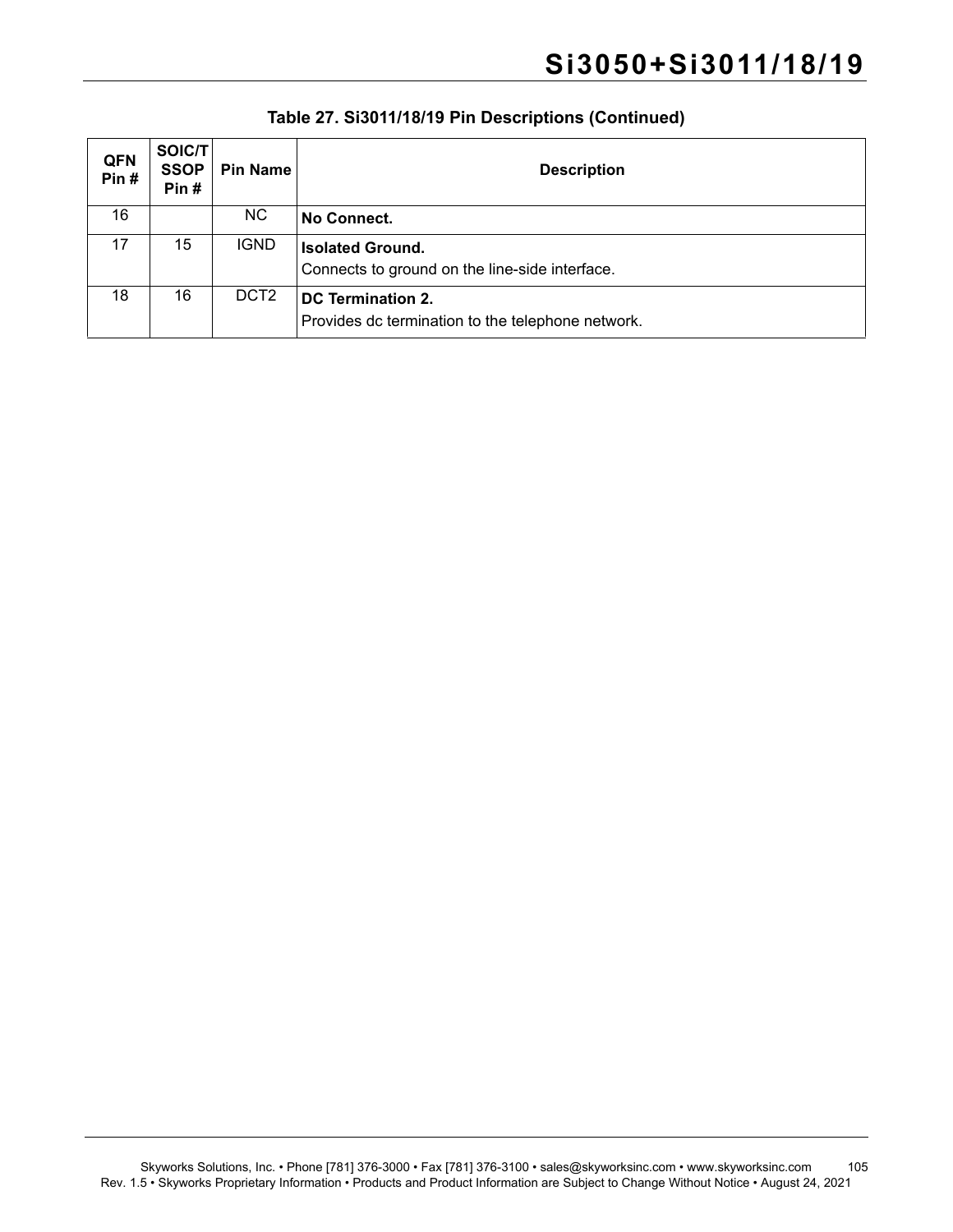### **8. Ordering Guide**

| Part Number <sup>1</sup> | <b>Description</b>                  | <b>AC</b><br><b>Terminations</b> | Package <sup>2</sup> | <b>Temperature</b><br>Range |
|--------------------------|-------------------------------------|----------------------------------|----------------------|-----------------------------|
| Si3050-E1-FT             | System-side Voice DAA               | 2, 4, 16                         | TSSOP-20             | 0 to $+70$ °C               |
| Si3050-E1-GT             | System-side Voice DAA               | 2, 4, 16                         | TSSOP-20             | $-40$ to +85 °C             |
| Si3050-E1-FM             | System-side Voice DAA               | 2, 4, 16                         | QFN-24               | 0 to +70 $^{\circ}$ C       |
| Si3050-E1-GM             | System-side Voice DAA               | 2, 4, 16                         | QFN-24               | $-40$ to +85 °C             |
| Si3011-F-FS              | Line-side Voice DAA-FCC/TBR21 only  | $\overline{2}$                   | SOIC-16              | 0 to +70 $^{\circ}$ C       |
| Si3011-F-GS              | Line-side Voice DAA-FCC/TBR21 only  | 2                                | SOIC-16              | $-40$ to +85 °C             |
| Si3011-F-FT              | Line-side Voice DAA-FCC/TBR21 only  | $\overline{2}$                   | TSSOP-16             | 0 to +70 $^{\circ}$ C       |
| Si3011-F-GT              | Line-side Voice DAA-FCC/TBR21 only  | $\overline{2}$                   | TSSOP-16             | $-40$ to +85 °C             |
| Si3011-F-FM              | Line-side Voice DAA-FCC/TBR21 only  | $\overline{2}$                   | QFN-20               | 0 to +70 $^{\circ}$ C       |
| Si3011-F-GM              | Line-side Voice DAA-FCC/TBR21 only  | $\overline{2}$                   | QFN-20               | $-40$ to +85 °C             |
| Si3018-F-FS              | Line-side Voice DAA-Global          | $\overline{4}$                   | SOIC-16              | 0 to +70 $^{\circ}$ C       |
| Si3018-F-GS              | Line-side Voice DAA-Global          | 4                                | SOIC-16              | $-40$ to +85 °C             |
| Si3018-F-FT              | Line-side Voice DAA-Global          | $\overline{4}$                   | TSSOP-16             | 0 to $+70$ °C               |
| Si3018-F-GT              | Line-side Voice DAA-Global          | $\overline{4}$                   | <b>TSSOP-16</b>      | $-40$ to +85 °C             |
| Si3018-F-FM              | Line-side Voice DAA-Global          | 4                                | <b>QFN-20</b>        | 0 to +70 $^{\circ}$ C       |
| Si3018-F-GM              | Line-side Voice DAA-Global          | $\overline{4}$                   | <b>QFN-20</b>        | $-40$ to +85 °C             |
| Si3019-F-FS              | Line-side Voice DAA-Enhanced Global | 16                               | SOIC-16              | 0 to $+70$ °C               |
| Si3019-F-GS              | Line-side Voice DAA-Enhanced Global | 16                               | SOIC-16              | $-40$ to +85 °C             |
| Si3019-F-FT              | Line-side Voice DAA-Enhanced Global | 16                               | TSSOP-16             | 0 to +70 $^{\circ}$ C       |
| Si3019-F-GT              | Line-side Voice DAA-Enhanced Global | 16                               | TSSOP-16             | $-40$ to +85 °C             |
| Si3019-F-FM              | Line-side Voice DAA-Enhanced Global | 16                               | <b>QFN-20</b>        | 0 to +70 $^{\circ}$ C       |
| Si3019-F-GM              | Line-side Voice DAA-Enhanced Global | 16                               | <b>QFN-20</b>        | $-40$ to +85 °C             |

**Notes:**

**1.** Adding the suffix "R" to the end of the part number (e.g., Si3050-E1-FTR) denotes tape-and-reel packaging.

**2.** All packages are RoHS-compliant.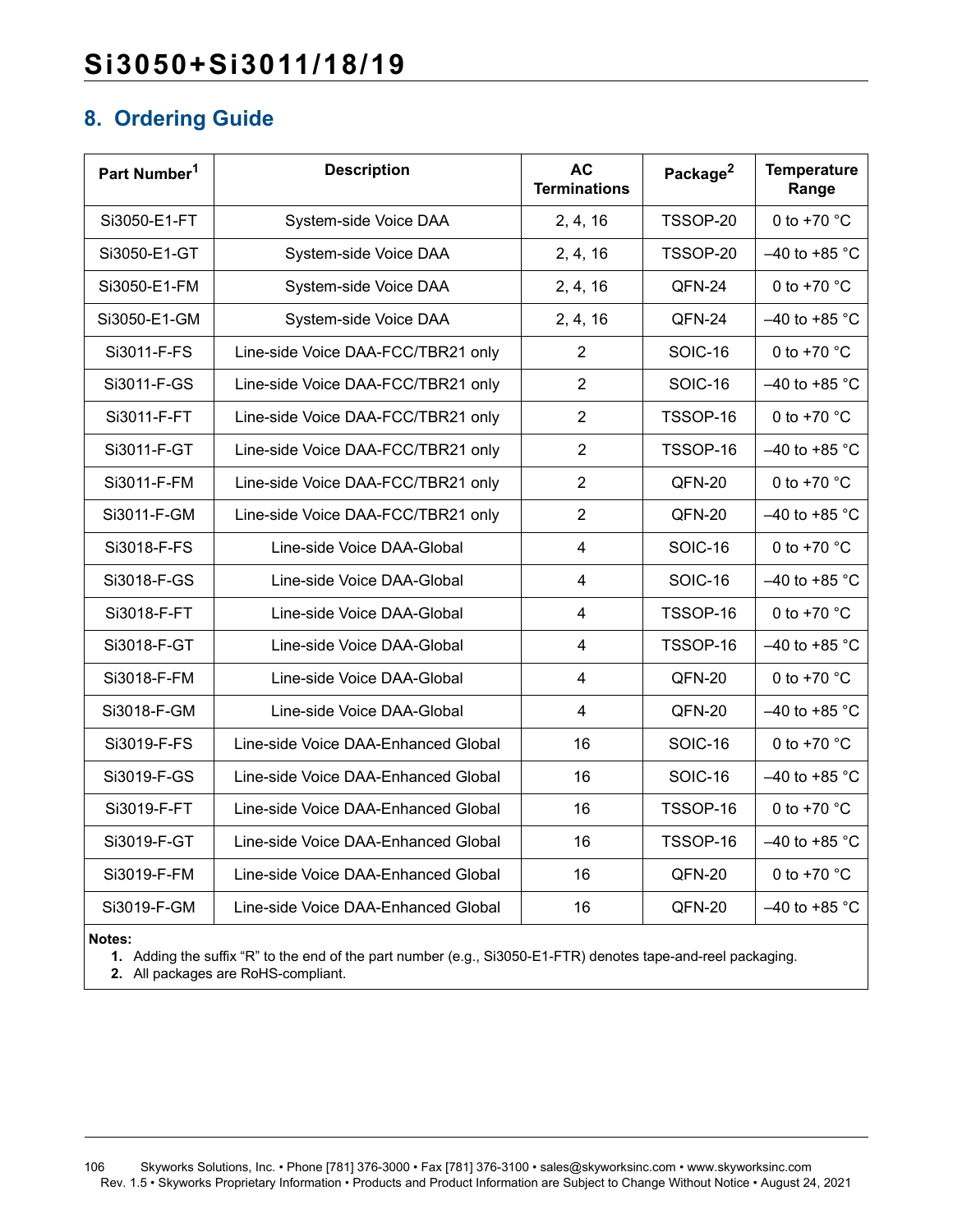### **9. Product Identification**

The product identification number is a finished goods part number or is specified by a finished goods part number, such as a special customer part number.

Example:

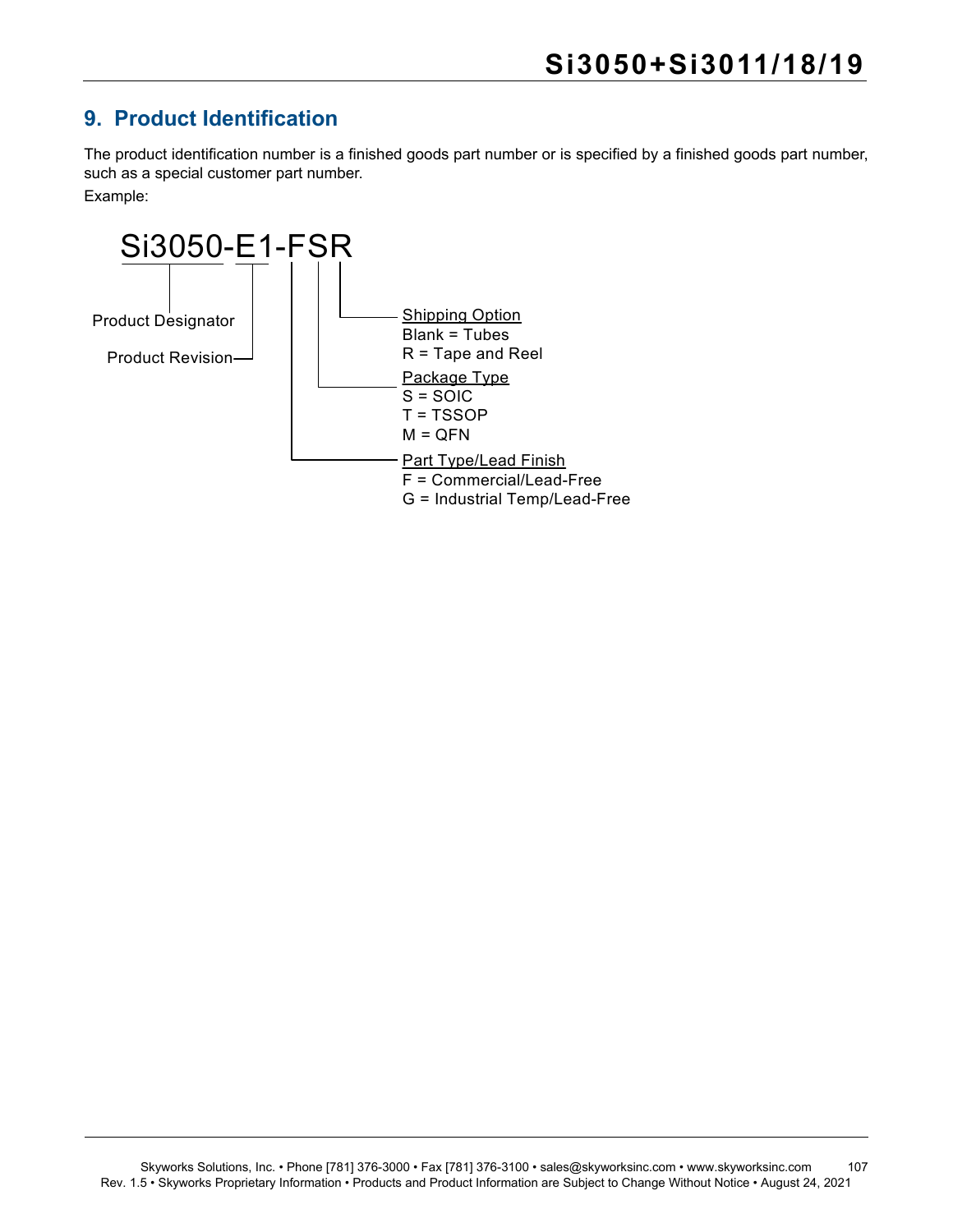### **10. Package Outline: 20-Pin TSSOP**

[Figure 54](#page-107-0) illustrates the package details for the Si3050. [Table 28](#page-108-0) lists the values for the dimensions shown in the illustration.



<span id="page-107-0"></span>**Figure 54. 20-Pin Thin Shrink Small Outline Package (TSSOP)**

<sup>108</sup> Skyworks Solutions, Inc. • Phone [781] 376-3000 • Fax [781] 376-3100 • sales@skyworksinc.com • www.skyworksinc.com Rev. 1.5 • Skyworks Proprietary Information • Products and Product Information are Subject to Change Without Notice • August 24, 2021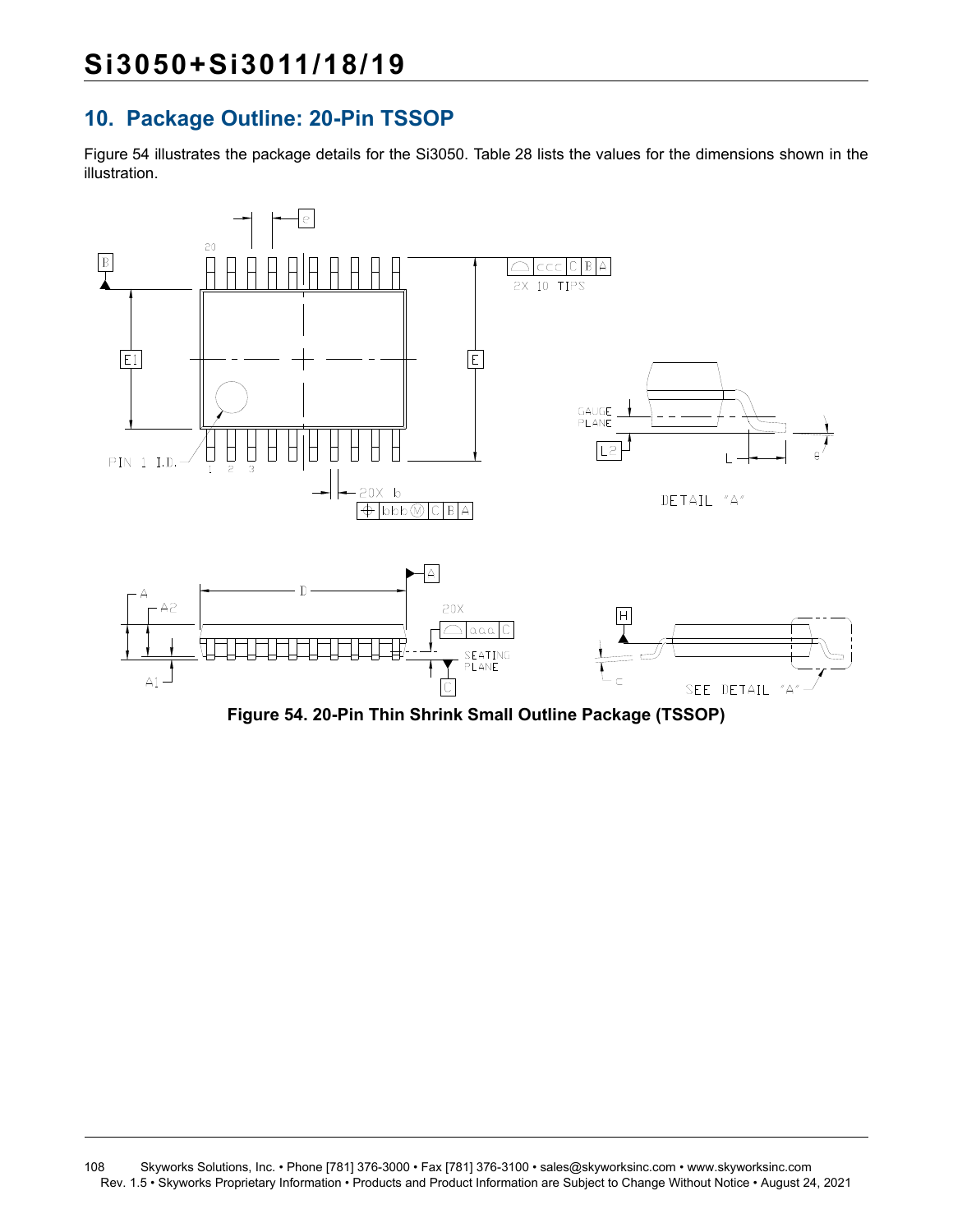| <b>Dimension</b> | Min         | <b>Nom</b> | <b>Max</b>  |  |
|------------------|-------------|------------|-------------|--|
| A                |             |            | 1.20        |  |
| A1               | 0.05        |            | 0.15        |  |
| A2               | 0.80        | 1.00       | 1.05        |  |
| b                | 0.19        |            | 0.30        |  |
| C                | 0.09        |            | 0.20        |  |
| D                | 6.40        | 6.50       | 6.60        |  |
| E                |             | 6.40 BSC   |             |  |
| E <sub>1</sub>   | 4.40        | 4.40       | 4.50        |  |
| e                | 0.65 BSC    |            |             |  |
| L                | 0.45        | 0.60       | 0.75        |  |
| L2               |             | 0.25 BSC   |             |  |
| θ                | $0^{\circ}$ |            | $8^{\circ}$ |  |
| aaa              | 0.10        |            |             |  |
| bbb              | 0.10        |            |             |  |
| ccc              |             | 0.20       |             |  |

**Table 28. 20-Pin TSSOP Package Diagram Dimensions**

#### **Notes:**

'

**1.** All dimensions shown are in millimeters (mm) unless otherwise noted.

**2.** Dimensioning and Tolerancing per ANSI Y14.5M-1994.

**3.** This drawing conforms to the JEDEC Solid State Outline MO-153, Variation AC.

**4.** Recommended card reflow profile is per the JEDEC/IPC J-STD-020C

specification for Small Body Components.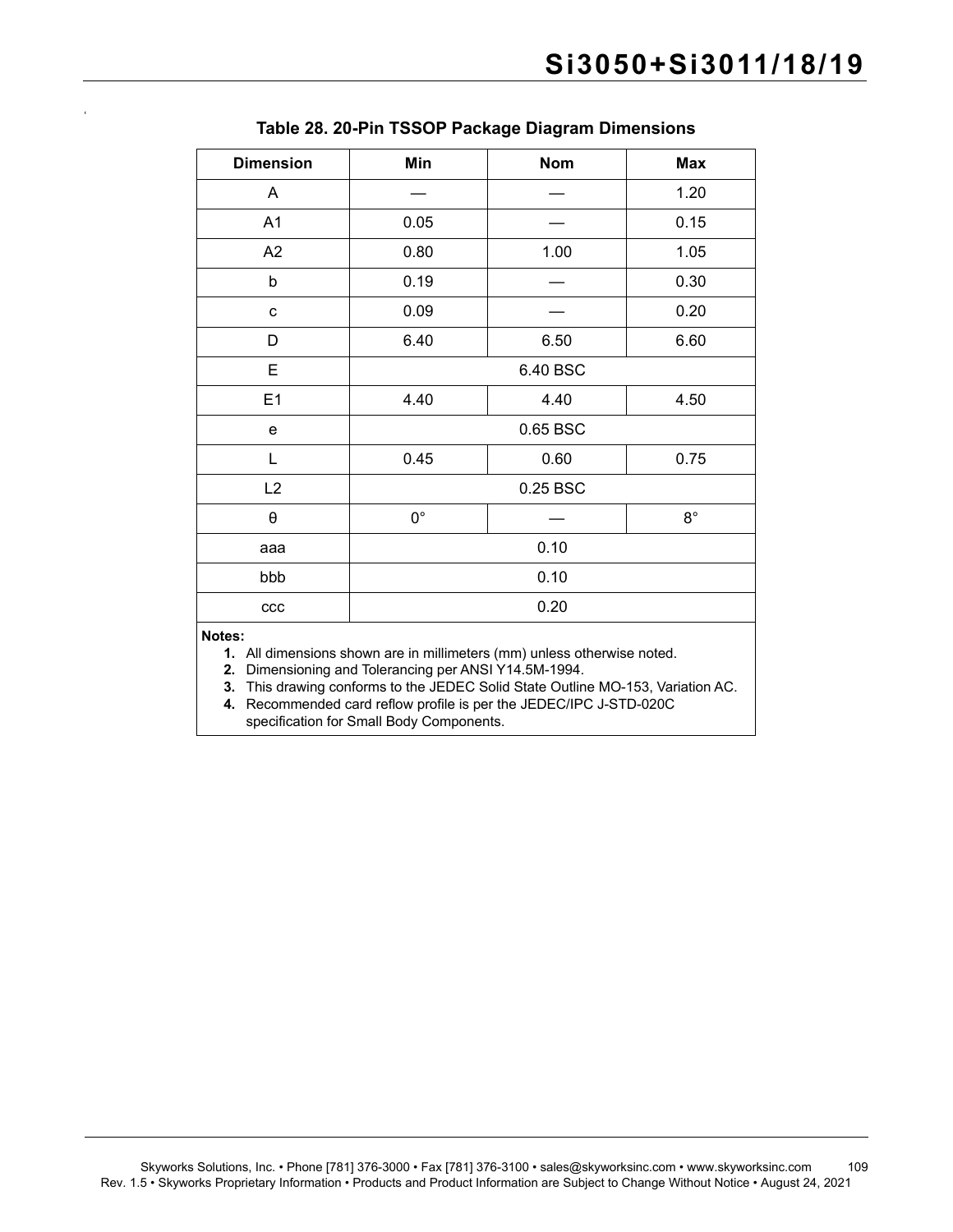# **10.1. PCB Land Pattern: Si3050 TSSOP**



|  |  |  |  |  | Table 29. 20-Pin Thin Shrink Small Outline Package (TSSOP) PCB Land Pattern Dimensions |
|--|--|--|--|--|----------------------------------------------------------------------------------------|
|  |  |  |  |  |                                                                                        |
|  |  |  |  |  |                                                                                        |

| <b>Dimension</b>                                                                                                                                                                                                                                               | <b>Feature</b>     | (mm) |  |  |
|----------------------------------------------------------------------------------------------------------------------------------------------------------------------------------------------------------------------------------------------------------------|--------------------|------|--|--|
| C <sub>1</sub>                                                                                                                                                                                                                                                 | Pad Column Spacing | 5.80 |  |  |
| F                                                                                                                                                                                                                                                              | Pad Row Pitch      | 0.65 |  |  |
| X <sub>1</sub>                                                                                                                                                                                                                                                 | Pad Width          | 0.45 |  |  |
| Y1                                                                                                                                                                                                                                                             | Pad Length         | 1.40 |  |  |
| Notes:<br>1. This Land Pattern Design is based on IPC-7351<br>specifications for Density Level B (Median Land Protrusion).<br>2. All feature sizes shown are at Maximum Material Condition<br>(MMC) and a card fabrication tolerance of 0.05 mm is<br>assumed. |                    |      |  |  |

<sup>110</sup> Skyworks Solutions, Inc. • Phone [781] 376-3000 • Fax [781] 376-3100 • sales@skyworksinc.com • www.skyworksinc.com Rev. 1.5 • Skyworks Proprietary Information • Products and Product Information are Subject to Change Without Notice • August 24, 2021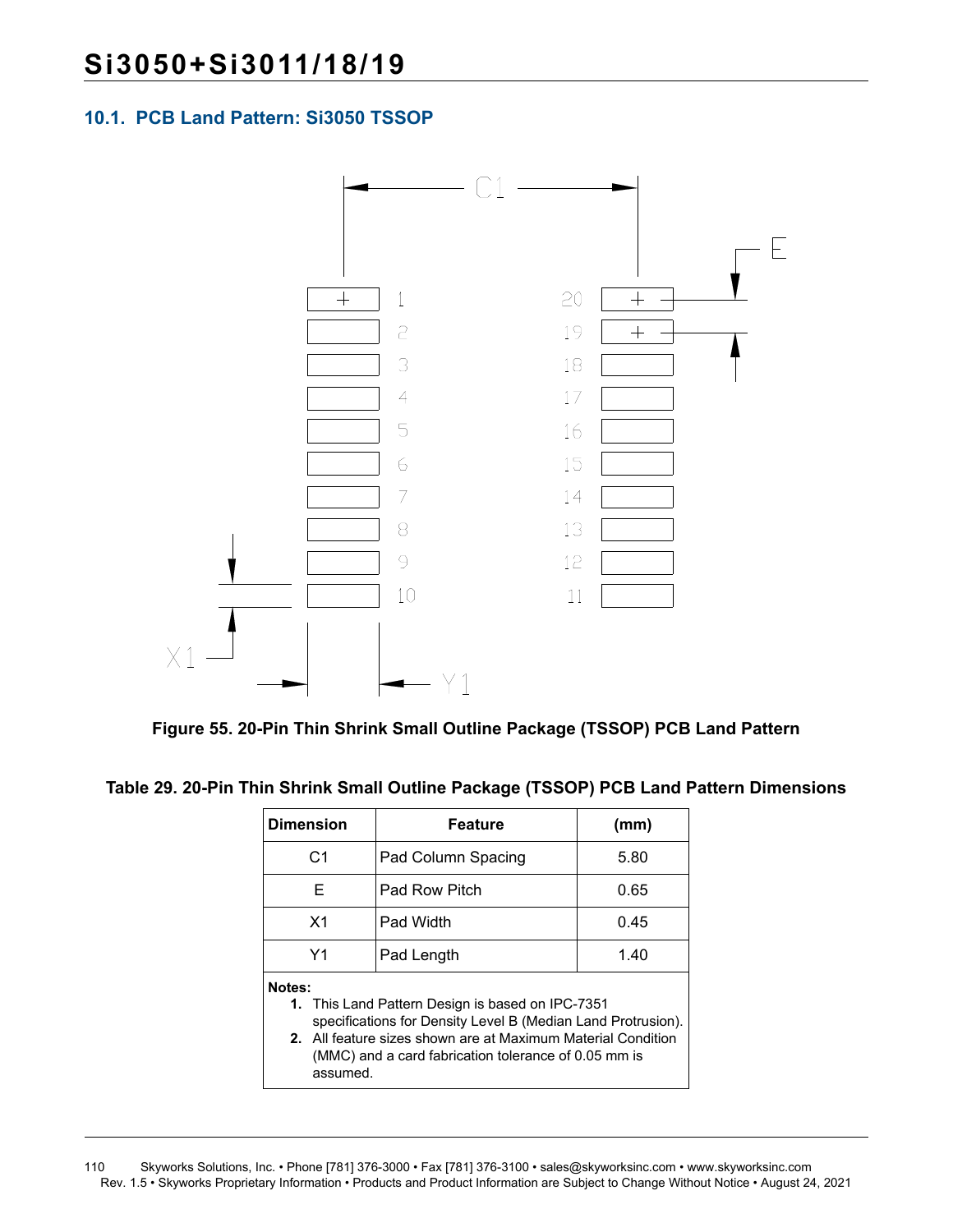# **11. Package Outline: 24-Pin QFN**

[Figure 56](#page-110-0) illustrates the package details for the Si3050. [Table 30](#page-111-0) lists the values for the dimensions shown in the illustration.



<span id="page-110-0"></span>**Figure 56. 24-Pin QFN Package**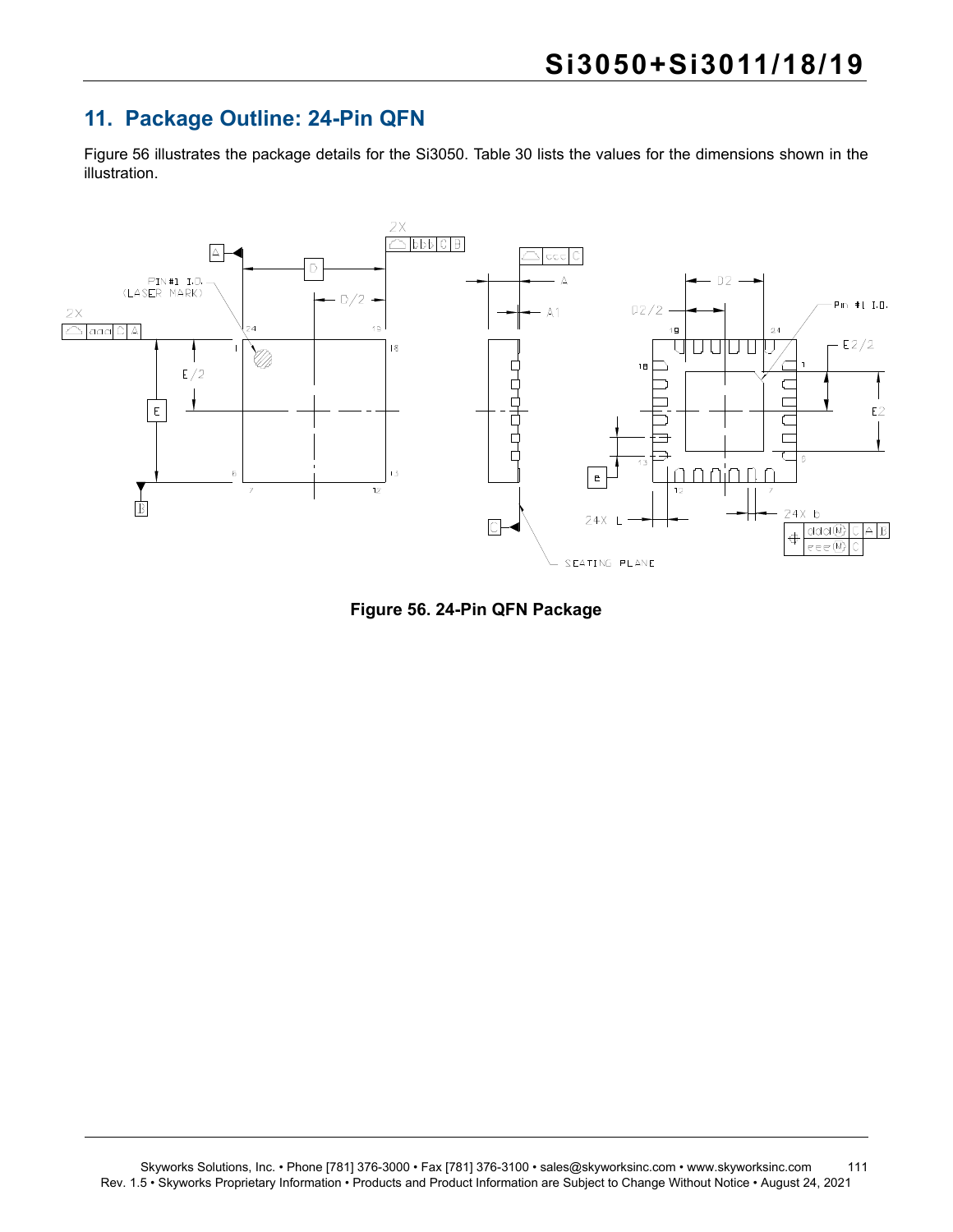<span id="page-111-0"></span>

| <b>Dimension</b> | <b>MIN</b> | <b>NOM</b> | <b>MAX</b> |  |
|------------------|------------|------------|------------|--|
| A                | 0.80       |            |            |  |
| A <sub>1</sub>   | 0.00       |            |            |  |
| $\sf b$          | 0.18       |            |            |  |
| D                |            | 4.00 BSC   |            |  |
| D <sub>2</sub>   | 2.05       | 2.20       | 2.35       |  |
| e                |            | 0.50 BSC   |            |  |
| E                |            | 4.00 BSC   |            |  |
| E <sub>2</sub>   | 2.35       | 2.50       | 2.65       |  |
| Г                | 0.30       | 0.40       | 0.50       |  |
| aaa              |            | 0.10       |            |  |
| bbb              |            | 0.10       |            |  |
| ccc              |            | 0.08       |            |  |
| ddd              |            | 0.10       |            |  |
| eee              |            | 0.05       |            |  |

**Table 30. 24-Pin QFN Package Dimensions**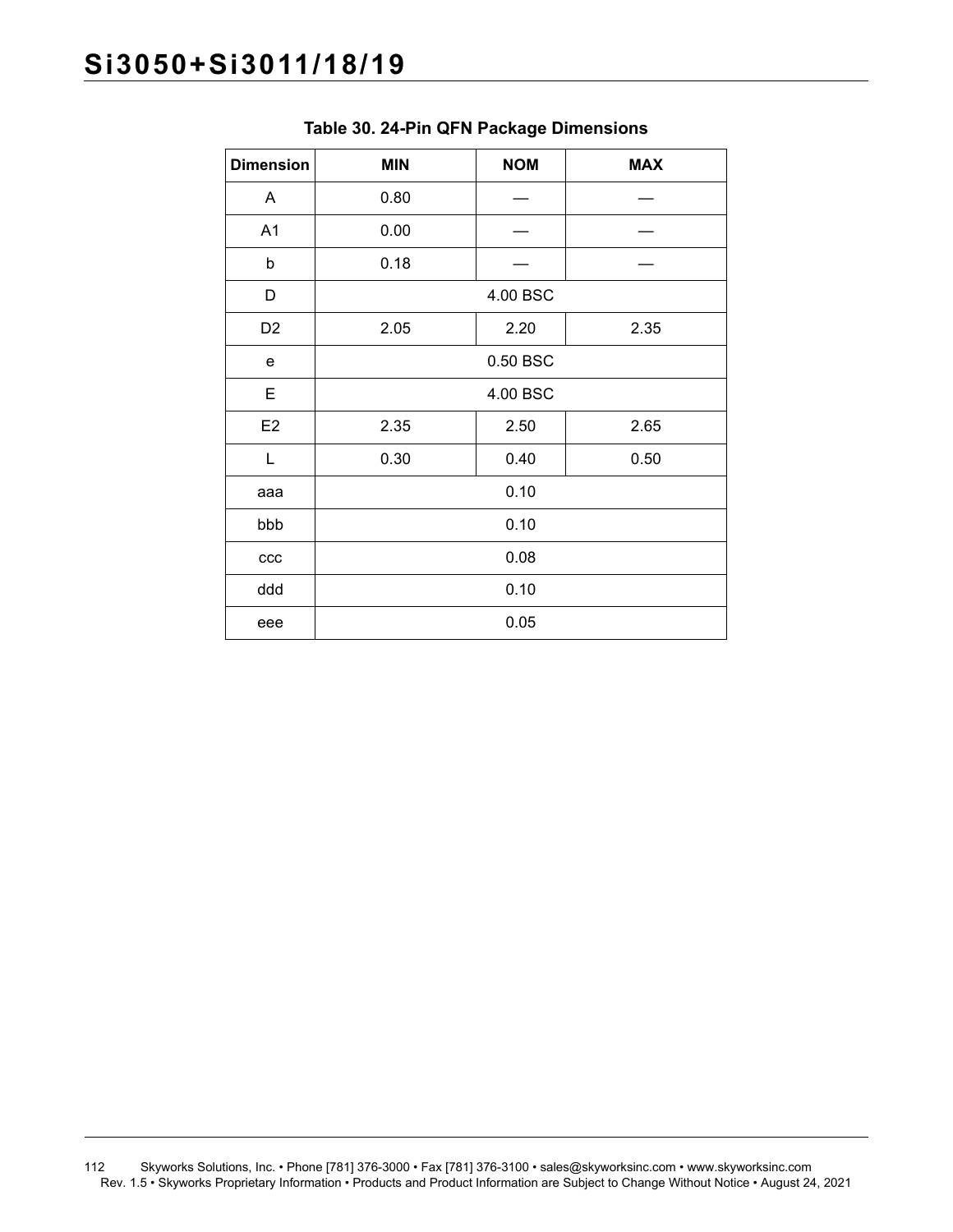# **12. PCB Land Pattern: Si3050 QFN**



**Figure 57. 24-Pin Quad Flat No-Lead (QFN) PCB Land Pattern**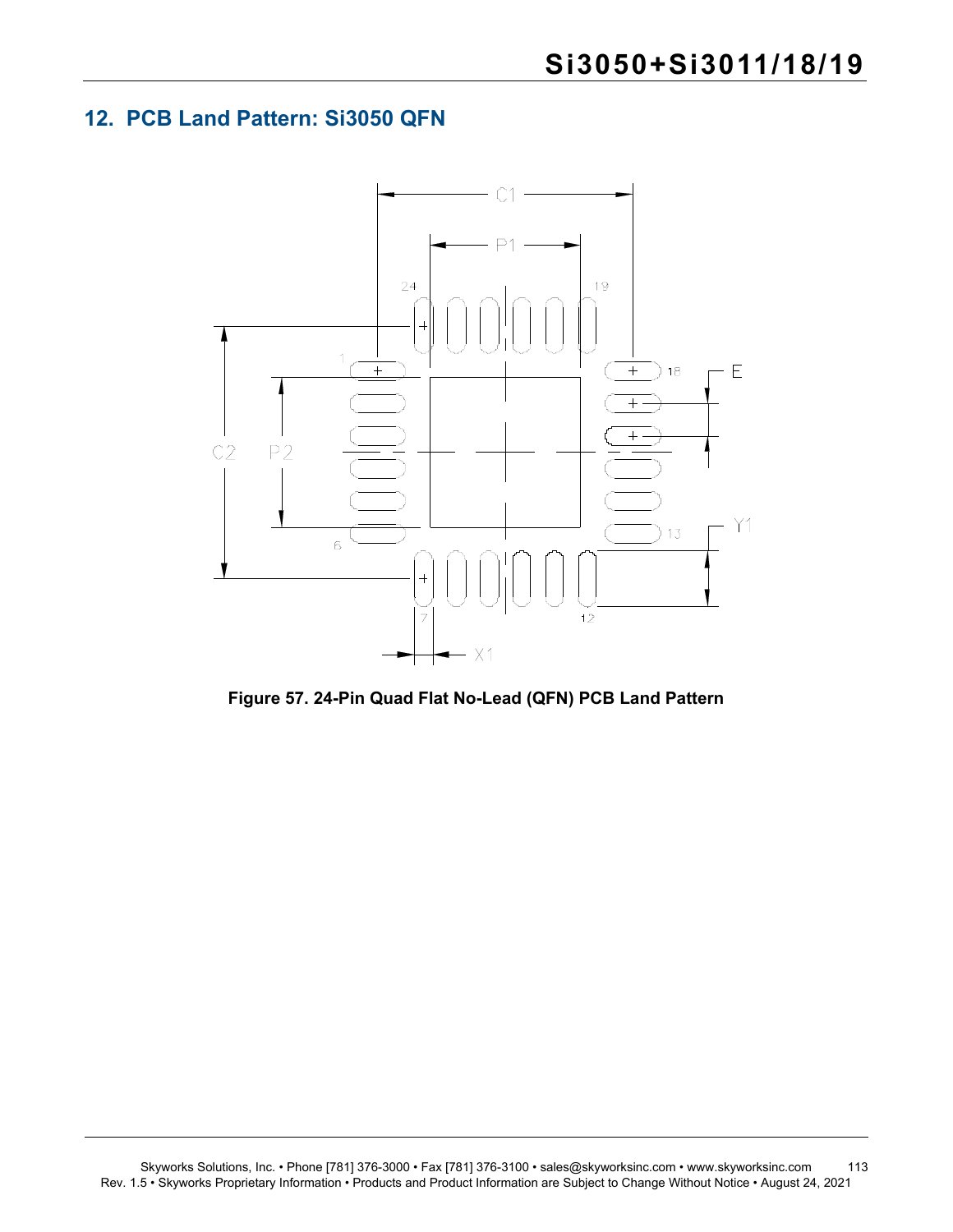| Symbol         | <b>MIN</b> | <b>NOM</b> | <b>MAX</b> |
|----------------|------------|------------|------------|
| P <sub>1</sub> | 2.10       | 2.20       | 2.30       |
| P <sub>2</sub> | 2.10       | 2.20       | 2.30       |
| X1             | 0.20       | 0.25       | 0.30       |
| Y1             | 0.75       | 0.80       | 0.85       |
| C <sub>1</sub> | 3.90       |            |            |
| C <sub>2</sub> | 3.90       |            |            |
| E              | 0.50       |            |            |

### **Table 31. 24-Pin Quad Flat No-Lead (QFN) PCB Land Pattern Dimensions**

#### **Notes:**

General

- **1.** All dimensions shown are in millimeters (mm) unless otherwise noted.
- **2.** Dimensioning and Tolerancing is per the ANSI Y14.5M-1994 specification.
- **3.** This Land Pattern Design is based on the IPC-7351 guidelines.

Solder mask design

**1.** All metal pads are to be non-solder mask defined (NSMD). Clearance between the solder mask and the metal pad is to be 60 mm minimum, all the way around the pad.

Stencil Design

- **1.** A stainless steel, laser-cut and electro-polished stencil with trapezoidal walls should be used to assure good solder paste release.
- **2.** The stencil thickness should be 0.125mm (5 mils).
- **3.** The ratio of stencil aperture to land pad size should be 1:1 for all perimeter pins.
- **4.** A 2 x 2 array of 0.90 mm square openings on 1.20 mm pitch should be used for the center ground pad.

Card Assembly

- **1.** A No-Clean, Type-3 solder paste is recommended.
- **2.** The recommended card reflow profile is per the JEDEC/IPC J-STD-020 specification for Small Body Components.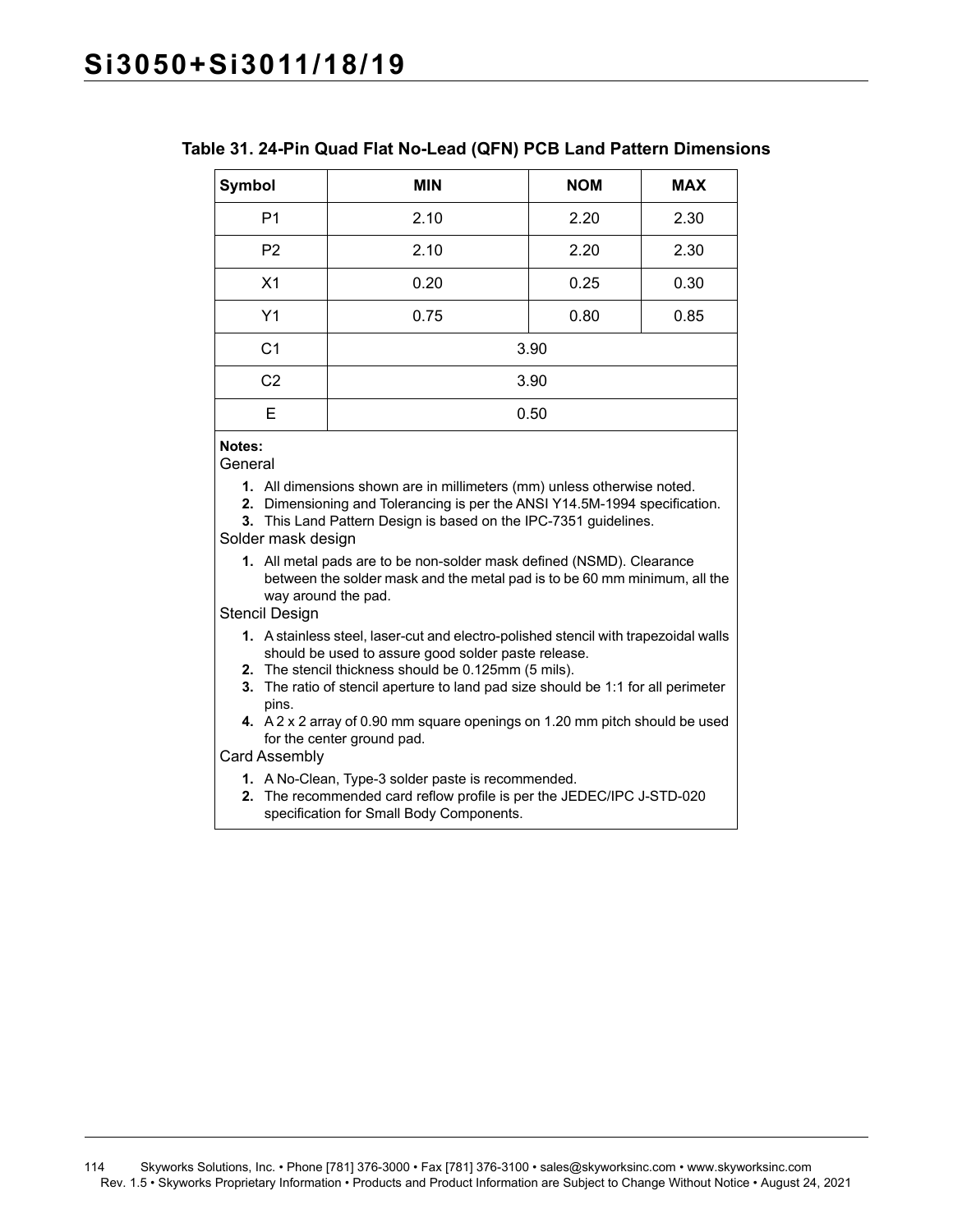# **13. Package Outline: 16-Pin SOIC**

[Figure 58](#page-114-0) illustrates the package details for the Si3011/18/19. [Table 32](#page-115-0) lists the values for the dimensions shown in the illustration.



<span id="page-114-0"></span>**Figure 58. 16-Pin Small Outline Integrated Circuit (SOIC) Package**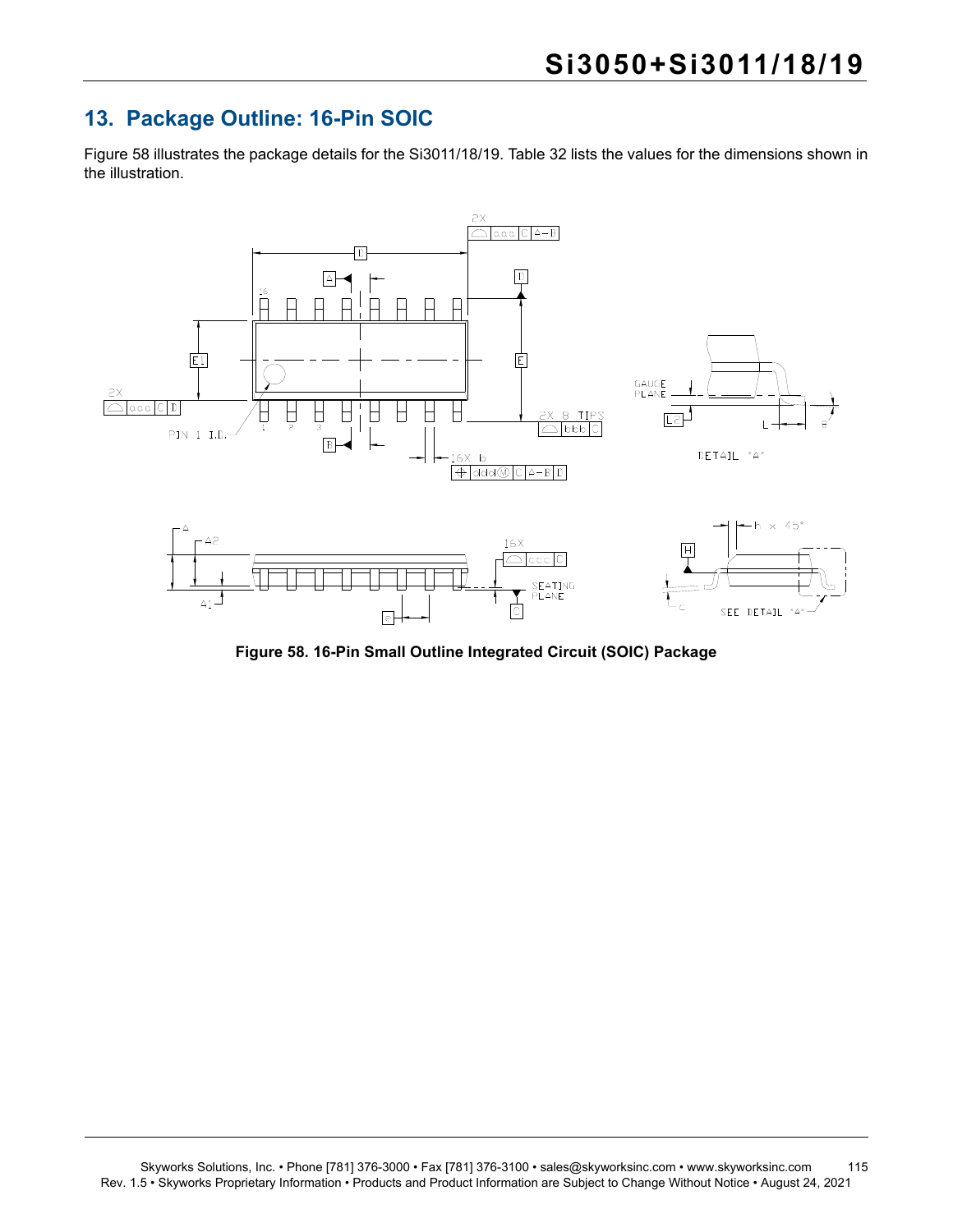<span id="page-115-0"></span>

| <b>Dimension</b>                                                                  | Min         | <b>Max</b>  |  |
|-----------------------------------------------------------------------------------|-------------|-------------|--|
| Α                                                                                 |             | 1.75        |  |
| A1                                                                                | 0.10        | 0.25        |  |
| A2                                                                                | 1.25        |             |  |
| b                                                                                 | 0.31        | 0.51        |  |
| C                                                                                 | 0.17        | 0.25        |  |
| D                                                                                 | 9.90 BSC    |             |  |
| E                                                                                 | 6.00 BSC    |             |  |
| E1                                                                                | 3.90 BSC    |             |  |
| е                                                                                 | 1.27 BSC    |             |  |
| Г                                                                                 | 0.40        | 1.27        |  |
| L2                                                                                | 0.25 BSC    |             |  |
| h                                                                                 | 0.25        | 0.50        |  |
| θ                                                                                 | $0^{\circ}$ | $8^{\circ}$ |  |
| aaa                                                                               | 0.10        |             |  |
| bbb                                                                               | 0.20        |             |  |
| ccc                                                                               | 0.10        |             |  |
| ddd                                                                               | 0.25        |             |  |
| Notes:<br>1. All dimensions shown are in millimeters (mm) unless otherwise noted. |             |             |  |

**Table 32. 16-Pin SOIC Package Diagram Dimensions**

**2.** Dimensioning and Tolerancing per ANSI Y14.5M-1994.

**3.** This drawing conforms to the JEDEC Solid State Outline MS-012, Variation AC.

**4.** Recommended card reflow profile is per the JEDEC/IPC J-STD-020 specification for Small Body Components.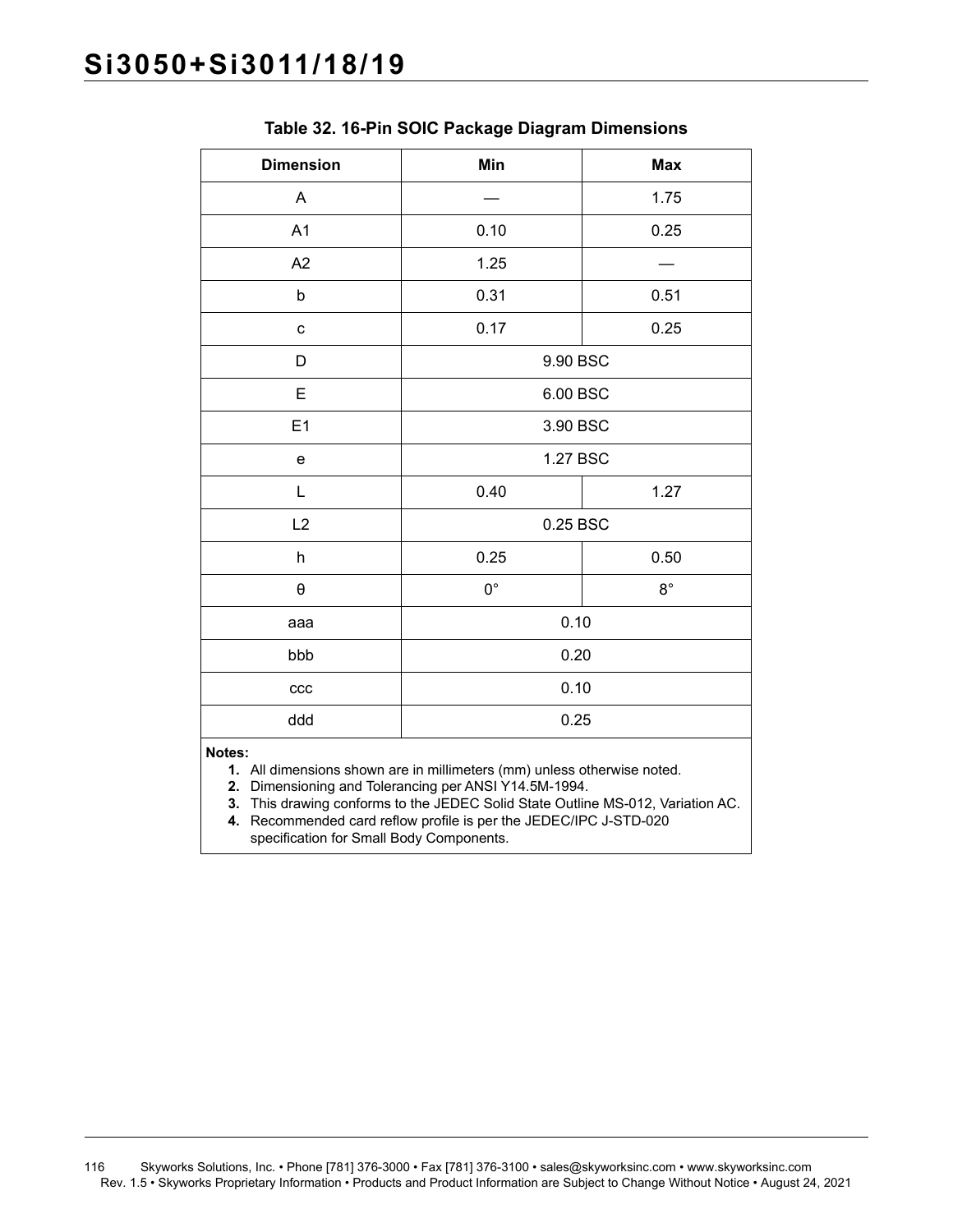## **13.1. PCB Land Pattern: Si3011/18/19 SOIC**



**Figure 59. 16-Pin Small Outline Integrated Circuit (SOIC) PCB Land Pattern**

| Table 33. 16-Pin Small Outline Integrated Circuit (SOIC) PCB Land Pattern Dimensions |  |
|--------------------------------------------------------------------------------------|--|
|--------------------------------------------------------------------------------------|--|

| <b>Dimension</b>                                                                                                                                                                                                                                                                      | <b>Feature</b>     | (mm) |  |
|---------------------------------------------------------------------------------------------------------------------------------------------------------------------------------------------------------------------------------------------------------------------------------------|--------------------|------|--|
| C1                                                                                                                                                                                                                                                                                    | Pad Column Spacing | 5.40 |  |
| E                                                                                                                                                                                                                                                                                     | Pad Row Pitch      | 1.27 |  |
| X <sub>1</sub>                                                                                                                                                                                                                                                                        | Pad Width          | 0.60 |  |
| Y <sub>1</sub>                                                                                                                                                                                                                                                                        | Pad Length         | 1.55 |  |
| Notes:<br>1. This Land Pattern Design is based on IPC-7351 pattern<br>SOIC127P600X165-16N for Density Level B (Median Land<br>Protrusion).<br><b>2.</b> All feature sizes shown are at Maximum Material Condition<br>(MMC) and a card fabrication tolerance of 0.05 mm is<br>assumed. |                    |      |  |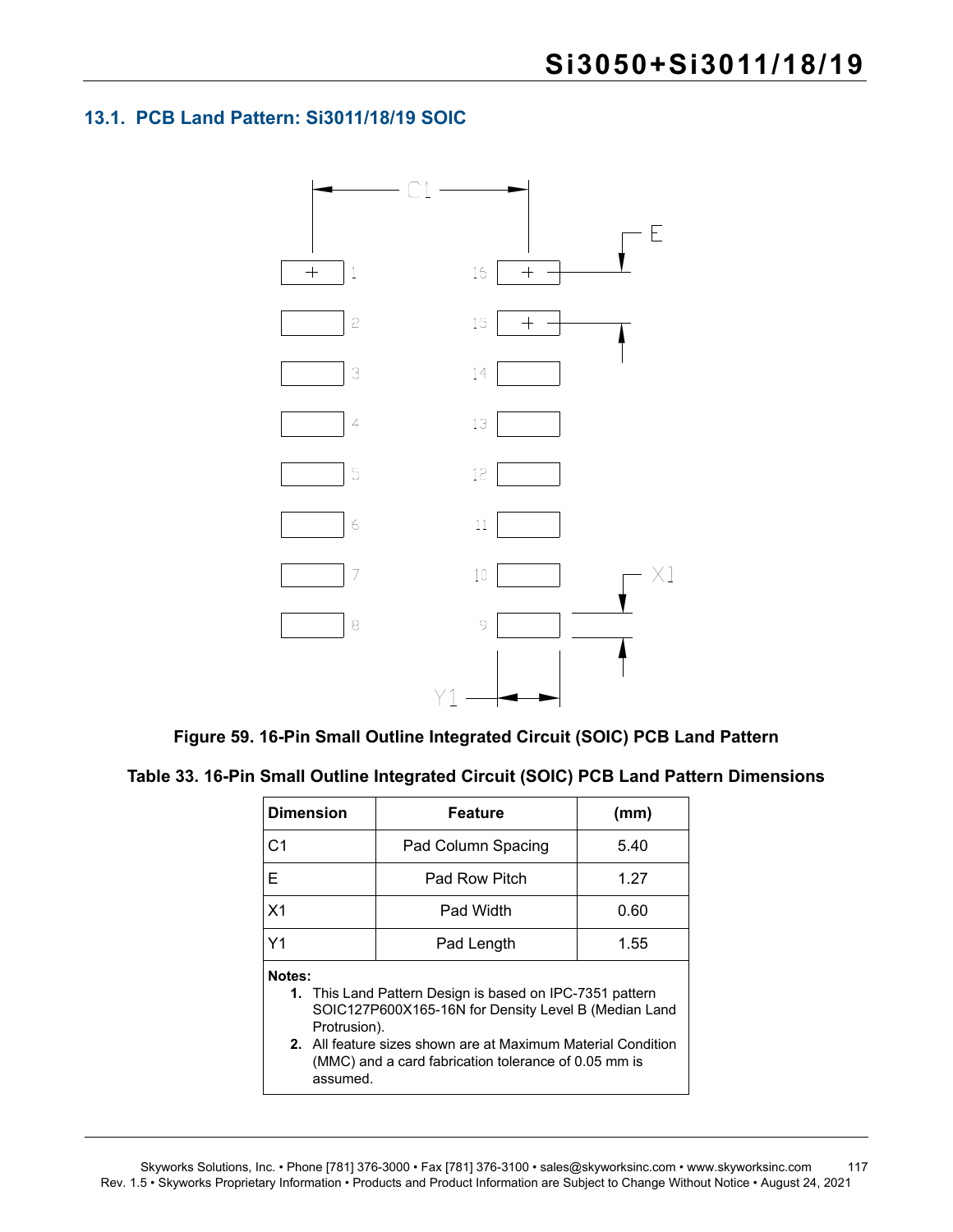# <span id="page-117-1"></span>**14. Package Outline: 16-Pin TSSOP**

[Figure 60](#page-117-0) illustrates the package details for the Si3011/18/19. [Table 34](#page-118-0) lists the values for the dimensions shown in the illustration.



<span id="page-117-0"></span>**Figure 60. 16-Pin Thin Shrink Small Outline Package (TSSOP)**

<sup>118</sup> Skyworks Solutions, Inc. • Phone [781] 376-3000 • Fax [781] 376-3100 • sales@skyworksinc.com • www.skyworksinc.com Rev. 1.5 • Skyworks Proprietary Information • Products and Product Information are Subject to Change Without Notice • August 24, 2021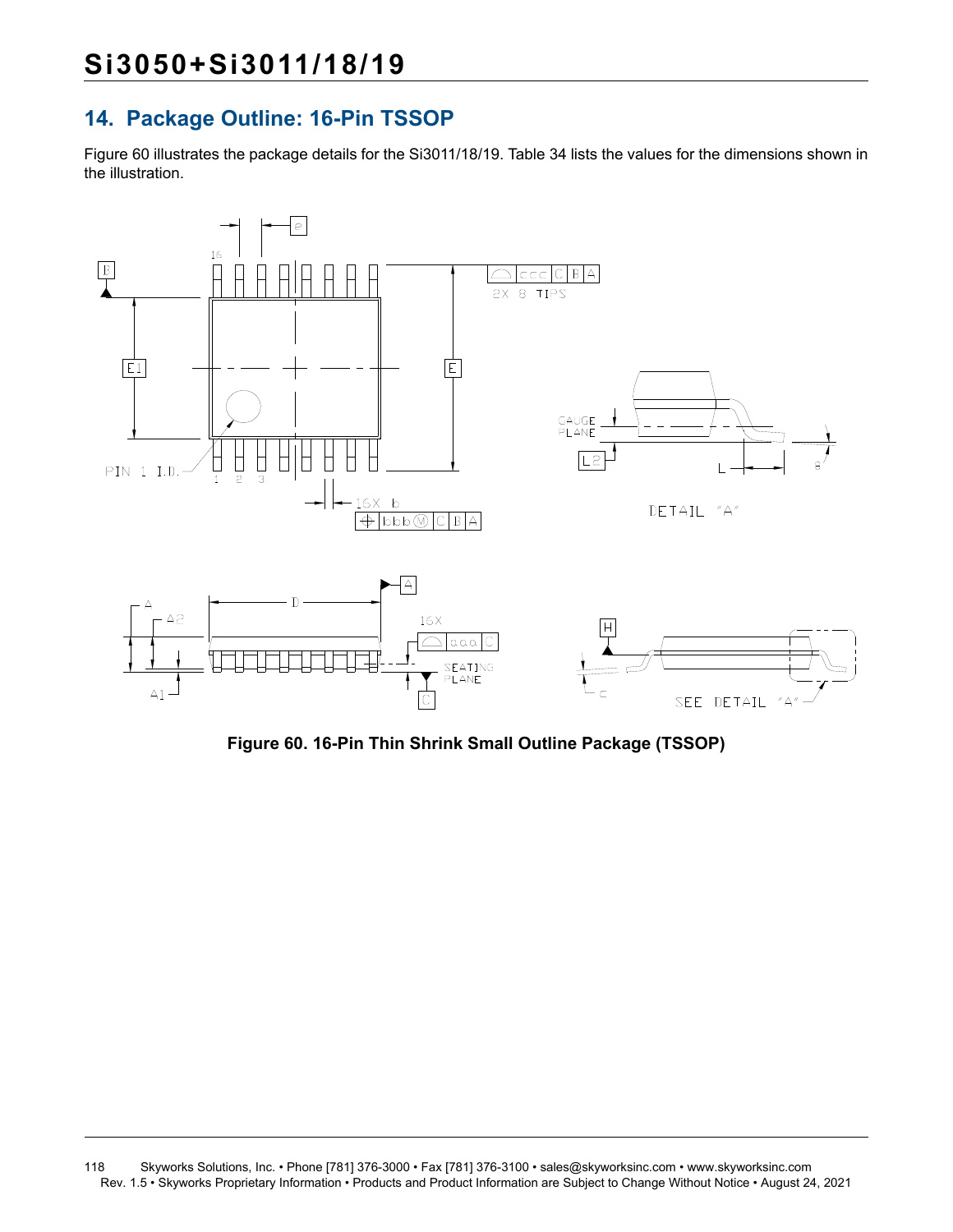<span id="page-118-0"></span>

| <b>Dimension</b> | Min         | <b>Nom</b> | <b>Max</b>  |  |
|------------------|-------------|------------|-------------|--|
| A                |             |            | 1.20        |  |
| A1               | 0.05        |            | 0.15        |  |
| A2               | 0.80        | 1.00       | 1.05        |  |
| b                | 0.19        |            | 0.30        |  |
| $\mathbf C$      | 0.09        |            | 0.20        |  |
| D                | 4.90        | 5.00       | 5.10        |  |
| E                |             | 6.40 BSC   |             |  |
| E <sub>1</sub>   | 4.40        | 4.40       | 4.50        |  |
| e                | 0.65 BSC    |            |             |  |
| L                | 0.45        | 0.60       | 0.75        |  |
| L2               |             | 0.25 BSC   |             |  |
| θ                | $0^{\circ}$ |            | $8^{\circ}$ |  |
| aaa              | 0.10        |            |             |  |
| bbb              | 0.10        |            |             |  |
| ccc              |             | 0.20       |             |  |

**Table 34. 16-Pin TSSOP Package Diagram Dimensions**

**Notes:**

**1.** All dimensions shown are in millimeters (mm) unless otherwise noted.

**2.** Dimensioning and Tolerancing per ANSI Y14.5M-1994.

**3.** This drawing conforms to the JEDEC Solid State Outline MO-153, Variation AB.

**4.** Recommended card reflow profile is per the JEDEC/IPC J-STD-020 specification for Small Body Components.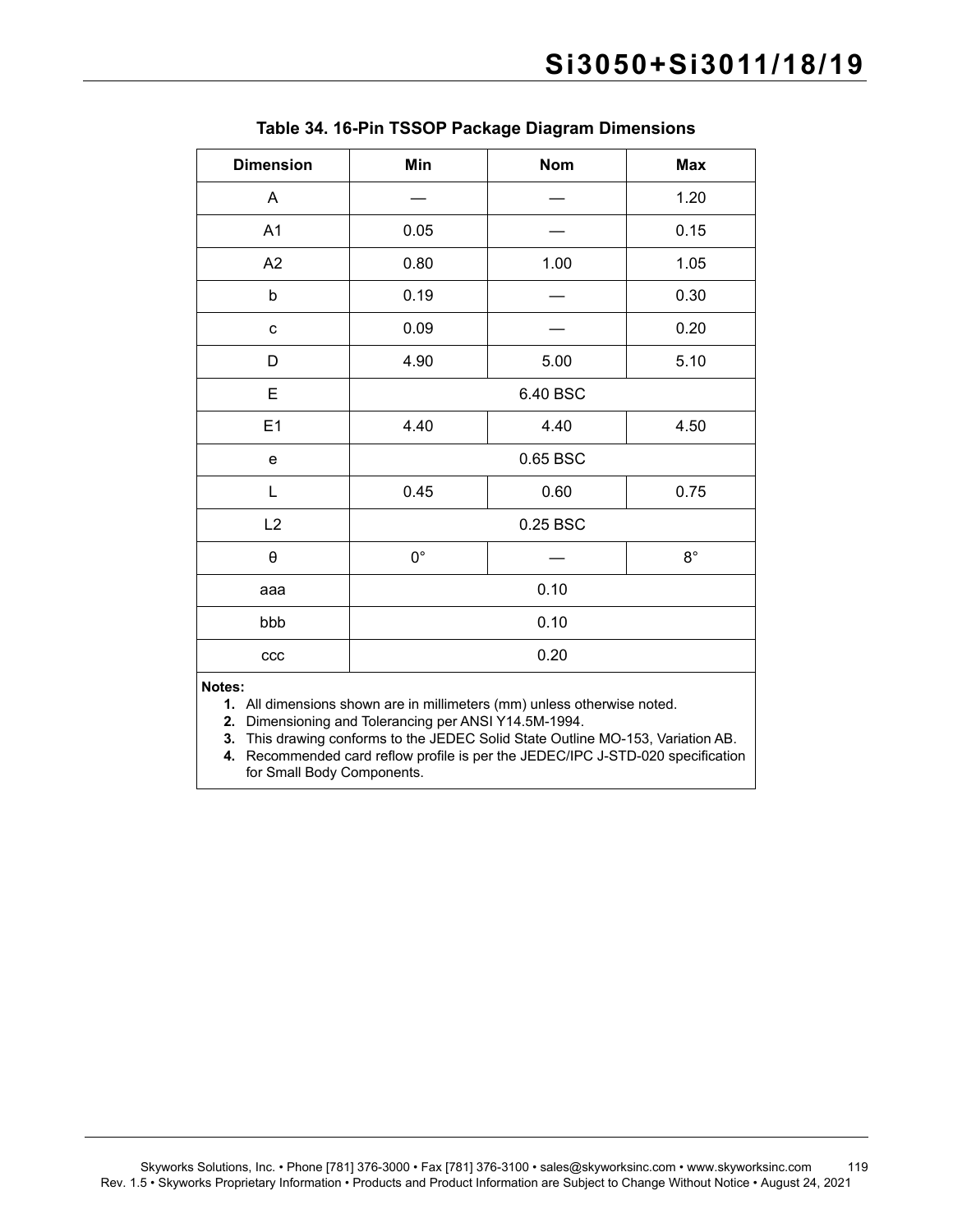# **Si3050+Si3011/18/19**

## **14.1. PCB Land Pattern: Si3011/18/19 TSSOP**



**Figure 61. 16-Pin Thin Shrink Small Outline Package (TSSOP) PCB Land Pattern**

**Table 35. 16-Pin Thin Shrink Small Outline Package (TSSOP) PCB Land Patten Dimensions**

| <b>Dimension</b>                                                                                                                                                                                                                                               | <b>Feature</b> | (mm) |  |  |
|----------------------------------------------------------------------------------------------------------------------------------------------------------------------------------------------------------------------------------------------------------------|----------------|------|--|--|
| C <sub>1</sub><br>Pad Column Spacing                                                                                                                                                                                                                           |                | 5.80 |  |  |
| F.                                                                                                                                                                                                                                                             | Pad Row Pitch  |      |  |  |
| X <sub>1</sub>                                                                                                                                                                                                                                                 | Pad Width      | 0.45 |  |  |
| Υ1                                                                                                                                                                                                                                                             | Pad Length     | 1.40 |  |  |
| Notes:<br>1. This Land Pattern Design is based on IPC-7351<br>specifications for Density Level B (Median Land Protrusion).<br>2. All feature sizes shown are at Maximum Material Condition<br>(MMC) and a card fabrication tolerance of 0.05 mm is<br>assumed. |                |      |  |  |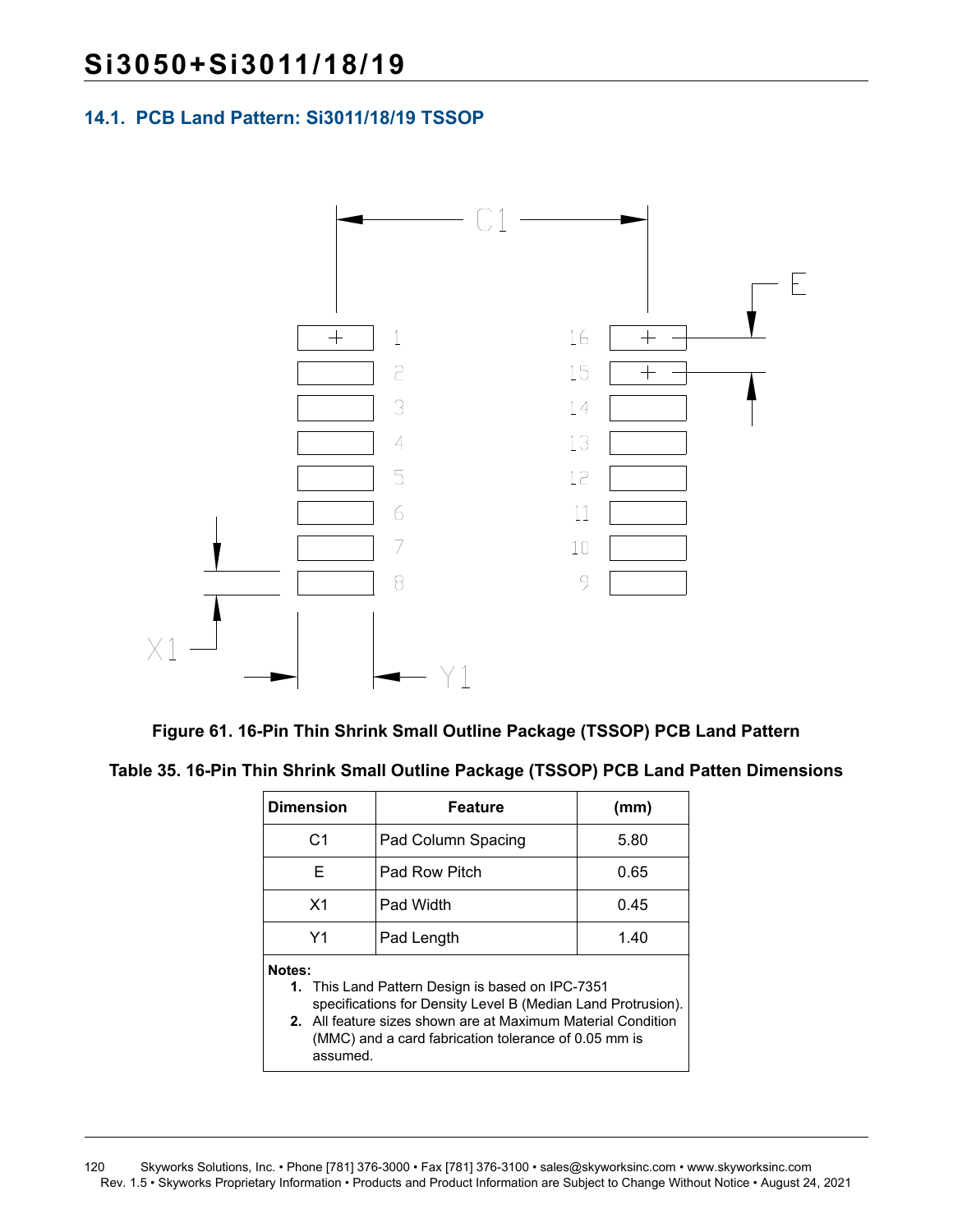# **15. Package Outline: 20-Pin QFN**

[Figure 62](#page-120-0) illustrates the package details for the Si3011/18/19. [Table 36](#page-121-0) lists the values for the dimensions shown in the illustration.



<span id="page-120-0"></span>**Figure 62. 20-Pin Quad Flat No-Lead (QFN) Package**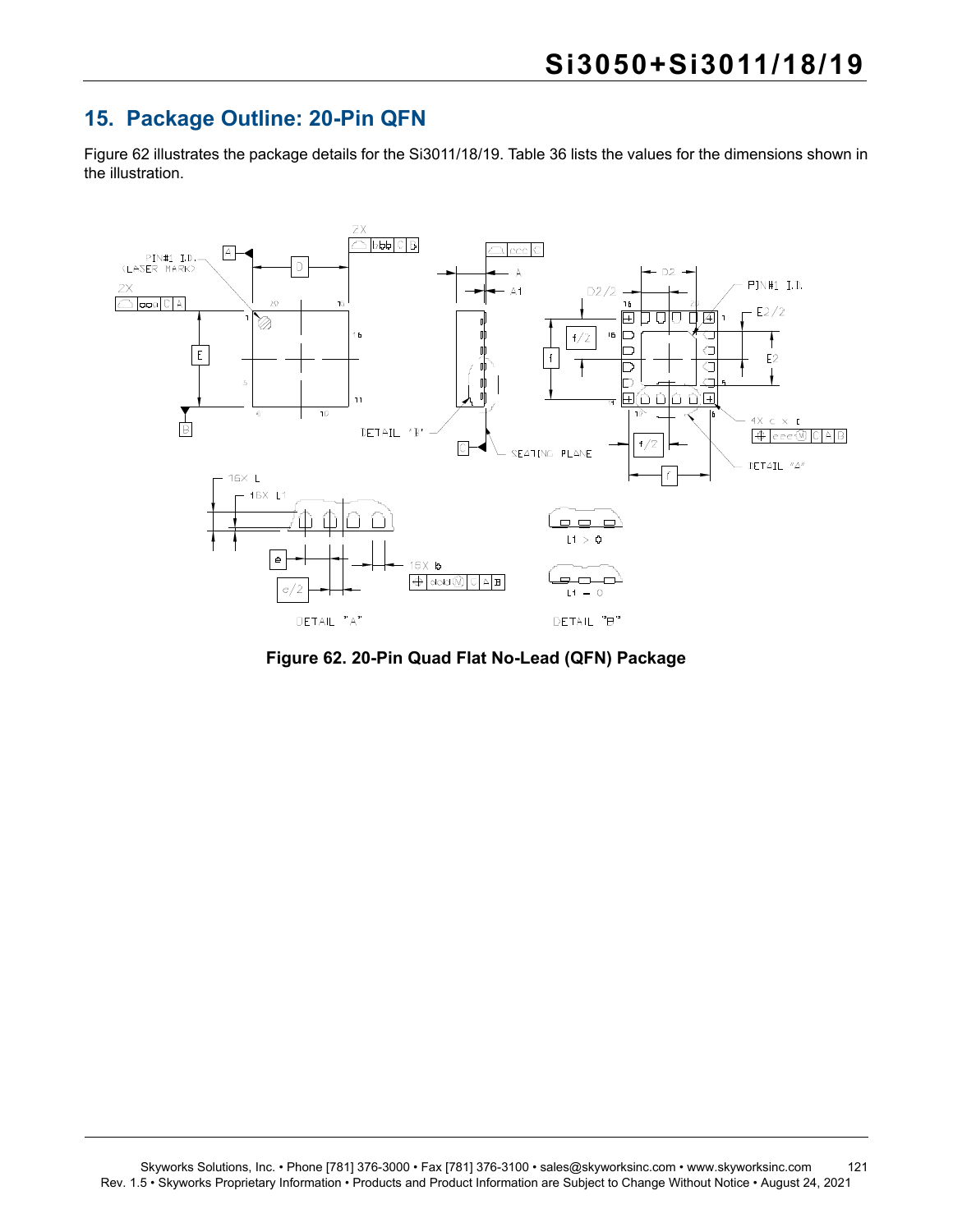<span id="page-121-0"></span>

| <b>Dimension</b> | <b>MIN</b> | <b>NOM</b> | <b>MAX</b> |
|------------------|------------|------------|------------|
| A                | 0.80       | 0.85       |            |
| A <sub>1</sub>   | 0.00       | 0.02       |            |
| b                | 0.20       | 0.25       |            |
| C                | 0.27       | 0.32       |            |
| D                |            | 3.00 BSC   |            |
| D <sub>2</sub>   | 1.65       | 1.70       | 1.75       |
| e                | .50 BSC    |            |            |
| E                | 3.00 BSC   |            |            |
| E <sub>2</sub>   | 1.65       | 1.70       | 1.75       |
| $\mathsf f$      | 2.53 BSC   |            |            |
| L                | 0.35       | 0.40       | 0.45       |
| L1               | 0.00       |            | 0.10       |
| aaa              |            |            | 0.05       |
| bbb              |            |            | 0.05       |
| ccc              |            |            | 0.08       |
| ddd              |            |            | 0.10       |
| eee              |            |            | 0.10       |
| Notes:           |            |            |            |

**Table 36. 20-Pin QFN Package Diagram Dimensions**

**Notes:**

**1.** All dimensions shown are in millimeters (mm) unless otherwise noted.

**2.** Dimensioning and Tolerancing per ANSI Y14.5M-1994.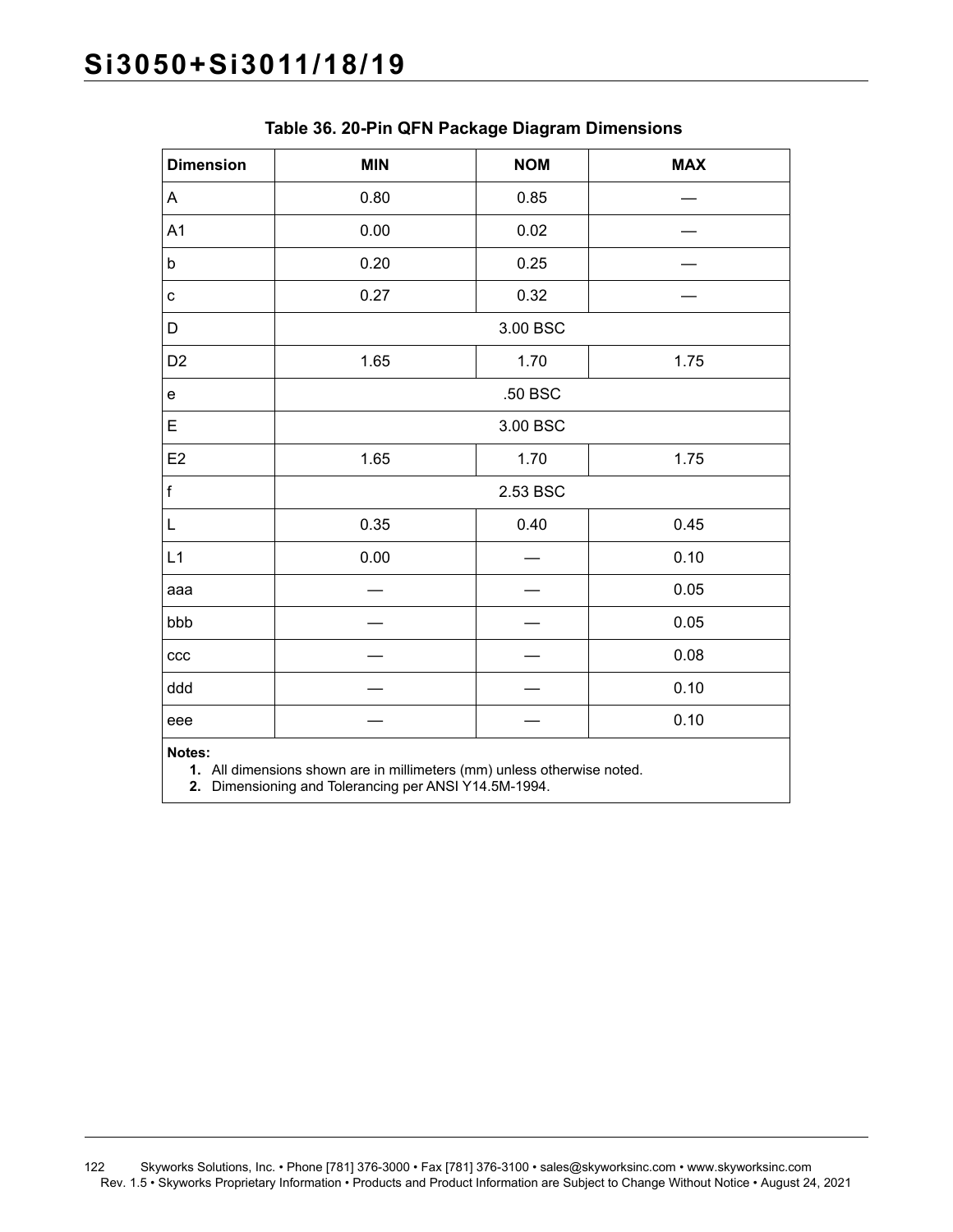# **16. PCB Land Pattern: Si3011/18/19 QFN**



**Figure 63. 20-Pin Quad Flat No-Lead (QFN) PCB Land Pattern**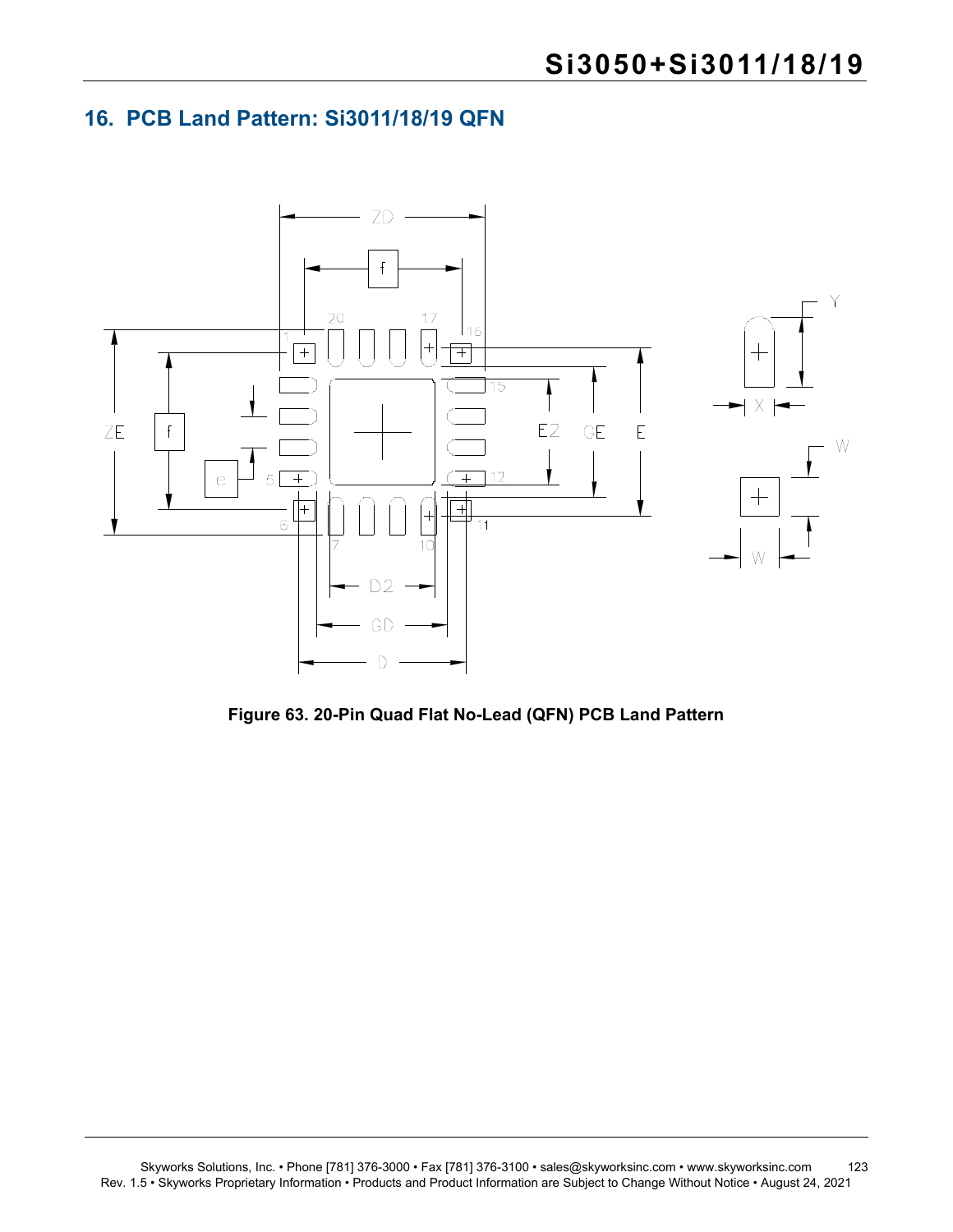| <b>Dimension</b> | <b>MIN</b> | <b>MAX</b> |
|------------------|------------|------------|
| D                | 2.71 REF   |            |
| D <sub>2</sub>   | 1.60       | 1.80       |
| e                | 0.50 BSC   |            |
| E                | 2.71 REF   |            |
| E <sub>2</sub>   | 1.60       | 1.80       |
| $\mathsf{f}$     | 2.53 BSC   |            |
| GD               | 2.10       |            |
| <b>GE</b>        | 2.10       |            |
| W                |            | 0.34       |
| X                |            | 0.28       |
| Υ                | 0.61 REF   |            |
| <b>ZE</b>        |            | 3.31       |
| ZD               |            | 3.31       |

### **Table 37. 20-Pin Quad Flat No-Lead (QFN) PCB Land Pattern Dimensions**

#### **Notes:**

**General**

- **1.** All dimensions shown are in milllimeters (mm) unless otherwise noted.
- **2.** Dimensioning and Tolerancing is per the ANSI Y14.5M-1994 specification.
- **3.** This Land Pattern Design is based on IPC-SM-782 guidelines.
- **4.** All dimensions shown are at Maximum Material Condition (MMC). Least Material Condition (LMC) is calculated based on a Fabrication Allowance of 0.05 mm.

#### **Solder Mask Design**

**1.** All pads are to be non-solder mask defined (NSMD). Clearance between the solder mask and the metal pad is to be 60  $\mu$ m minimum, all the way around the pad.

#### **Stencil Design**

- **1.** A stainless steel, laser-cut and electro-polished stencil with trapezoidal walls should be used to assure good solder paste release.
- **2.** The stencil thickness should be 0.125 mm (5 mils).
- **3.** The ratio of stencil aperture to land pad size should be 1:1 for the perimeter pads.
- **4.** A 1.45 x 1.45 mm square aperture should be used for the center pad. This provides approximately 70% solder paste coverage on the pad, which is optimum to assure correct component stand-off.

#### **Card Assembly**

- **1.** A No-Clean, Type-3 solder paste is recommended.
- **2.** The recommended card reflow profile is per the JEDEC/IPC J-STD-020C specification for Small Body Components.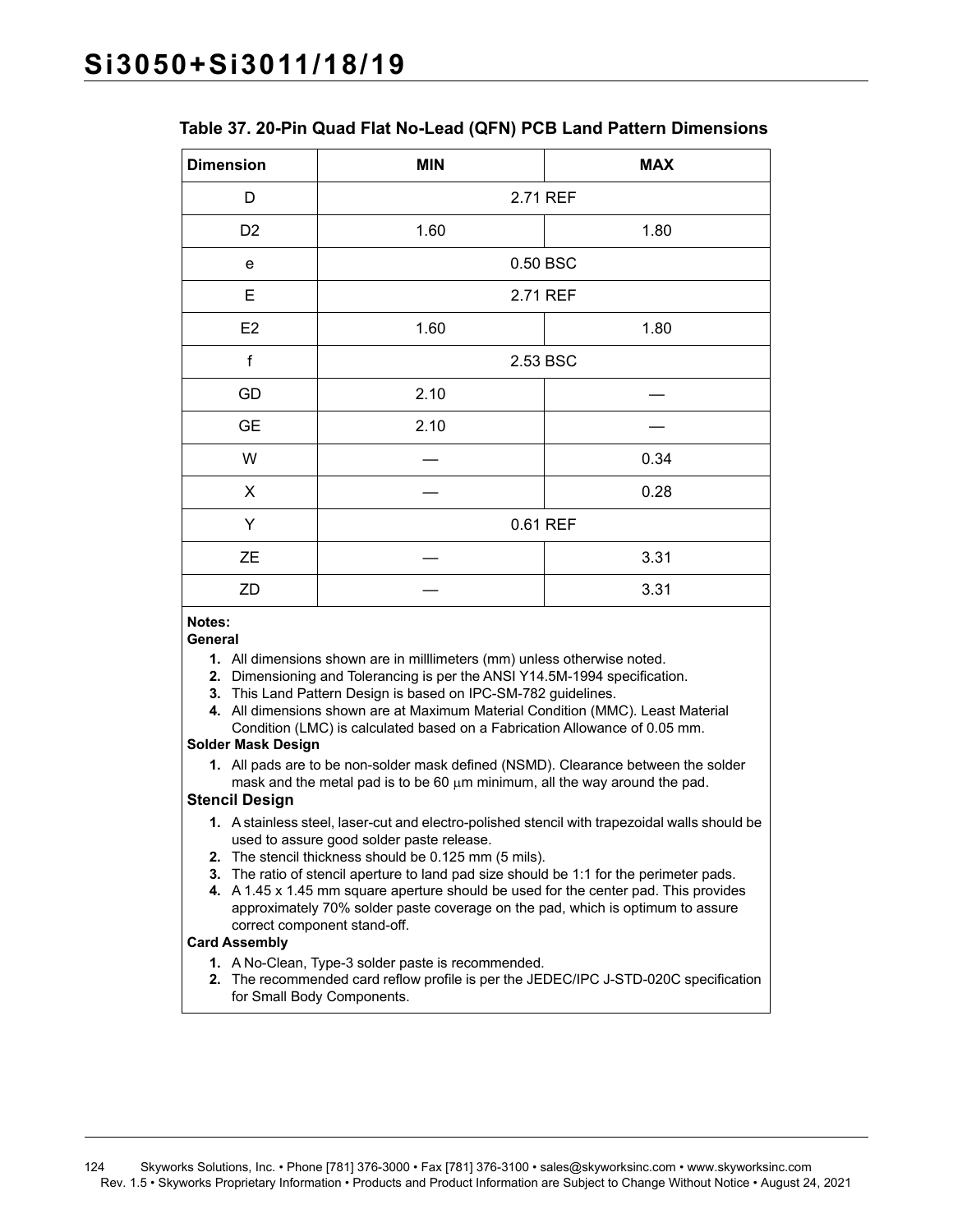# **SKYWORKS SOLUTIONS SI3050 SUPPORT DOCUMENTATION**

- AN30: Ground Start Implementation with Skyworks Solutions' DAAs
- AN67: Layout Guidelines
- AN72: Ring Detection/Validation with the Si305x DAAs
- AN84: Digital Hybrid with the Si305x DAAs
- Si3050PPT-EVB Data Sheet

**Note:** Refer to www.skyworksinc.com for a current list of support documents for this chipset.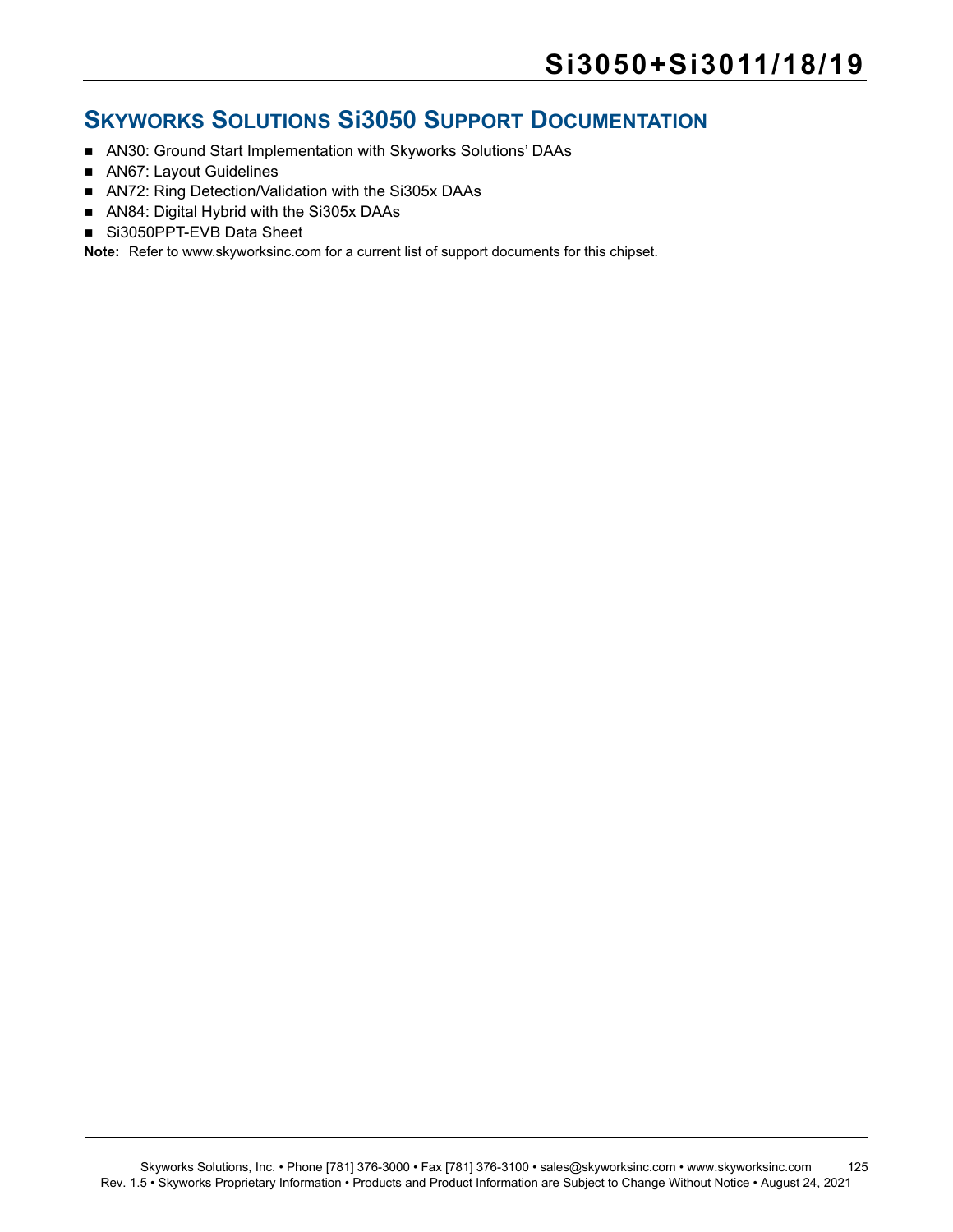# **DOCUMENT CHANGE LIST**

## **Revision 1.01 to Revision 1.1**

- Added package thermal information in Table 1, ["Recommended Operating Conditions and Thermal](#page-4-0)  [Information," on page 5.](#page-4-0)
- Added Note 10 to the transhybrid balance parameter in [Table 4 on page 8](#page-7-0).
- Updated Table 7, "Switching Characteristics—Serial [Peripheral Interface," on page 11.](#page-10-0)
- Removed R54 and R55 from [" " on page 18](#page-17-0).
- Changed recommended DCV setting for Japan from 01 to 10 in [Table 13 on page 22](#page-21-0).
- Updated initialization procedure in ["5.3. Initialization"](#page-24-0)  [on page 25](#page-24-0).
- Removed incorrect description of FDT bit in "5.8. [Exception Handling" on page 27.](#page-26-0)
- **Updated Billing Tone and Receive Overload section.** Changed to ["5.22. Receive Overload Detection" on](#page-34-0)  [page 35.](#page-34-0)
- Updated text and added description of hybrid coefficient format in ["5.28. Transhybrid Balance" on](#page-37-0)  [page 38.](#page-37-0)
- Removed references to line-side revisions C and E.
- Updated ["8. Ordering Guide" on page 106.](#page-105-0)
- Updated package information for 20-Pin TSSOP and 16-Pin SOIC on pages 103 and 104.
- Added "14. Package Outline: 16-Pin TSSOP".

## **Revision 1.1 to Revision 1.2**

- Updated Table 7, "Switching Characteristics-Serial [Peripheral Interface," on page 11.](#page-10-0)
- Updated delay time between chip selects.
- Updated Table 13, "Country-specific Register [Settings," on page 22](#page-21-0).
	- Corrected ACIM settings for Brazil.
- Updated ["5.3. Initialization" on page 25](#page-24-0).
- Revised Step 6 with standard hexadecimal notation.
- Updated Figure 27, "Si3011/18/19 Signal Flow [Diagram," on page 38](#page-37-1).
	- Corrected HPF pole.
- Updated ["8. Ordering Guide" on page 106.](#page-105-0)

## **Revision 1.2 to Revision 1.3**

- Updated Deep Sleep Total Supply Current from 1.0 to 1.3 mA typical
- Updated package pictures
- Removed all SPIM references (SPIM bit is never present in any Si3050 device).
- Removed SnPb package options
- Minor typo corrections

### **Revision 1.1 to Revision 1.31**

■ The internal System-Side Revision value (REVA[3:0] in Register 11) has been incremented by one for Si3050 revision E.

### **Revision 1.31 to Revision 1.4**

- Added Si3011 device specifications
- Added Si3050, Si3011, Si3018, and Si3019 QFN information

### **Revision 1.4 to Revision 1.5**

- Updated ["3. Bill of Materials" on page 19](#page-18-0).
- Updated ["8. Ordering Guide" on page 106](#page-105-0).
	- Updated Si3050 part numbers to reflect the latest product revision level.
- Corrected Si3011 bit settings for Register 26 [7:6] and 5:4].